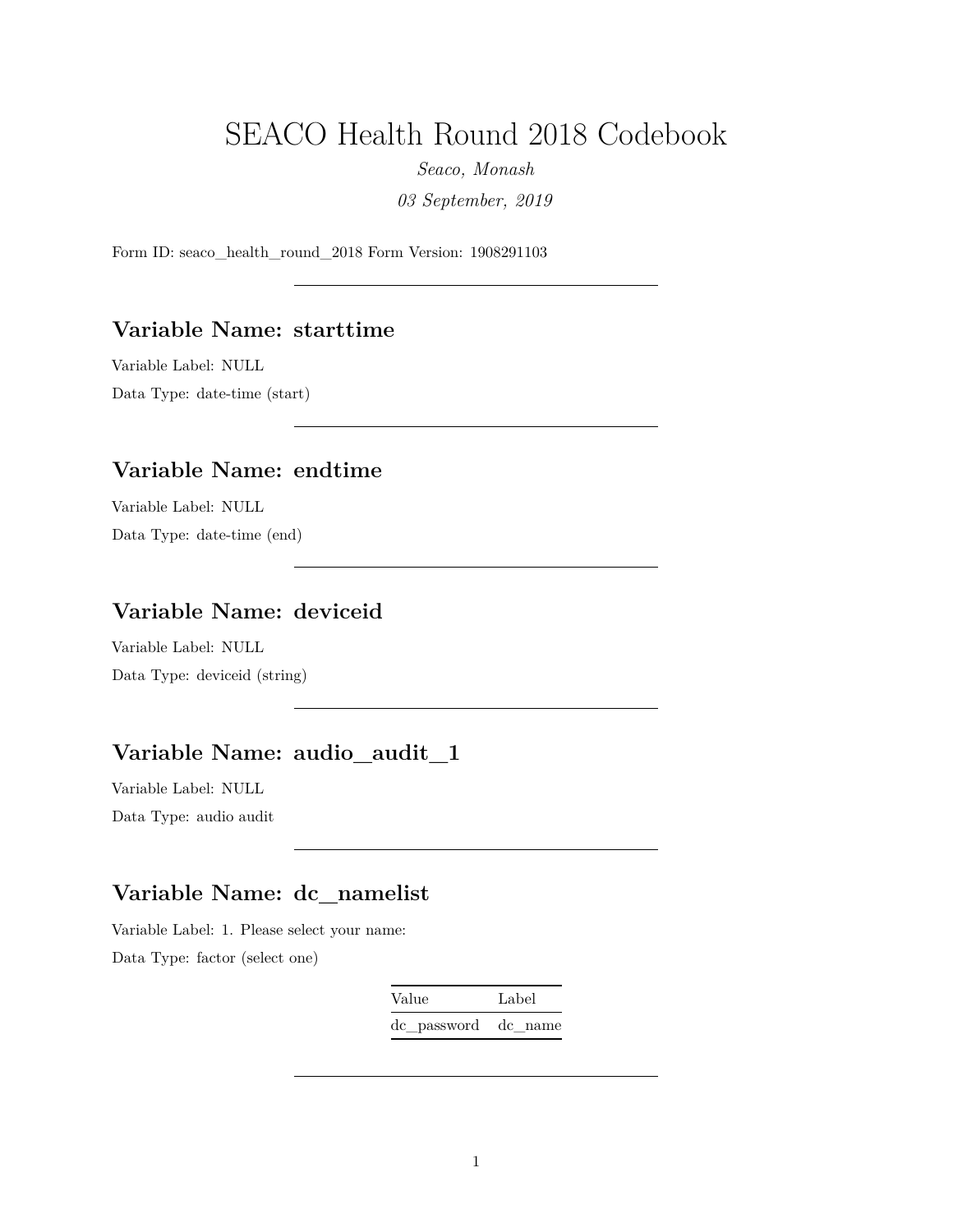#### **Variable Name: dc\_name**

Variable Label: 2. DC's Name Data Type: unknown (calculate)

# **Variable Name: dc\_id**

Variable Label: 3. Please key in your password: Data Type: string

#### **Variable Name: sensitive\_response**

Variable Label: NULL

Data Type: calculate\_here

### **Variable Name: searchopt**

Variable Label: 4. Please select an appropriate identification of the household Data Type: factor (select one)

| Value Label |                     |
|-------------|---------------------|
| 1           | SEACO House Barcode |
| 2           | Individual name     |
| 3           | House Address       |
|             | MyKad               |
| 5           | Respondent ID       |

#### **Variable Name: searchopt1\_barcode**

Variable Label: 4.1. Barcode: Please enter the barcode Data Type: string

#### **Variable Name: searchopt1\_list**

Variable Label: 4.2. Barcode: List of Household member(s) Data Type: factor (select one)

| Value | Label                                |
|-------|--------------------------------------|
|       | hh residentsId Residents name concat |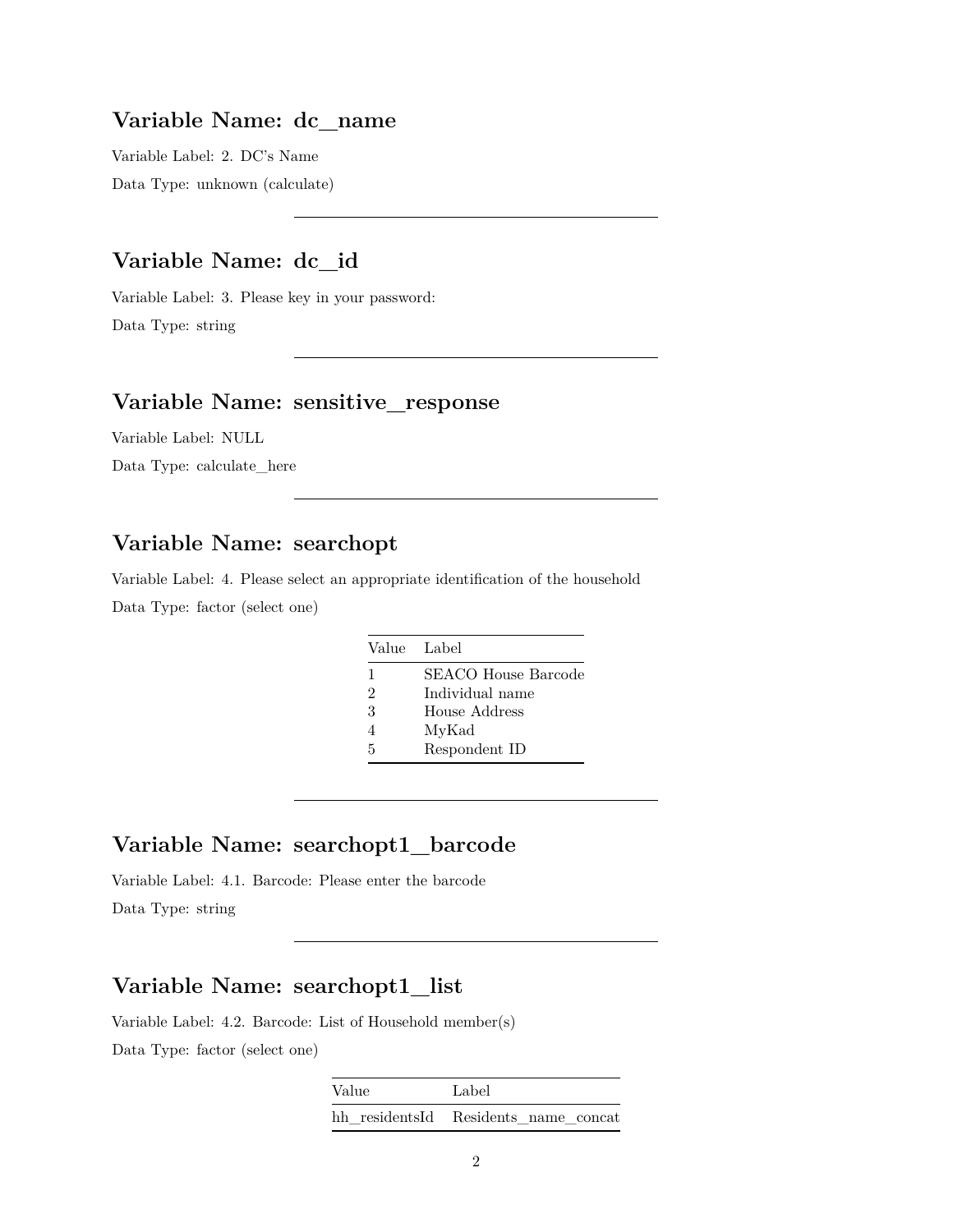#### **Variable Name: searchopt2\_name**

Variable Label: 4.1. Individual Name: Please enter respondent's name Data Type: string

#### **Variable Name: searchopt2\_list**

Variable Label: 4.2. Individual Name: List of respondent Data Type: factor (select one)

| Value | Label                                |
|-------|--------------------------------------|
|       | hh residentsId Residents name concat |

#### **Variable Name: searchopt3\_houseAddr**

Variable Label: 4.1. House Address: Please enter the house address Data Type: string

### **Variable Name: searchopt3\_list**

Variable Label: 4.2. House Address: List of Household member(s) Data Type: factor (select one)

| Value | Label                                |
|-------|--------------------------------------|
|       | hh residentsId Residents name concat |

#### **Variable Name: searchopt4\_icNo**

Variable Label: 4.1. MyKad: Please enter the IC NO Data Type: string

#### **Variable Name: searchopt4\_list**

Variable Label: 4.2. MyKad: List of respondent Data Type: factor (select one)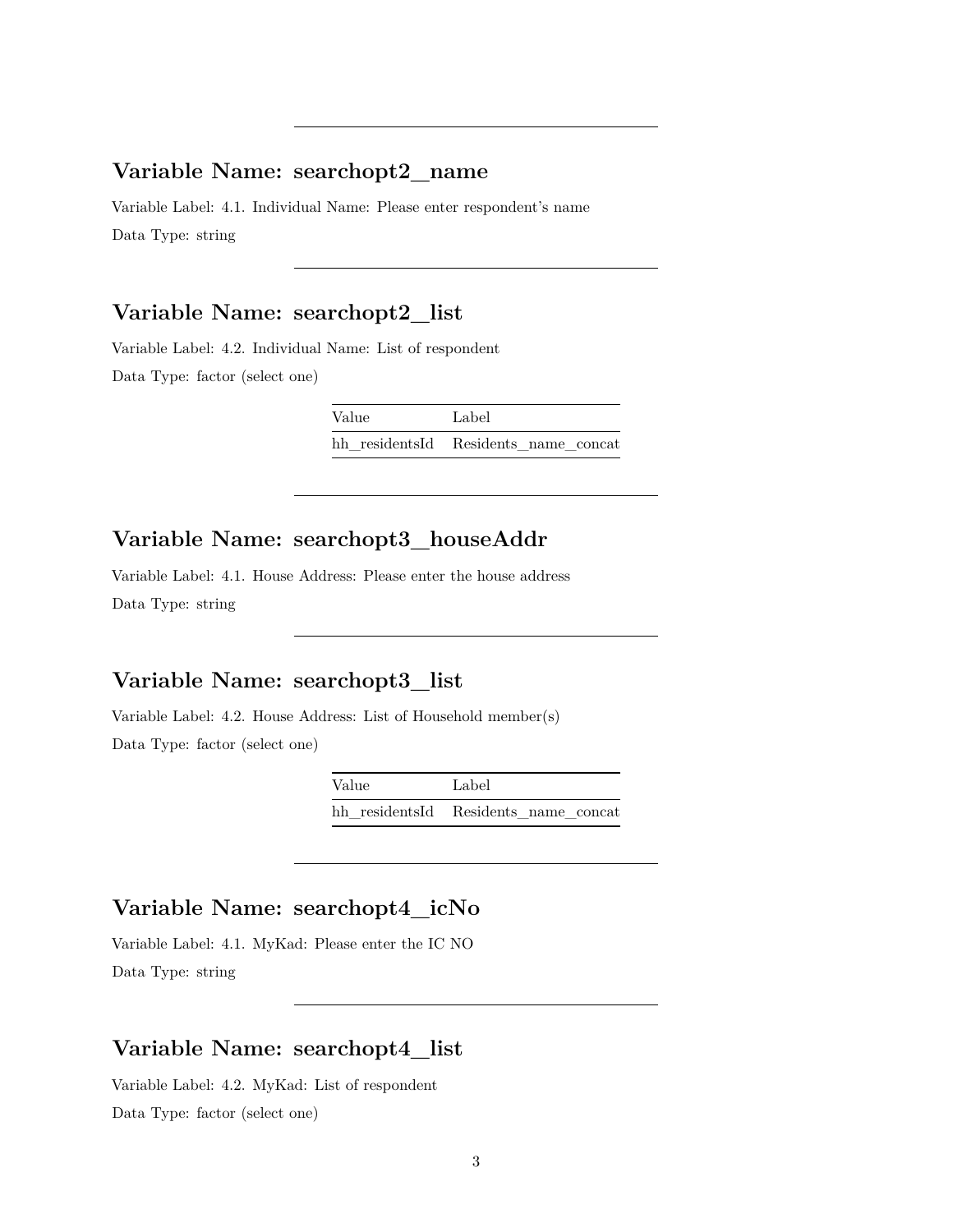| Value | Label                                |
|-------|--------------------------------------|
|       | hh residentsId Residents name concat |

#### **Variable Name: searchopt5\_respondentID**

Variable Label: 4.1. Respondent ID: Please enter the respondent ID Data Type: string

### **Variable Name: searchopt5\_list**

Variable Label: 4.2. Respondent ID: List of respondent Data Type: factor (select one)

> Value Label hh\_residentsId Residents\_name\_concat

# **Variable Name: residents\_id**

Variable Label: 4.3. : Residents's ID Data Type: string

# **Variable Name: trigger1**

Variable Label: Starting the health round for this household here. Data Type: trigger

# **Variable Name: Residents\_name**

Variable Label: 5. What is the residents full name? Data Type: string

#### **Variable Name: known\_participant\_name**

Variable Label: 6. Is your name \_\_? Data Type: factor (select one)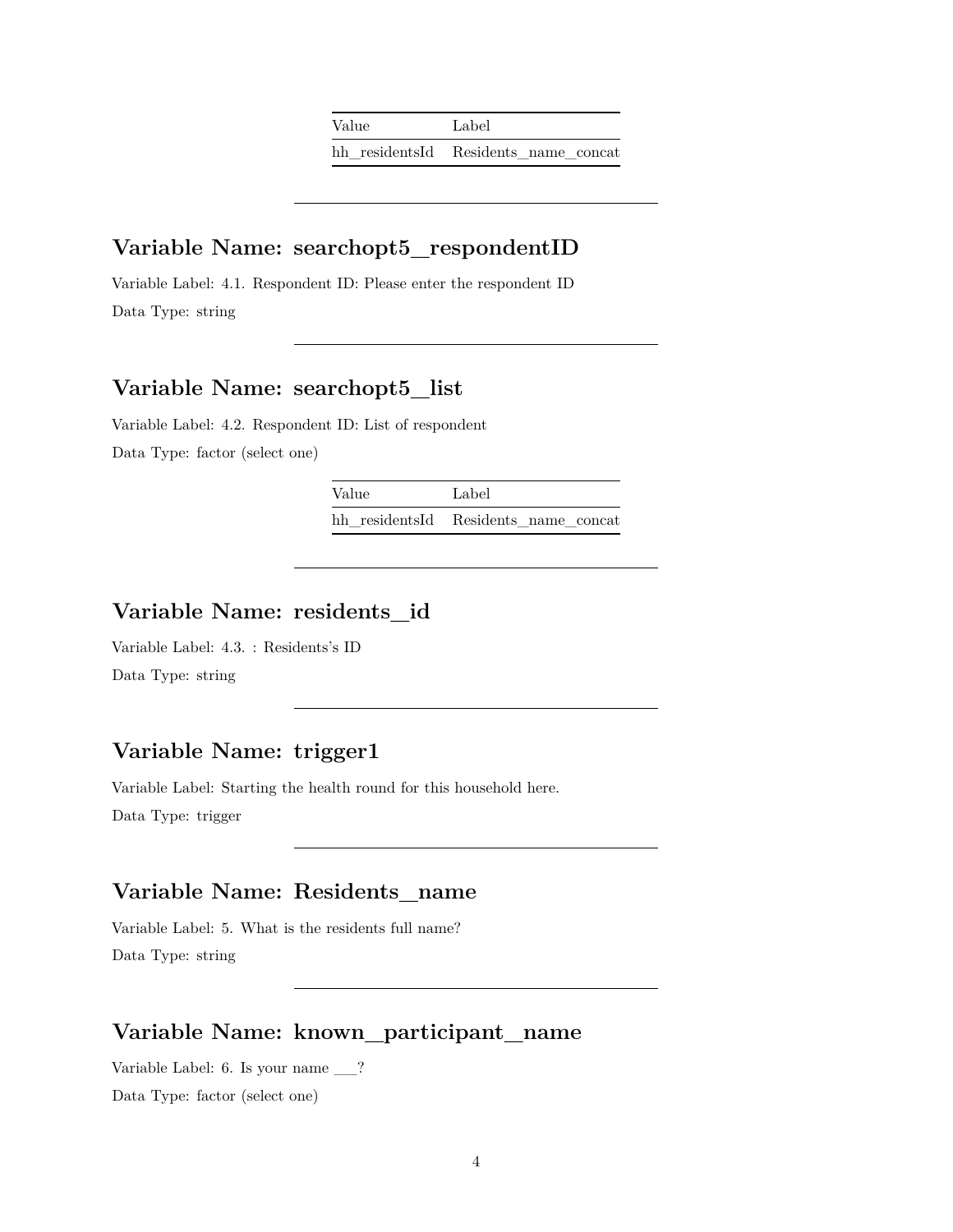| Value | Label |
|-------|-------|
| 1     | Yes   |
| '2    | No    |
|       |       |

#### **Variable Name: new\_participant\_name**

Variable Label: 7. What is your full name? Data Type: string

# **Variable Name: residents\_agree**

Variable Label: 8. Can \_\_ take part in SEACO's research? Data Type: factor (select one)

| Value | Label                                                                 |
|-------|-----------------------------------------------------------------------|
| 1     | Agreed                                                                |
| 2     | Unwilling                                                             |
| 3     | No respondent at home                                                 |
| 4     | Incapable due to acute illness                                        |
| 5     | Incapable due to chronic illness                                      |
| 6     | Incapable for another reason (included $\langle 5 \rangle$ years old) |
| 7     | Moved                                                                 |
| 8     | Passed away                                                           |

# **Variable Name: residents\_agree\_other**

Variable Label: 8.1. Please specify other

Data Type: string

# **Variable Name: residents\_parted**

Variable Label: 9. Is \_\_ still part of the household Data Type: factor (select one)

|                             | Value Label                     |
|-----------------------------|---------------------------------|
|                             | Yes                             |
| $\mathcal{D}_{\mathcal{L}}$ | Nο                              |
| २                           | Was never part of the household |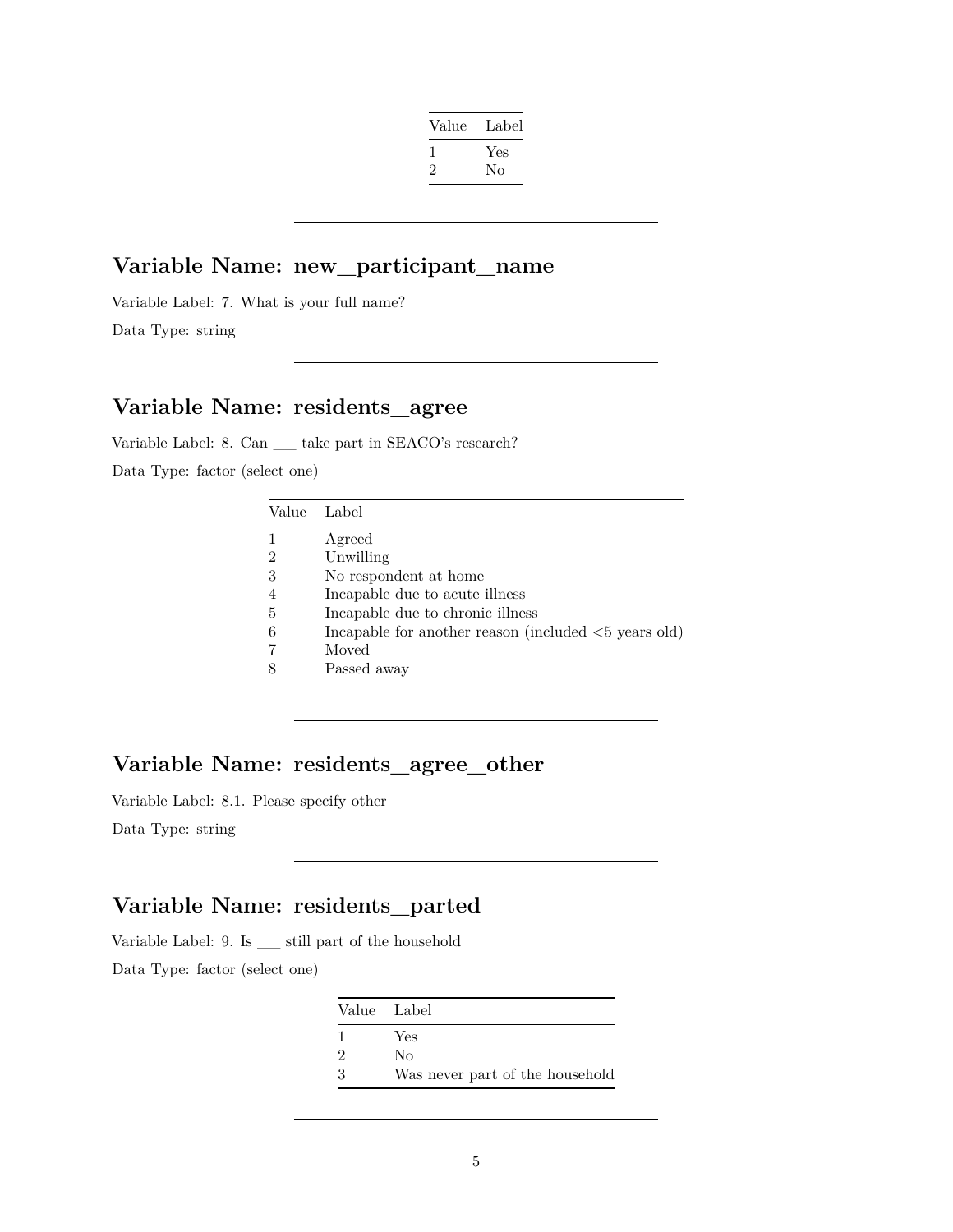#### **Variable Name: address**

Variable Label: 10. Verify the address. Data Type: string

### **Variable Name: address\_true**

Variable Label: 11. Is the address shown correct? Data Type: factor (select one)

| Label |
|-------|
| Yes   |
| Nο    |
|       |

# **Variable Name: house\_barcode\_inject**

Variable Label: 00. House barcode Data Type: unknown (calculate)

### **Variable Name: housedetails\_mukim\_new**

Variable Label: 12. Which Mukim is that dwelling in? Data Type: factor (select one)

| Value Label |                |
|-------------|----------------|
| 1           | Bekok          |
| 2           | Chaah          |
| 3           | Gemereh        |
| 4           | Jabi           |
| 5           | Sungai Segamat |

#### **Variable Name: housedetails\_batu\_new**

Variable Label: 13. Which Batu is that dwelling along? Data Type: string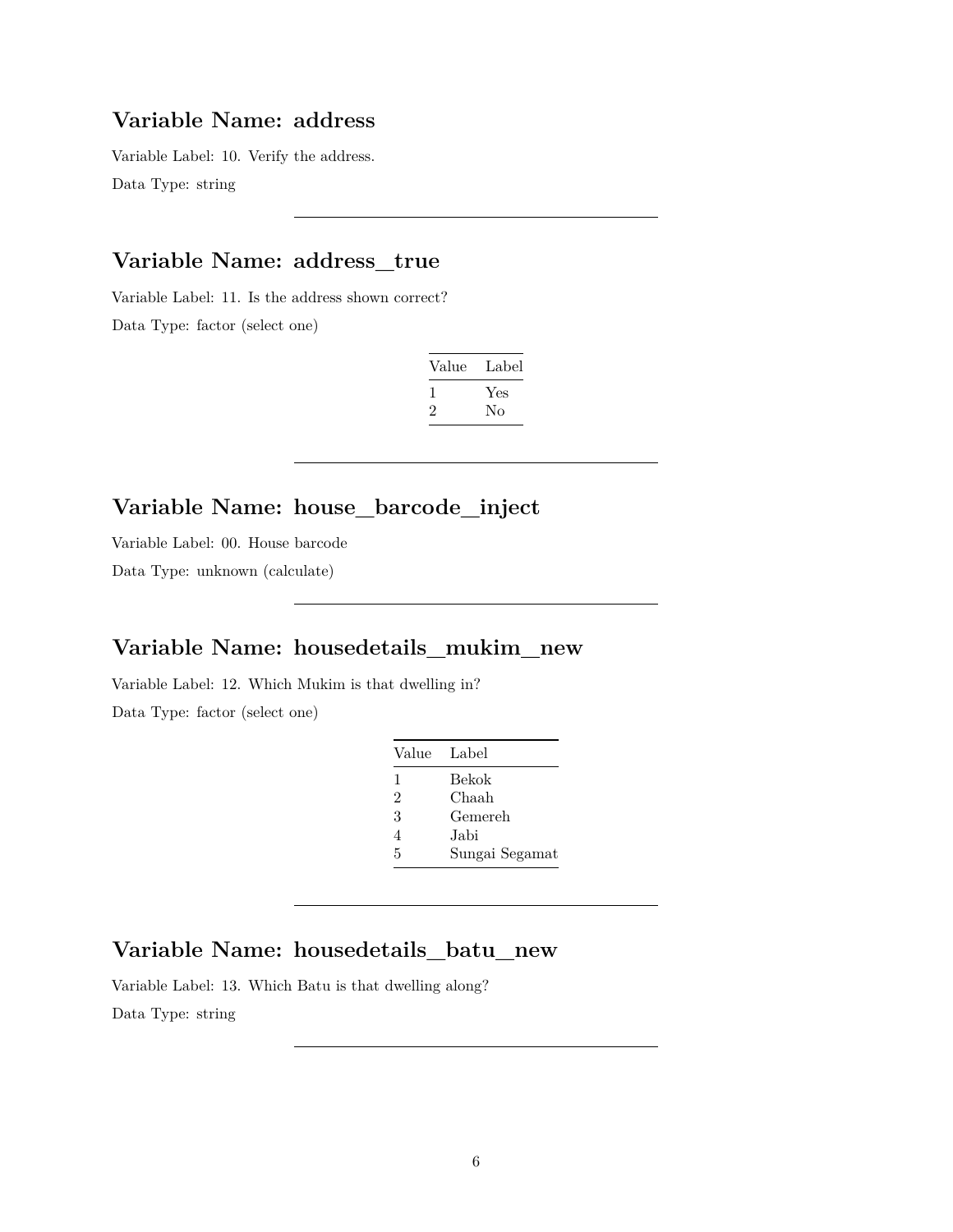#### **Variable Name: housedetails\_area\_new**

Variable Label: 14. Type of the Taman/Kampung/Felda/Felcra/Quarters of that dwelling? Data Type: factor (select one)

| Value          | Label          |
|----------------|----------------|
| 1              | Taman          |
| $\mathfrak{D}$ | Kampung        |
| 3              | Felda          |
| 4              | Felcra         |
| 5              | Quarters       |
| հ              | Not applicable |

#### **Variable Name: housedetails\_area2\_new**

Variable Label: 15. Please specify the Taman/Kampung/Felda/Felcra/Quarters of that dwelling. Data Type: string

#### **Variable Name: housedetails\_area3\_new**

Variable Label: 16. Type of the Taman/Kampung/Felda/Felcra/Quarters of that dwelling? Data Type: factor (select one)

| Value        | Label          |
|--------------|----------------|
| $\mathbf{1}$ | Taman          |
| 2            | Kampung        |
| 3            | Felda          |
| 4            | Felcra         |
| 5            | Quarters       |
| 6            | Not applicable |

#### **Variable Name: housedetails\_area4\_new**

Variable Label: 17. Please specify the Taman/Kampung/Felda/Felcra/Quarters of that dwelling. Data Type: string

#### **Variable Name: housedetails\_street\_new**

Variable Label: 18. Type of the Street/Lorong of that dwelling? Data Type: factor (select one)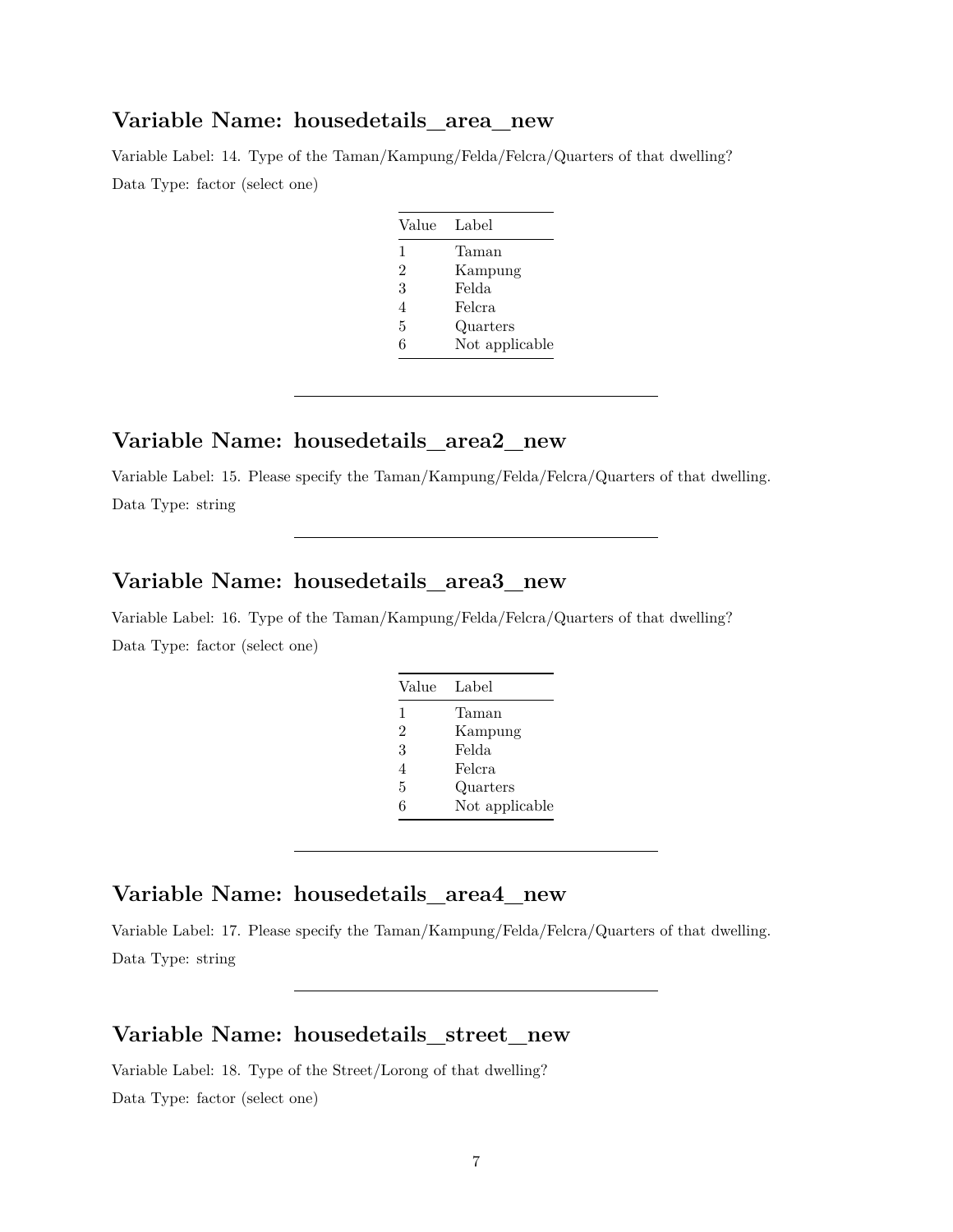| Value | - Label        |
|-------|----------------|
| 1     | Jalan          |
| 2     | Lorong         |
| 3     | Not applicable |

### **Variable Name: housedetails\_street2\_new**

Variable Label: 19. Please specify the Street name/Lorong of that dwelling. Data Type: string

#### **Variable Name: housedetails\_street3\_new**

Variable Label: 20. Type of the Street/Lorong of that dwelling? Data Type: factor (select one)

| Value Label |                |
|-------------|----------------|
| $\perp$     | Jalan          |
| 2           | Lorong         |
| 3           | Not applicable |

#### **Variable Name: housedetails\_street4\_new**

Variable Label: 21. Please specify the Street name/Lorong of that dwelling. Data Type: string

#### **Variable Name: housedetails\_number\_new**

Variable Label: 22. Type of the Lot number/House number/Pole number of that dwelling? Data Type: factor (select one)

| Value Label    |                |
|----------------|----------------|
| ı              | Lot            |
| $\mathfrak{D}$ | Number         |
| 3              | Pole number    |
|                | Not applicable |
|                |                |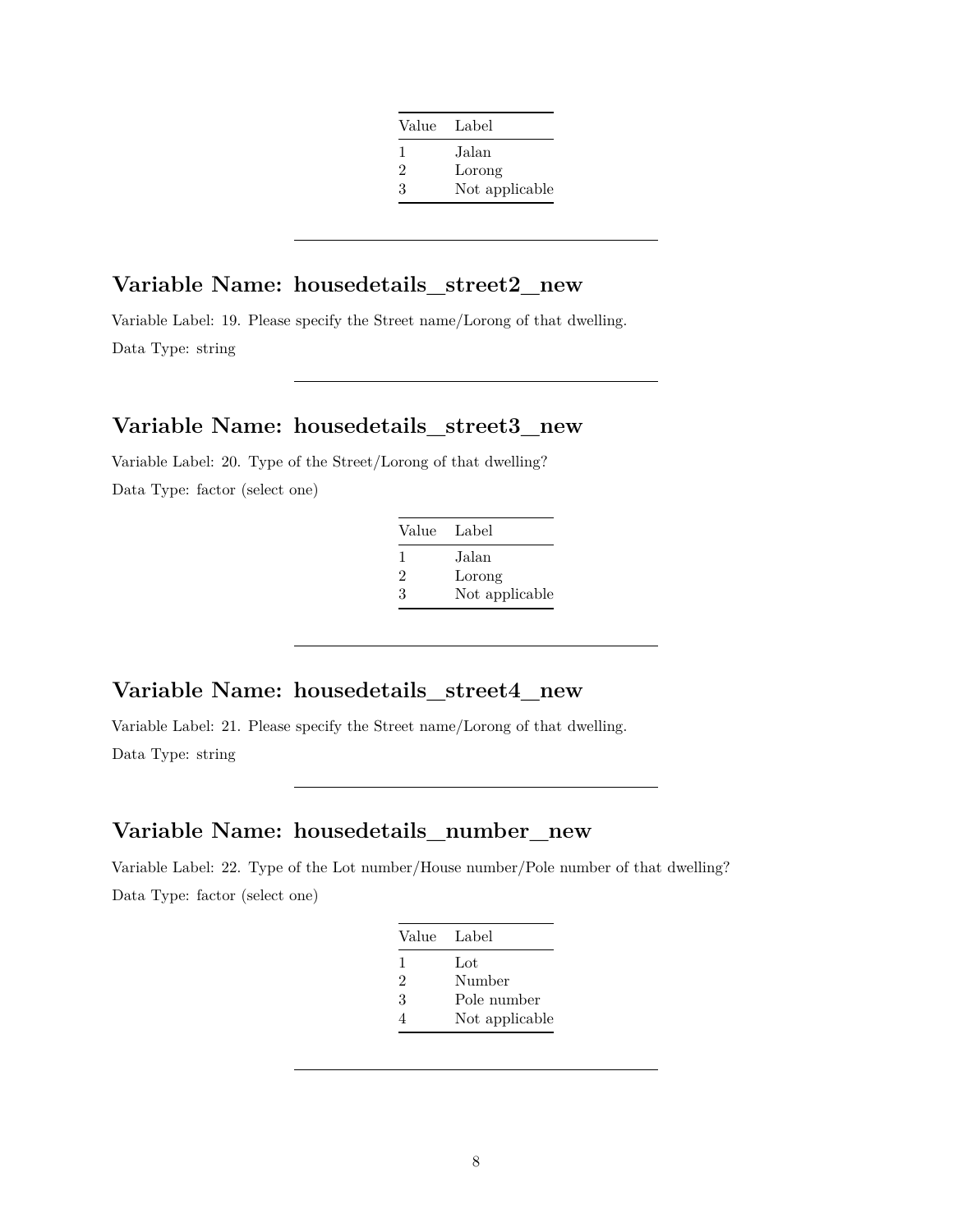#### **Variable Name: housedetails\_number2\_new**

Variable Label: 23. Please specify the Lot number/House number/Pole number of that dwelling. Data Type: string

### **Variable Name: housedetails\_number3\_new**

Variable Label: 24. Type of the Lot number/House number/Pole number of that dwelling? Data Type: factor (select one)

| Value Label                 |                |
|-----------------------------|----------------|
| 1                           | Lot            |
| $\mathcal{D}_{\mathcal{L}}$ | Number         |
| 3                           | Pole number    |
|                             | Not applicable |

#### **Variable Name: housedetails\_number4\_new**

Variable Label: 25. Please specify the Lot number/House number/Pole number of that dwelling. Data Type: string

### **Variable Name: Residents\_sex**

Variable Label: 26. What is \_\_'s gender? Data Type: factor (select one)

| Value | Label  |
|-------|--------|
| ı.    | Male   |
| '2    | Female |
| 3     | Other  |

# **Variable Name: gender\_other**

Variable Label: 27. Please specify other.

Data Type: string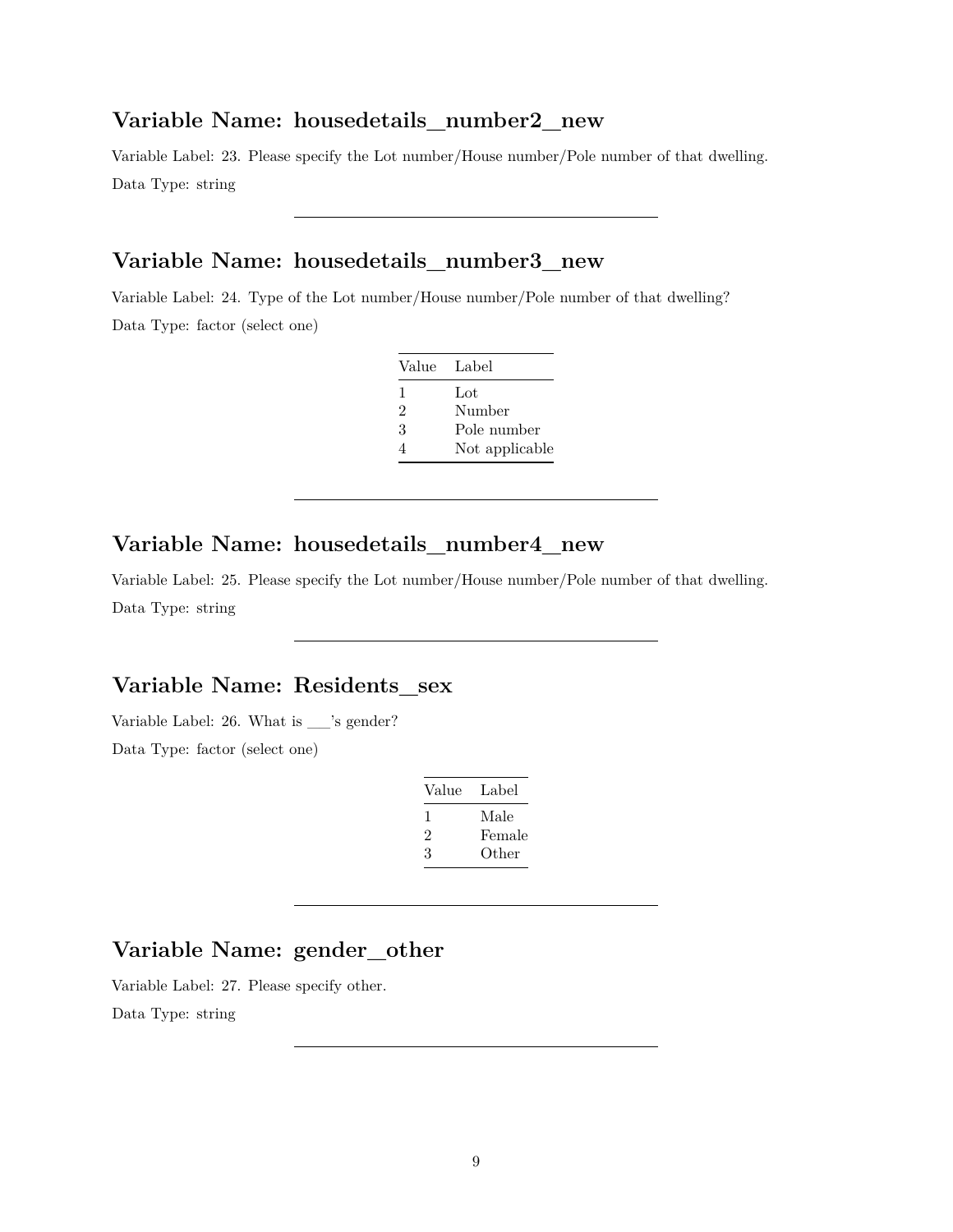#### **Variable Name: Residents\_ethnicity**

Variable Label: 28. What is \_\_'s ethnicity?

Data Type: factor (select multiple)

| Value | Label             |
|-------|-------------------|
| -9    | Refused to answer |
| -8    | Don't Know        |
| 1     | Malay             |
| 2     | Indian            |
| 3     | Chinese           |
| 4     | Bumiputera        |
| 5     | Other             |
| 8     | Orang Asli        |

#### **Variable Name: Residents\_ethnicity\_other**

Variable Label: 28.1. If other please state the ethnicity of \_\_ Data Type: string

# **Variable Name: language**

Variable Label: 29. What language is being used for the interview Data Type: factor (select one)

|                | Value Label                   |
|----------------|-------------------------------|
| 1              | Malay                         |
| $\overline{2}$ | Mandarin or a Chinese dialect |
| 3              | Tamil                         |
|                | English                       |
| 5              | Other                         |
|                |                               |

# **Variable Name: Residents\_rhh**

Variable Label: 30. What is \_\_'s relationship to the head of household? Data Type: factor (select one)

|    | Value Label              |
|----|--------------------------|
| -9 | Refused to answer        |
| -8 | Don't Know               |
| 1  | is the Head of Household |
|    | Husband or Wife          |
|    |                          |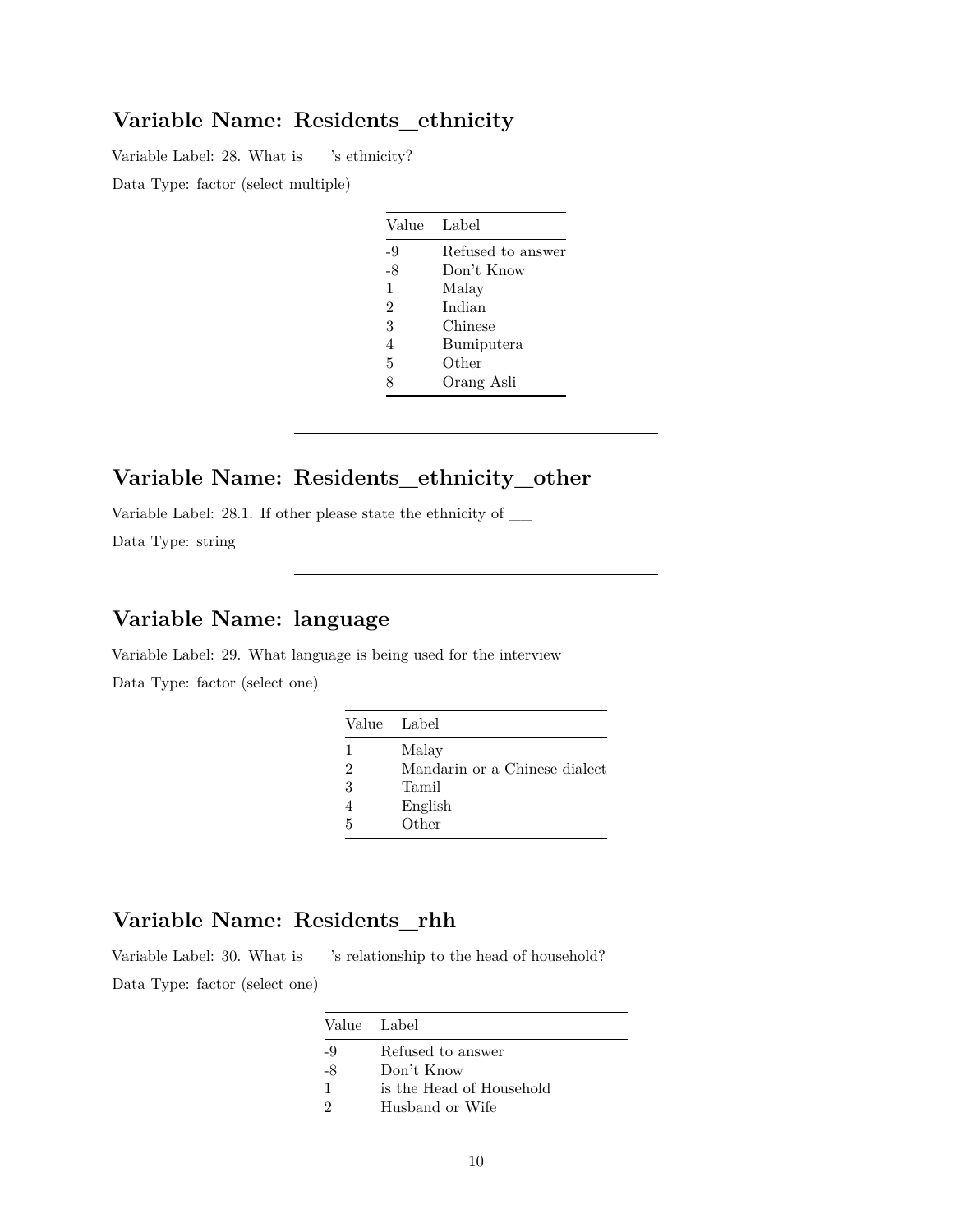| Value | Label                                  |
|-------|----------------------------------------|
| 3     | Parent (in law)                        |
| 4     | Grandparent (in law)                   |
| 5     | Brother or Sister                      |
| 6     | Child                                  |
| 7     | Domestic servant $(e.g., mail/driver)$ |
| 8     | There is no Head of Household          |
| 9     | Other                                  |
| 12    | Daughter-in-law or Son-in-law          |
| 13    | Adopted                                |
| 14    | Stepchild                              |
| 15    | Grandchild                             |
| 16    | Acquaintance                           |
| 17    | Friend                                 |

### **Variable Name: ic\_01\_1**

Variable Label: 31. Verify your NRIC. Data Type: string

# **Variable Name: ic\_01\_2**

Variable Label: 32. Is the NRIC shown correct? Data Type: factor (select one)

| Value | Label |
|-------|-------|
|       | Yes   |
| ۰,    | Nο    |

### **Variable Name: ic\_01**

Variable Label: 33. Do you have a NRIC?

| Value | Label |
|-------|-------|
|       | Yes   |
|       | Nο    |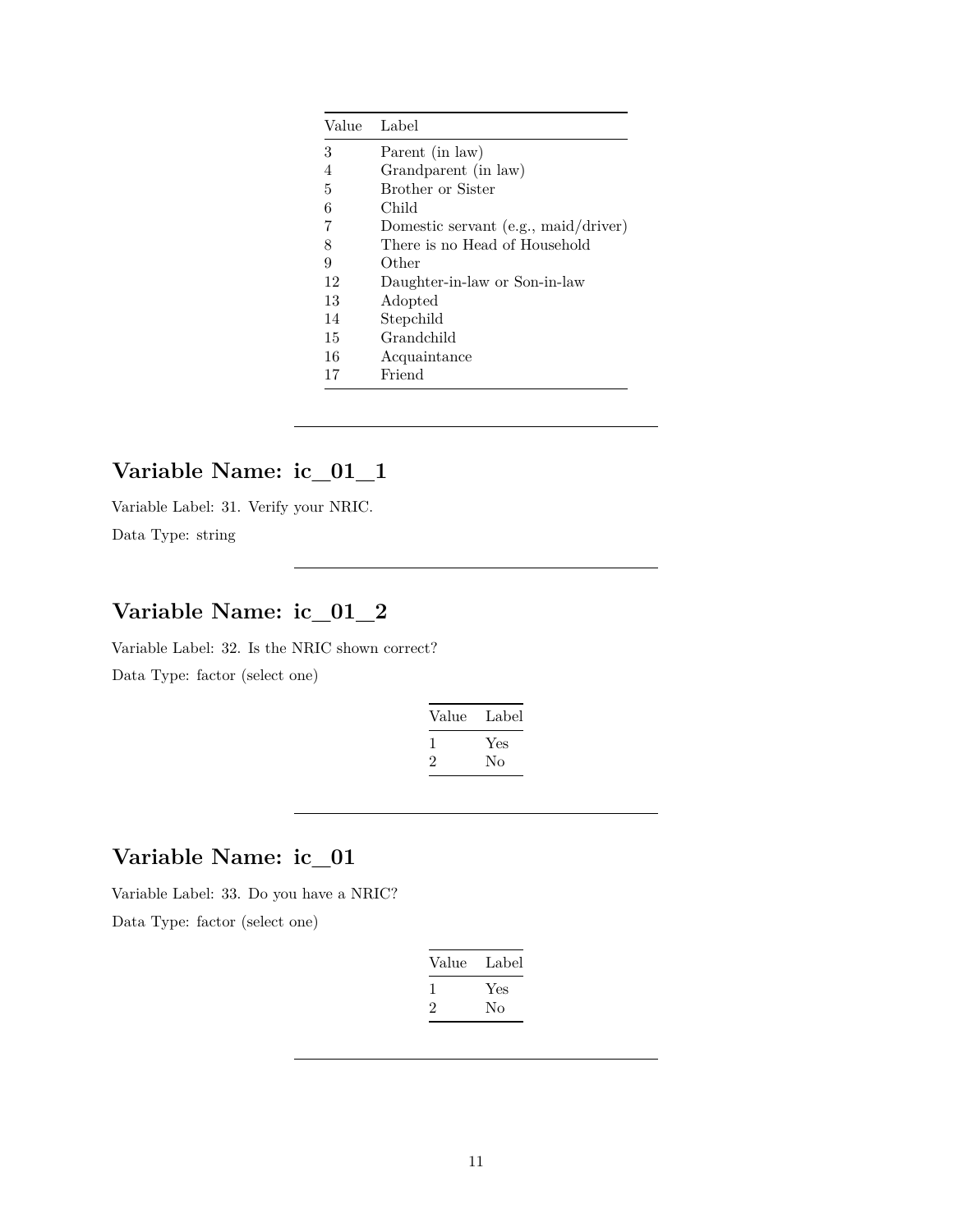#### **Variable Name: ic\_02**

Variable Label: 34. [DC] Please scan the participant's NRIC using the IC reader. Data Type: acknowledge

### **Variable Name: ic\_03**

Variable Label: 35. MyKAD Data Data Type: string

### **Variable Name: ic\_04**

Variable Label: 36. [DC] Were you able to scan the participant's NRIC? Data Type: factor (select one)

| Label     |
|-----------|
| Yes<br>Nο |
|           |

### **Variable Name: ic\_05**

Variable Label: 37. [DC] Enter NRIC number. Data Type: string

#### **Variable Name: ic\_06**

Variable Label: 38. [DC] Enter NRIC number (repeat). Data Type: string

# **Variable Name: type\_id**

Variable Label: 39. What other identification do you have? Data Type: factor (select one)

| Value Label |                                      |
|-------------|--------------------------------------|
|             | Other Malaysian government issued ID |
| 2           | Foreign passport                     |
| -3          | Other                                |
|             | ID missing                           |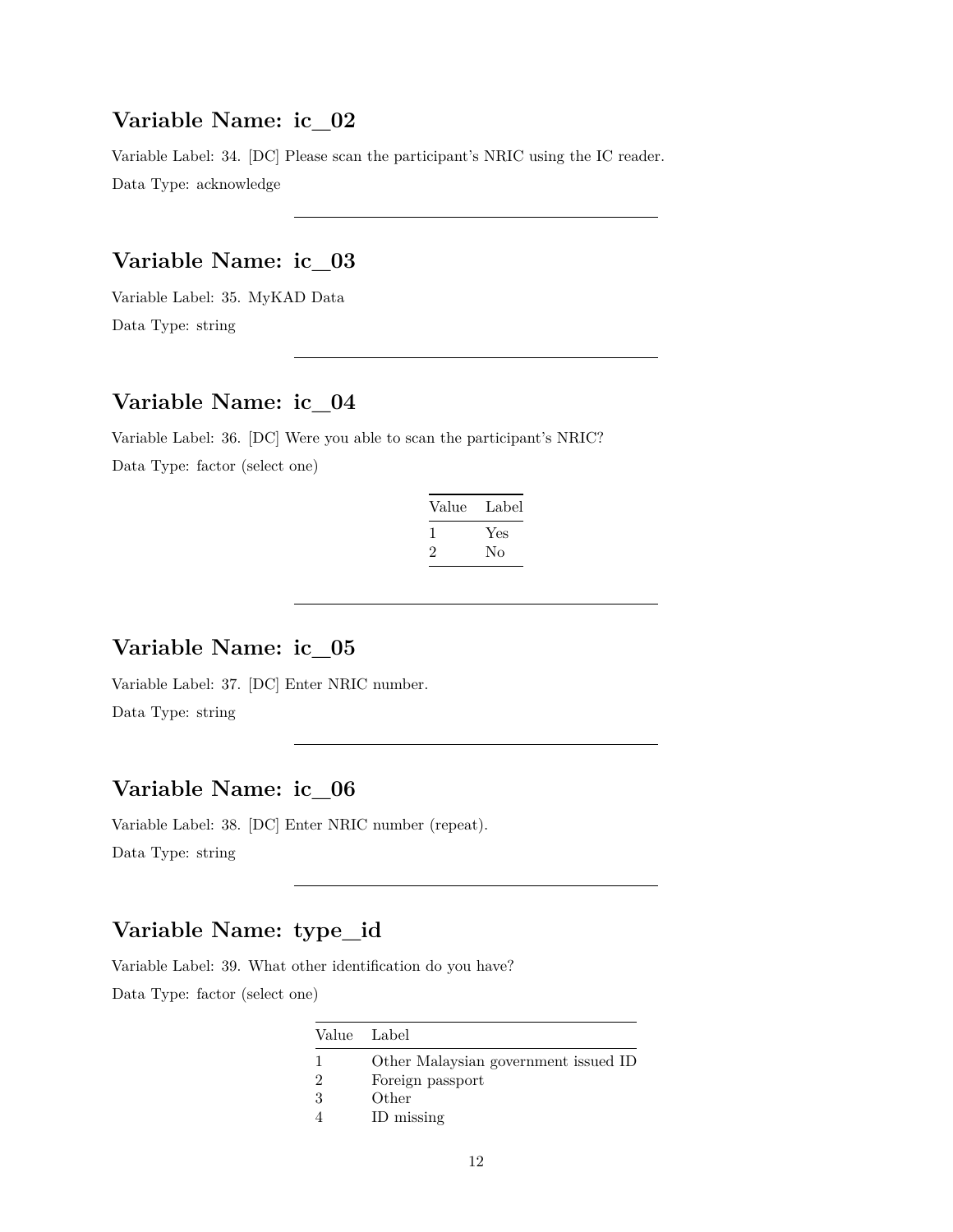Value Label

5 Refused to provide ID

#### **Variable Name: ic\_08**

Variable Label: 40. Please specify other. Data Type: string

### **Variable Name: ic\_09**

Variable Label: 41. Please enter the ID number. Data Type: string

### **Variable Name: ic\_10**

Variable Label: 00. IC No: Data Type: unknown (calculate)

### **Variable Name: dob\_ic\_injected\_1**

Variable Label: 00. Verify Date of Birth. Data Type: unknown (calculate)

# **Variable Name: dob\_02**

Variable Label: 42.2. Is the date of birth shown correct? Data Type: factor (select one)

| Value | Label |
|-------|-------|
|       | Yes   |
|       | Nο    |
|       |       |

# **Variable Name: age\_ic\_injected**

Variable Label: 00. Age

Data Type: unknown (calculate)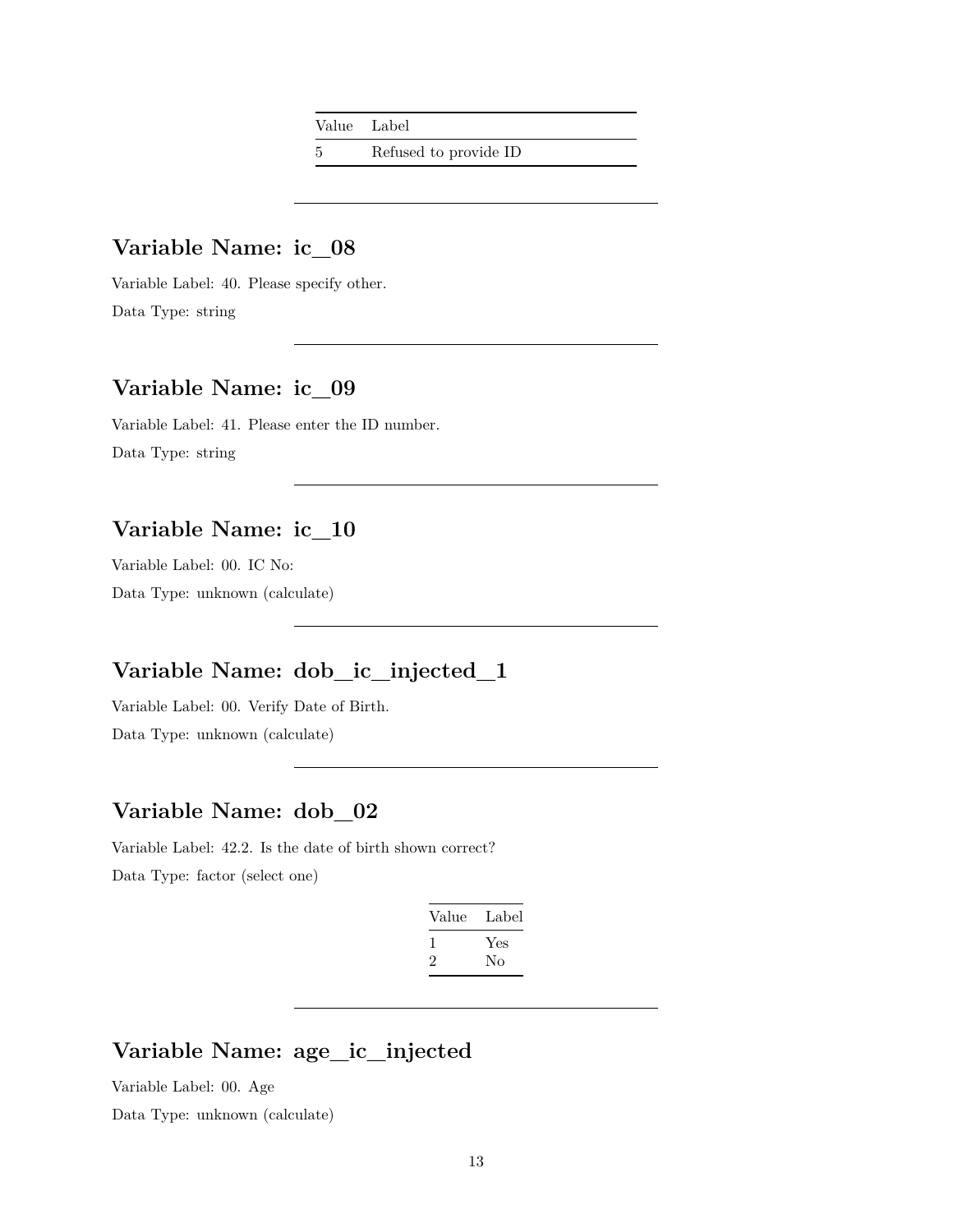#### **Variable Name: age\_ic\_injected\_2**

Variable Label: 42.3. Age: Please key in the respondent's age again for verification Data Type: integer

#### **Variable Name: dob\_ic\_1**

Variable Label: 00. Verify Date of Birth. Data Type: unknown (calculate)

#### **Variable Name: dob\_03**

Variable Label: 43.2. Is the date of birth shown correct? Data Type: factor (select one)

| Value | Label |
|-------|-------|
|       | Yes   |
| ۰,    | Nο    |

#### **Variable Name: age\_ic**

Variable Label: 00. Age

Data Type: unknown (calculate)

# **Variable Name: age\_ic\_2**

Variable Label: 43.3. Age: age\_ic. Please key in the respondent's age again for verification Data Type: integer

### **Variable Name: dob\_ic\_key\_1**

Variable Label: 00. Verify Date of Birth. Data Type: unknown (calculate)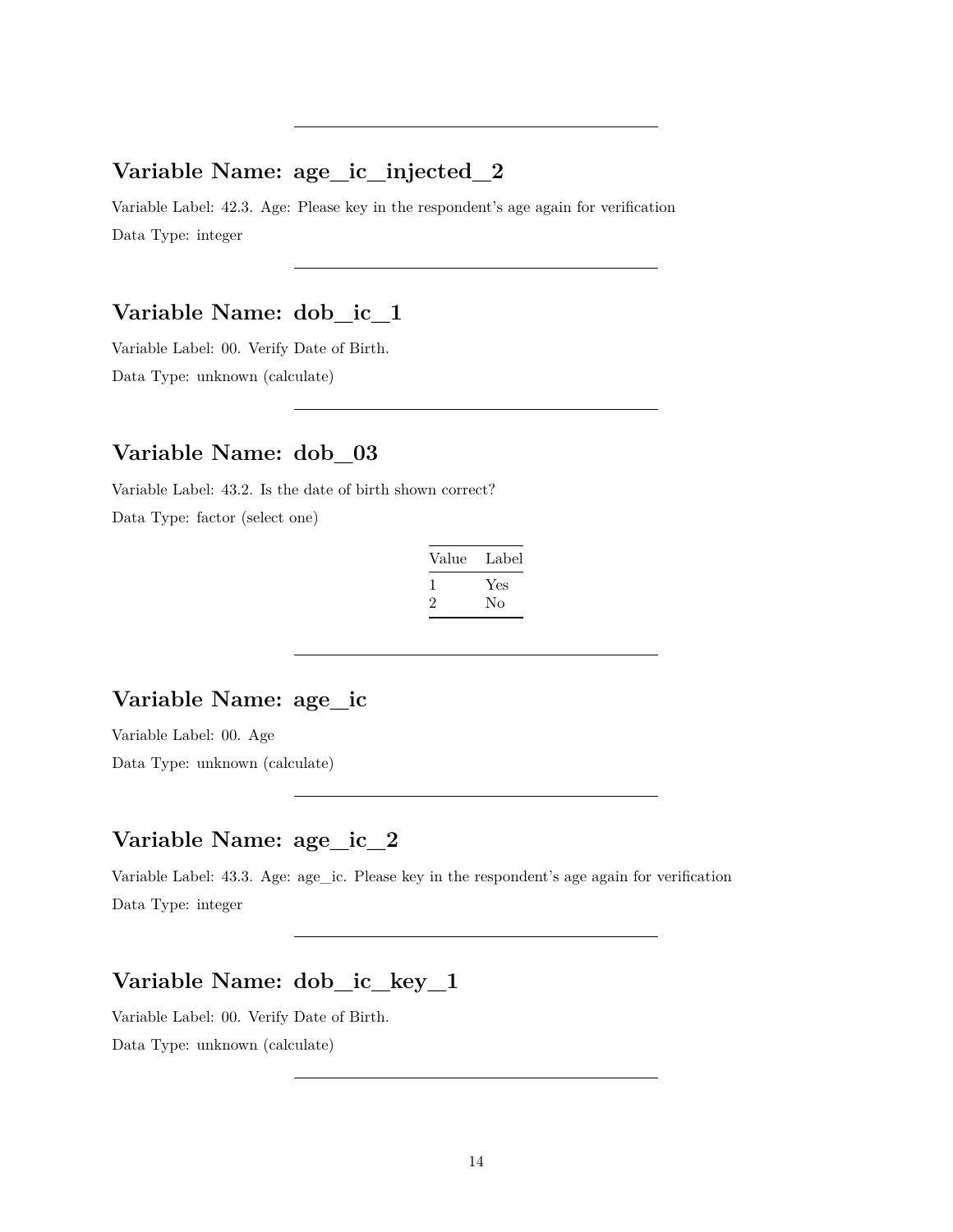#### **Variable Name: dob\_04**

Variable Label: 44.2. Is the date of birth shown correct? Data Type: factor (select one)

| Label |
|-------|
| Yes   |
| Nο    |
|       |

#### **Variable Name: age\_ic\_key**

Variable Label: 00. Age Data Type: unknown (calculate)

# **Variable Name: age\_ic\_key\_2**

Variable Label: 44.3. Age: (age\_ic\_key).Please key in the respondent's age again for verification Data Type: integer

# **Variable Name: dob**

Variable Label: 45.1. What is your Date of Birth? Data Type: date

# **Variable Name: dob\_key**

Variable Label: 00. Age Data Type: unknown (calculate)

#### **Variable Name: age\_dob**

Variable Label: 45.2. Age: dob\_key. Please key in the respondent's age again for verification Data Type: integer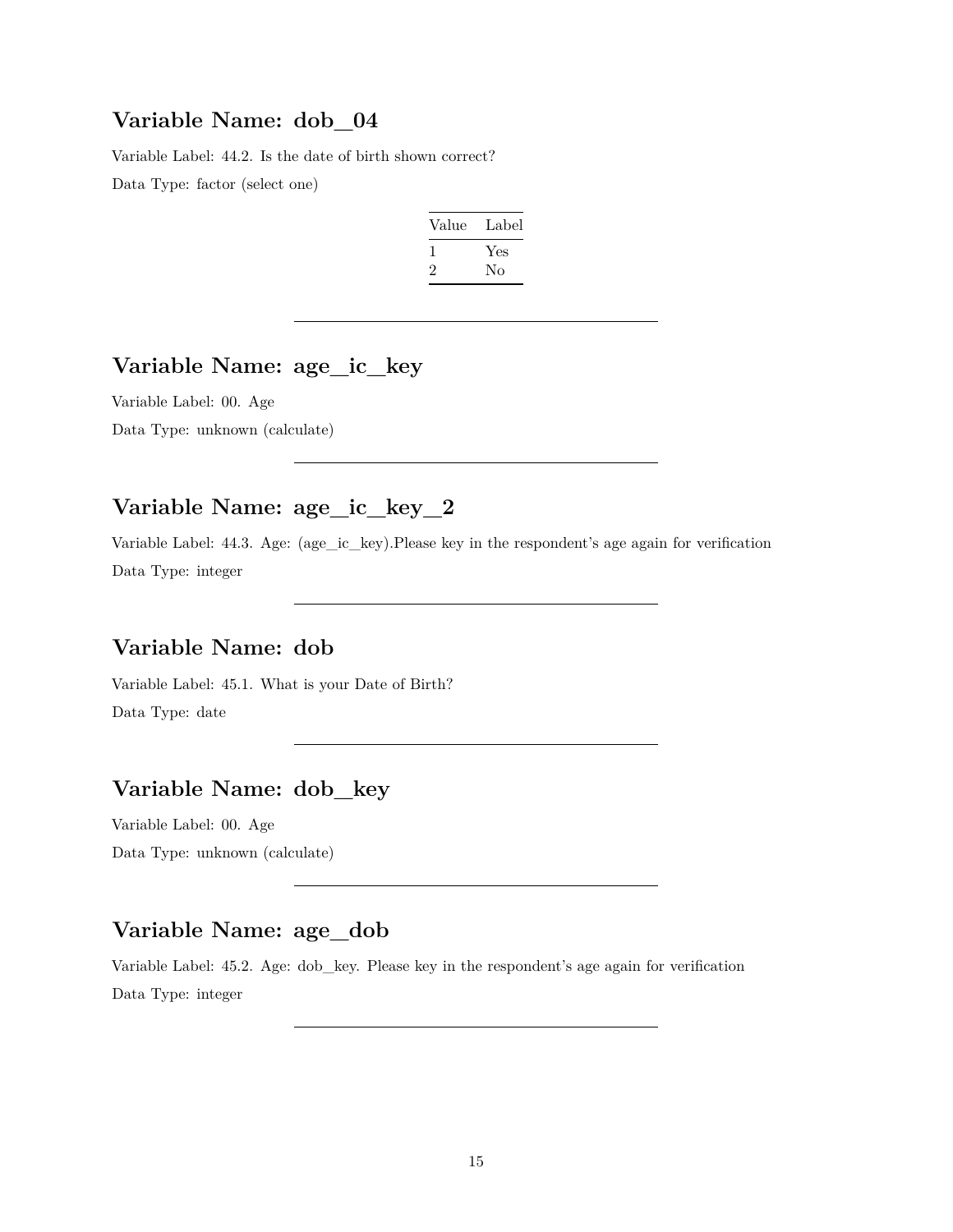#### **Variable Name: residents\_age**

Variable Label: Please key in the respondent's age again for verification

Data Type: unknown (calculate)

#### **Variable Name: consent\_2**

Variable Label: 1. I have received an information sheet and a copy of the privacy statement Data Type: factor (select one)

| Value   | Label |
|---------|-------|
| ı       | Yes   |
| $\cdot$ | No    |
|         |       |

### **Variable Name: consent\_3**

Variable Label: 2. Any questions I had about participation have been satisfactorily answered Data Type: factor (select one)

| Value | Label |
|-------|-------|
|       | Yes   |
|       | Nο    |

#### **Variable Name: consent\_4**

Variable Label: 3. I am going to take part in a questionnaire survey Data Type: factor (select one)

| Value | Label |
|-------|-------|
|       | Yes   |
| '2    | Nο    |

### **Variable Name: consent\_5**

Variable Label: 4. I am going to take part in a health check that may include measurement of height, weight, waist circumference, blood pressure and (finger-prick) blood glucose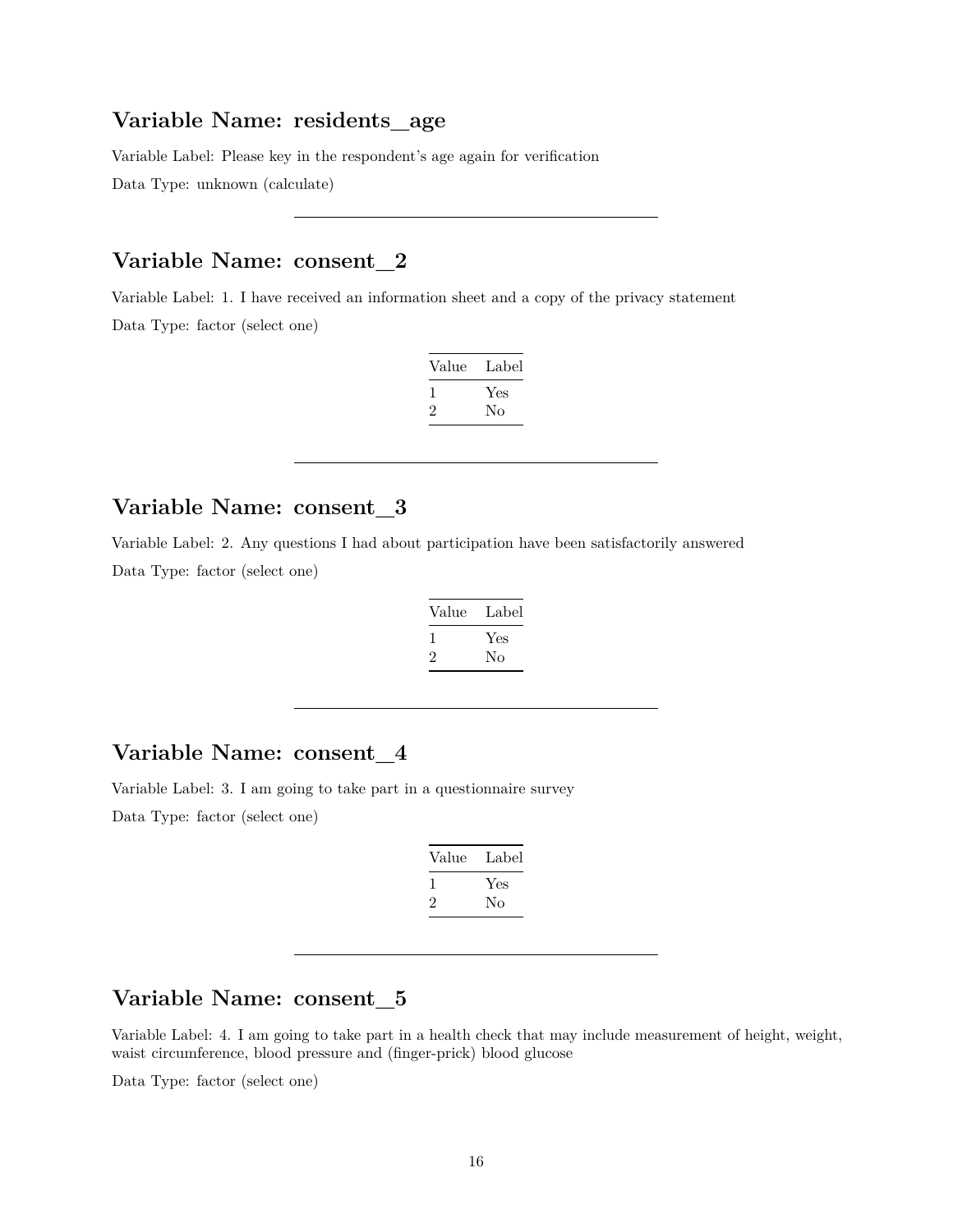| Value | Label |
|-------|-------|
|       | Yes   |
| 2     | No    |
|       |       |

#### **Variable Name: consent\_6**

Variable Label: 5. My responses will be stored securely on a computer and only destroyed when they are no longer useful for research

Data Type: factor (select one)

| Value | Label |
|-------|-------|
|       | Yes   |
| ۰,    | Nο    |

#### **Variable Name: consent\_7**

Variable Label: 6. My responses will only be made available to researchers, and only in a de-identified form; for research purposes

Data Type: factor (select one)

| Value | Label |
|-------|-------|
|       | Yes   |
| ۰,    | Nο    |

#### **Variable Name: consent\_8**

Variable Label: 7. Summary results combining many household?s responses, including mine, may be published in a de-identified form

Data Type: factor (select one)

| Value | Label |
|-------|-------|
| 1     | Yes   |
| '2    | Nο    |
|       |       |

## **Variable Name: consent\_9**

Variable Label: 8. The responses I provide may be used by researchers in future research projects in a de-identified form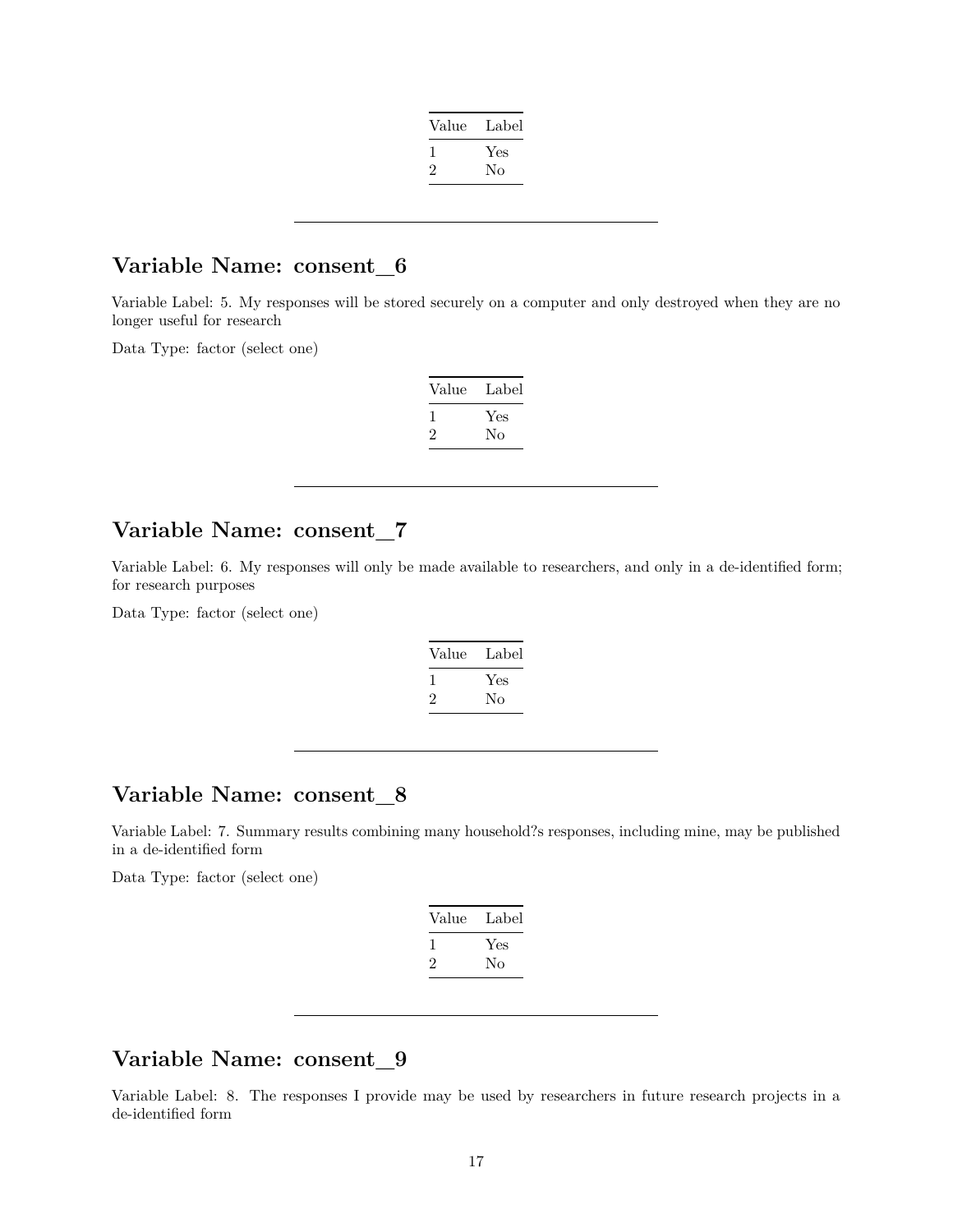Data Type: factor (select one)

| Label |
|-------|
|       |
|       |
|       |

#### **Variable Name: consent\_10**

Variable Label: 9. The responses I provide may be linked in the future to other SEACO data or other data collected by a third-party

Data Type: factor (select one)

| Value   | Label |
|---------|-------|
|         | Yes   |
| $\cdot$ | Nο    |

# **Variable Name: consent\_11**

Variable Label: 10. Participation is voluntary and I may withdraw at any time without penalty. If I withdraw from the research before the completion of the survey, the data will not be recorded or retained by SEACO. If I withdraw after the completion of the survey, the data will be retained by SEACO, but the data will be de-identified; that is, the data will be unlinked from my personal identifying information, and the personal identifying information will be deleted from the SEACO database

Data Type: factor (select one)

| Value | Label |
|-------|-------|
|       | Yes   |
| ۰,    | No    |

#### **Variable Name: consent\_12**

Variable Label: 11. SEACO may share my health related data, with my personal identifying data, with the Ministry of Health for the purposes of improving health service delivery in Segamat.

| Value | Label |
|-------|-------|
|       | Yes   |
| ۰,    | Nο    |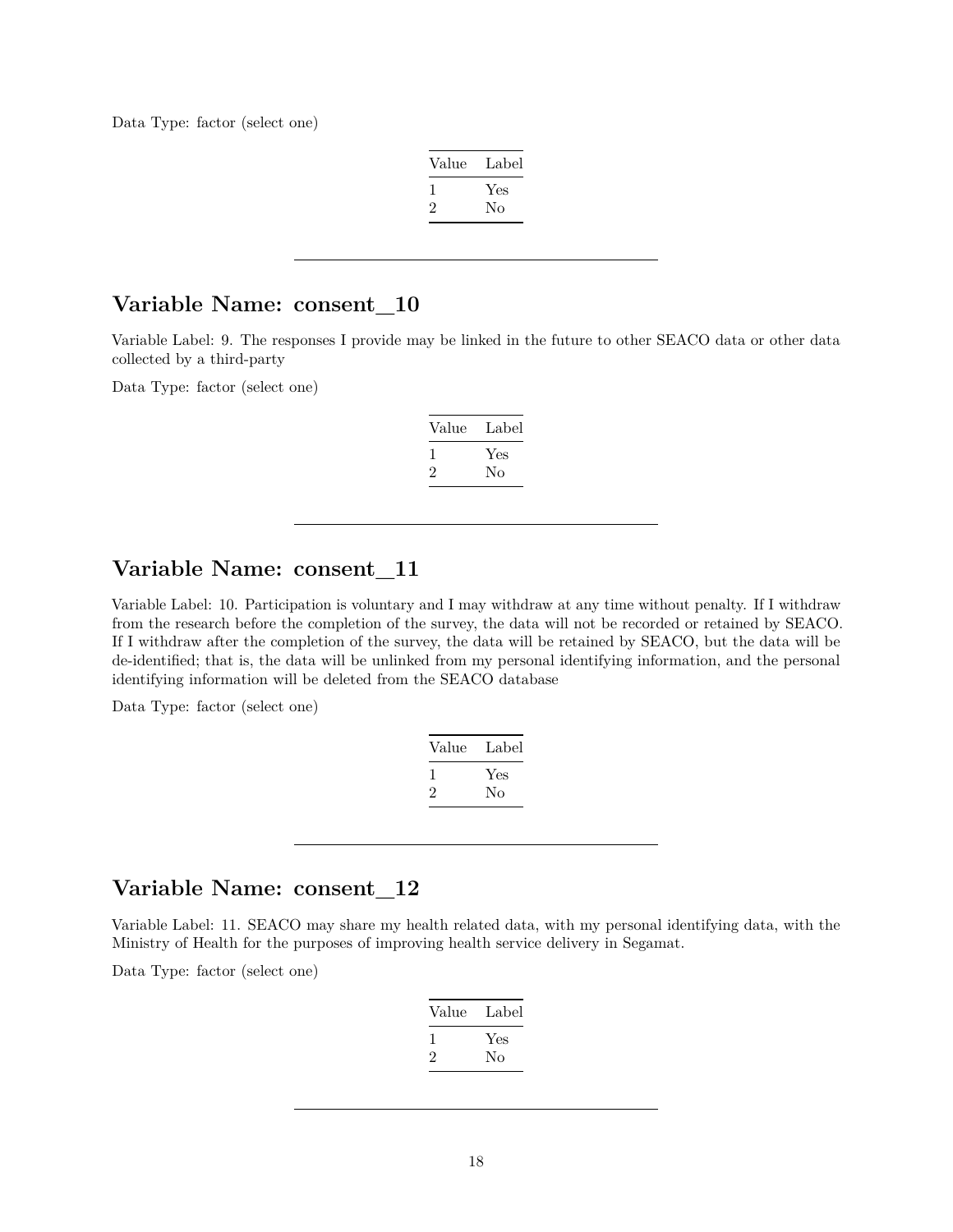#### **Variable Name: consent\_13**

Variable Label: I understand that any information I provide is confidential, and that no information that could lead to my identification will be disclosed in any reports on the project, or to any other party except where I have given express permission in Point 11

Data Type: factor (select one)

| Value | Label |
|-------|-------|
| L     | Yes   |
| 2     | Nο    |

### **Variable Name: consented\_initial**

Variable Label: NULL

Data Type: unknown (calculate)

### **Variable Name: consent\_15**

Variable Label: Participant's signature

Data Type: image

# **Variable Name: signed**

Variable Label: Did participant sign the consent?

Data Type: factor (select one)

| Value Label    |                             |
|----------------|-----------------------------|
|                | Yes                         |
| $\mathfrak{D}$ | Nο                          |
| 3              | No, but gave verbal consent |

#### **Variable Name: consent\_16**

Variable Label: Record the participant on video saying: I NAME from ADDRESS agree to SEACO collecting health information about myself

Data Type: video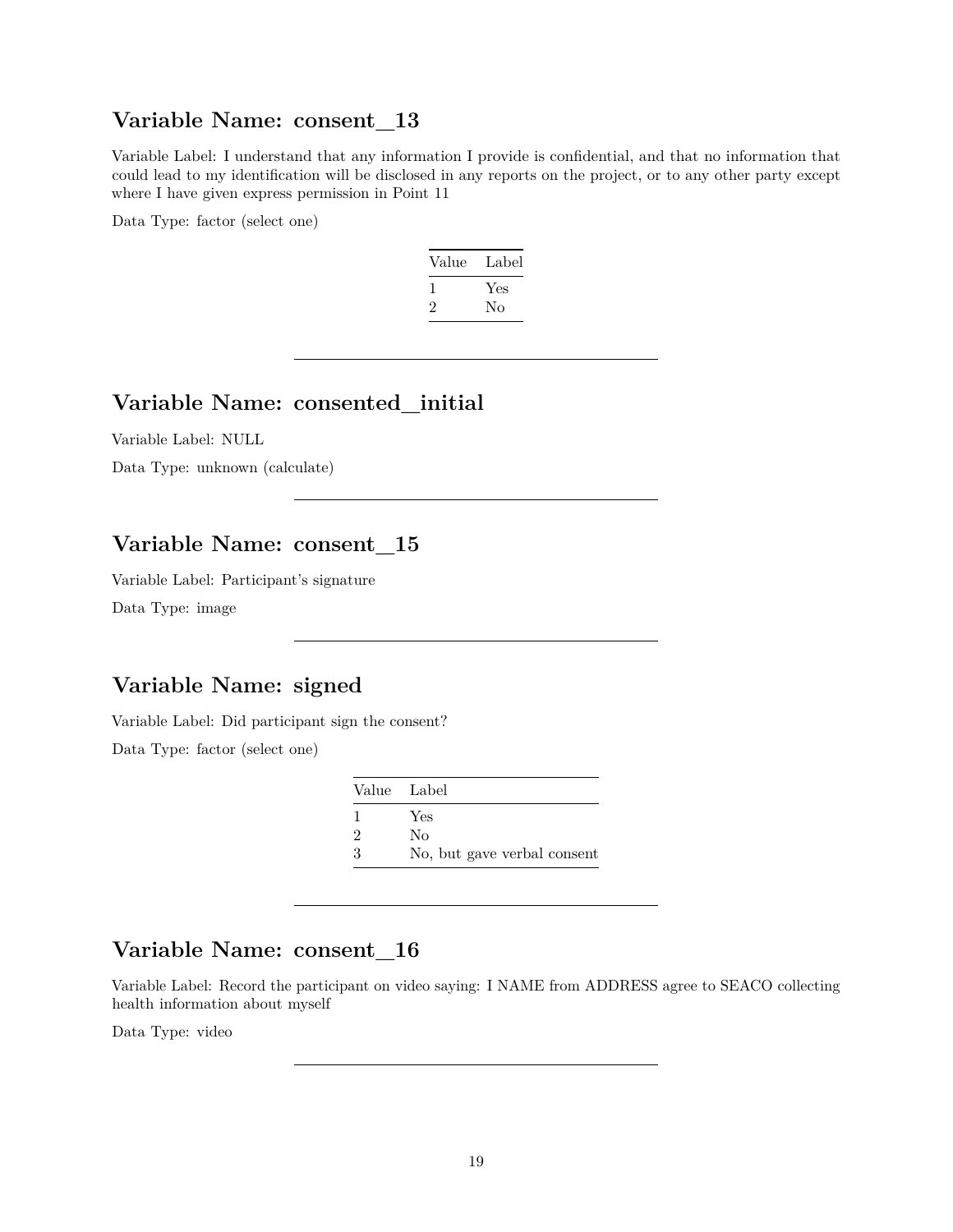## **Variable Name: verbal**

Variable Label: Did participant provide verbal consent on record?

Data Type: factor (select one)

| Value        | Label |
|--------------|-------|
|              | Yes   |
| $\mathbf{2}$ | Nο    |

## **Variable Name: consented**

Variable Label: NULL Data Type: unknown (calculate)

# **Variable Name: child\_consent\_1**

Variable Label: Parent's or guardian's name Data Type: string

# **Variable Name: child\_consent\_2**

Variable Label: Relationship with participant Data Type: factor (select one)

| Value | Label    |
|-------|----------|
| ı     | Father   |
| 2     | Mother   |
| З     | Guardian |

# **Variable Name: child\_consent\_4**

Variable Label: 1. I have received an information sheet and a copy of the privacy statement Data Type: factor (select one)

| Value        | Label |
|--------------|-------|
| $\mathbf{I}$ | Yes   |
| ۰,           | Nο    |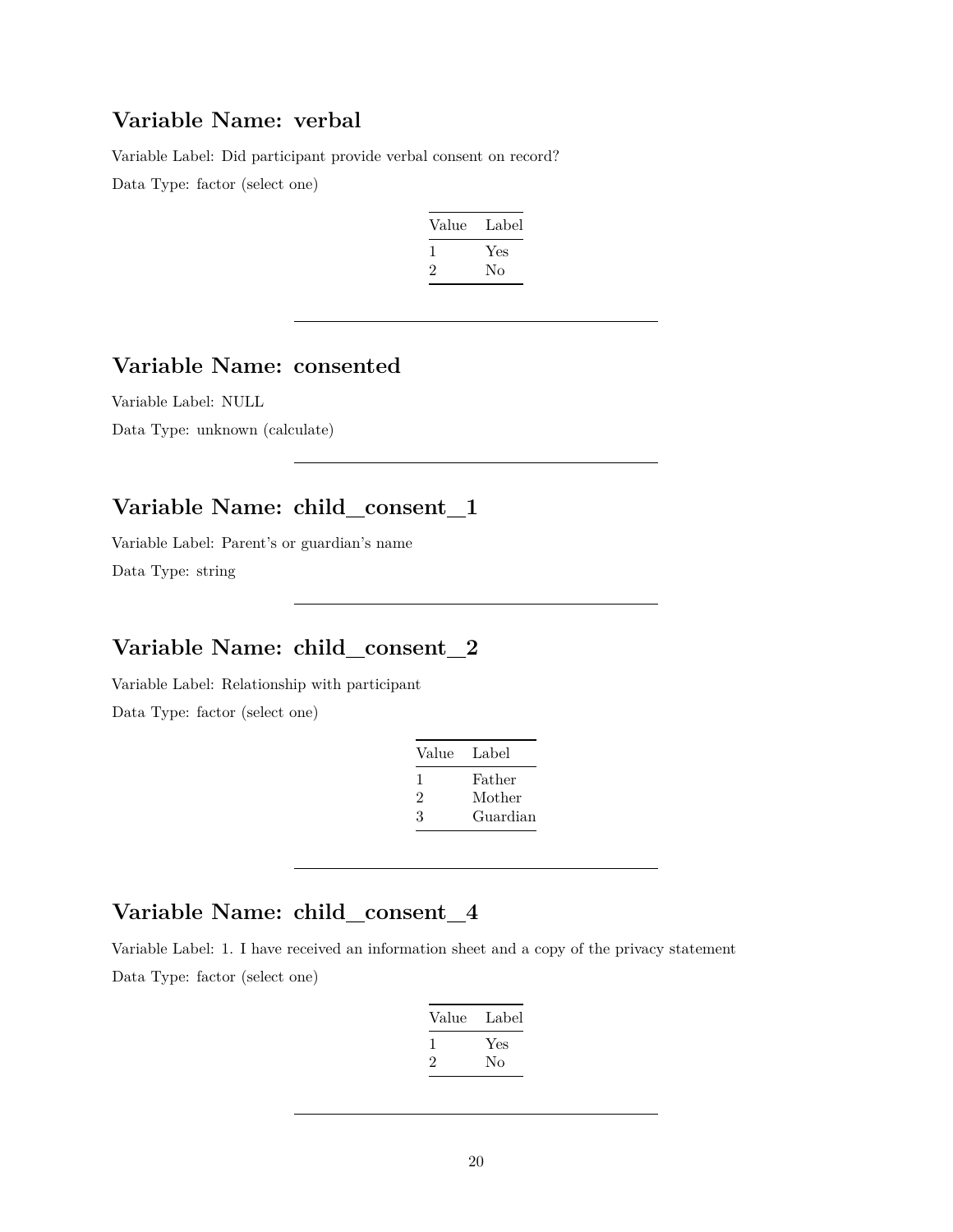Variable Label: 2. Any questions I had about participation have been satisfactorily answered Data Type: factor (select one)

| Value        | Label |
|--------------|-------|
| <sup>1</sup> | Yes   |
| '2           | Nο    |

#### **Variable Name: child\_consent\_6**

Variable Label: 3. My child/ward will take part in a questionnaire survey Data Type: factor (select one)

| Value        | Label |
|--------------|-------|
| $\mathbf{I}$ | Yes   |
| $\cdot$      | Nο    |

#### **Variable Name: child\_consent\_7**

Variable Label: 4. My child/ward take part in a health check that may include measurement of height, weight and waist circumference

Data Type: factor (select one)

| Label |
|-------|
| Yes   |
| Nο    |
|       |

#### **Variable Name: child\_consent\_8**

Variable Label: 5. Responses will be stored securely on a computer and only destroyed when they are no longer useful for research

| Value | Label |
|-------|-------|
|       | Yes   |
| '2    | Nο    |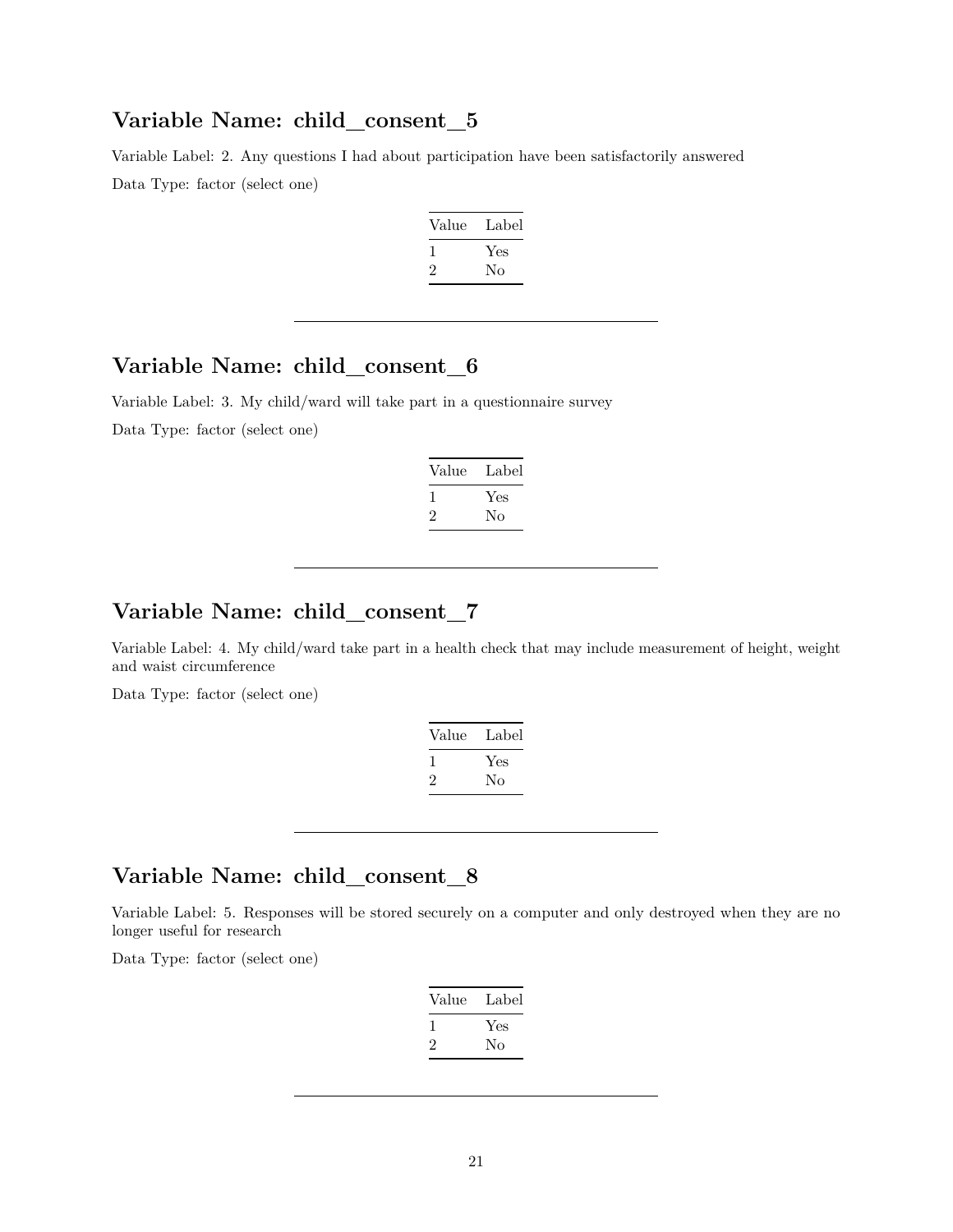Variable Label: 6. Responses will only be made available to researchers, and only in a de-identified form for research purposes

Data Type: factor (select one)

| Value | Label |
|-------|-------|
|       | Yes   |
| ۰,    | Nο    |

#### **Variable Name: child\_consent\_10**

Variable Label: 7. Summary results combining many household?s responses, including those of my child/ward, may be published in a de-identified form

Data Type: factor (select one)

| Label |
|-------|
| Yes   |
| Nο    |
|       |

#### **Variable Name: child\_consent\_11**

Variable Label: 8. Responses provided may be used by researchers in future research projects in a de-identified form

Data Type: factor (select one)

| Value   | Label |
|---------|-------|
|         | Yes   |
| $\cdot$ | Nο    |

#### **Variable Name: child\_consent\_12**

Variable Label: 9. Responses provided may be linked in the future to other SEACO data or other data collected by a third-party

| Value | Label |
|-------|-------|
|       | Yes   |
| ۰,    | Nο    |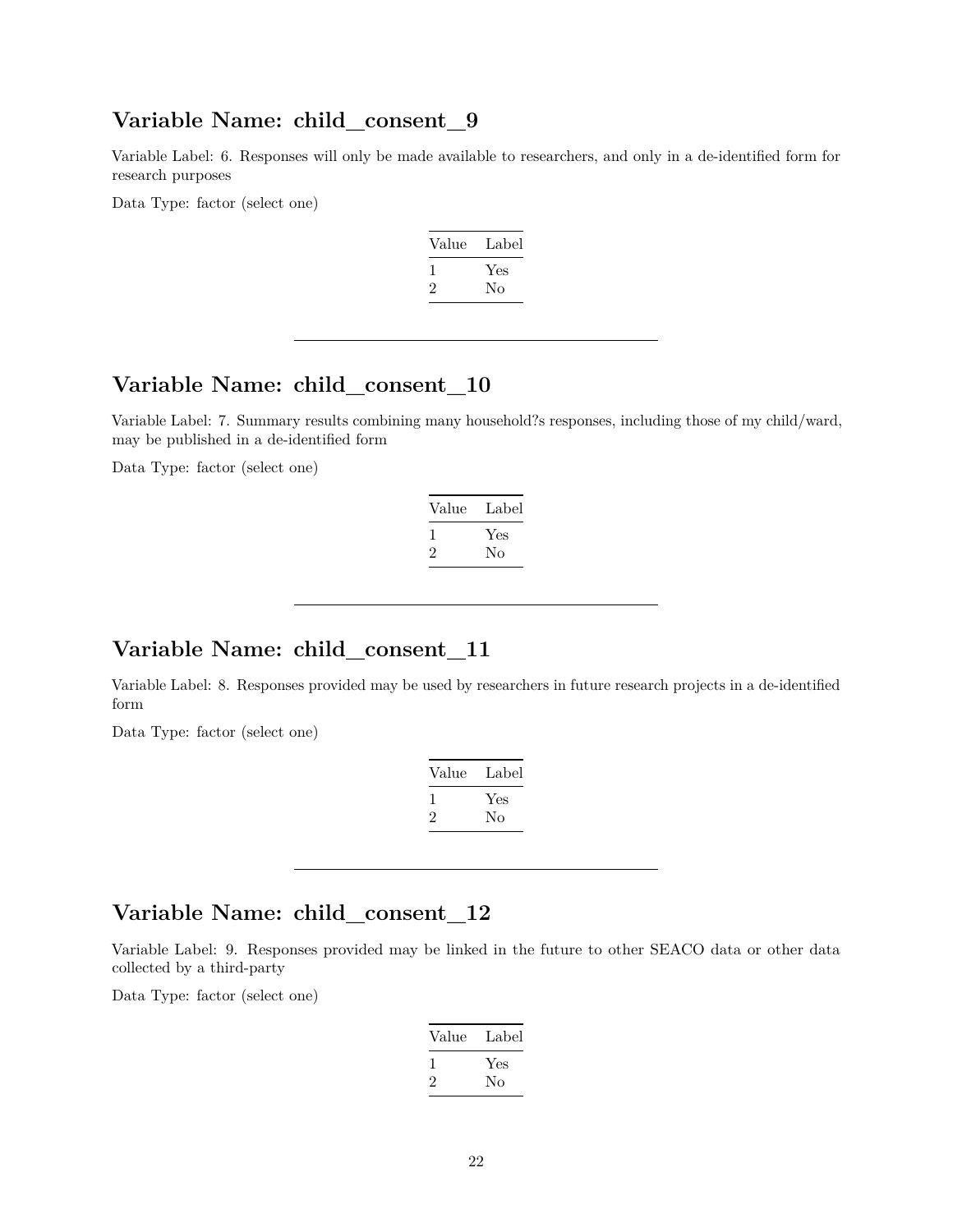Variable Label: 10. Participation is voluntary and my child/ward may withdraw at any time without penalty. If my child/ward withdraws from the research before the completion of the survey, the data will not be recorded or retained by SEACO. If my child/ward withdraws after the completion of the survey, the data will be retained by SEACO, but the data will be de-identified; that is, the data will be unlinked from any personal identifying information of my child/ward, and the personal identifying information will be deleted from the SEACO database.

Data Type: factor (select one)

| Label |
|-------|
| Yes   |
| Nο    |
|       |

#### **Variable Name: child\_consent\_14**

Variable Label: 11. SEACO may share the health related data of my child/ward, and the personal identifying data, with the Ministry of Health for the purposes of improving health service delivery in Segamat.

Data Type: factor (select one)

| Value | Label |
|-------|-------|
|       | Yes   |
| '2    | No    |
|       |       |

#### **Variable Name: child\_consent\_15**

Variable Label: I understand that any information provided by my child/ward is confidential, and that no information that could lead to their identification will be disclosed in any reports on the project, or to any other party except where express permission was given in Point 11.

Data Type: factor (select one)

| Value | Label |
|-------|-------|
|       | Yes   |
| '2    | Nο    |
|       |       |

# **Variable Name: child\_consented\_initial**

Variable Label: NULL

Data Type: unknown (calculate)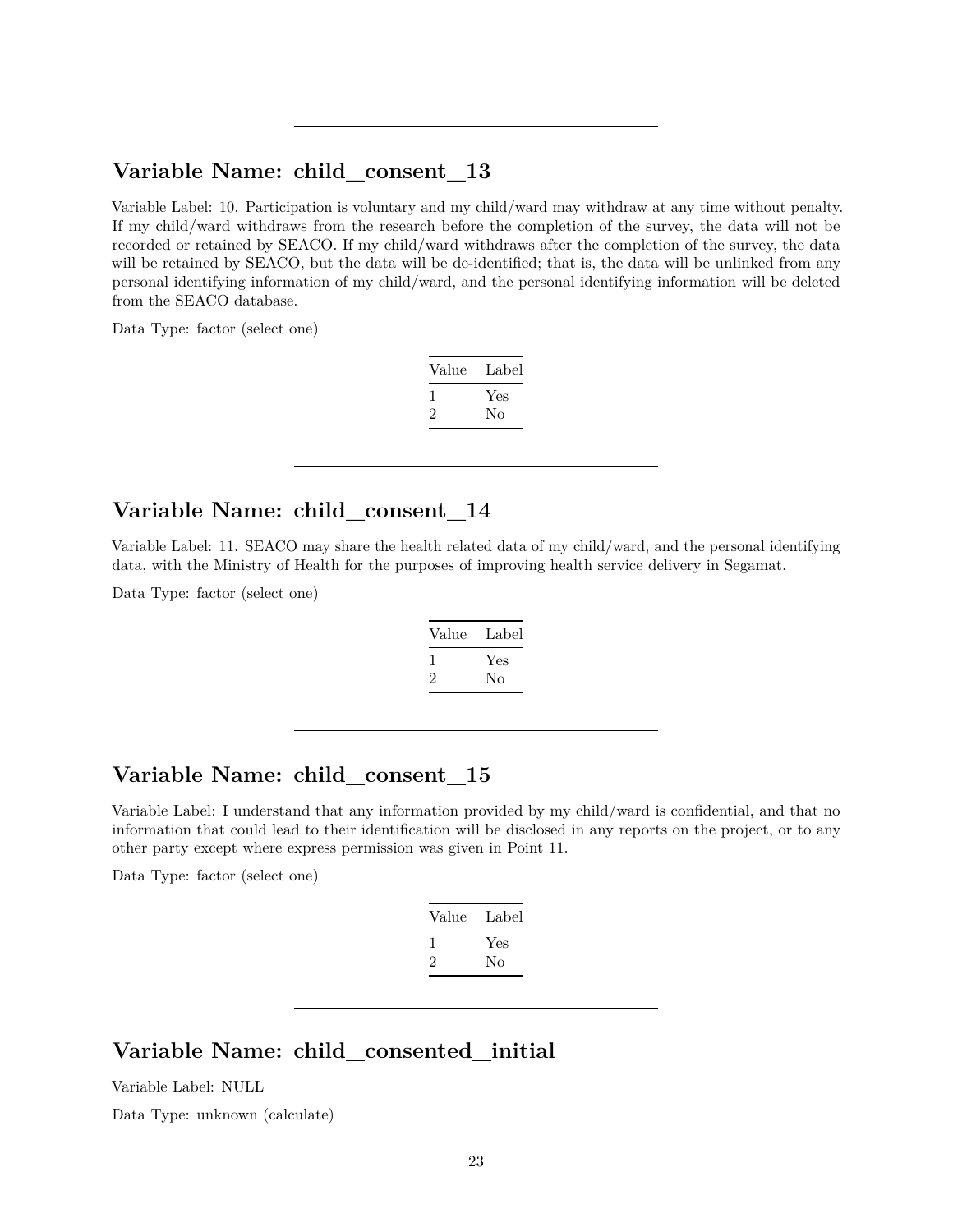Variable Label: Parent's/Guardian's signature Data Type: image

### **Variable Name: child\_signed**

Variable Label: Did parent/guardian sign the consent?

Data Type: factor (select one)

| Value Label   |                             |
|---------------|-----------------------------|
|               | Yes                         |
| $\mathcal{D}$ | Nο                          |
| $\mathcal{R}$ | No, but gave verbal consent |

### **Variable Name: child\_consent\_17**

Variable Label: Record the participant on video saying: I \${child\_consent\_1} from ADDRESS agree to SEACO collecting health information about my child

Data Type: video

#### **Variable Name: child\_verbal**

Variable Label: Did parent/guardian provide verbal consent on record?

Data Type: factor (select one)

| Value | Label |
|-------|-------|
|       | Yes   |
| ۰,    | Nο    |

# **Variable Name: child\_consented**

Variable Label: NULL

Data Type: unknown (calculate)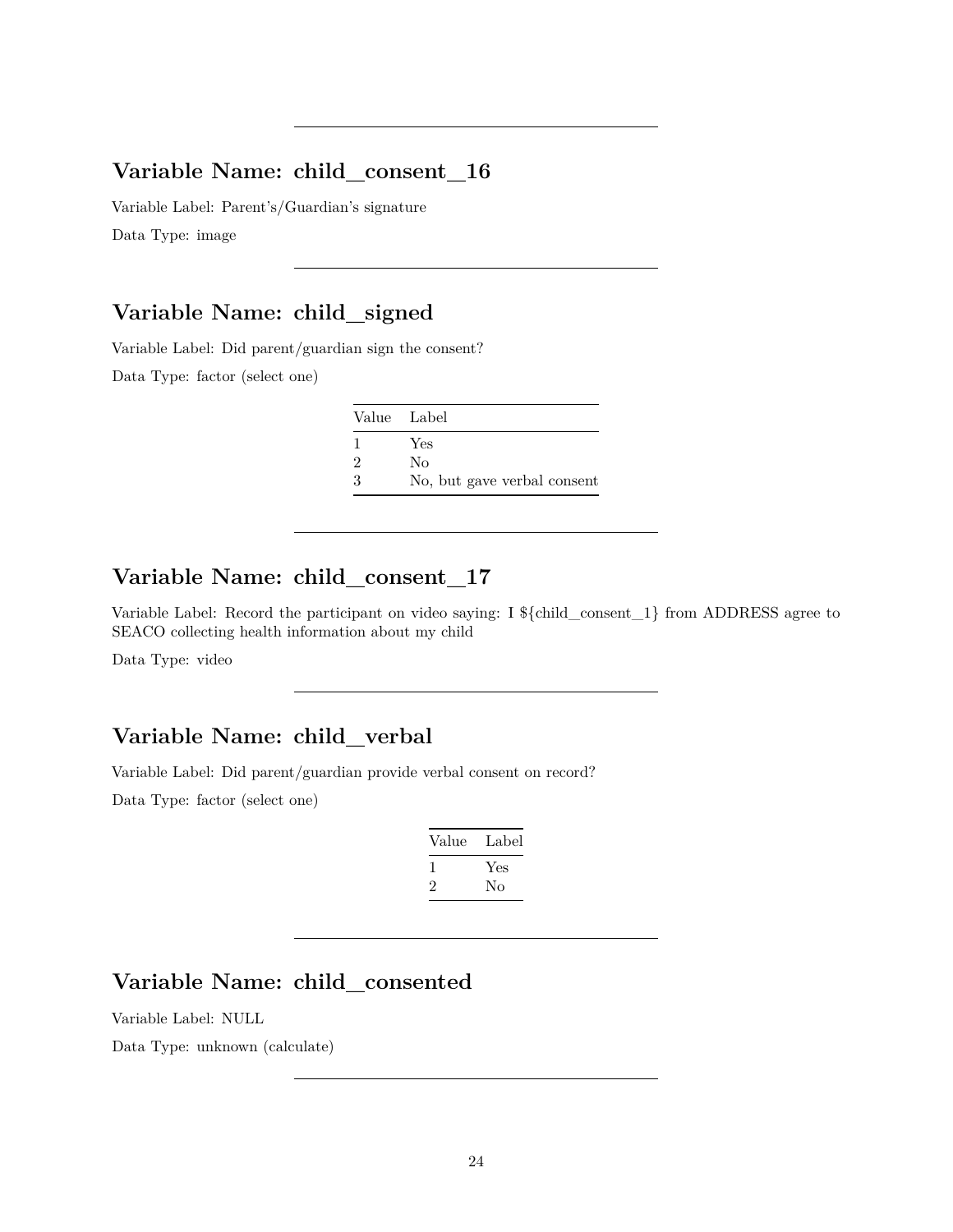### **Variable Name: trigger2**

Variable Label: We do not have consent to continue. Save and Close the form.

Data Type: acknowledge

# **Variable Name: Residents\_citizen**

Variable Label: 46. What is \_\_'s citizenship?

Data Type: factor (select one)

| Value          | Label             |
|----------------|-------------------|
| -9             | Refused to answer |
| -8             | Don't Know        |
| $\mathbf{1}$   | Malaysian         |
| $\overline{2}$ | Singaporean       |
| 3              | Indonesian        |
| 4              | Indian            |
| 5              | Other             |
| 8              | Vietnamese        |
| 9              | Philippines       |
| 10             | Bangladeshi       |
| 11             | Nepali            |
| 12             | Thai              |
| 13             | Cambodian         |

### **Variable Name: Residents\_citizen\_other**

Variable Label: 46.1. If 'Other' please specify citizenship of \_\_

Data Type: string

# **Variable Name: demographic\_11**

Variable Label: 47. What is your marital status?

| Value | Label                                   |
|-------|-----------------------------------------|
| -9    | Refused to answer                       |
| $-8$  | Don't Know                              |
| 1     | Single                                  |
| 2     | Married                                 |
| 3     | Separated / Living Apart (Not Divorced) |
|       | Divorced                                |
| 5     | Widow / Widower                         |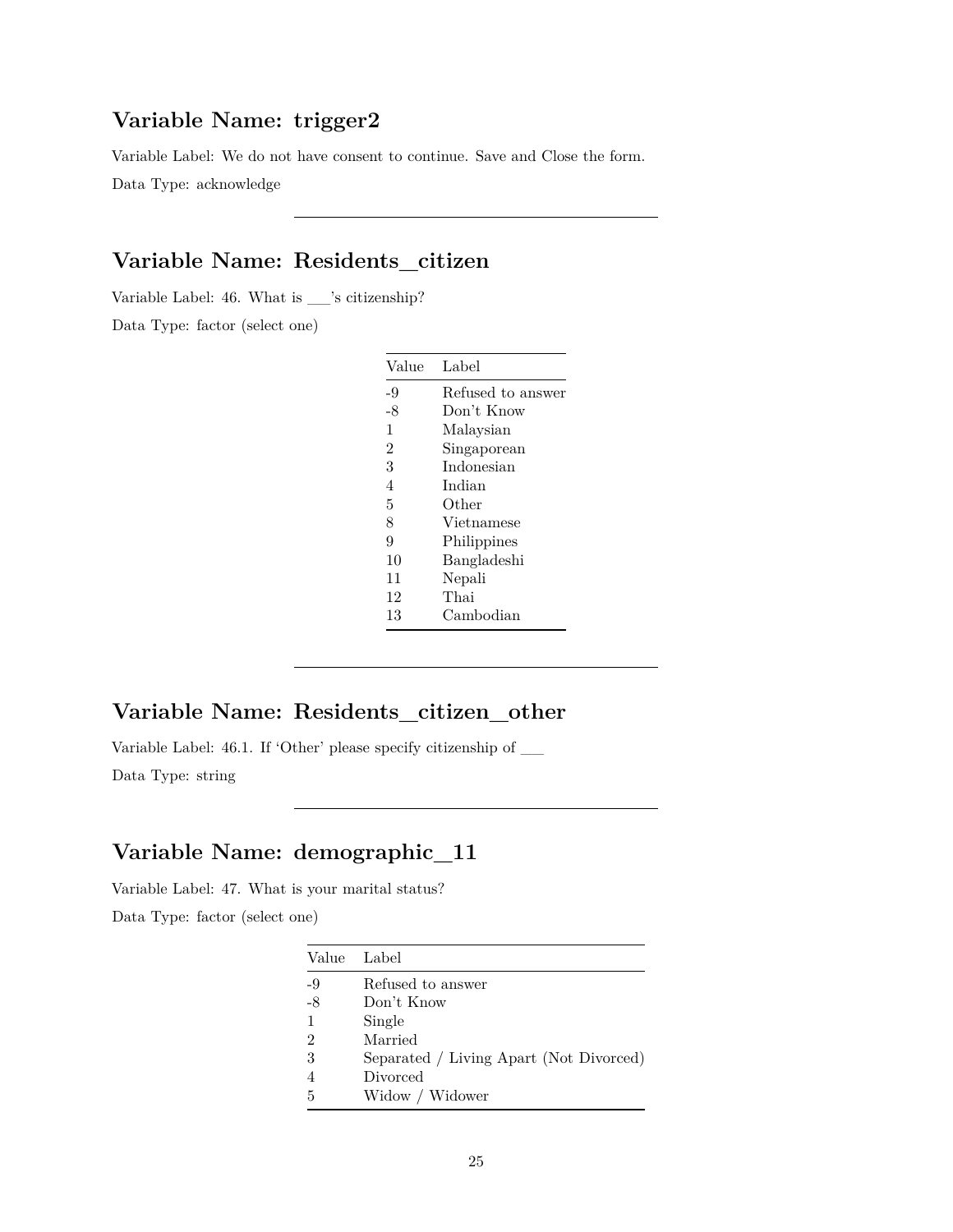# **Variable Name: demographic\_12**

Variable Label: 48. Are you in a polygamous marriage? Data Type: factor (select one)

| Value Label |                   |
|-------------|-------------------|
| -8          | Refused to answer |
| 1           | Yes               |
| $\Omega$    | Nο                |

#### **Variable Name: demographic\_13**

Variable Label: 49. Which wife are you?

Data Type: factor (select one)

| Value | Label  |
|-------|--------|
| ı     | First  |
| 2     | Second |
| 3     | Third  |
|       | Fourth |

### **Variable Name: demographic\_14**

Variable Label: 50. How many wives do you have? Data Type: factor (select one)

| Value | Label |
|-------|-------|
| I.    | '2    |
| 2     | 3     |
| 3     | 4     |
|       |       |

#### **Variable Name: demographic\_15**

Variable Label: 51. Does your spouse live with you in this house? Data Type: factor (select one)

| Value | Label |
|-------|-------|
|       | Yes   |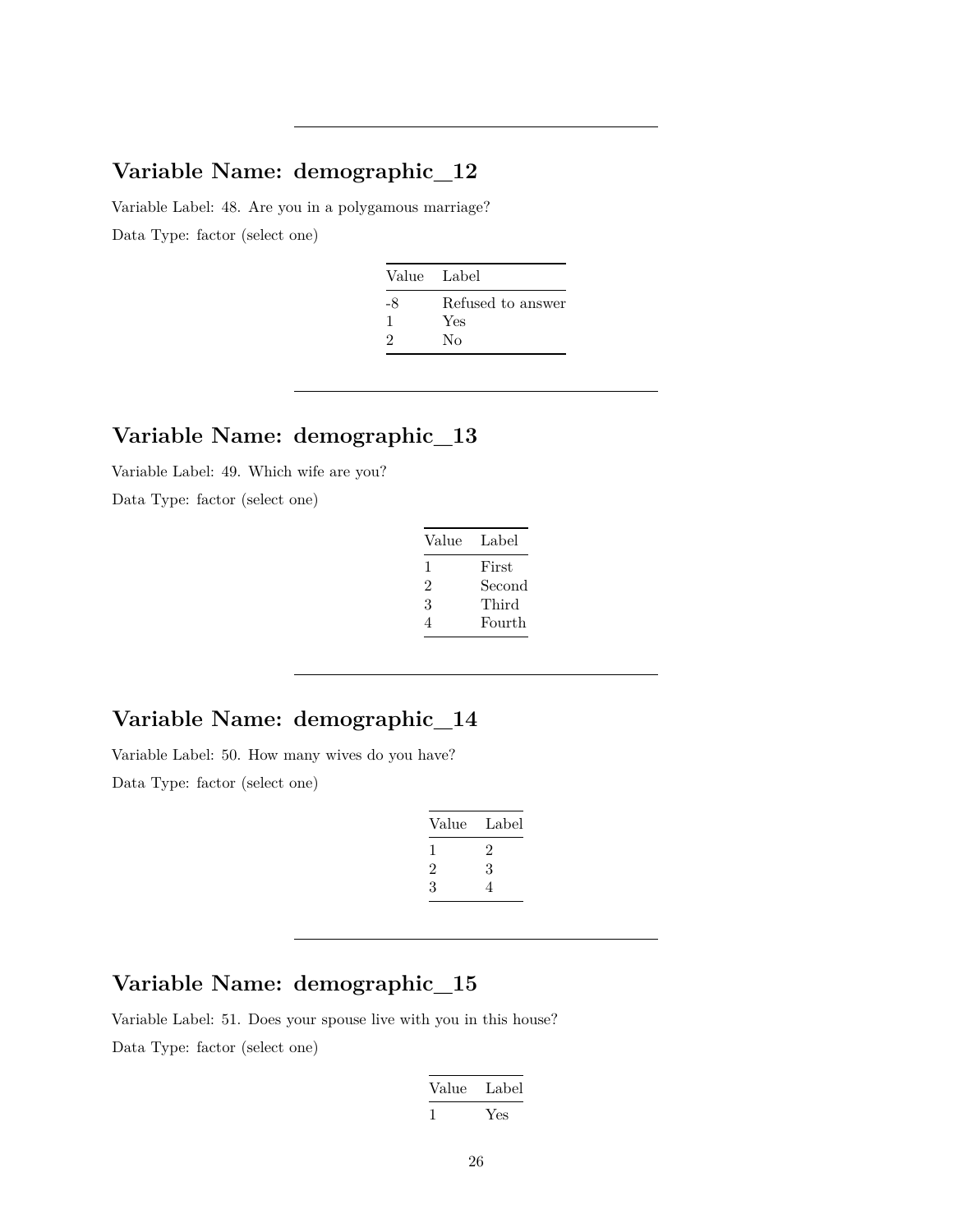| Value   | Label |
|---------|-------|
| $\cdot$ | Nο    |

### **Variable Name: school\_1**

Variable Label: 52. Is \_\_ currently attending (pre-)school, college or university? Data Type: factor (select one)

| Value Label |                   |
|-------------|-------------------|
| -9          | Do not Know       |
| -8          | Refused to answer |
| 1           | Yes               |
| 9           | Nο                |

# **Variable Name: age\_check\_17**

Variable Label: 00. age\_check\_17

Data Type: unknown (calculate)

## **Variable Name: school\_2**

Variable Label: 53. What year of study is \_\_ in?

| Value | Label                                   |
|-------|-----------------------------------------|
| -9    | Refused to answer                       |
| $-8$  | Don't Know                              |
| 1     | Pre-school playgroup                    |
| 2     | Kindergarten                            |
| 3     | Primary School, Year 1                  |
| 4     | Primary School, Year 2                  |
| 5     | Primary School, Year 3                  |
| 6     | Primary School, Year 4                  |
| 7     | Primary School, Year 5                  |
| 8     | Primary School, Year 6                  |
| 9     | Secondary School, Form 1                |
| 10    | Secondary School, Form 2                |
| 11    | Secondary School, Form 3                |
| 12    | Secondary School, Form 4                |
| 13    | Secondary School, Form 5                |
| 14    | Secondary School, Form 6/Pre-University |
| 15    | College (Diploma)                       |
| 16    | University (Degree)                     |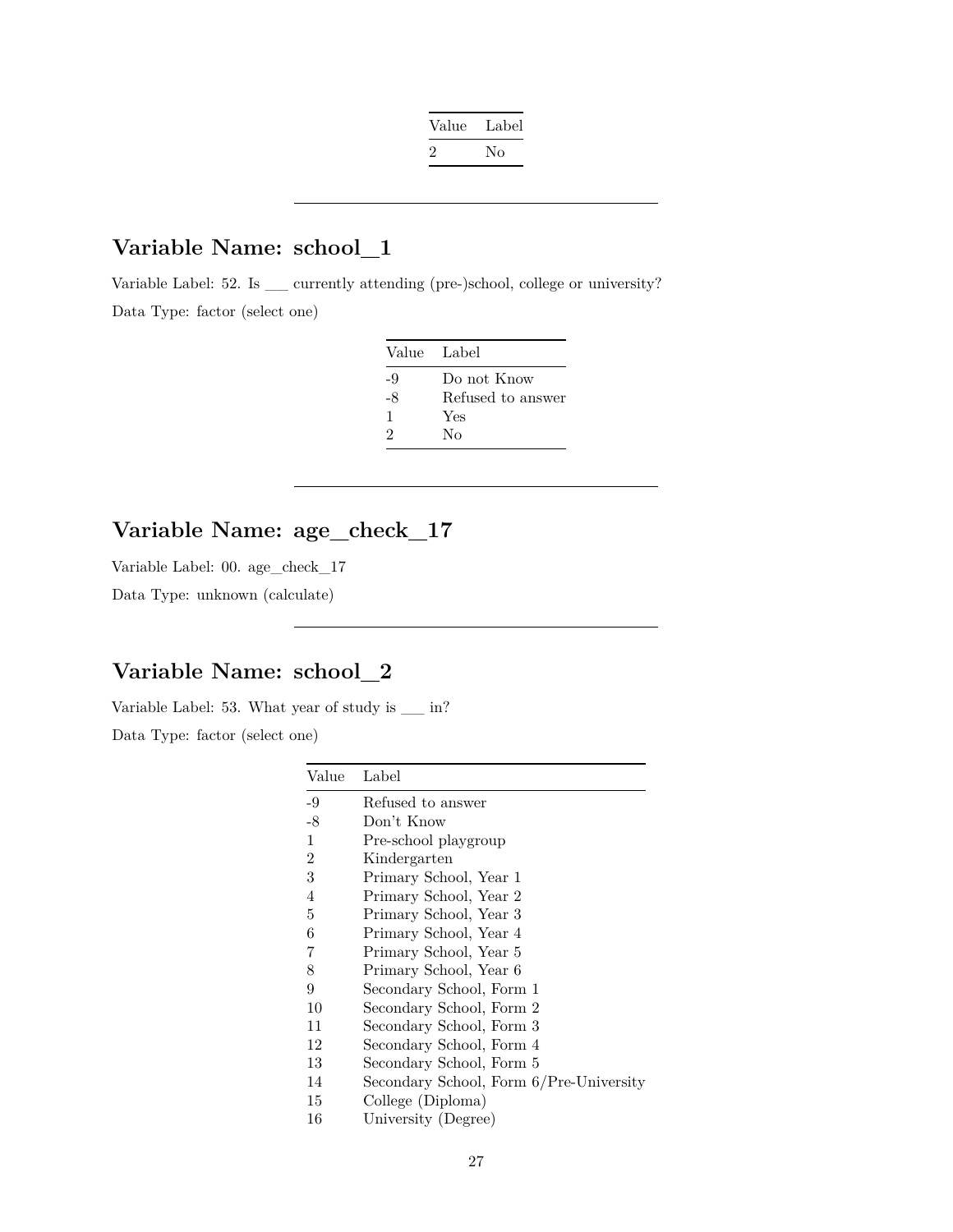| Value Label |       |  |
|-------------|-------|--|
| 17          | Other |  |

# **Variable Name: school\_2\_others**

Variable Label: 53.1. If 'Other', please describe the year of study is \_\_ in Data Type: string

# **Variable Name: school\_3**

Variable Label: 54. What type of school is \_\_ attending?

Data Type: factor (select one)

| Value          | Label                             |
|----------------|-----------------------------------|
| -9             | Refused to answer                 |
| $-8$           | Don't Know                        |
| 1              | National Primary School           |
| $\overline{2}$ | Tamil Primary School              |
| 3              | Chinese Primary School            |
|                | National Secondary School         |
| 5              | Vocational Secondary School       |
| 6              | National Secondary School (Agama) |
|                | Other                             |

### **Variable Name: school\_4a**

Variable Label: 55. What is the name of the school \_\_ is attending?

| Value | Label                |
|-------|----------------------|
| $-9$  | Refused to answer    |
| -8    | Don't Know           |
|       | SK (FELDA) CHEMPLAK  |
| 2     | SK (FELDA) KEMELAH   |
| 3     | SK (FELDA) PEMANIS 2 |
| 4     | SK (FELDA) REDONG    |
| 5     | SK BALAI BADANG      |
| 6     | SK BANDAR PUTRA      |
| 7     | SK BATU ANAM         |
| 8     | SK BUKIT HAMPAR      |
| 9     | SK BUKIT TUNGGAL     |
| 10    | SK BULOH KASAP       |
|       | SK CANOSSIAN CONVENT |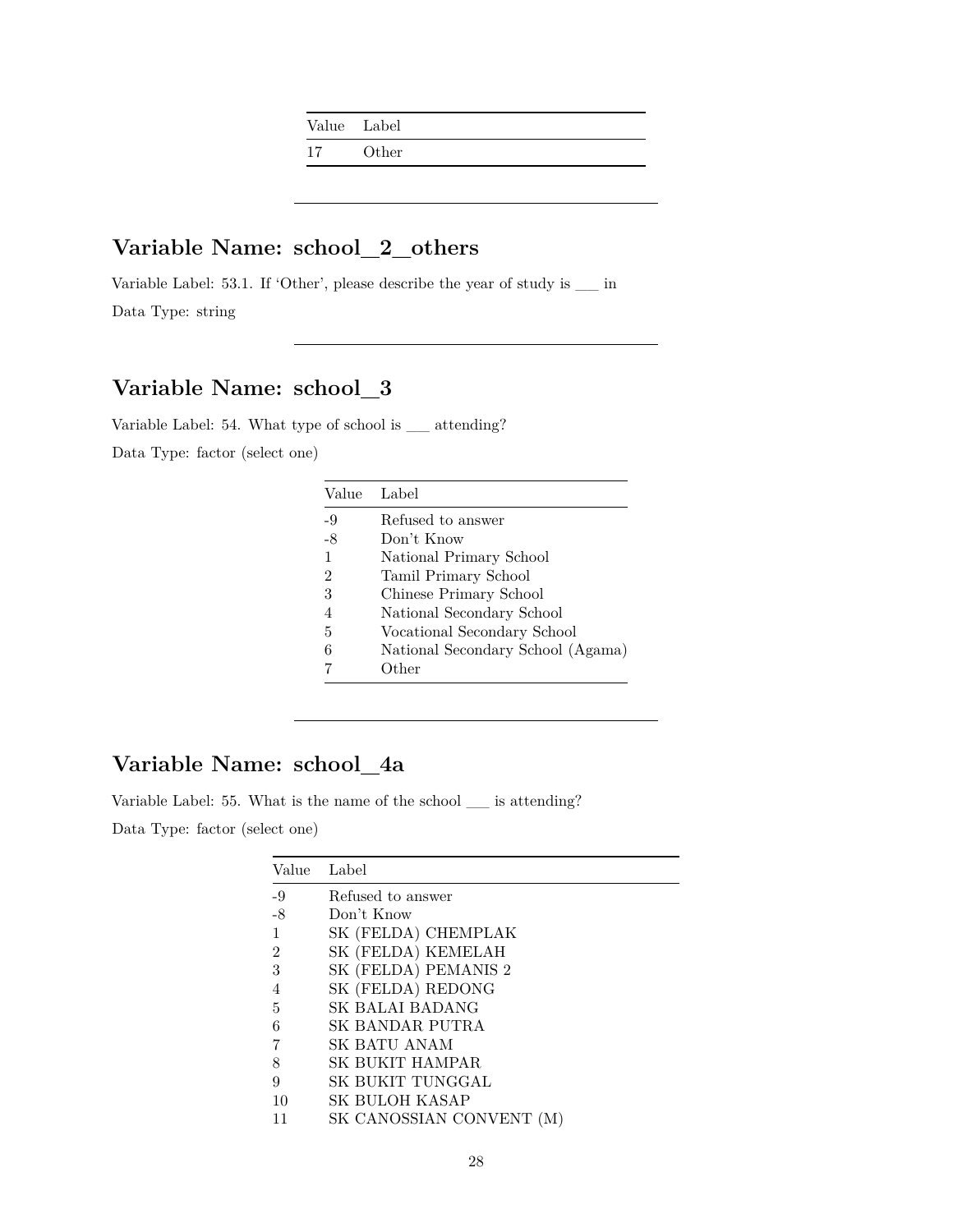| Value  | Label                              |
|--------|------------------------------------|
| 12     | SK DATO SERI MAHARAJA LELA         |
| 13     | SK DATUK WAN IDRIS                 |
| 14     | SK DESA TEMU JODOH                 |
| 15     | SK GELANG CHINCHIN                 |
| 16     | <b>SK GEMEREH</b>                  |
| 17     | <b>SK JEMENTAH</b>                 |
| 18     | <b>SK KAMPONG AWAT</b>             |
| 19     | SK KAMPONG JAWA                    |
| 20     | SK KAMPONG KUDUNG                  |
| 21     | SK KAMPONG TENANG                  |
| 22     | SK KAMPONG TENGAH                  |
| 23     | SK KAMPUNG PAYA BESAR              |
| 24     | SK KEMEDAK                         |
| 25     | SK KUALA PAYA                      |
| 26     | <b>SK LABIS</b>                    |
| 27     | <b>SK LADANG WELCH</b>             |
| 28     | SK LKTP MAOKIL 1                   |
| 29     | SK LKTP MAOKIL 2                   |
| 30     | SK LKTP MEDOI                      |
| 31     | SK LKTP PALONG TIMUR               |
| 32     | SK LKTP PALONG TIMUR 2             |
| 33     | SK LKTP PEMANIS 1                  |
| 34     | SK LKTP TENANG                     |
| $35\,$ | SK MELAYU RAYA                     |
| 36     | SK MENSUDUT LAMA                   |
| 37     | SK MENSUDUT PINDAH                 |
| 38     | SK PAYA JAKAS                      |
| 39     | SK PEKAN AIR PANAS                 |
| 40     | SK POGOH                           |
| 41     | <b>SK SAWAH BAHRU</b>              |
| 42     | SK SEGAMAT BARU                    |
| 43     | SK SEGAMAT KECIL                   |
| 44     | <b>SK SEPINANG</b>                 |
| 45     | SK SERI BALI                       |
| 46     | SK SERI BEKOK                      |
| 47     | SK SPANG LOI                       |
| 48     | SK SRI LABIS                       |
| 49     | <b>SK TAMBANG</b>                  |
| $50\,$ | SK TEBING TINGGI                   |
| 51     | SK TEMENGGONG ABDUL RAHMAN (INTEG) |
| $52\,$ | SK TENANG STESEN                   |
| $53\,$ | Other                              |

# **Variable Name: school\_4b**

Variable Label: 56. What is the name of the school \_\_ is attending? Data Type: factor (select one)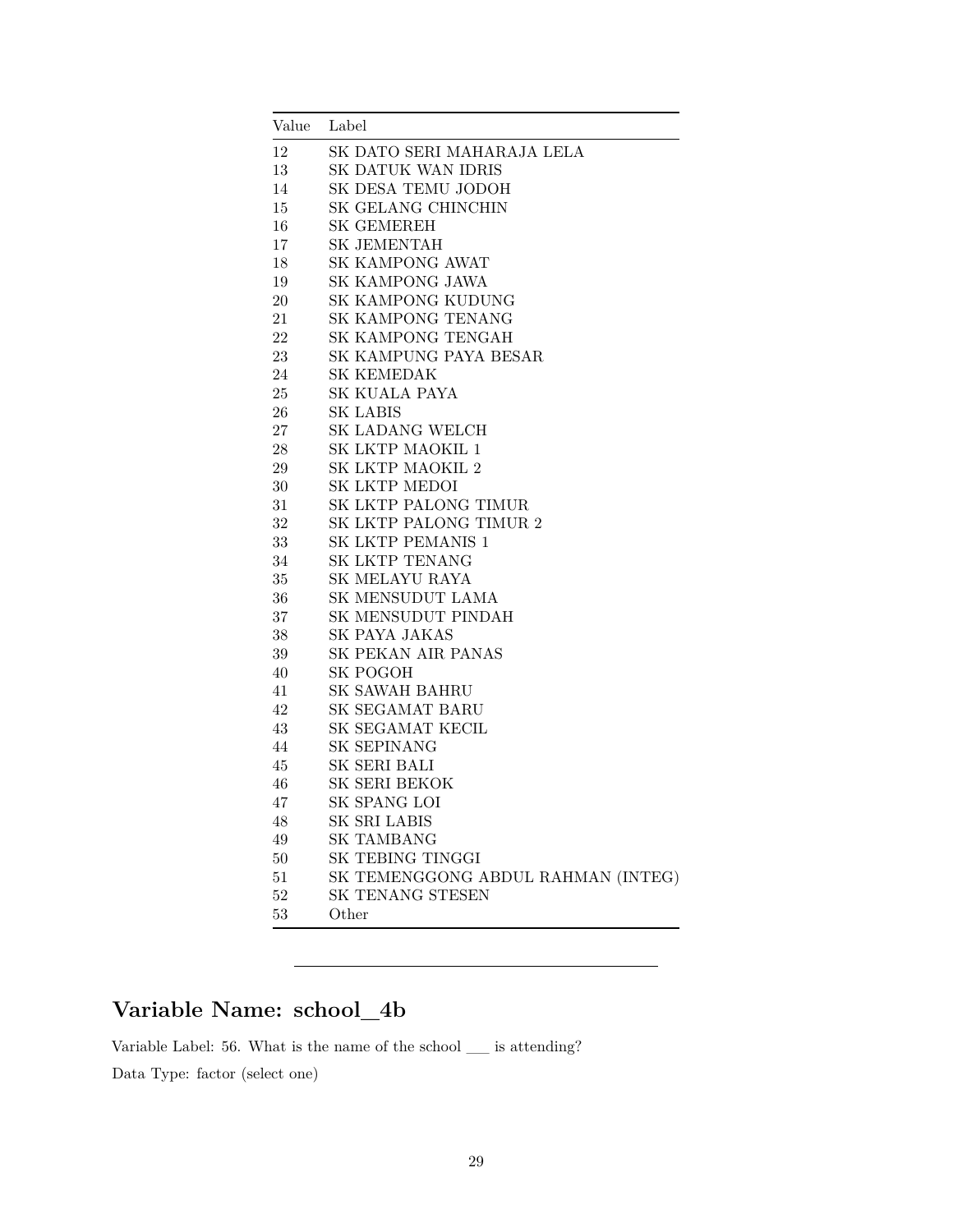| Value Label    |                         |
|----------------|-------------------------|
| -9             | Refused to answer       |
| $-8$           | Don't Know              |
| $\mathbf{1}$   | SJK(C) AI CHUN          |
| $\overline{2}$ | SJK(C) BEKOK            |
| $\overline{3}$ | SJK(C) BUKIT SIPUT      |
| 4              | SJK(C) CENTRAL SITE     |
| 5              | SJK(C) CHA'AH           |
| 6              | SJK(C) HWA NAN          |
| 7              | $SIK(C)$ JABI           |
| 8              | SJK(C) JAGOH            |
| 9              | $SIK(C)$ JEMENTAH $(2)$ |
| $10^{\circ}$   | SJK(C) JEMENTAH 1       |
| 11             | SJK(C) KAMPUNG TENGAH   |
| 12             | SJK(C) KARAS            |
| 13             | SJK(C) KASAP            |
| 14             | $SIK(C)$ LABIS          |
| 15             | SJK(C) LI CHI           |
| 16             | SJK(C) SEG HWA          |
| 17             | SJK(C) TAH KANG         |
| 18             | SJK(C) TAMBANG          |
| 19             | SJK(C) TENANG           |
| 20             | SJK(C) TUA OOH          |
| 21             | Other                   |

# **Variable Name: school\_4c**

Variable Label: 57. What is the name of the school \_\_ is attending?

| Value          | Label                  |
|----------------|------------------------|
| -9             | Refused to answer      |
| $-8$           | Don't Know             |
| 1              | SJK(T) BANDAR SEGAMAT  |
| $\overline{2}$ | SJK(T) BATU ANAM       |
| 3              | SJK(T) BEKOK           |
| 4              | SJK(T) CANTUMAN CHAAH  |
| 5              | $SIK(T)$ LABIS         |
| 6              | SJK(T) LADANG FORTROSE |
| 7              | SJK(T) LADANG GOMALI   |
| 8              | SJK(T) LADANG NAGAPPA  |
| 9              | SJK(T) LADANG SEGAMAT  |
| 10             | SJK(T) LADANG SG MUAR  |
| 11             | SJK(T) LADANG VOULES   |
| 12             | SJK(T) LDG SG SENARUT  |
| 13             | Other                  |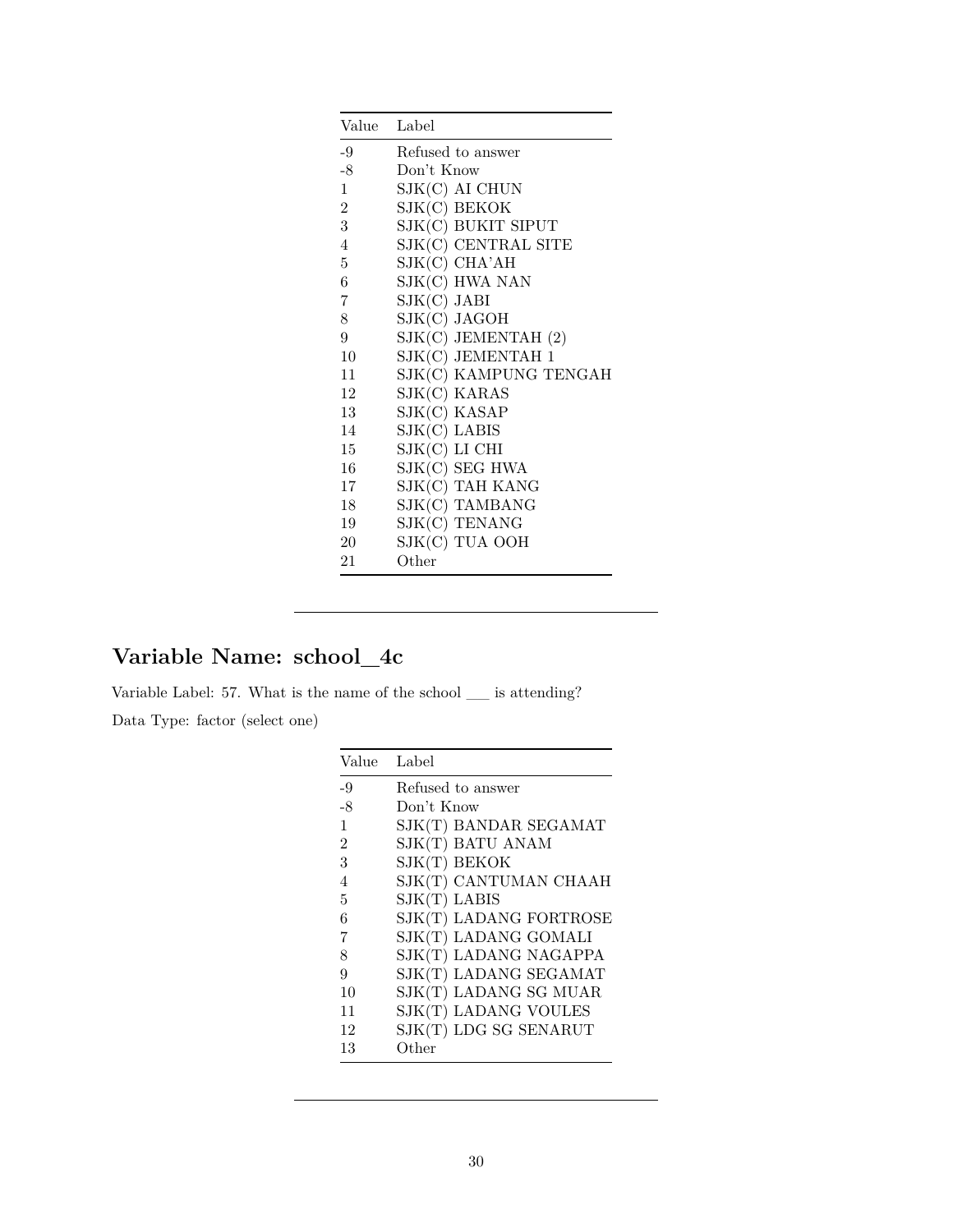### **Variable Name: school\_4d**

Variable Label: 58. What is the name of the school \_\_ is attending?

Data Type: factor (select one)

| Value          | Label                     |
|----------------|---------------------------|
| -9             | Refused to answer         |
| $-8$           | Don't Know                |
| $\mathbf{1}$   | SMK BANDAR PUTRA          |
| $\overline{2}$ | SMK BEKOK                 |
| $\overline{3}$ | SMK BULUH KASAP           |
| $\overline{4}$ | SMK CANOSSIAN CONVENT (M) |
| 5              | SMK CHAAH                 |
| 6              | SMK DATO' AHMAD ARSHAD    |
| 7              | SMK DATO' BENTARA DALAM   |
| 8              | <b>SMK GEMEREH</b>        |
| 9              | <b>SMK JEMENTAH</b>       |
| 10             | SMK KAMARUL ARIFFIN       |
| 11             | SMK LABIS                 |
| 12             | SMK LKTP MAOKIL           |
| 13             | <b>SMK LKTP PEMANIS</b>   |
| 14             | SMK MUNSHI IBRAHIM        |
| 15             | SMK PADUKA TUAN           |
| 16             | SMK PALONG TIMUR          |
| 17             | SMK SEG HWA (CF)          |
| 18             | SMK SERI BALI             |
| 19             | SMK SERI JEMENTAH         |
| 20             | SMK SERI KENANGAN         |
| 21             | <b>SMK TENANG STESEN</b>  |
| 22             | SMK TINGGI SEGAMAT        |
| 23             | Other                     |

### **Variable Name: school\_4e**

Variable Label: 59. What is the name of the school \_\_ is attending? Data Type: factor (select one)

| Value Label                 |                   |
|-----------------------------|-------------------|
| $-9$                        | Refused to answer |
| -8                          | Don't Know        |
| 1                           | SMV SEGAMAT       |
| $\mathcal{D}_{\mathcal{L}}$ | Other             |
|                             |                   |

## **Variable Name: school\_4f**

Variable Label: 60. What is the name of the school \_\_ is attending?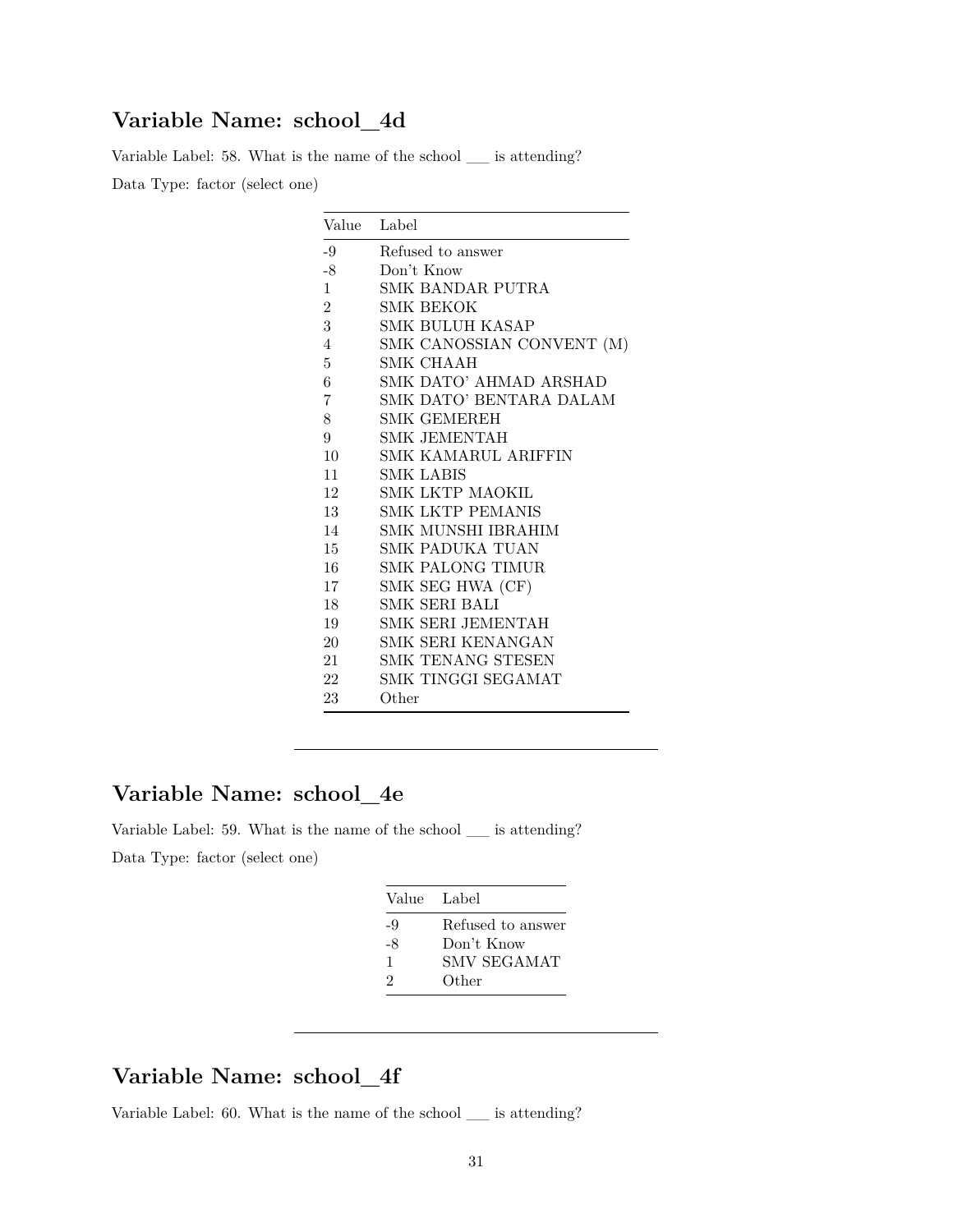Data Type: factor (select one)

|    | Value Label       |
|----|-------------------|
| -9 | Refused to answer |
| -8 | Don't Know        |
| 1  | SMKA SEGAMAT      |
| 9  | Other             |
|    |                   |

### **Variable Name: highest\_education**

Variable Label: 61. What was the highest level of education achieved by \_\_? Data Type: factor (select one)

| Value          | Label                                        |
|----------------|----------------------------------------------|
| 1              | Never attended school                        |
| $\overline{2}$ | Attended but did not finish Primary School   |
| 3              | Finished Primary School                      |
| 4              | Attended but did not finish Secondary School |
| 5              | Finished Form 3                              |
| 6              | Finished Form 5                              |
| 7              | Finished Form 6                              |
| 8              | Started College (Diploma)                    |
| 9              | Finished College (Diploma)                   |
| 10             | Started University (Degree)                  |
| 11             | Finished University (Degree)                 |
| 12             | Other                                        |
| 13             | Do not know                                  |
| 14             | Refused to answer                            |

# **Variable Name: education\_4**

Variable Label: 62. Can you read

Data Type: factor (select multiple)

|   | Value Label                      |
|---|----------------------------------|
| 1 | English                          |
| 2 | Malay (Rumi)                     |
| 3 | Malay (Jawi)                     |
| 4 | Chinese (Traditional characters) |
| 5 | Chinese (Simplified characters)  |
| 6 | Tamil                            |
|   | Unable to read                   |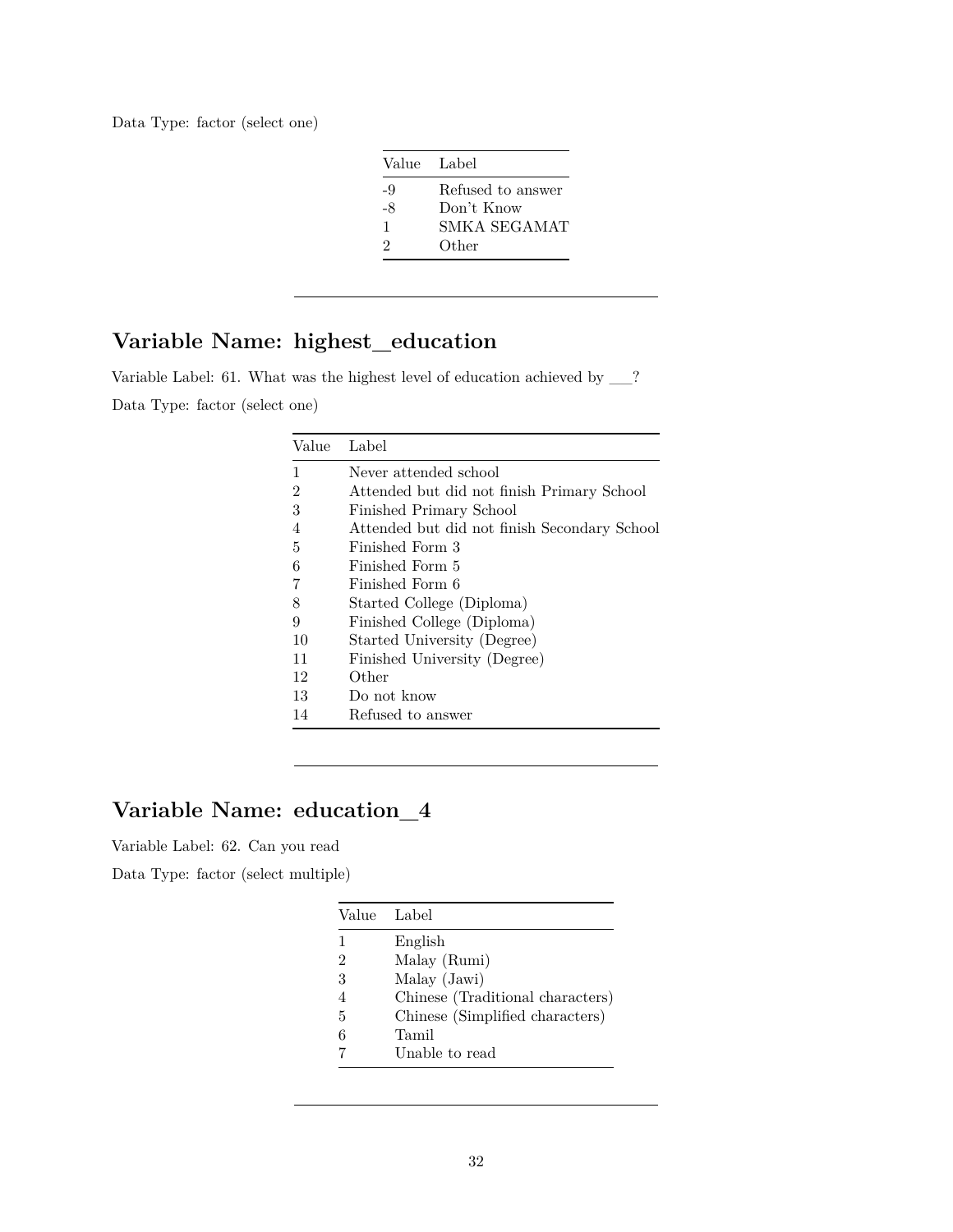#### **Variable Name: education\_5**

Variable Label: 63. Have you ever studied at a religious school? Data Type: factor (select one)

| Value | Label |
|-------|-------|
|       | Yes   |
| '2    | Nο    |

### **Variable Name: education\_7**

Variable Label: 64. How many are Malay Data Type: integer

# **Variable Name: education\_8**

Variable Label: 65. How many are Chinese Data Type: integer

# **Variable Name: education\_9**

Variable Label: 66. How many are Indian Data Type: integer

### **Variable Name: education\_10**

Variable Label: 67. How many are Jakun Data Type: integer

# **Variable Name: education\_11**

Variable Label: NULL

Data Type: unknown (calculate)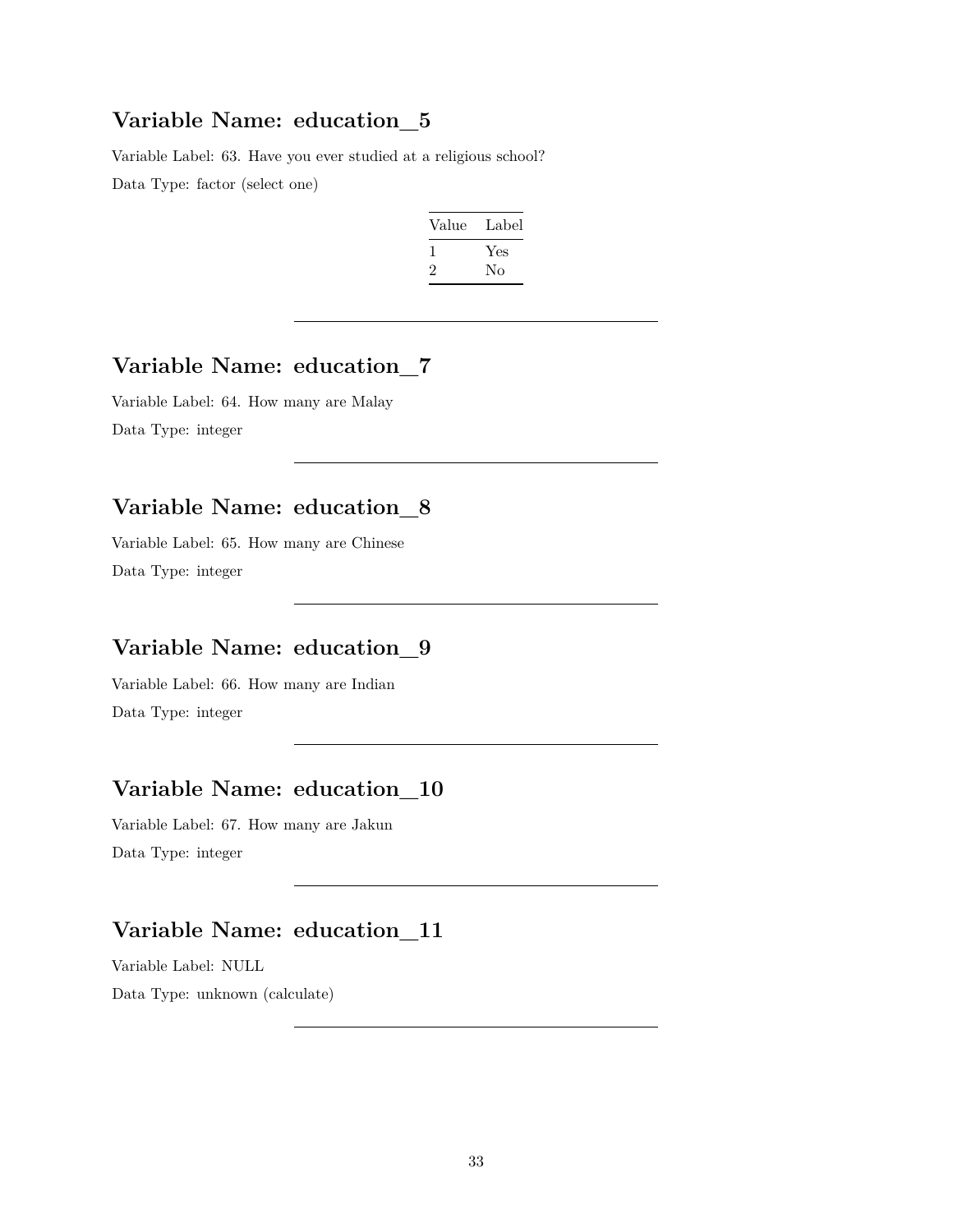#### **Variable Name: education\_13**

Variable Label: Please key in the total number of best friends based on the number displayed above Data Type: integer

# **Variable Name: work\_2**

Variable Label: 68. What did \_\_ do over the past 30 days?

Data Type: factor (select one)

| Value Label    |                          |
|----------------|--------------------------|
| 1              | Too young to work        |
| $\overline{2}$ | Student                  |
| 3              | Housewife / Househusband |
| 4              | Not Working              |
| 5              | Casual Jobs              |
| 6              | Working Part-time        |
| 7              | Working Full-Time        |
| 8              | Do not Know              |
| 9              | Refused to answer        |
| 10             | Pensioners/Pensions      |
| 11             | Self Employed            |

#### **Variable Name: work\_3**

Variable Label: 69. What is your average personal gross monthly income, in terms of work/salary/pension (RM)

Data Type: integer

#### **Variable Name: work\_4**

Variable Label: 70. What is your average personal gross monthly income, in terms of money from other household members (RM)

Data Type: integer

# **Variable Name: work\_5**

Variable Label: 71. What is your average personal gross monthly income, in terms of money from other sources, e.g., family members outside the household (RM)

Data Type: integer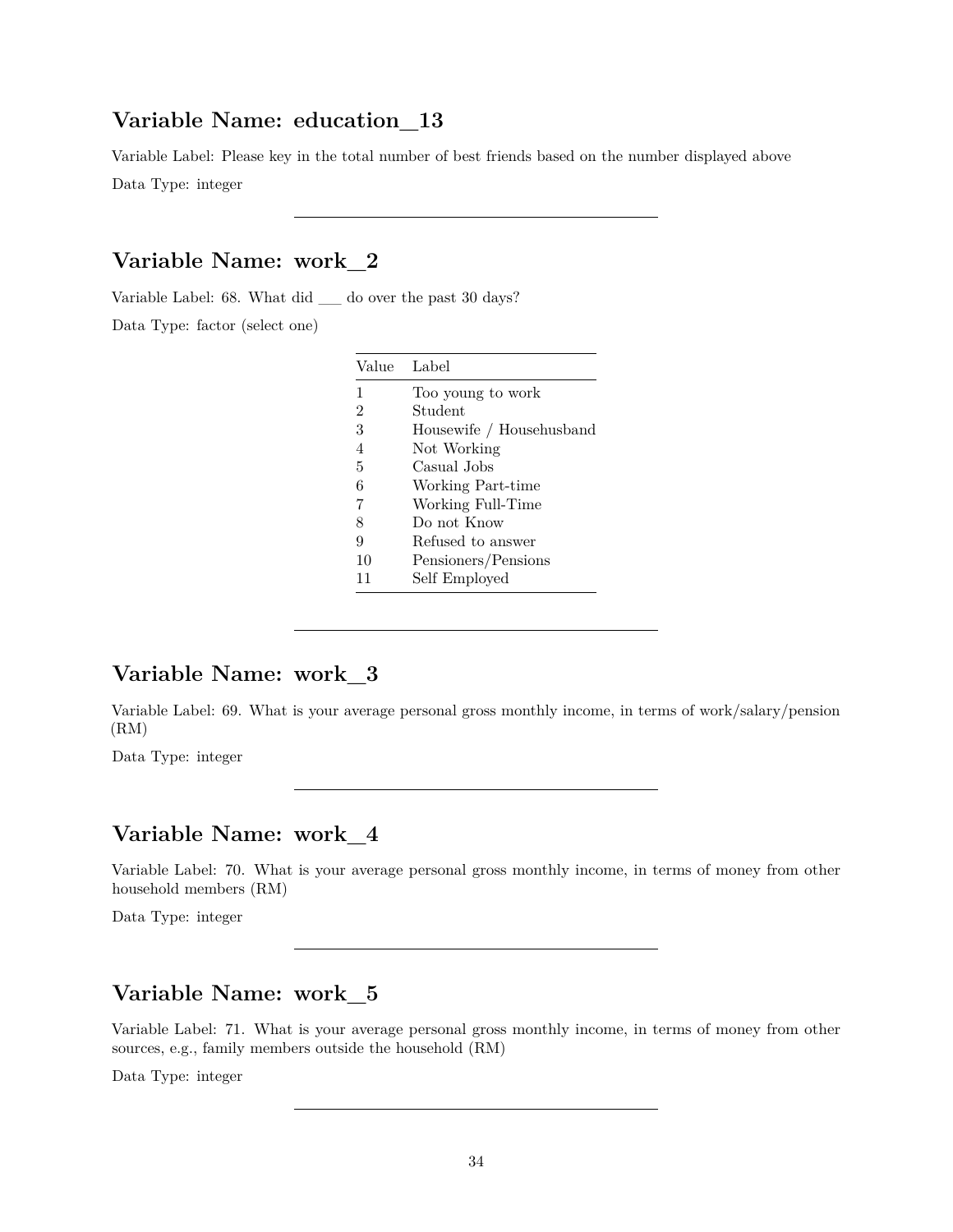#### **Variable Name: insurance\_1**

Variable Label: 72. Who usually pays for your health care costs? Data Type: factor (select one)

|                | Value Label                        |
|----------------|------------------------------------|
| $-9$           | Do not Know                        |
| $-8$           | Refused to answer                  |
| 1              | Government/pensioner               |
| 2              | Employer provided health insurance |
| 3              | Personal health insurance          |
| $\overline{4}$ | Employer/Panel Clinic              |
| 5              | Self/Family/Household Member       |
| 6              | Other                              |

# **Variable Name: insurance1\_other**

Variable Label: 72.1. Please specify other

Data Type: string

# **Variable Name: insurance\_2**

Variable Label: 73. Who usually decides whether you need to seek care from a healthcare provider? Data Type: factor (select one)

| Value          | Label                  |
|----------------|------------------------|
| -9             | Do not Know            |
| $-8$           | Refused to answer      |
| 1              | Spouse                 |
| $\overline{2}$ | Father                 |
| 3              | Mother                 |
| 4              | Child                  |
| 5              | An elder in the family |
| 6              | Self                   |
| 7              | Employer               |
| 8              | Insurance              |
|                | Other                  |

### **Variable Name: insurance2\_other**

Variable Label: 73.1. Please specify other

Data Type: string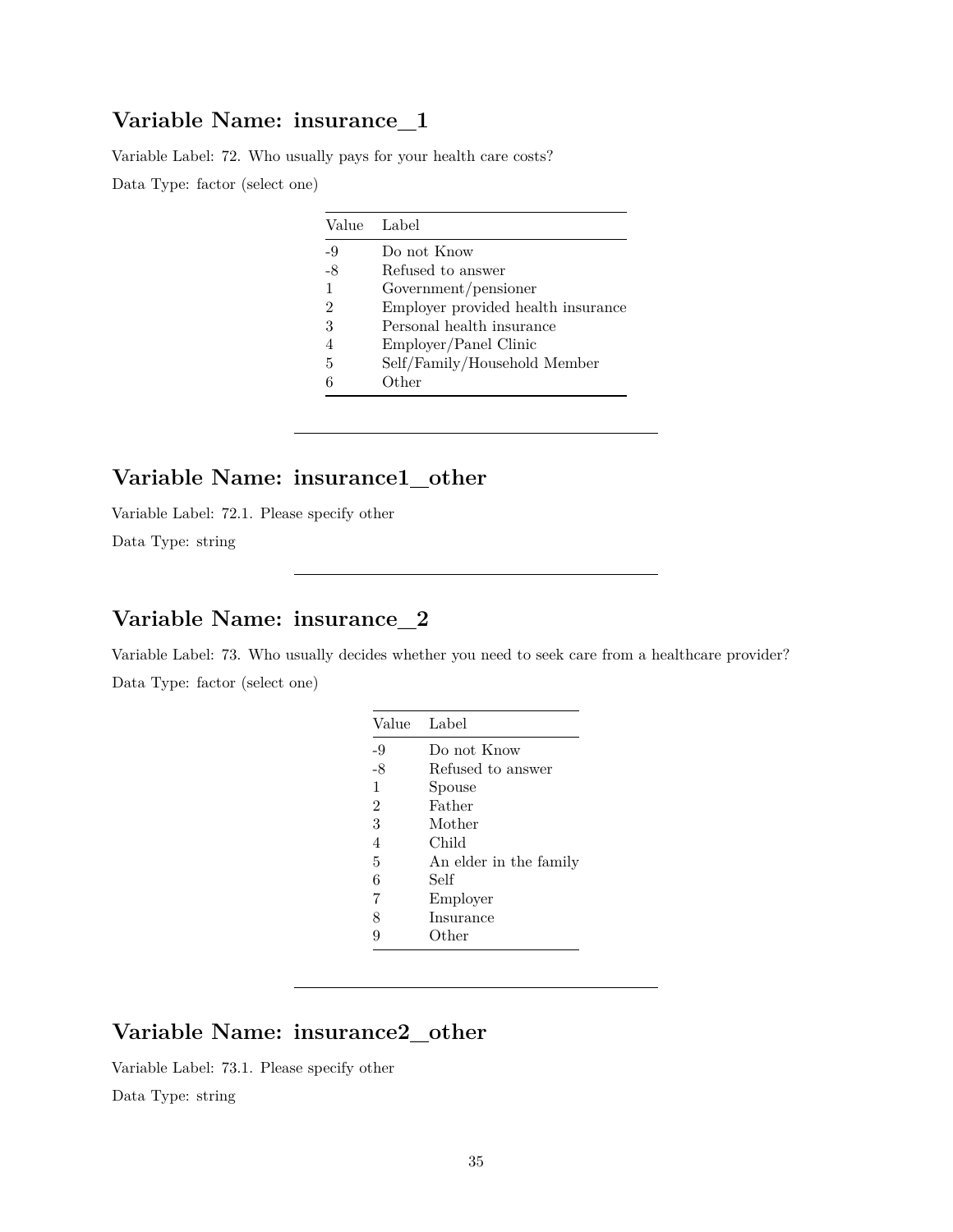#### **Variable Name: insurance\_3**

Variable Label: 74. Who usually decides where or from whom you should receive healthcare? Data Type: factor (select one)

| Value          | Label                  |
|----------------|------------------------|
| -9             | Do not Know            |
| $-8$           | Refused to answer      |
| 1              | Spouse                 |
| $\overline{2}$ | Father                 |
| 3              | Mother                 |
| 4              | Child                  |
| 5              | An elder in the family |
| 6              | Self                   |
| 7              | Employer               |
| 8              | Insurance              |
| 9              | Other                  |

# **Variable Name: insurance3\_other**

Variable Label: 74.1. Please specify other Data Type: string

### **Variable Name: illness\_1**

Variable Label: 75. In the last two weeks, have you experienced fast or troubled breathing? Data Type: factor (select one)

| Value Label |                   |
|-------------|-------------------|
| -8          | Refused to answer |
|             | Yes               |
| 2           | Nο                |

# **Variable Name: illness\_2**

Variable Label: 76. In the last two weeks, have you experienced severe or persistent vomiting? Data Type: factor (select one)

| Value Label |                   |
|-------------|-------------------|
| -8          | Refused to answer |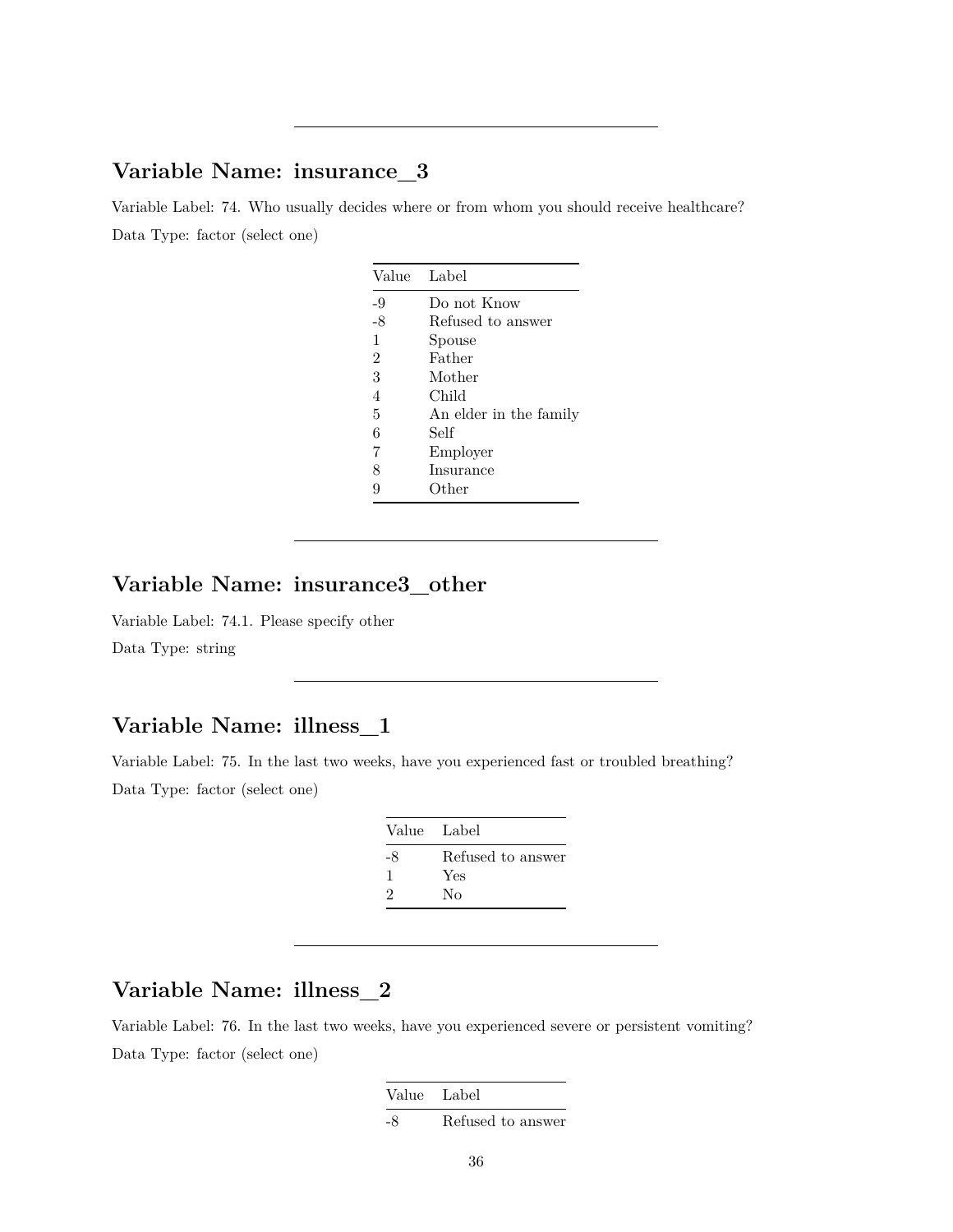|   | Value Label |
|---|-------------|
|   | Yes         |
| 2 | No          |

Variable Label: 77. In the last two weeks, have you experienced an injury from a fall, traffic accident, burn, poisoning, drowning, firearm, sharp weapon, or an act of violence from another person?

Data Type: factor (select one)

| Value Label |                   |
|-------------|-------------------|
| -8          | Refused to answer |
|             | Yes               |
| 2           | Nο                |

### **Variable Name: illness\_4**

Variable Label: 78. In the last two weeks, have you experienced dental (oral health) problems such as toothache or sensitive teeth, swollen gums (with or without pus), loss of teeth, denture problems, irregular teeth, mouth ulcers, or jaw pain?

Data Type: factor (select one)

| Value Label |                   |
|-------------|-------------------|
| -8          | Refused to answer |
|             | Yes               |
| $\Omega$    | Nο                |

#### **Variable Name: illness\_5**

Variable Label: 79. In the last two weeks, have you experienced severe pain or tightness in the chest or stomach region

| Refused to answer<br>-8<br>Yes<br>Nο<br>9 |  |
|-------------------------------------------|--|
|                                           |  |
|                                           |  |
|                                           |  |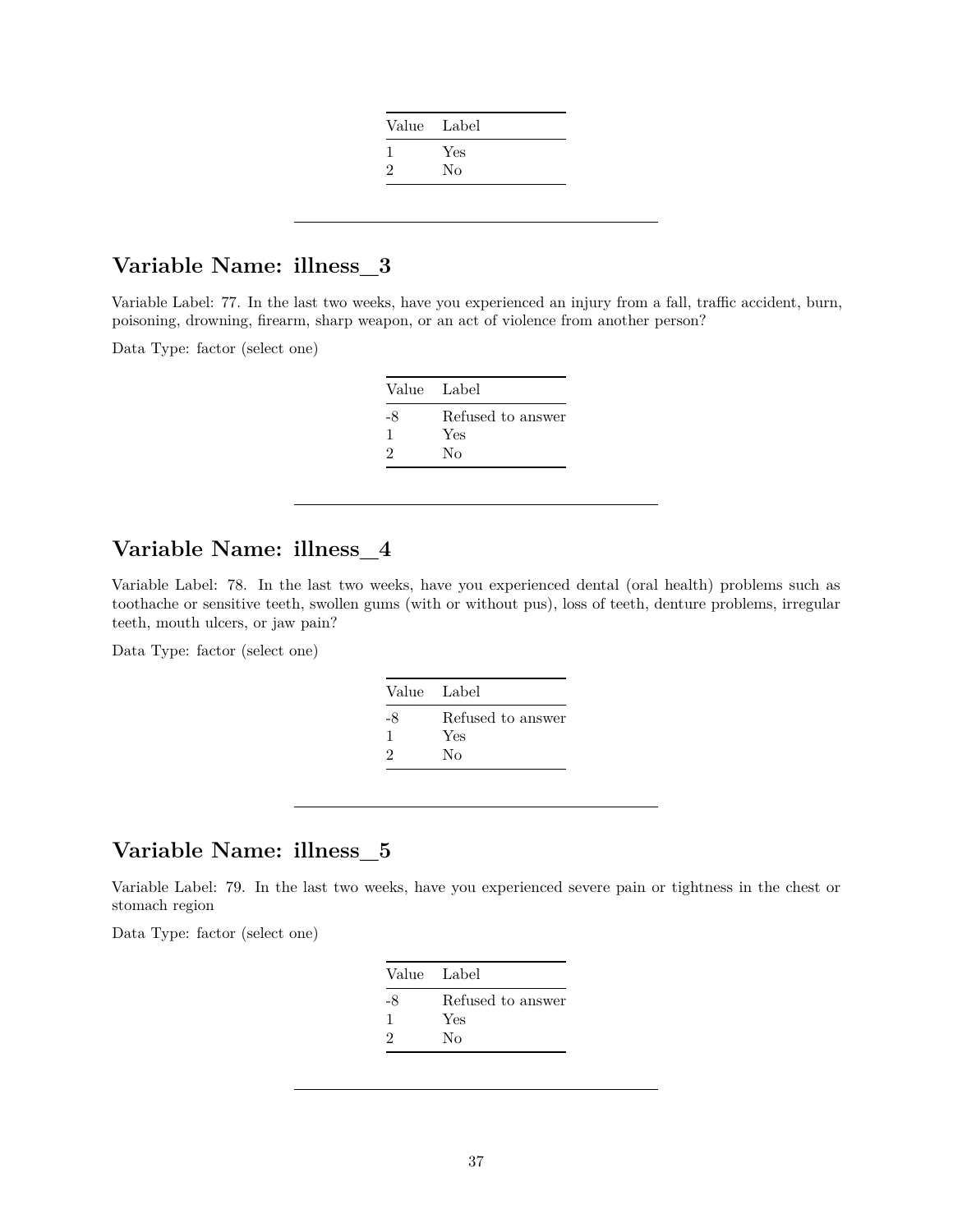Variable Label: 80. In the last two weeks, have you experienced sudden dizziness?

Data Type: factor (select one)

| Value Label |                   |
|-------------|-------------------|
| -8          | Refused to answer |
|             | Yes               |
| 2           | No                |

#### **Variable Name: illness\_7**

Variable Label: 81. In the last two weeks, did you have any health problem or injury that prevented you from doing your usual daily activities such as going to school or work?

Data Type: factor (select one)

| Value Label |                   |
|-------------|-------------------|
| -8          | Refused to answer |
|             | Yes               |
| 9           | Nο                |

## **Variable Name: illness\_8**

Variable Label: 82. In the last two weeks, how many days in total (either whole or part days) were you unable to do your usual daily activities because of health problems or injury

Data Type: string

#### **Variable Name: illness\_9**

Variable Label: 83. For the health problem/injury did you self medicate

| Value Label |                   |
|-------------|-------------------|
| -8          | Refused to answer |
| ш           | Yes               |
| 2           | Nο                |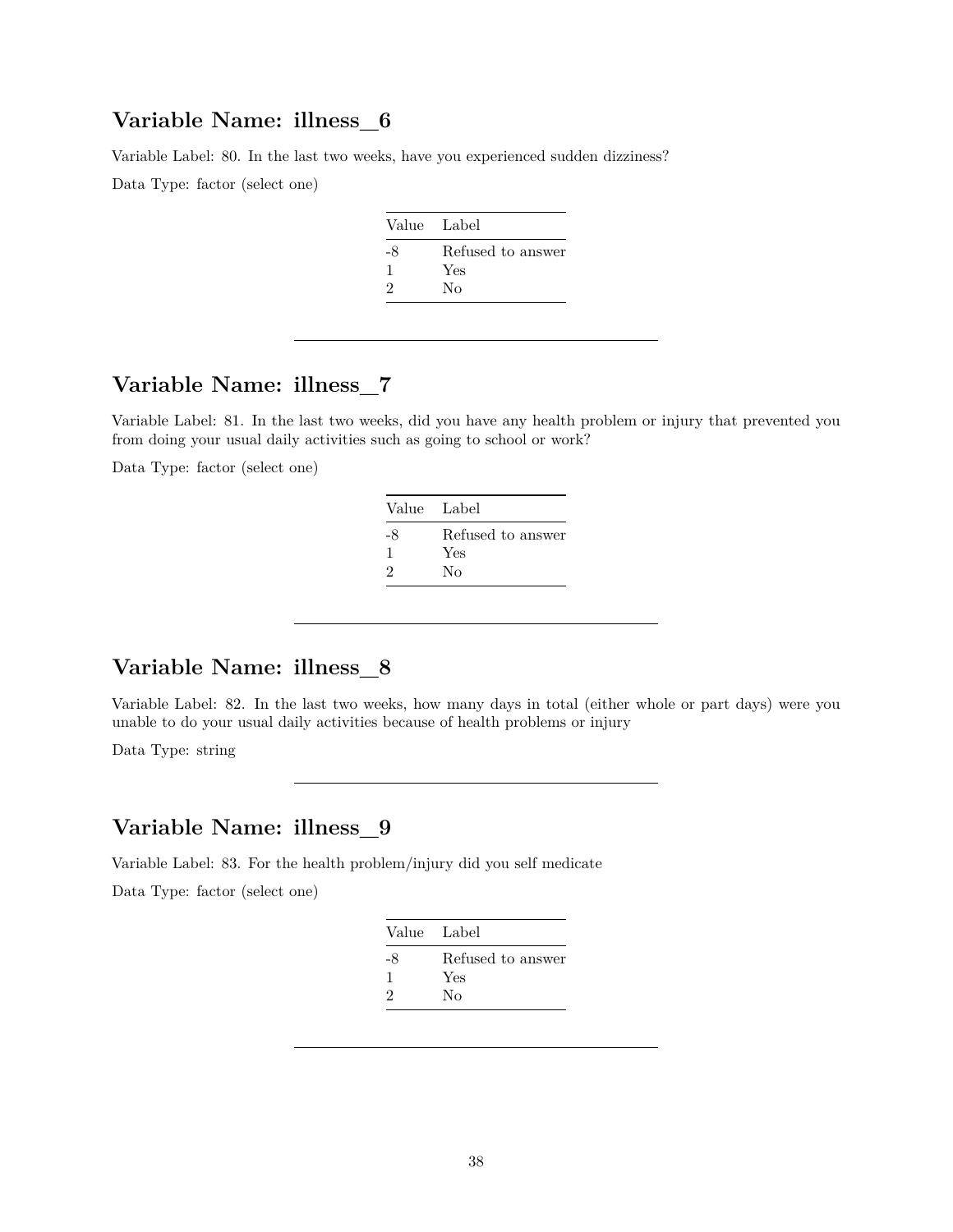Variable Label: 84. For the health problem/injury did you seek help from a health care professional Data Type: factor (select one)

| Value Label |                   |
|-------------|-------------------|
| -8          | Refused to answer |
| ı           | Yes               |
| 9           | Nο                |
|             |                   |

#### **Variable Name: illness\_10a**

Variable Label: 85. For the health problem/injury, which types of health professionals did you consult Data Type: factor (select one)

|                | Value Label                             |
|----------------|-----------------------------------------|
| -8             | Refused to answer                       |
| 1              | Government health practitioner - Doctor |
| $\mathfrak{D}$ | Government health practitioner - Other  |
| 3              | Private health practitioner - Doctor    |
|                | Private health practitioner - Other     |

#### **Variable Name: illness\_10b**

Variable Label: 86. For all the health visits how much money did you have to pay in total (that will not be refunded by health insurance)

Data Type: integer

### **Variable Name: illness\_12\_hour**

Variable Label: Hours

Data Type: string

### **Variable Name: illness\_12\_minute**

Variable Label: Minutes

Data Type: string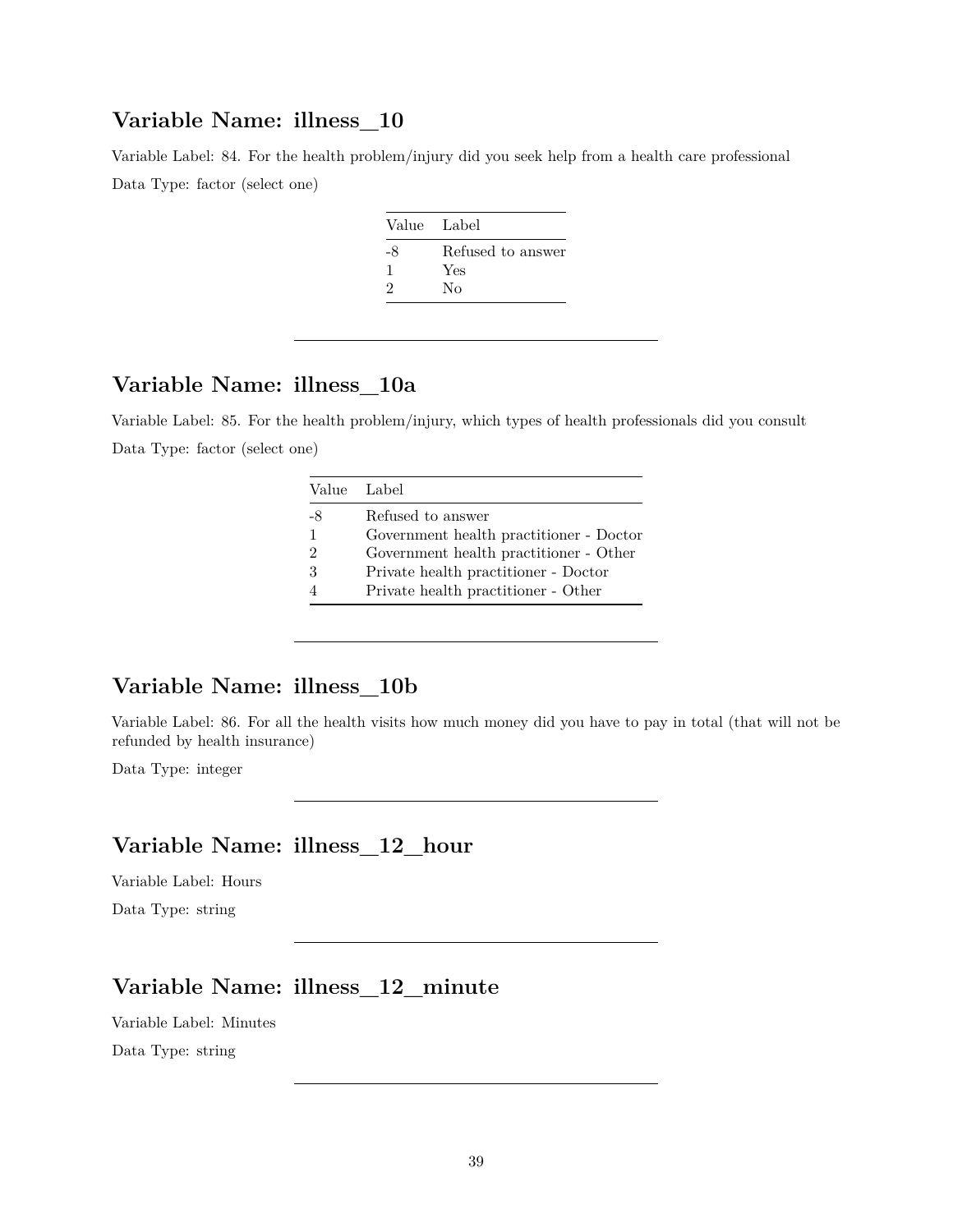#### **Variable Name: illness\_13\_hour**

Variable Label: Hours Data Type: string

#### **Variable Name: illness\_13\_minute**

Variable Label: Minutes

Data Type: string

#### **Variable Name: illness\_11**

Variable Label: 89. Following the visits, did you have to buy any medication not counted above (additional medicines other than those given by the doctor)

Data Type: factor (select one)

|    | Value Label       |
|----|-------------------|
| -8 | Refused to answer |
|    | Yes               |
| 2  | Nο                |

#### **Variable Name: illness\_11a**

Variable Label: 90. How much money in total did you spend on the medication

Data Type: integer

#### **Variable Name: illness\_14**

Variable Label: 91. Overall how satisfied were you with the treatment you received during the health visits Data Type: factor (select one)

|    | Value Label                        |
|----|------------------------------------|
| -8 | Refused to answer                  |
| 1  | Very satisfied                     |
| 2  | Satisfied                          |
| 3  | Neither satisfied nor dissatisfied |
| 4  | Dissatisfied                       |
| 5  | Very dissatisfied                  |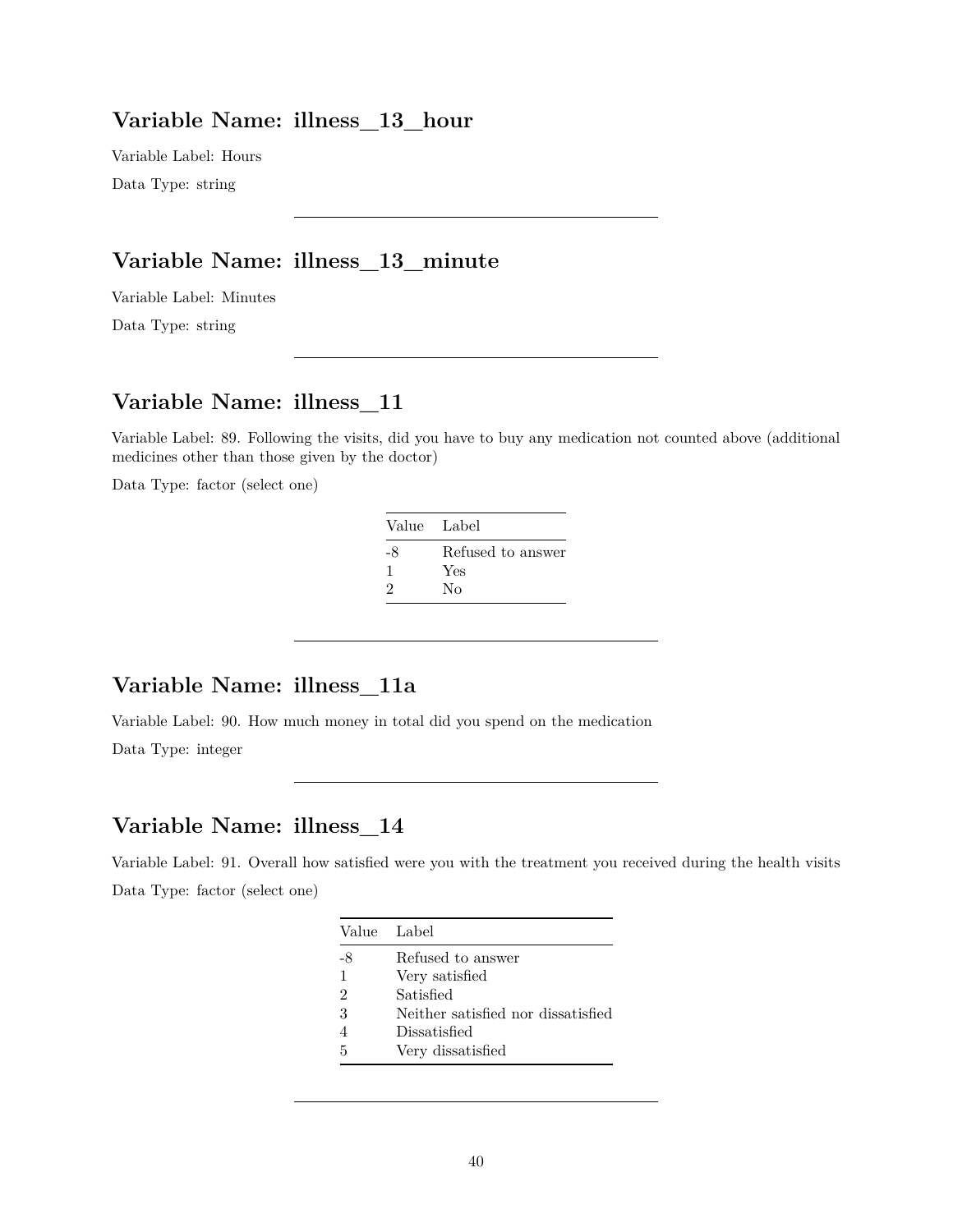Variable Label: 92. Have you had your teeth examined by a dentist or dental technician in the past 12 months Data Type: factor (select one)

| Value Label                 |                   |
|-----------------------------|-------------------|
| -8                          | Refused to answer |
|                             | Yes               |
| $\mathcal{D}_{\mathcal{L}}$ | Nο                |

#### **Variable Name: illness\_16**

Variable Label: 93. Was the examination conducted in a government dental clinic Data Type: factor (select one)

| Value Label |                   |
|-------------|-------------------|
| -8          | Refused to answer |
|             | Yes               |
| 2           | Nο                |

#### **Variable Name: illness\_17**

Variable Label: 94. Which of the following best describes the state of your teeth Data Type: factor (select one)

| Value Label    |                                           |
|----------------|-------------------------------------------|
| -8             | Refused to answer                         |
| 1              | I have all my teeth                       |
| $\mathfrak{D}$ | I am missing some of my teeth             |
| 3              | I am missing most of my teeth             |
|                | I have a mix of my own teeth and dentures |
| 5              | I have dentures                           |

### **Variable Name: illness\_18**

Variable Label: 95. How frequently do you experience oral pain or discomfort Data Type: factor (select one)

| Value Label |                            |
|-------------|----------------------------|
| -8          | Refused to answer<br>Never |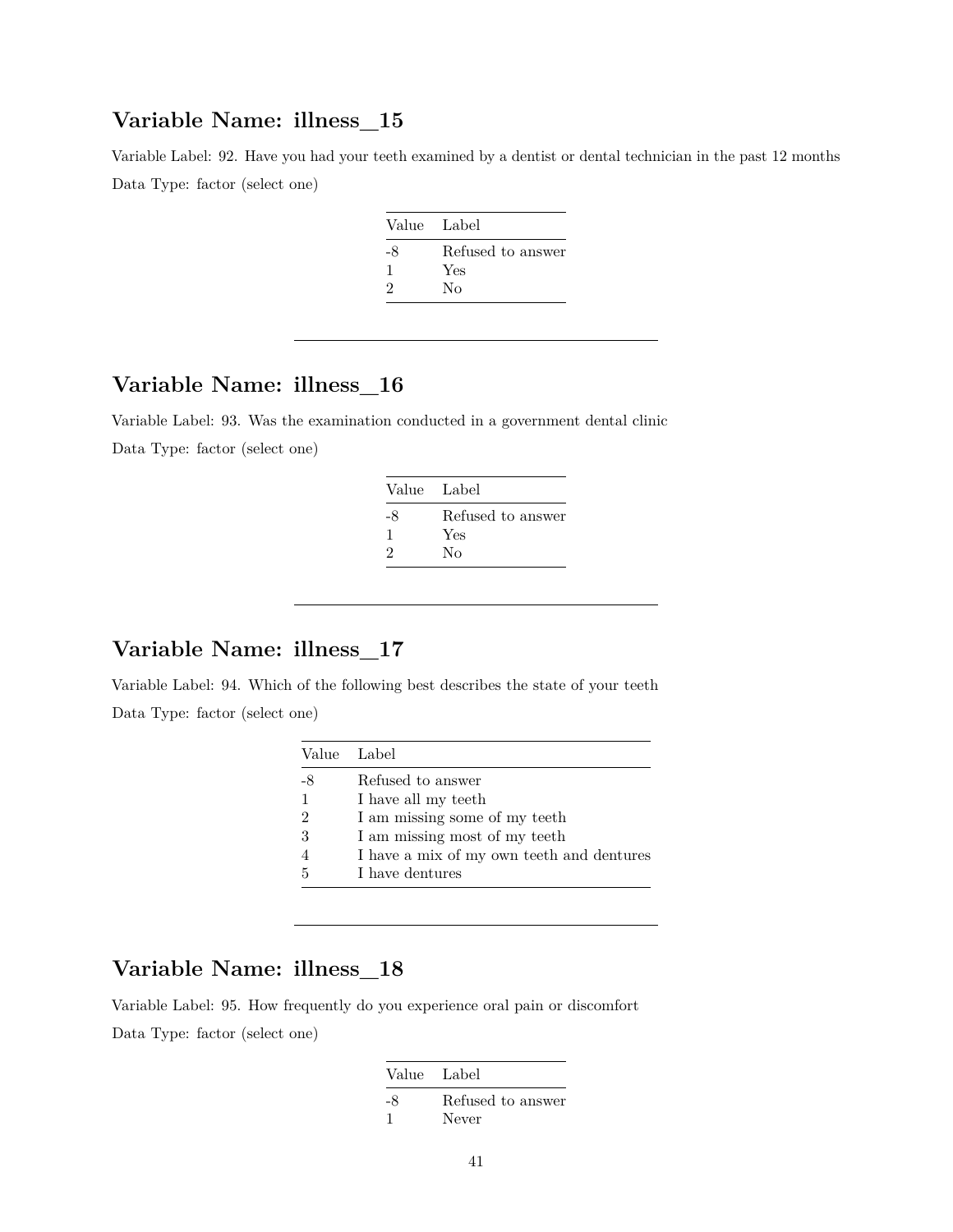| Value Label    |              |
|----------------|--------------|
| $\mathfrak{D}$ | Occasionally |
| 3              | Sometimes    |
|                | Often        |
| 5              | Constantly   |

Variable Label: 96. How severe is the pain or discomfort

Data Type: factor (select one)

| Value Label |                   |
|-------------|-------------------|
| -9          | Do not Know       |
| -8          | Refused to answer |
| 1           | Mild              |
| 2           | Moderate          |
| 3           | Severe            |

#### **Variable Name: illness\_19**

Variable Label: 97. Have you ever been told by a doctor/medical assistant that you have heart disease Data Type: factor (select one)

| Value Label |                   |
|-------------|-------------------|
| -9          | Do not Know       |
| -8          | Refused to answer |
| 1           | Yes               |
| 9           | Nο                |

#### **Variable Name: illness\_20**

Variable Label: 98. Have you ever been told by a doctor/medical assistant that you have asthma Data Type: factor (select one)

| Value Label |                   |
|-------------|-------------------|
| -9          | Do not Know       |
| -8          | Refused to answer |
| 1           | Yes               |
| $\Omega$    | Nο                |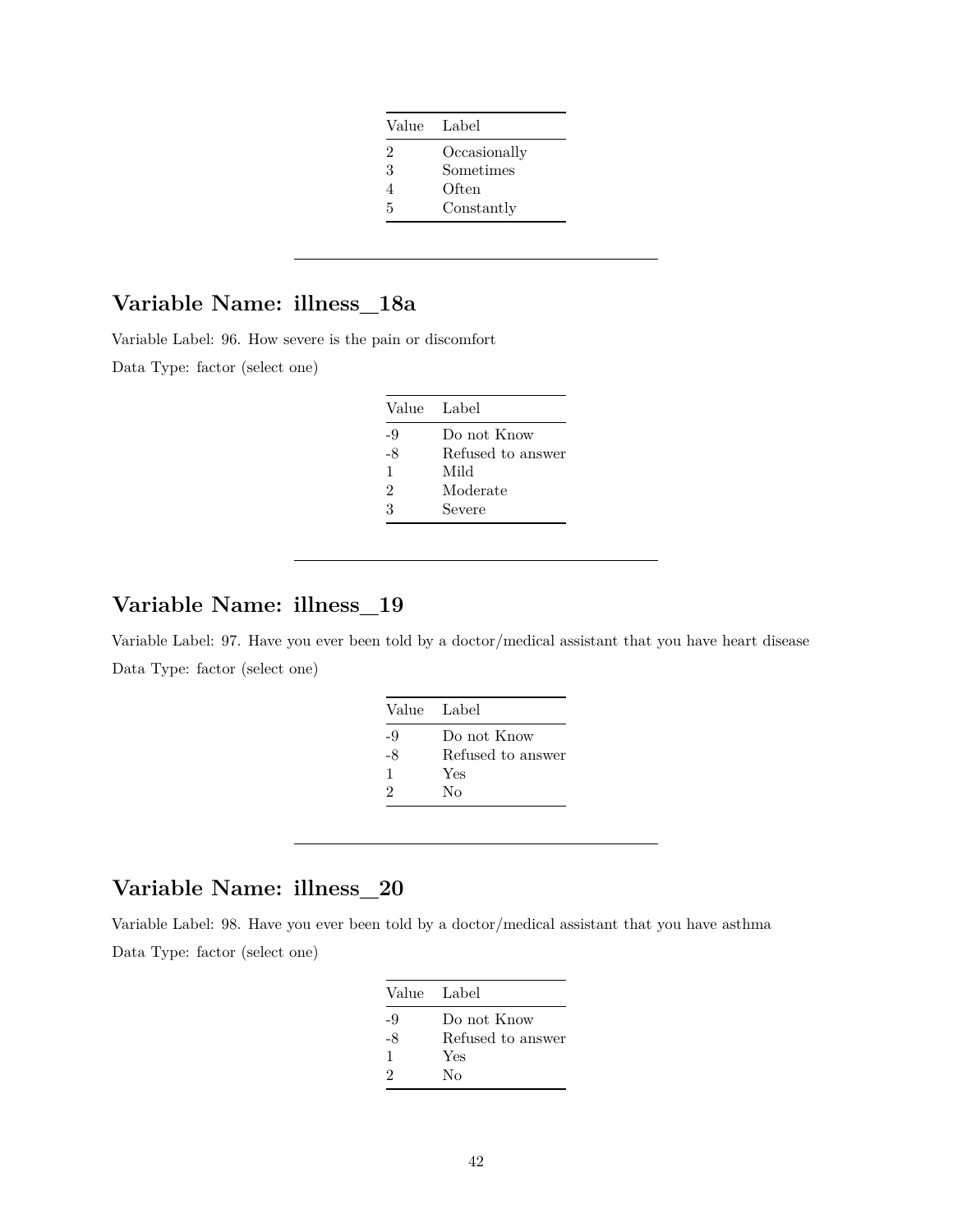Variable Label: 99. Have you ever been told by a doctor/medical assistant that you have had a stroke Data Type: factor (select one)

| Value Label |                   |
|-------------|-------------------|
| -9          | Do not Know       |
| -8          | Refused to answer |
| 1           | Yes               |
| 2           | Nο                |
|             |                   |

### **Variable Name: illness\_22**

Variable Label: 100. Have you ever been told by a doctor/medical assistant that you have arthritis (a disease of the joints)

Data Type: factor (select one)

| Value Label |                   |
|-------------|-------------------|
| -9          | Do not Know       |
| -8          | Refused to answer |
| 1           | Yes               |
| 2           | Nο                |

#### **Variable Name: illness\_25**

Variable Label: 101. In the last 12 months, did a doctor/medical assistant tell you that you have urinary tract problems?

Data Type: factor (select one)

|      | Value Label       |
|------|-------------------|
| -9   | Do not Know       |
| $-8$ | Refused to answer |
| 1    | Yes               |
| 2    | Nο                |
|      |                   |

#### **Variable Name: illness\_24**

Variable Label: 102. Have you ever been told by a doctor/medical assistant that you had dengue fever Data Type: factor (select one)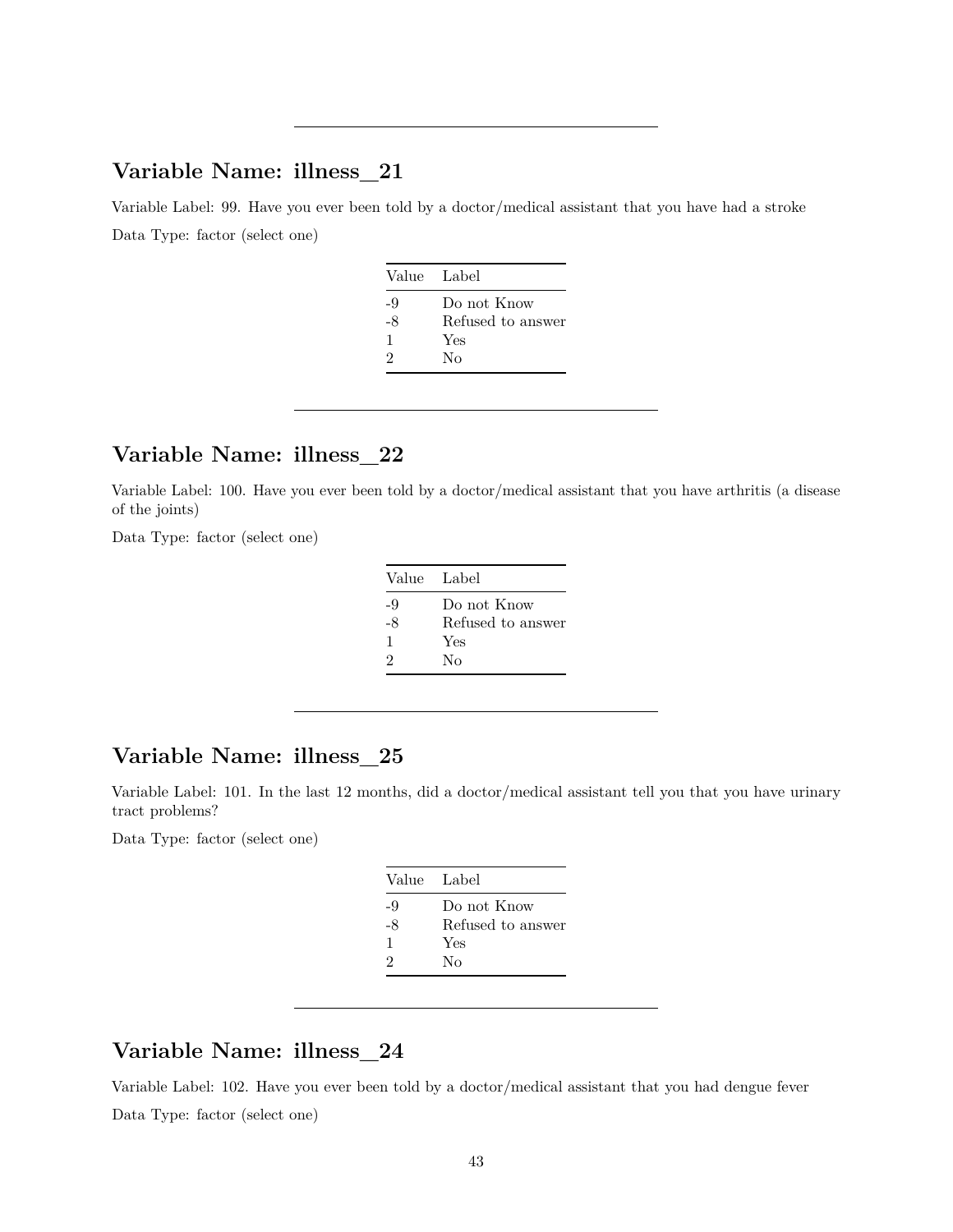| Value Label |                   |
|-------------|-------------------|
| -9          | Do not Know       |
| -8          | Refused to answer |
| 1           | Yes               |
| 2           | Nο                |

Variable Label: 103. In the last 12 months, did a doctor/medical assistant tell you that you had dengue fever Data Type: factor (select one)

|    | Value Label       |
|----|-------------------|
| -9 | Do not Know       |
| -8 | Refused to answer |
| 1  | Yes               |
| 9  | Nο                |

## **Variable Name: illness\_26**

Variable Label: 104. Have you ever been told by a doctor/medical assistant that you have kidney disease Data Type: factor (select one)

| Value Label |                   |
|-------------|-------------------|
| -9          | Do not Know       |
| -8          | Refused to answer |
| 1           | Yes               |
| 2           | Nο                |
|             |                   |

### **Variable Name: illness\_26\_1**

Variable Label: 105. Do you have kidney dialysis?

| Value Label |                   |
|-------------|-------------------|
| -9          | Do not Know       |
| -8          | Refused to answer |
| 1           | Yes               |
| 2           | Nο                |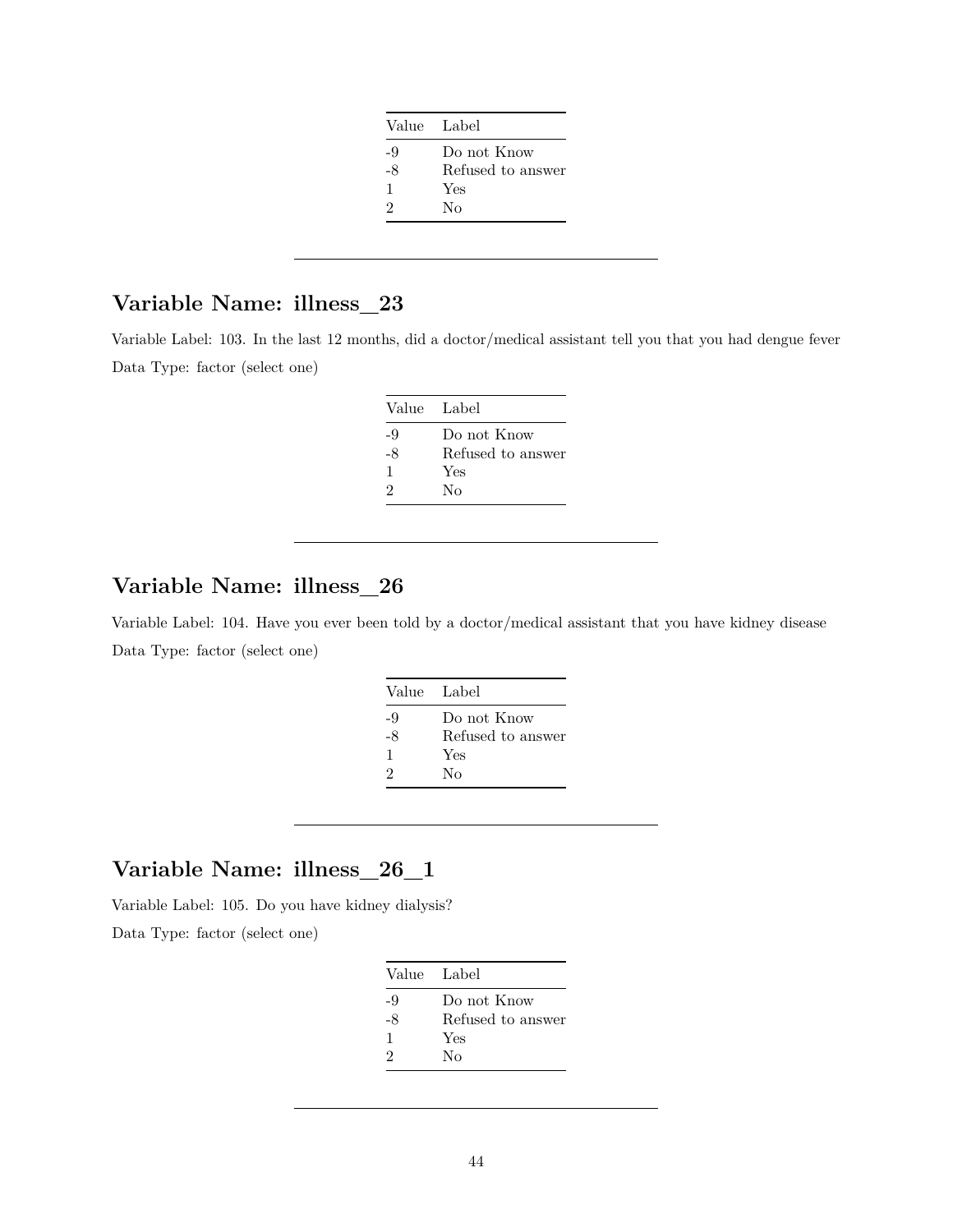Variable Label: 106. In the last 6 months, have you taken any herbs or traditional medicine such as Ubat Makjun, ginseng, Tongkat Ali, Kacip Fatimah, etc.

Data Type: factor (select one)

| Value Label |                   |
|-------------|-------------------|
| -9          | Do not Know       |
| -8          | Refused to answer |
| 1           | Yes               |
| 2           | Nο                |
|             |                   |

## **Variable Name: illness\_28**

Variable Label: 107. How frequently did you take those herbs / traditional medicine Data Type: factor (select one)

| Value Label    |                        |
|----------------|------------------------|
| -9             | Do not Know            |
| -8             | Refused to answer      |
| $\mathbf{1}$   | At least once a day    |
| $\mathfrak{D}$ | At least once a week   |
| 3              | At least once a month  |
|                | Less than once a month |

#### **Variable Name: illness\_29**

Variable Label: 108. How important is it for you to have an enriched religious/spiritual life Data Type: factor (select one)

|    | Value Label                         |
|----|-------------------------------------|
| -9 | Do not Know                         |
| -8 | Refused to answer                   |
| 1  | Useful, but I can live without it   |
| 2  | Important                           |
| 3  | Very important                      |
|    | Essential, I cannot live without it |

#### **Variable Name: illness\_30**

Variable Label: 109. How strongly do you feel in control of what you do and achieve in your life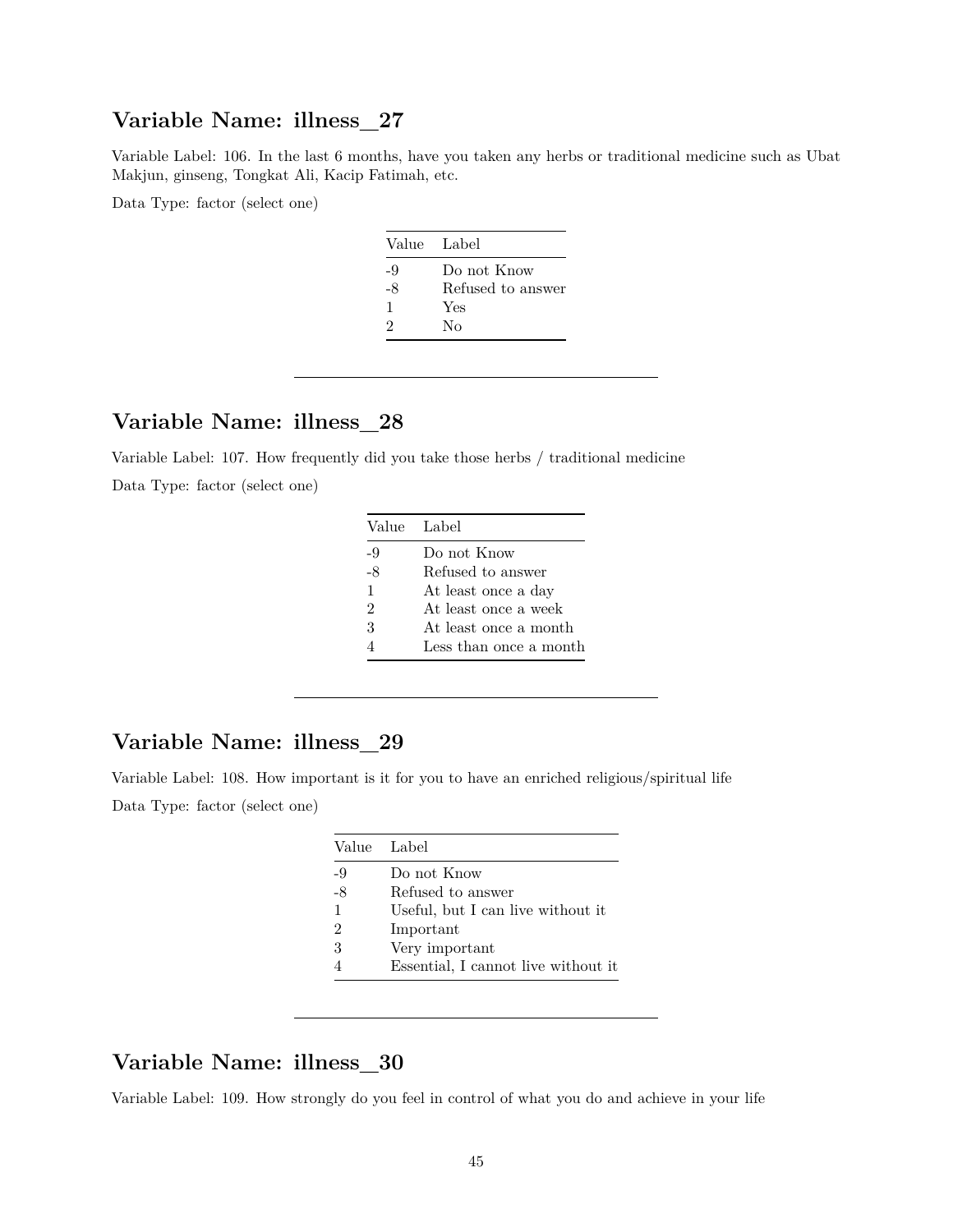Data Type: factor (select one)

|                | Value Label              |
|----------------|--------------------------|
| $-9$           | Do not Know              |
| $-8$           | Refused to answer        |
| 1              | I feel no control        |
| $\overline{2}$ | I feel a little control  |
| 3              | I feel some control      |
| $\overline{4}$ | I feel mostly in control |
| 5              | I feel in full control   |

#### **Variable Name: illness\_31**

Variable Label: 110. How strongly do you agree with the following statement: No matter what I want to do or be in my life, there is a higher power that determines the course of my life.

Data Type: factor (select one)

|                | Value Label                |
|----------------|----------------------------|
| -9             | Do not Know                |
| -8             | Refused to answer          |
| 1              | Totally agree              |
| $\overline{2}$ | Agree                      |
| 3              | Neither agree nor disagree |
| 4              | Disagree                   |
| 5              | Totally disagree           |

### **Variable Name: health\_1**

Variable Label: 111. Do you usually have daily contact with other people? Data Type: factor (select one)

| Value | Label |
|-------|-------|
| L     | Yes   |
| ۰,    | Nο    |

#### **Variable Name: health\_2**

Variable Label: 112. In case of need, can you count on someone close to you? Data Type: factor (select one)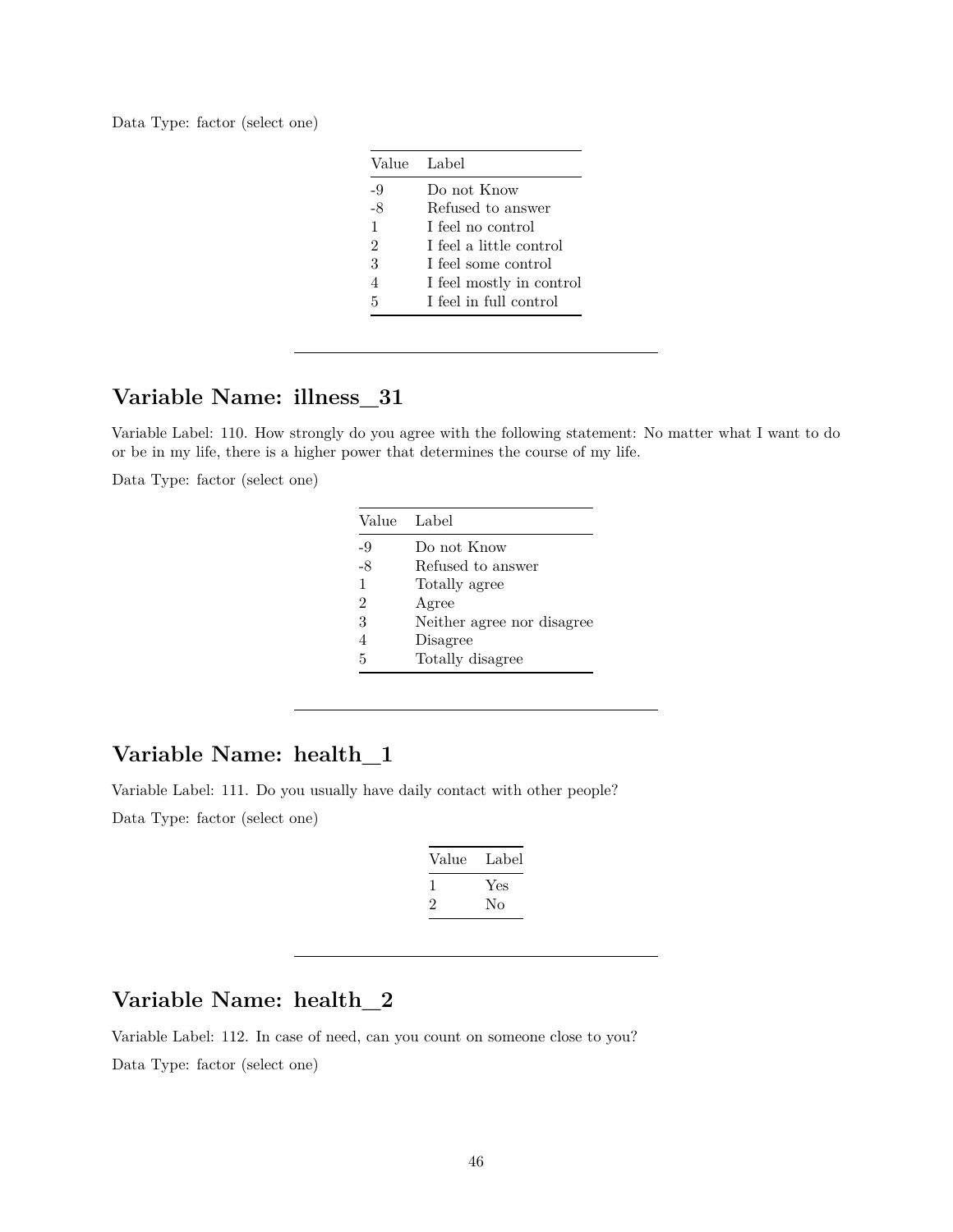| Value | Label |
|-------|-------|
|       | Yes   |
| 2     | Nο    |
|       |       |

Variable Label: 113. Do you usually have enough income to meet your daily needs Data Type: factor (select one)

| Value | Label |
|-------|-------|
|       | Yes   |
| ۰,    | Nο    |

### **Variable Name: health\_4**

Variable Label: 114. Did you trip or fall anytime over the past 6 months

Data Type: factor (select one)

| Value | Label |
|-------|-------|
|       | Yes   |
| ۰,    | Nο    |

#### **Variable Name: health\_4a**

Variable Label: 115. How many times have you tripped or fallen in the past 6 months Data Type: factor (select one)

| Value Label |                       |
|-------------|-----------------------|
| 1           | Once                  |
| 2           | Twice                 |
| 3           | Three times           |
|             | More than three times |

# **Variable Name: health\_4b**

Variable Label: 116. Which of the following best explains the [most recent] trip/fall Data Type: factor (select one)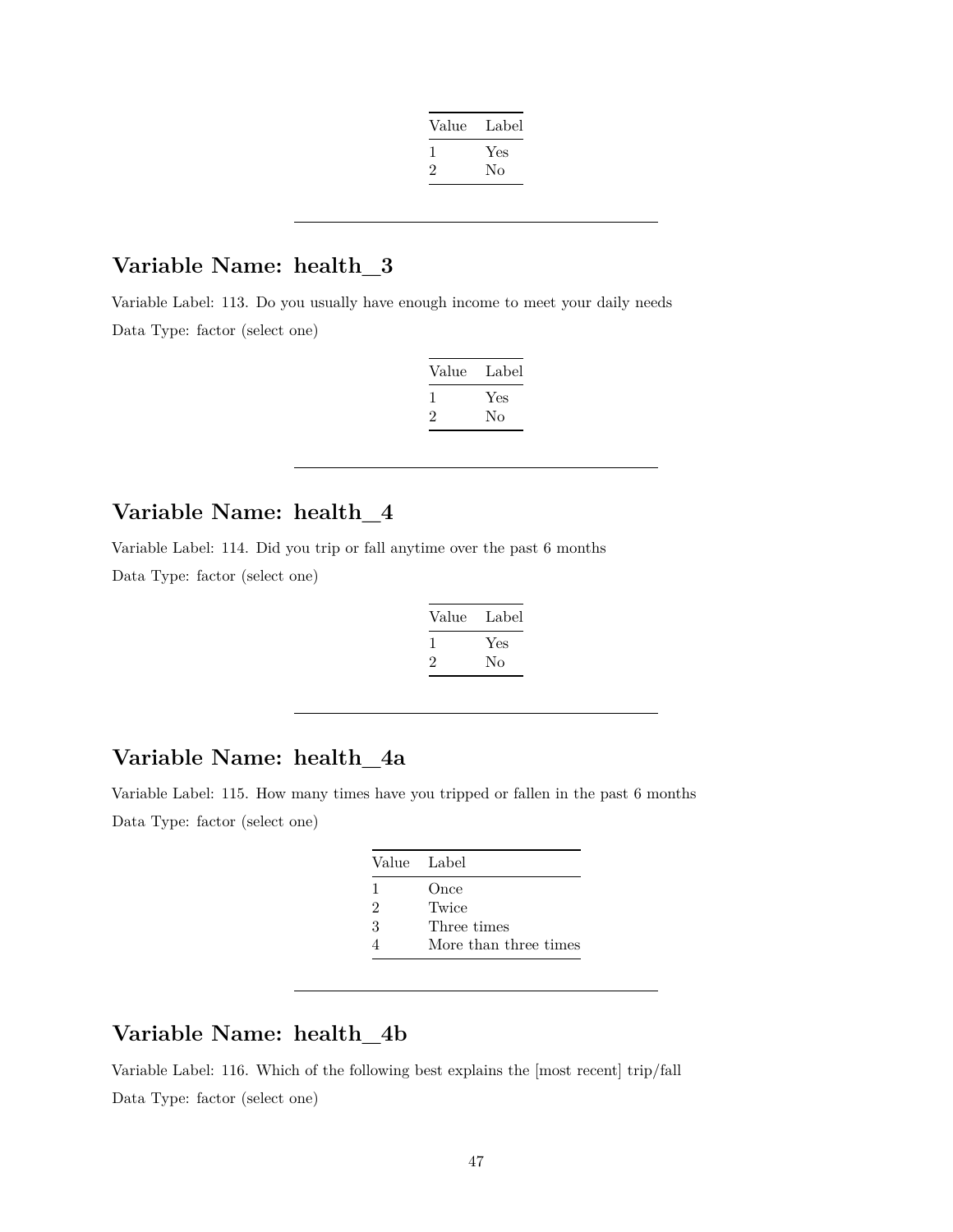| Value Label                     |
|---------------------------------|
| Fainted                         |
| Fitted                          |
| Slipped                         |
| Tripped over an object          |
| Tripped when my foot got caught |
| Pushed over / Knocked down      |
|                                 |

Variable Label: 117. Have you been hospitalized for one or more nights during the past 6 months Data Type: factor (select one)

| Value | Label |
|-------|-------|
|       | Yes   |
| ۰,    | Nο    |

## **Variable Name: health\_6**

Variable Label: 118. Have you visited a hospital EMERGENCY DEPARTMENT during the past 6 months Data Type: factor (select one)

| Value | Label |
|-------|-------|
|       | Yes   |
| '2    | Nο    |
|       |       |

## **Variable Name: health\_7**

Variable Label: 119. Overall in the last 30 days, how much difficulty did you have with concentrating or remembering things?

|                | Value Label         |
|----------------|---------------------|
| 1              | None                |
| $\overline{2}$ | Mild                |
| 3              | Moderate            |
| 4              | Severe              |
| 5              | Extreme / Cannot do |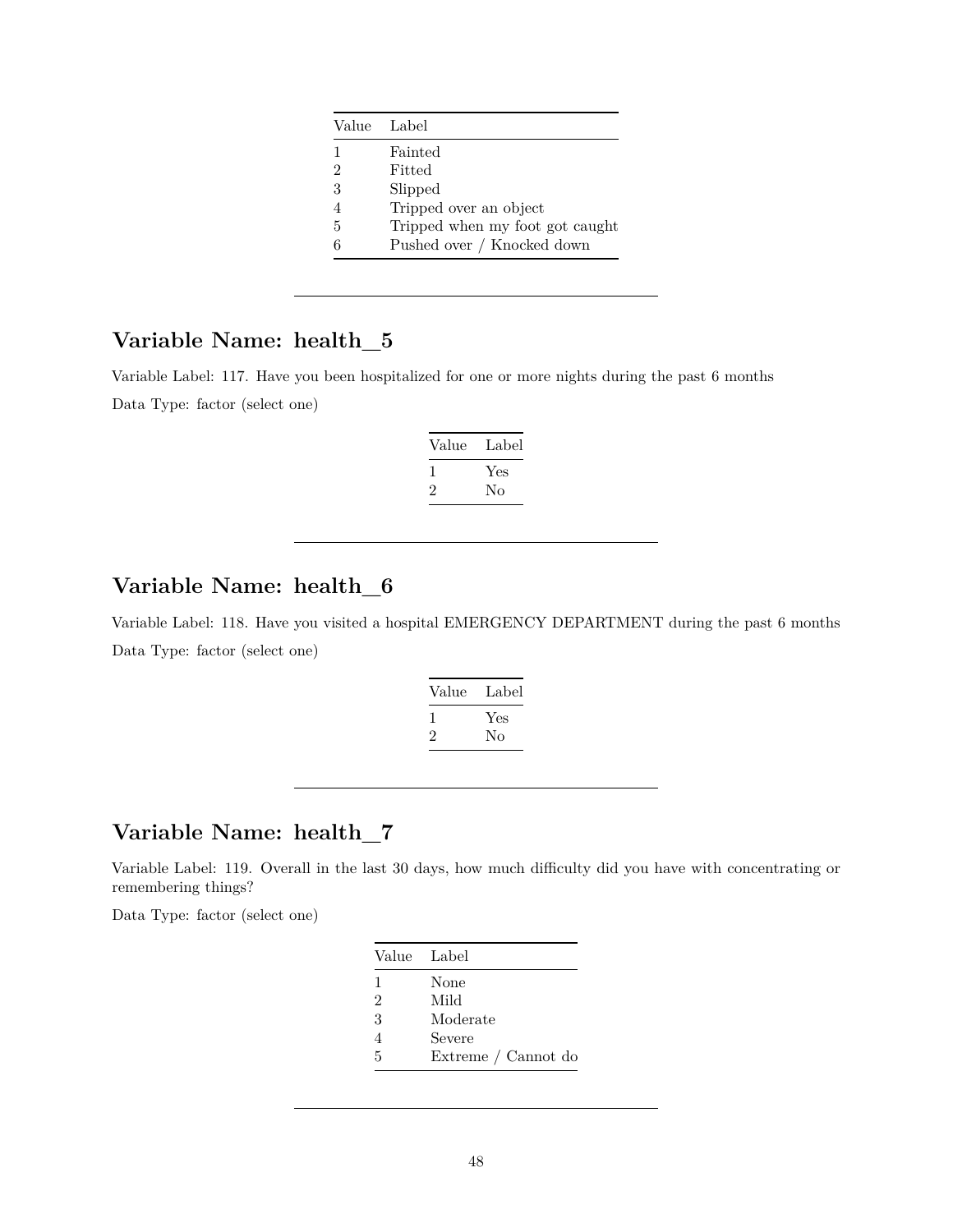Variable Label: 120. Overall in the last 30 days, how much difficulty did you have learning a new task (for example, learning how to get to a new place, learning a new game, etc.

Data Type: factor (select one)

|   | Value Label         |
|---|---------------------|
| 1 | None                |
| 2 | Mild                |
| 3 | Moderate            |
|   | Severe              |
| 5 | Extreme / Cannot do |

### **Variable Name: health\_9**

Variable Label: 121. Overall in the last 30 days, how much of a problem did you have with sleeping, such as falling asleep, waking up frequently during the night, or waking up too early in the morning

Data Type: factor (select one)

| Value Label    |                     |
|----------------|---------------------|
| $\mathbf{1}$   | None                |
| $\overline{2}$ | Mild                |
| 3              | Moderate            |
| 4              | Severe              |
| 5              | Extreme / Cannot do |

#### **Variable Name: health\_10**

Variable Label: 122. Overall in the last 30 days, how much of a problem did you have due to not feeling rested and refreshed during the day (for example, feeling tired or not having energy)?

| Value Label    |                     |
|----------------|---------------------|
| 1              | None                |
| $\mathfrak{D}$ | Mild                |
| 3              | Moderate            |
|                | Severe              |
| 5              | Extreme / Cannot do |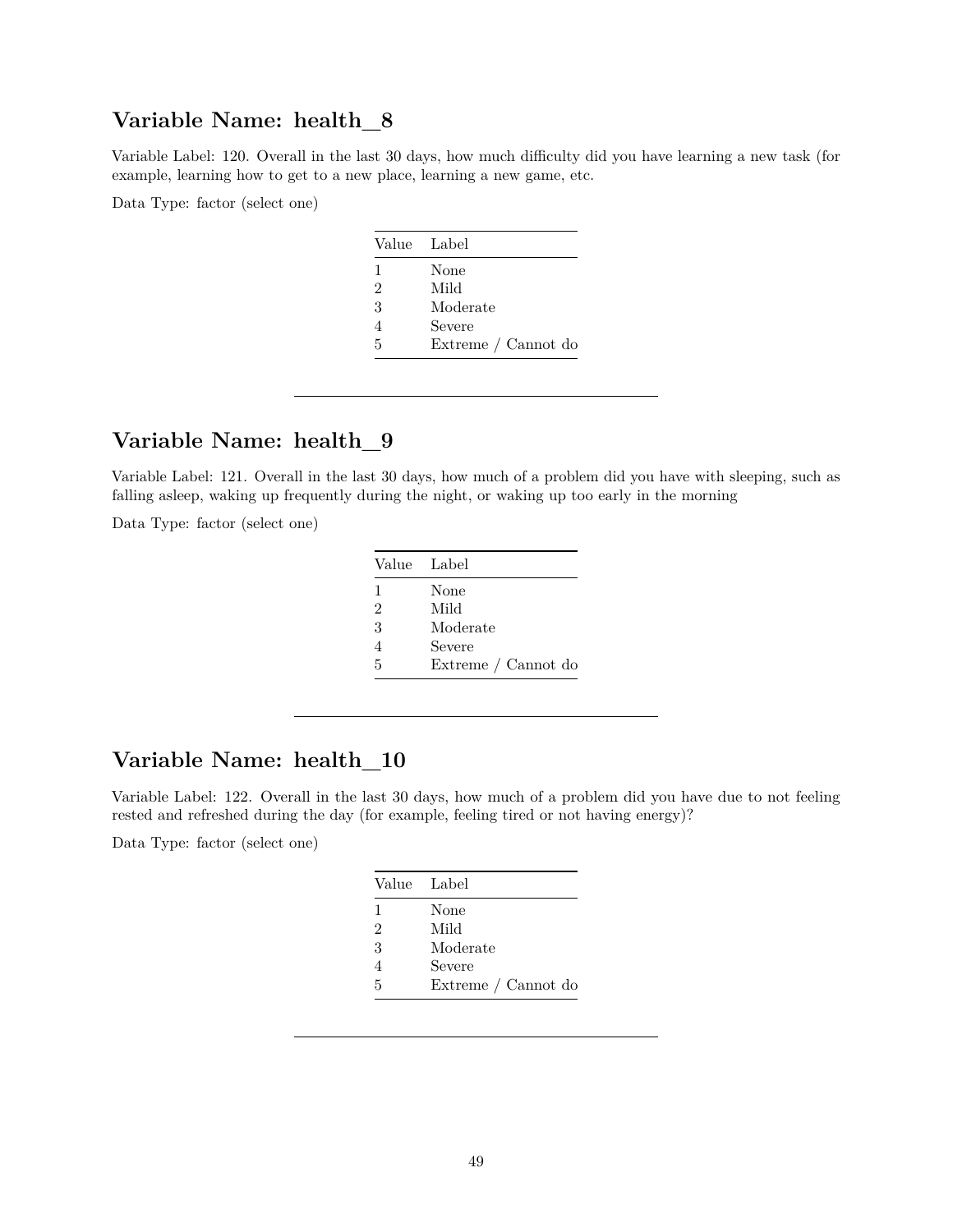Variable Label: 123. Including people you know well, in the past 12 months, has anyone deliberately hit, slapped, punched or kicked you, or used force or violence in any way?

Data Type: factor (select one)

| Refused to answer<br>-8 |  |
|-------------------------|--|
|                         |  |
| Yes<br>1                |  |
| 2<br>Nο                 |  |

#### **Variable Name: health\_12**

Variable Label: 124. Including people you know well, in the past 12 months, has anyone threatened to hit, slap, punch or kick, or use force or violence against you in a way that frightened you?

Data Type: factor (select one)

| Value Label |                   |
|-------------|-------------------|
| -8          | Refused to answer |
|             | Yes               |
| 2           | Nο                |

#### **Variable Name: health\_13**

Variable Label: 125. In the past 12 months, has anyone stolen anything of yours that you valued Data Type: factor (select one)

| Value Label |                   |
|-------------|-------------------|
| -8          | Refused to answer |
|             | Yes               |
| $\cdot$     | Nο                |

## **Variable Name: health\_13a**

Variable Label: 126. What was stolen

Data Type: string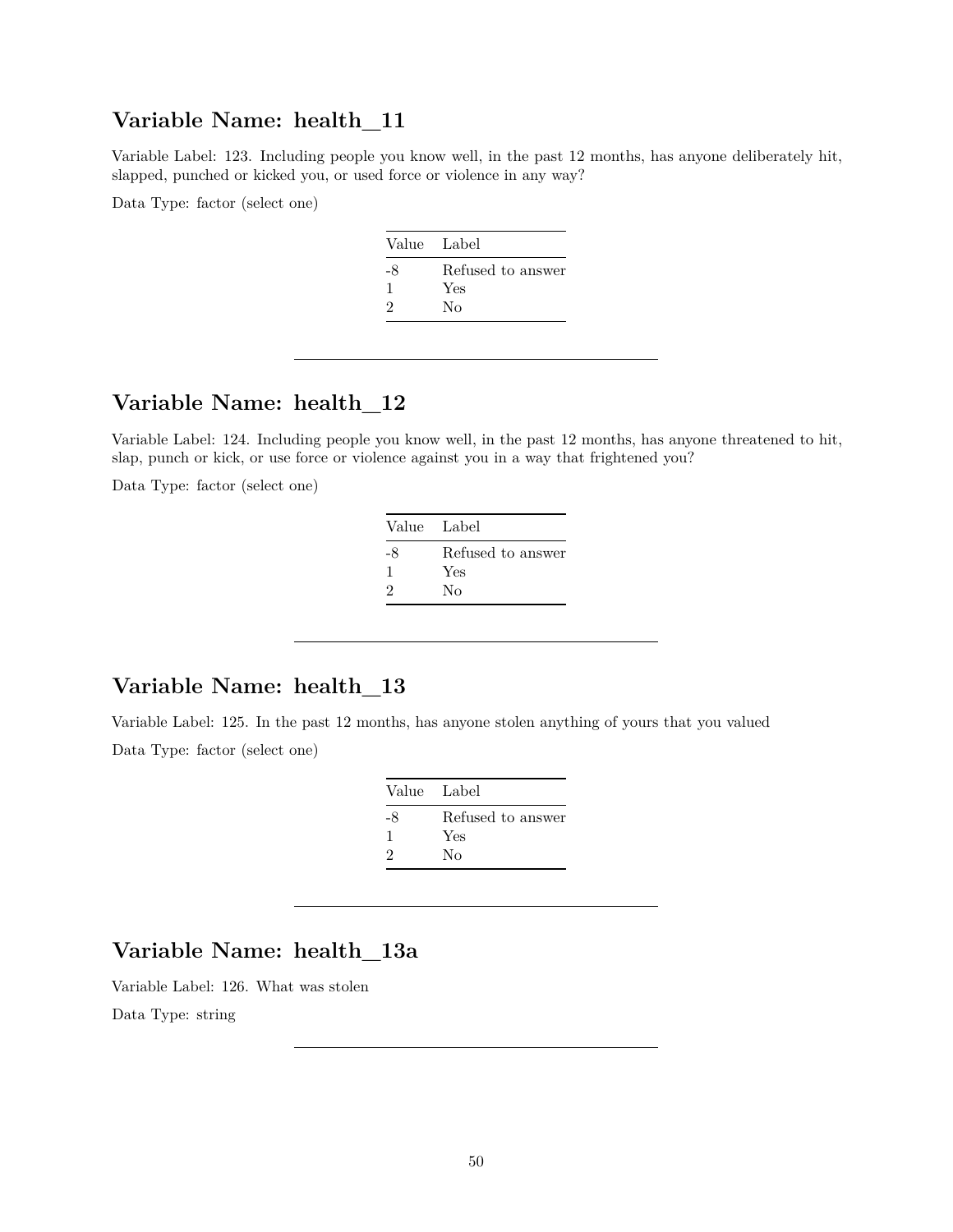Variable Label: 127. People are generally dishonest and selfish and they want to take advantage of others Data Type: factor (select one)

|                | Value Label                |
|----------------|----------------------------|
| -9             | Do not Know                |
| -8             | Refused to answer          |
| 1              | Totally agree              |
| $\overline{2}$ | Agree                      |
| 3              | Neither agree nor disagree |
| 4              | Disagree                   |
| 5              | Totally disagree           |

### **Variable Name: health\_15**

Variable Label: 128. If I do nice things for someone, I can anticipate that they will respect me and treat me just as well as I treat them

Data Type: factor (select one)

| Value Label |                            |
|-------------|----------------------------|
| -9          | Do not Know                |
| -8          | Refused to answer          |
| 1           | Totally agree              |
| 2           | Agree                      |
| 3           | Neither agree nor disagree |
| 4           | Disagree                   |
| 5           | Totally disagree           |

## **Variable Name: health\_16**

Variable Label: 129. If I see people who cooperate with each other, I also feel that I would help someone in need

| Value Label                |
|----------------------------|
| Do not Know                |
| Refused to answer          |
| Totally agree              |
| Agree                      |
| Neither agree nor disagree |
| Disagree                   |
| Totally disagree           |
|                            |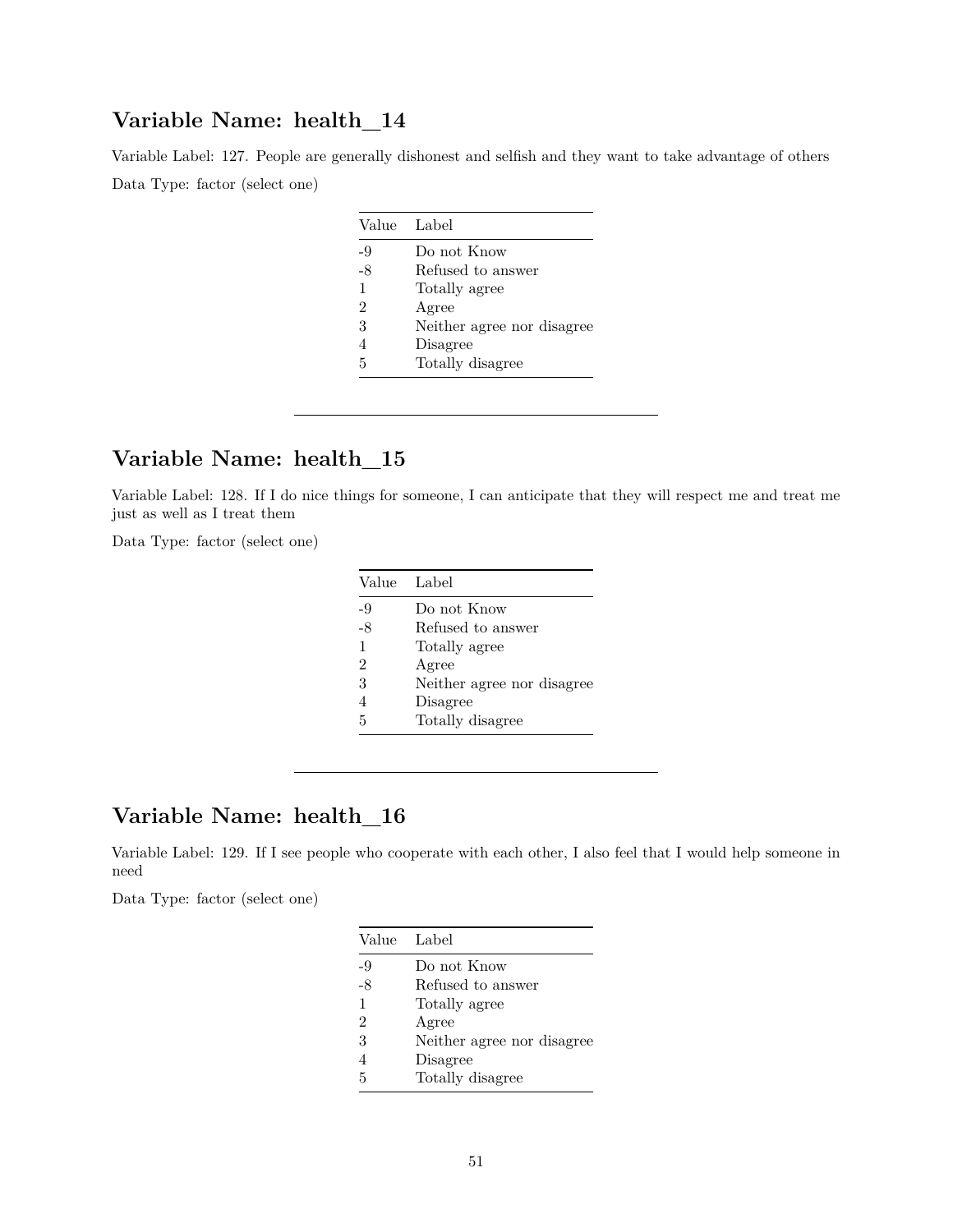Variable Label: 130. In a difficult situation, I can count on the help from people in my local community Data Type: factor (select one)

| Value                       | Label                      |
|-----------------------------|----------------------------|
| -9                          | Do not Know                |
| -8                          | Refused to answer          |
| 1                           | Totally agree              |
| $\mathcal{D}_{\mathcal{L}}$ | Agree                      |
| 3                           | Neither agree nor disagree |
| 4                           | Disagree                   |
| 5                           | Totally disagree           |

### **Variable Name: health\_18**

Variable Label: 131. I feel a strong attachment to my local community

Data Type: factor (select one)

| Value Label                 |                            |
|-----------------------------|----------------------------|
| -9                          | Do not Know                |
| -8                          | Refused to answer          |
| 1                           | Totally agree              |
| $\mathcal{D}_{\mathcal{L}}$ | Agree                      |
| 3                           | Neither agree nor disagree |
| 4                           | Disagree                   |
| 5                           | Totally disagree           |

## **Variable Name: health\_19**

Variable Label: 132. Are you an active member of one of more local clubs or associations (e.g., sports club, political group, social club, Parent-Teachers Association, Residents association etc.)

| Value Label |                   |
|-------------|-------------------|
| -8          | Refused to answer |
|             | Yes               |
| 2           | Nο                |
|             |                   |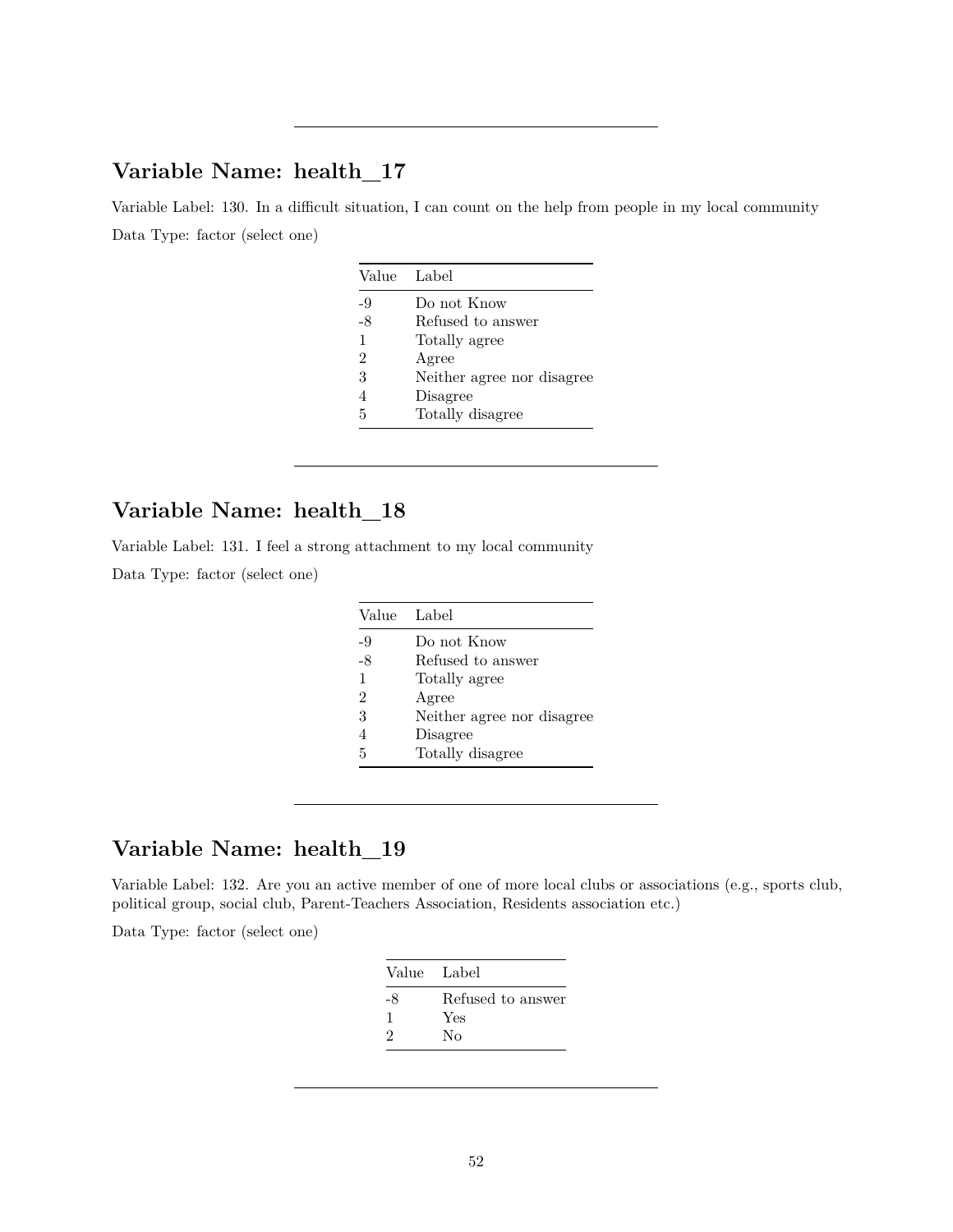Variable Label: 133. How many clubs or associations are you actively involved with?

Data Type: integer

### **Variable Name: health\_19b**

Variable Label: 134. Thinking about the club or association that you are most actively involved with, and the other members age and sex, how similar to you are they?

Data Type: factor (select one)

|                | Value Label                  |
|----------------|------------------------------|
| -9             | Do not Know                  |
| $\mathbf{1}$   | Similar                      |
| $\overline{2}$ | More similar than dissimilar |
| 3              | Half-Half                    |
| 4              | Less similar than dissimilar |
| 5              | Dissimilar                   |
| 8              | Refused to answer            |

## **Variable Name: health\_19c**

Variable Label: 135. Thinking about the club or association that you are most actively involved with, and the other members ethnicity, how similar to you are they?

Data Type: factor (select one)

|                | Value Label                  |
|----------------|------------------------------|
| -9             | Do not Know                  |
| 1              | Similar                      |
| $\mathfrak{D}$ | More similar than dissimilar |
| 3              | Half-Half                    |
| 4              | Less similar than dissimilar |
| 5              | Dissimilar                   |
|                | Refused to answer            |

#### **Variable Name: eq**

Variable Label: Under each heading, please tick the ONE box that best describes your health TODAY. Data Type: acknowledge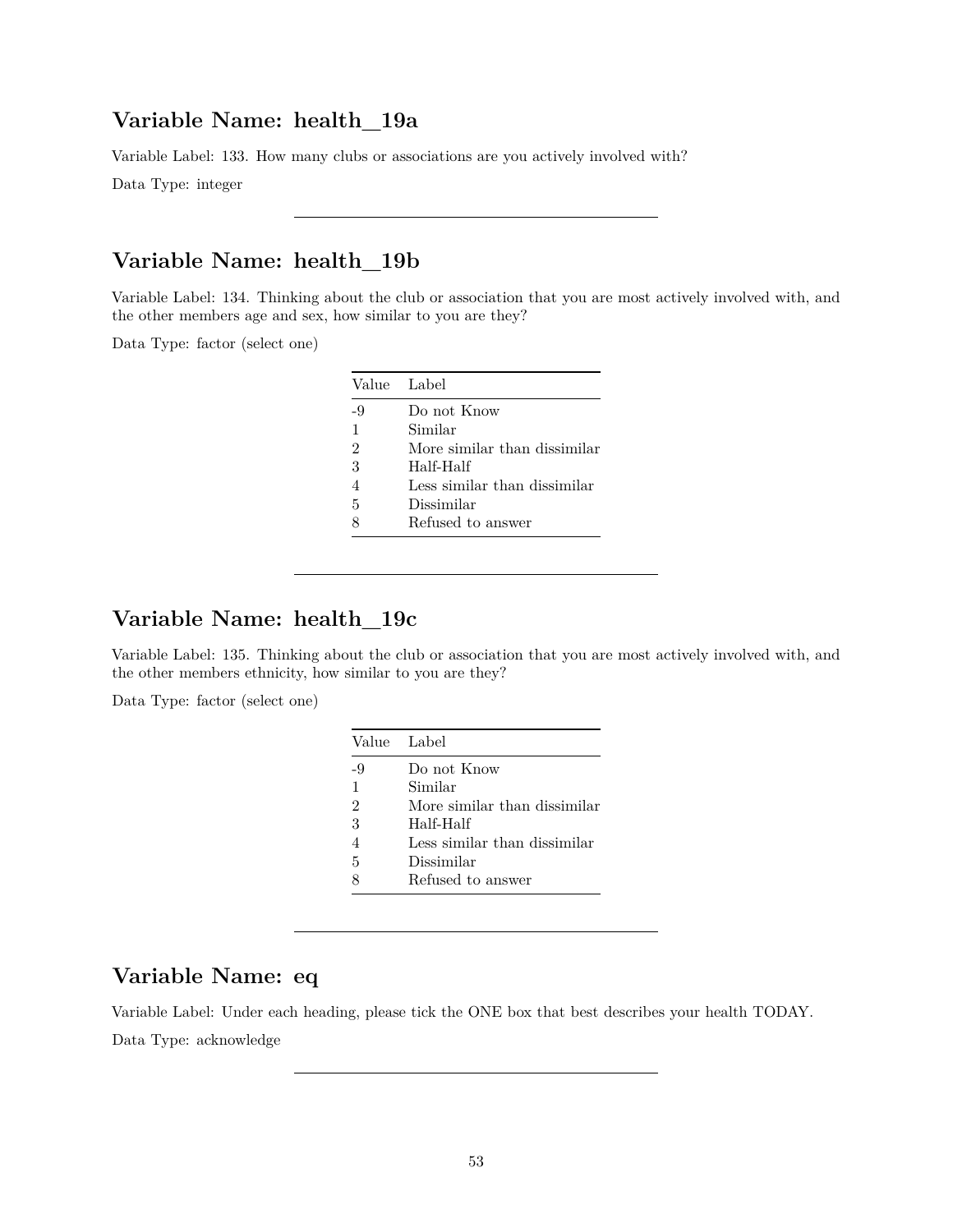#### **Variable Name: eq\_1**

Variable Label: 136. MOBILITY

Data Type: factor (select one)

|                | Value Label                               |
|----------------|-------------------------------------------|
|                | I have no problems in walking about       |
| $\mathfrak{D}$ | I have slight problems in walking about   |
| 3              | I have moderate problems in walking about |
|                | I have severe problems in walking about   |
| 5              | I am unable to walk about                 |

## **Variable Name: eq\_2**

Variable Label: 137. SELF-CARE

Data Type: factor (select one)

| Value Label                                                  |
|--------------------------------------------------------------|
| I have no problems cleaning my body or dressing myself       |
| I have slight problems cleaning my body or dressing myself   |
| I have moderate problems cleaning my body or dressing myself |
| I have severe problems cleaning my body or dressing myself   |
| I am unable to clean my body or dress myself                 |

#### **Variable Name: eq\_3**

Variable Label: 138. USUAL ACTIVITIES (e.g. work, study, housework, family or leisure activities) Data Type: factor (select one)

|   | Value Label                                        |
|---|----------------------------------------------------|
|   | I have no problems doing my usual activities       |
|   | I have slight problems doing my usual activities   |
|   | I have moderate problems doing my usual activities |
|   | I have severe problems doing my usual activities   |
| 5 | I am unable to do my usual activities              |

## **Variable Name: eq\_4**

Variable Label: 139. PAIN / DISCOMFORT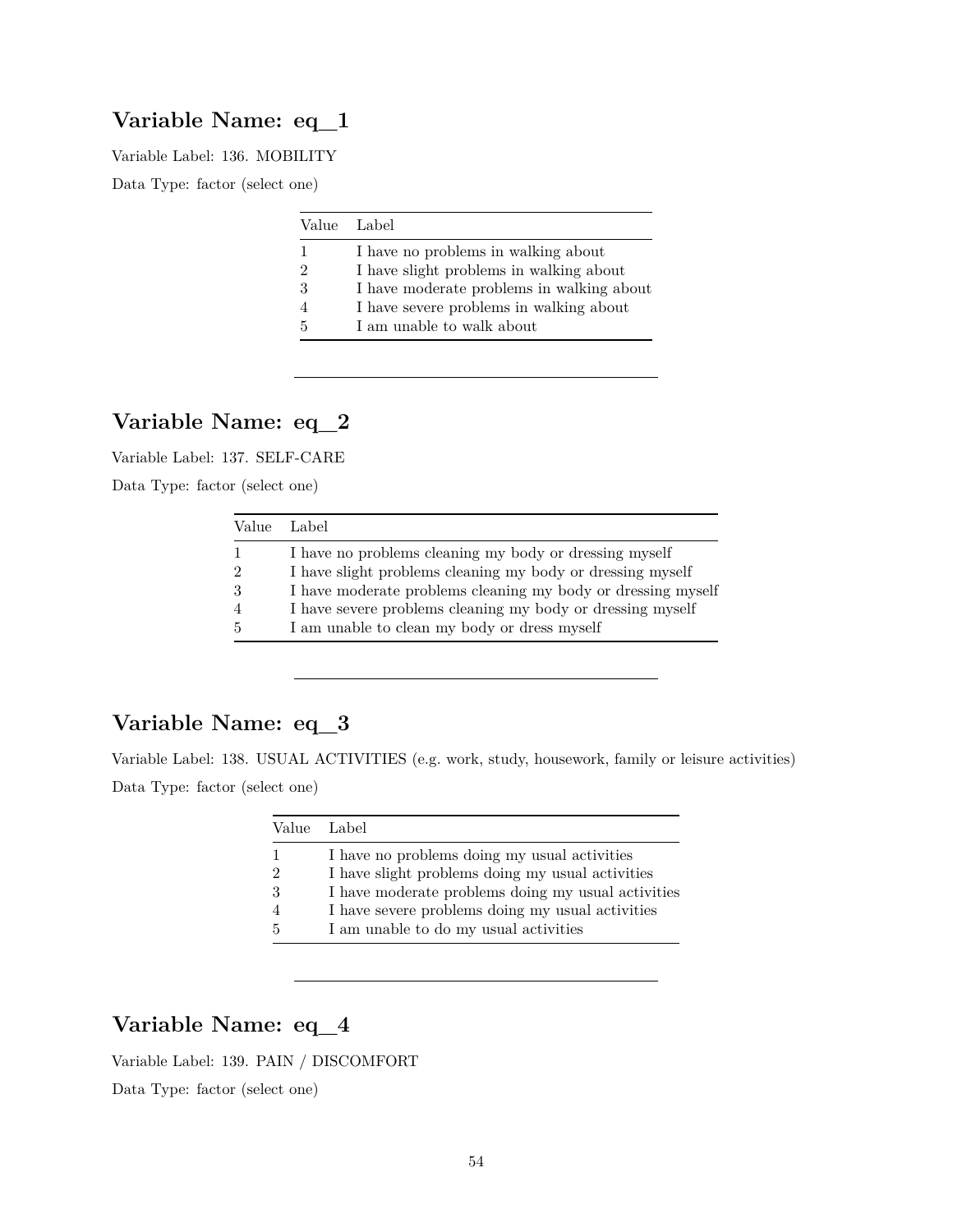|                | Value Label                        |
|----------------|------------------------------------|
| 1              | I have no pain or discomfort       |
| $\mathfrak{D}$ | I have slight pain or discomfort   |
| 3              | I have moderate pain or discomfort |
|                | I have severe pain or discomfort   |
| 5              | I have extreme pain or discomfort  |

### **Variable Name: eq\_5**

Variable Label: 140. ANXIETY / DEPRESSION

Data Type: factor (select one)

|   | Value Label                          |
|---|--------------------------------------|
| 1 | I am not anxious or depressed        |
| 2 | I am slightly anxious or depressed   |
| 3 | I am moderately anxious or depressed |
|   | I am severely anxious or depressed   |
| 5 | I am extremely anxious or depressed  |

#### **Variable Name: eq\_6**

Variable Label: We would like to know how good or bad your health is TODAY. This scale is numbered from 0 to 100. 100 means the best health you can imagine. 0 means the worst health you can imagine. Now, please show the scale to the respondent.

Data Type: acknowledge

#### **Variable Name: eq\_7**

Variable Label: 141.1. YOUR HEALTH TODAY

Data Type: integer

### **Variable Name: trigger3**

Variable Label: I am now going to ask you some questions about your stress and mental health. Please read/listen to each statement and the rating which indicates how much the statement applied to you OVER THE PAST WEEK . There are no right or wrong answers. Do not spend too much time on any statement

Data Type: trigger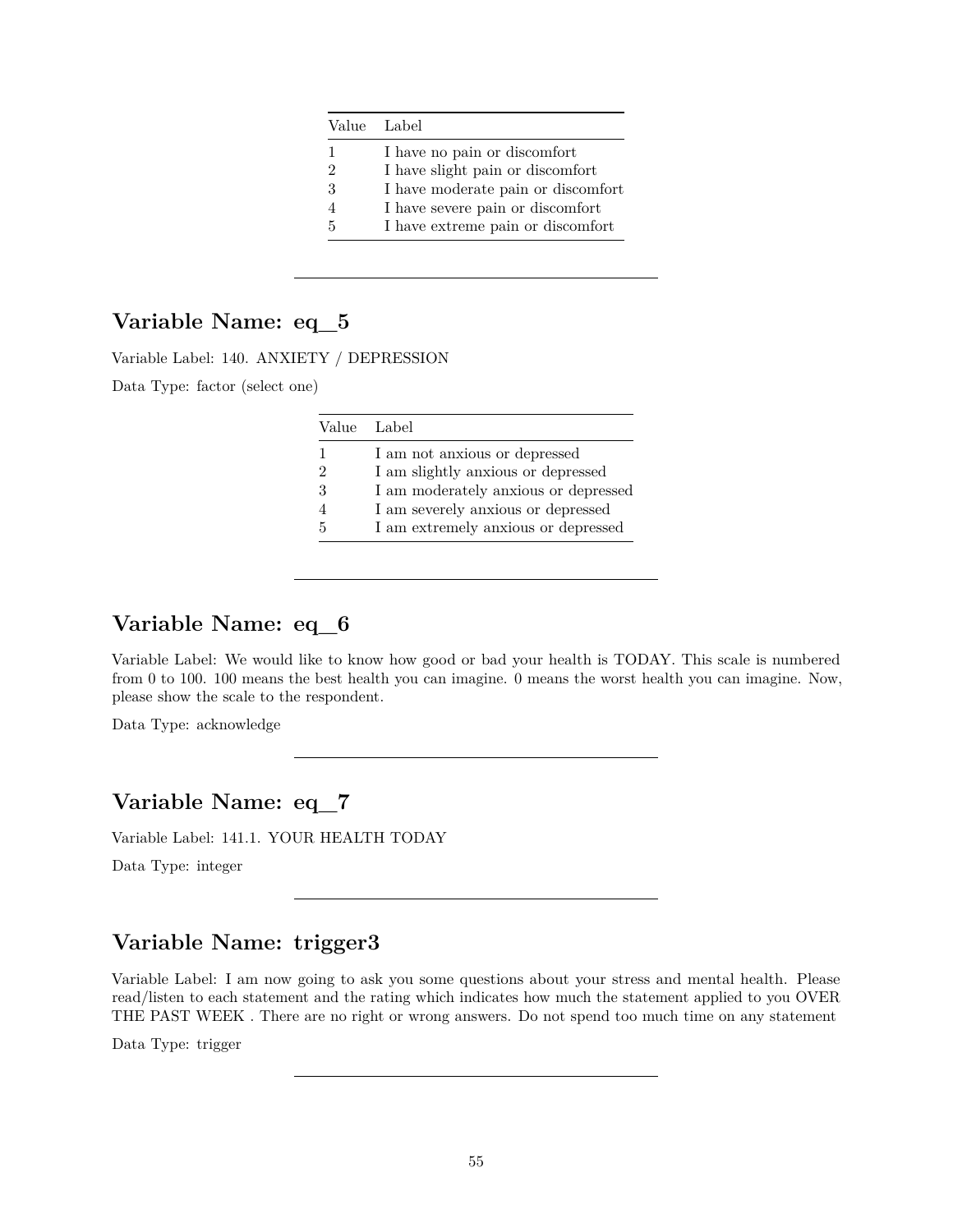#### **Variable Name: dass\_start**

Variable Label: Start time (Do not change the values – swipe to next page)

Data Type: dateTime

## **Variable Name: dass\_1**

Variable Label: 142. I found it hard to wind down.

Data Type: factor (select one)

| Value Label   |                                                                |
|---------------|----------------------------------------------------------------|
| -8            | Refused to answer                                              |
| $\theta$      | Did not apply to me at all                                     |
|               | Applied to me to some degree, some of the time                 |
| $\mathcal{D}$ | Applied to me to a considerable degree, or a good part of time |
| 3             | Applied to me very much, or most of the time                   |

### **Variable Name: dass\_2**

Variable Label: 143. I was aware of dryness of my mouth.

Data Type: factor (select one)

|                | Value Label                                                    |
|----------------|----------------------------------------------------------------|
| -8             | Refused to answer                                              |
| $\Omega$       | Did not apply to me at all                                     |
| $\mathbf{1}$   | Applied to me to some degree, some of the time                 |
| $\overline{2}$ | Applied to me to a considerable degree, or a good part of time |
| 3              | Applied to me very much, or most of the time                   |

### **Variable Name: dass\_3**

Variable Label: 144. I couldn't seem to experience any positive feeling at all.

| Value Label |                                                                |
|-------------|----------------------------------------------------------------|
| -8          | Refused to answer                                              |
| $\Omega$    | Did not apply to me at all                                     |
|             | Applied to me to some degree, some of the time                 |
| $\Omega$    | Applied to me to a considerable degree, or a good part of time |
|             | Applied to me very much, or most of the time                   |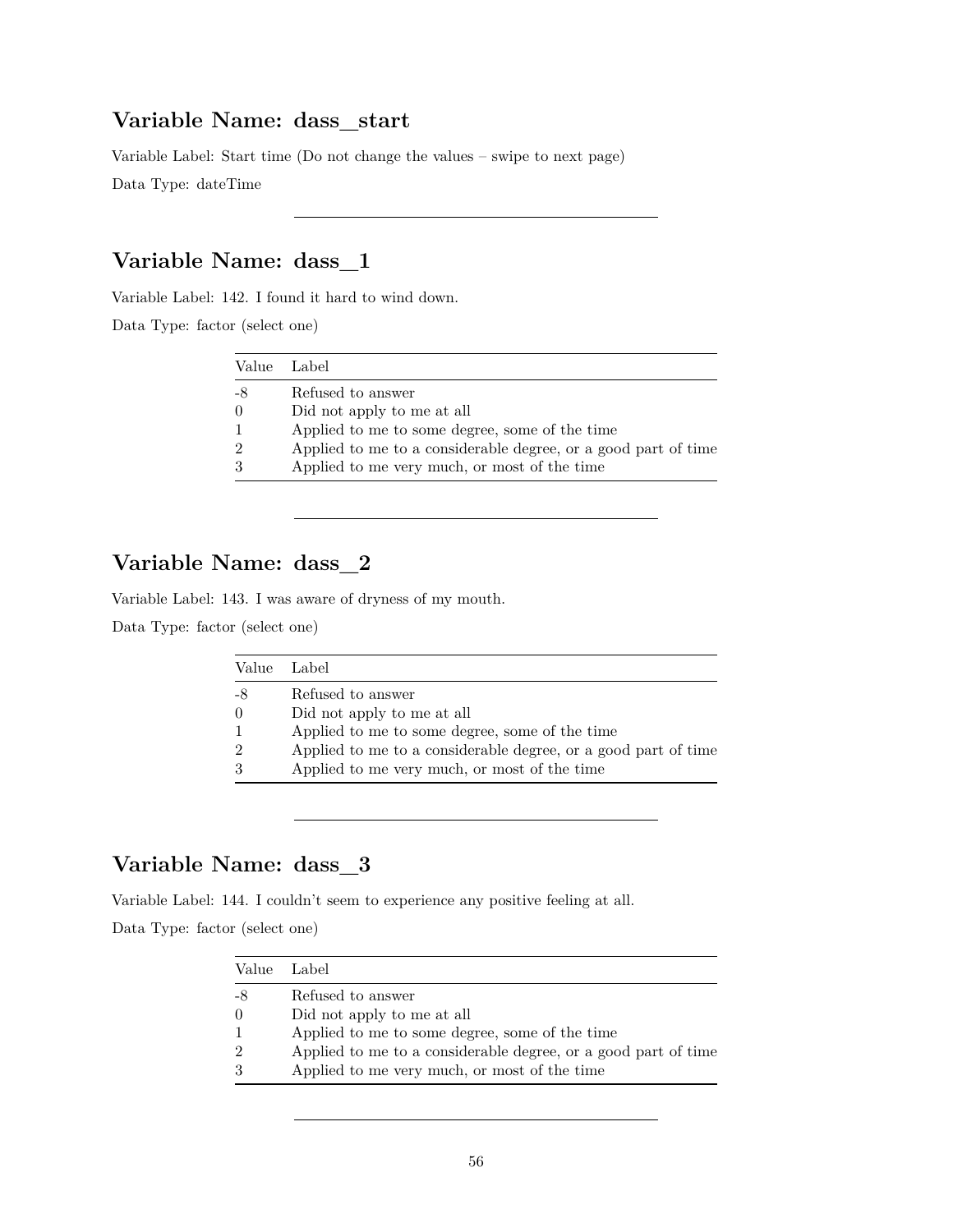Variable Label: 145. I experienced breathing difficulty (eg, excessively rapid breathing, breathlessness in the absence of physical exertion).

Data Type: factor (select one)

|          | Value Label                                                    |
|----------|----------------------------------------------------------------|
| -8       | Refused to answer                                              |
| $\Omega$ | Did not apply to me at all                                     |
|          | Applied to me to some degree, some of the time                 |
| 2        | Applied to me to a considerable degree, or a good part of time |
| 3        | Applied to me very much, or most of the time                   |

#### **Variable Name: dass\_5**

Variable Label: 146. I found it difficult to work up the initiative to do things.

Data Type: factor (select one)

| Value          | Label                                                          |
|----------------|----------------------------------------------------------------|
| -8             | Refused to answer                                              |
| $\theta$       | Did not apply to me at all                                     |
| $\mathbf{1}$   | Applied to me to some degree, some of the time                 |
| $\overline{2}$ | Applied to me to a considerable degree, or a good part of time |
| 3              | Applied to me very much, or most of the time                   |

## **Variable Name: dass\_6**

Variable Label: 147. I tended to over-react to situations.

Data Type: factor (select one)

| Value          | Label                                                          |
|----------------|----------------------------------------------------------------|
| -8             | Refused to answer                                              |
| $\Omega$       | Did not apply to me at all                                     |
| 1              | Applied to me to some degree, some of the time                 |
| $\overline{2}$ | Applied to me to a considerable degree, or a good part of time |
| 3              | Applied to me very much, or most of the time                   |

#### **Variable Name: dass\_7**

Variable Label: 148. I experienced trembling (eg, in the hands).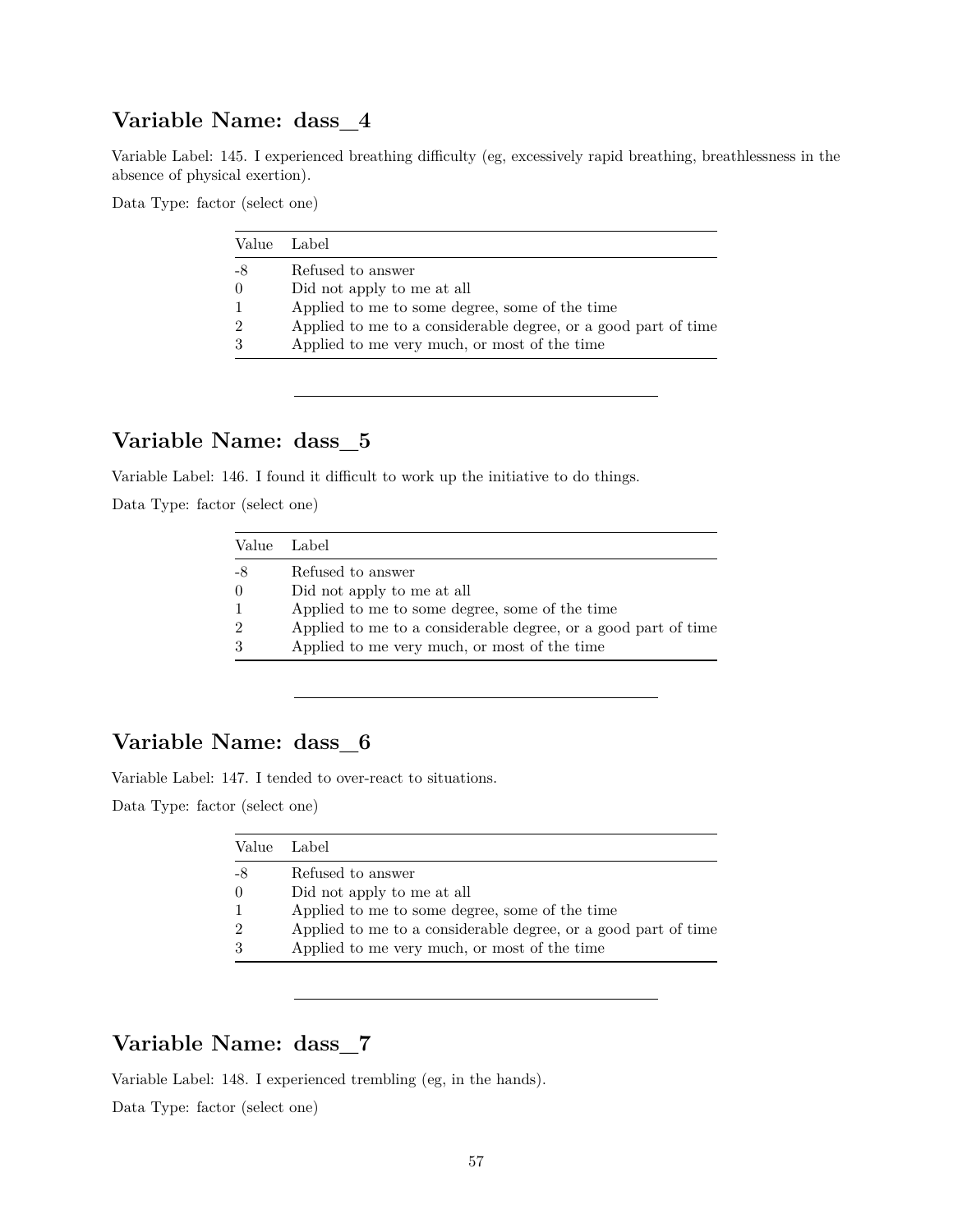|                | Value Label                                                    |
|----------------|----------------------------------------------------------------|
| -8             | Refused to answer                                              |
| $\left($       | Did not apply to me at all                                     |
| $\mathbf{1}$   | Applied to me to some degree, some of the time                 |
| $\overline{2}$ | Applied to me to a considerable degree, or a good part of time |
| 3              | Applied to me very much, or most of the time                   |
|                |                                                                |

Variable Label: 149. I felt that I was using a lot of nervous energy.

Data Type: factor (select one)

|    | Value Label                                                    |
|----|----------------------------------------------------------------|
| -8 | Refused to answer                                              |
|    | Did not apply to me at all                                     |
|    | Applied to me to some degree, some of the time                 |
|    | Applied to me to a considerable degree, or a good part of time |
|    | Applied to me very much, or most of the time                   |

#### **Variable Name: dass\_9**

Variable Label: 150. I was worried about situations in which I might panic and make a fool of myself. Data Type: factor (select one)

| Value Label |                                                                |
|-------------|----------------------------------------------------------------|
| -8          | Refused to answer                                              |
| $\Omega$    | Did not apply to me at all                                     |
|             | Applied to me to some degree, some of the time                 |
| 2           | Applied to me to a considerable degree, or a good part of time |
|             | Applied to me very much, or most of the time                   |

#### **Variable Name: dass\_10**

Variable Label: 151. I felt that I had nothing to look forward to.

|                  | Value Label                                                    |
|------------------|----------------------------------------------------------------|
| $-8$             | Refused to answer                                              |
| $\left( \right)$ | Did not apply to me at all                                     |
|                  | Applied to me to some degree, some of the time                 |
| ച                | Applied to me to a considerable degree, or a good part of time |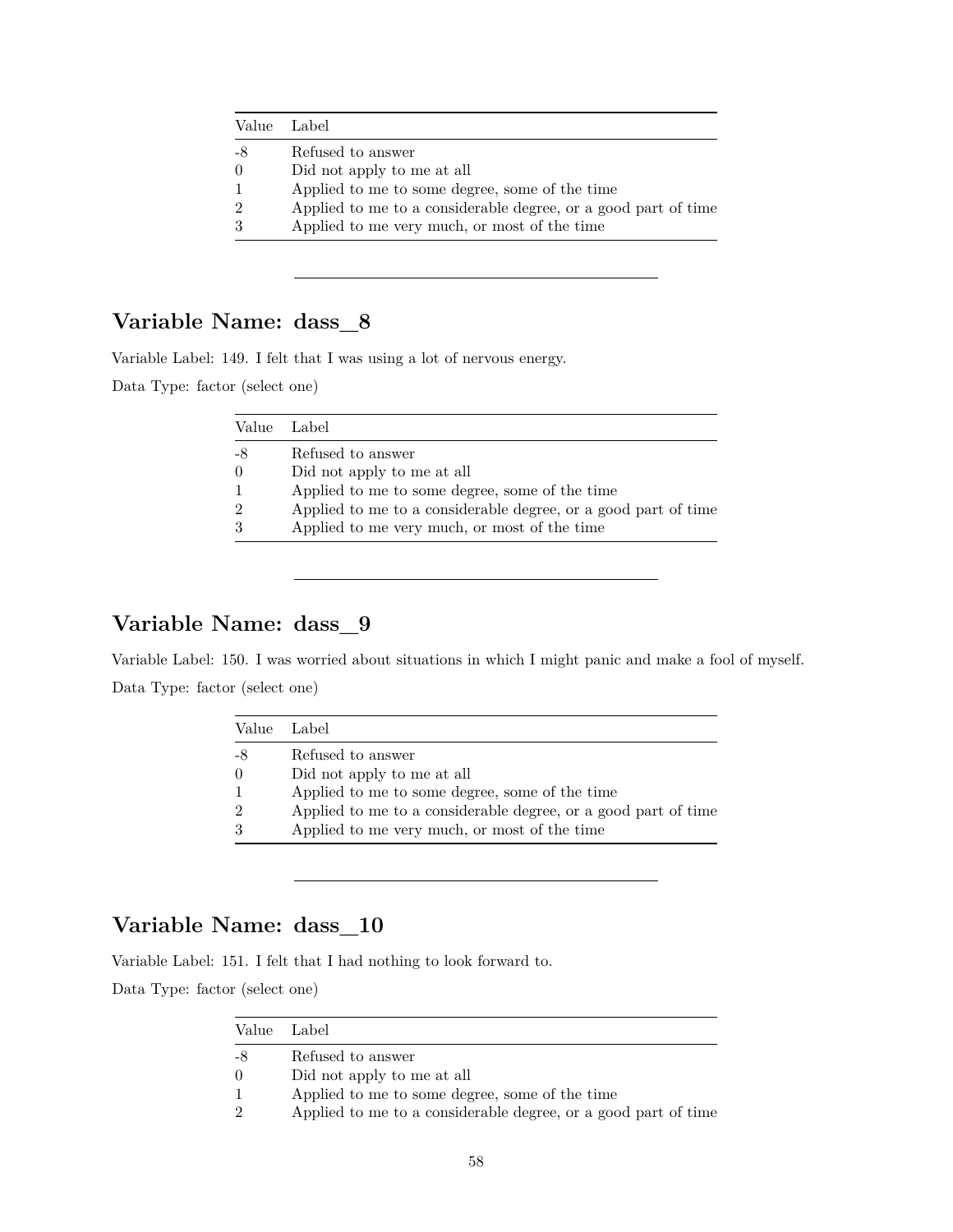| Value Label |                                              |
|-------------|----------------------------------------------|
|             | Applied to me very much, or most of the time |

Variable Label: 152. I found myself getting agitated.

Data Type: factor (select one)

|                | Value Label                                                    |
|----------------|----------------------------------------------------------------|
| -8             | Refused to answer                                              |
| $\left($       | Did not apply to me at all                                     |
| $\mathbf{1}$   | Applied to me to some degree, some of the time                 |
| $\overline{2}$ | Applied to me to a considerable degree, or a good part of time |
| 3              | Applied to me very much, or most of the time                   |

## **Variable Name: dass\_12**

Variable Label: 153. I found it difficult to relax.

Data Type: factor (select one)

| Value Label   |                                                                |
|---------------|----------------------------------------------------------------|
| -8            | Refused to answer                                              |
| $\Omega$      | Did not apply to me at all                                     |
|               | Applied to me to some degree, some of the time                 |
| $\mathcal{D}$ | Applied to me to a considerable degree, or a good part of time |
| 3             | Applied to me very much, or most of the time                   |

## **Variable Name: dass\_13**

Variable Label: 154. I felt down-hearted and blue.

|               | Value Label                                                    |
|---------------|----------------------------------------------------------------|
| -8            | Refused to answer                                              |
| $\theta$      | Did not apply to me at all                                     |
|               | Applied to me to some degree, some of the time                 |
| $\mathcal{D}$ | Applied to me to a considerable degree, or a good part of time |
| 3             | Applied to me very much, or most of the time                   |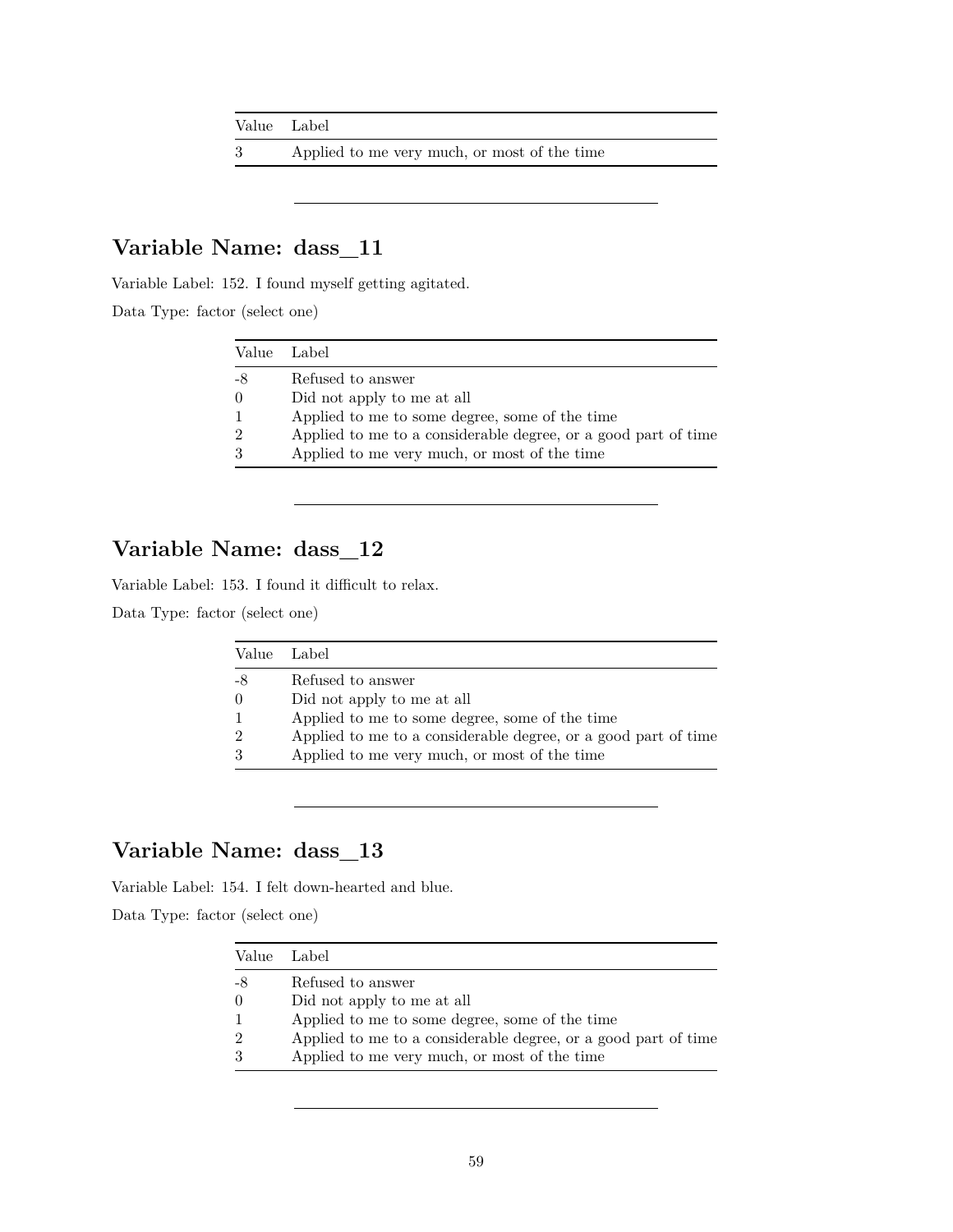Variable Label: 155. I was intolerant of anything that kept me from getting on with what I was doing. Data Type: factor (select one)

| Value         | Label                                                          |
|---------------|----------------------------------------------------------------|
| -8            | Refused to answer                                              |
| $\Omega$      | Did not apply to me at all                                     |
|               | Applied to me to some degree, some of the time                 |
| $\mathcal{D}$ | Applied to me to a considerable degree, or a good part of time |
| $\mathcal{S}$ | Applied to me very much, or most of the time                   |

### **Variable Name: dass\_15**

Variable Label: 156. I felt I was close to panic.

Data Type: factor (select one)

| Value Label   |                                                                |
|---------------|----------------------------------------------------------------|
| -8            | Refused to answer                                              |
| $\theta$      | Did not apply to me at all                                     |
|               | Applied to me to some degree, some of the time                 |
| $\mathcal{D}$ | Applied to me to a considerable degree, or a good part of time |
| 3             | Applied to me very much, or most of the time                   |

#### **Variable Name: dass\_16**

Variable Label: 157. I was unable to become enthusiastic about anything.

Data Type: factor (select one)

| Value Label   |                                                                |
|---------------|----------------------------------------------------------------|
| -8            | Refused to answer                                              |
| $\theta$      | Did not apply to me at all                                     |
|               | Applied to me to some degree, some of the time                 |
| $\mathcal{D}$ | Applied to me to a considerable degree, or a good part of time |
| 3             | Applied to me very much, or most of the time                   |

### **Variable Name: dass\_17**

Variable Label: 158. I felt I wasn't worth much as a person.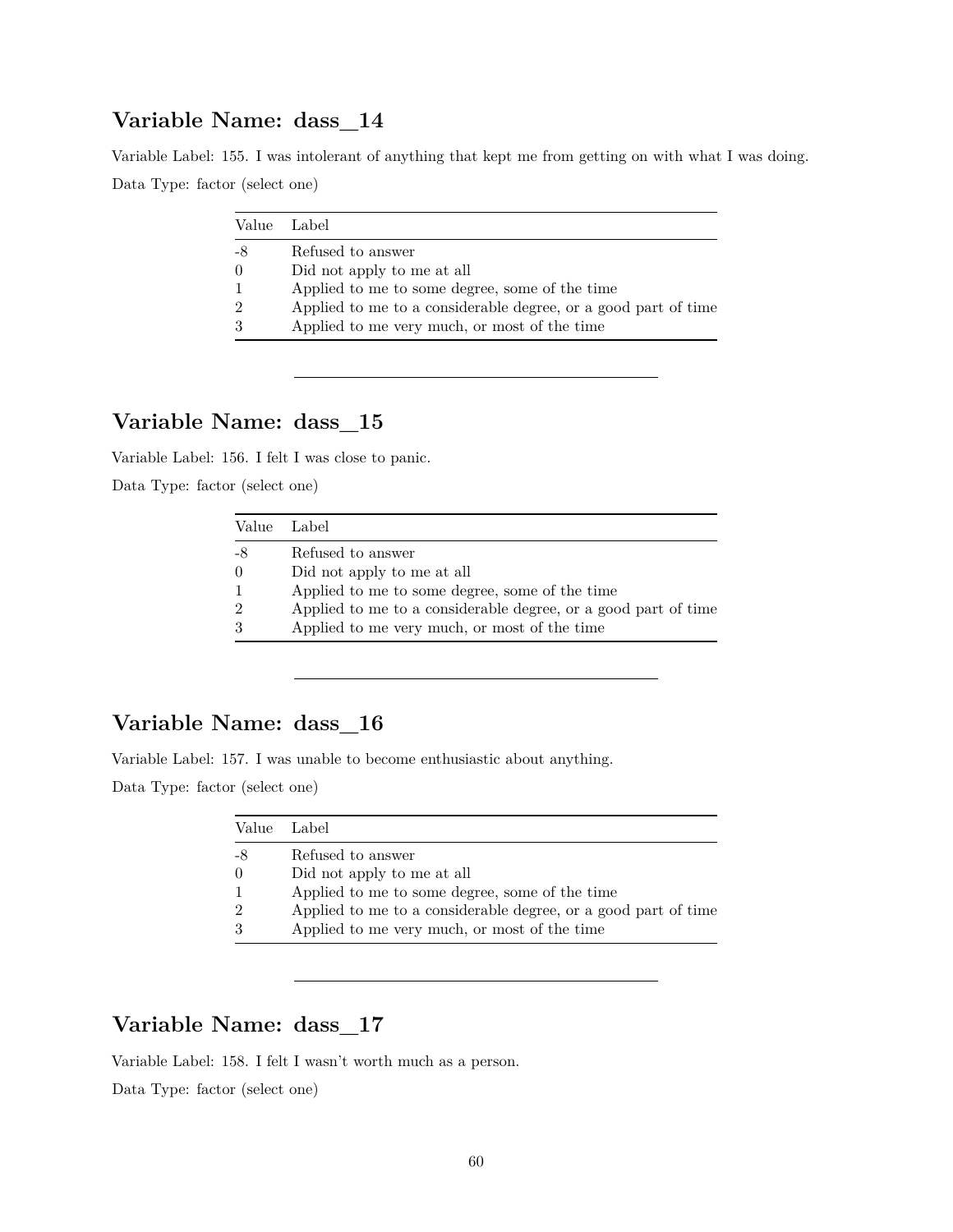|                | Value Label                                                    |  |
|----------------|----------------------------------------------------------------|--|
| -8             | Refused to answer                                              |  |
| $\theta$       | Did not apply to me at all                                     |  |
| $\mathbf{1}$   | Applied to me to some degree, some of the time                 |  |
| $\overline{2}$ | Applied to me to a considerable degree, or a good part of time |  |
| 3              | Applied to me very much, or most of the time                   |  |
|                |                                                                |  |

Variable Label: 159. I felt that I was rather touchy.

Data Type: factor (select one)

|    | Value Label                                                    |
|----|----------------------------------------------------------------|
| -8 | Refused to answer                                              |
|    | Did not apply to me at all                                     |
|    | Applied to me to some degree, some of the time                 |
|    | Applied to me to a considerable degree, or a good part of time |
|    | Applied to me very much, or most of the time                   |

#### **Variable Name: dass\_19**

Variable Label: 160. I was aware of the action of my heart in the absence of physical exertion (eg, sense of heart rate increase, heart missing a beat).

Data Type: factor (select one)

|                | Value Label                                                    |
|----------------|----------------------------------------------------------------|
| -8             | Refused to answer                                              |
| $\Omega$       | Did not apply to me at all                                     |
| $\mathbf{1}$   | Applied to me to some degree, some of the time                 |
| $\overline{2}$ | Applied to me to a considerable degree, or a good part of time |
| 3              | Applied to me very much, or most of the time                   |

## **Variable Name: dass\_20**

Variable Label: 161. I felt scared without any good reason.

|          | Value Label                                    |  |
|----------|------------------------------------------------|--|
| -8       | Refused to answer                              |  |
| $\Omega$ | Did not apply to me at all                     |  |
|          | Applied to me to some degree, some of the time |  |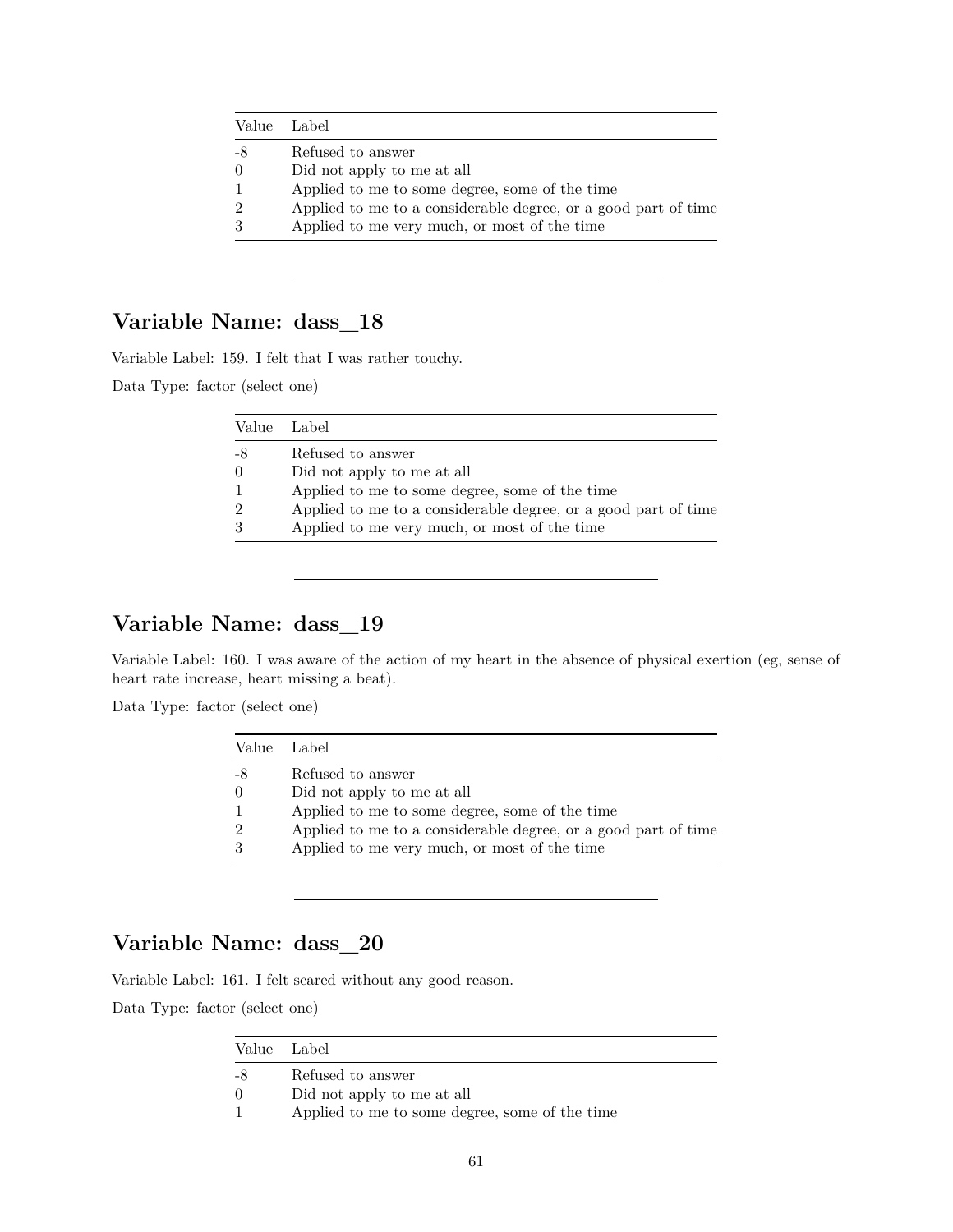| Value Label    |                                                                |
|----------------|----------------------------------------------------------------|
| $\overline{2}$ | Applied to me to a considerable degree, or a good part of time |
| 3              | Applied to me very much, or most of the time                   |

Variable Label: 162. I felt that life was meaningless.

Data Type: factor (select one)

| Value Label      |                                                                |
|------------------|----------------------------------------------------------------|
| -8               | Refused to answer                                              |
| $\left( \right)$ | Did not apply to me at all                                     |
|                  | Applied to me to some degree, some of the time                 |
| 9                | Applied to me to a considerable degree, or a good part of time |
|                  | Applied to me very much, or most of the time                   |

#### **Variable Name: dass\_end**

Variable Label: End time (Do not change the values – swipe to next page)

Data Type: dateTime

#### **Variable Name: trigger4**

Variable Label: The following questions ask how you feel about your quality of life, health, or other areas of your life. I will read out each question to you, along with the response options. Please choose the answer that appears most appropriate. If you are unsure about which response to give to a question, the first response you think of is often the best one. Please keep in mind your standards, hopes, pleasures and concerns. We ask that you think about your life in the LAST FOUR WEEKS .

Data Type: trigger

#### **Variable Name: whoqol\_start**

Variable Label: Start time (Do not change the values – swipe to next page)

Data Type: dateTime

#### **Variable Name: whoqol\_1**

Variable Label: 163. How would you rate your quality of life?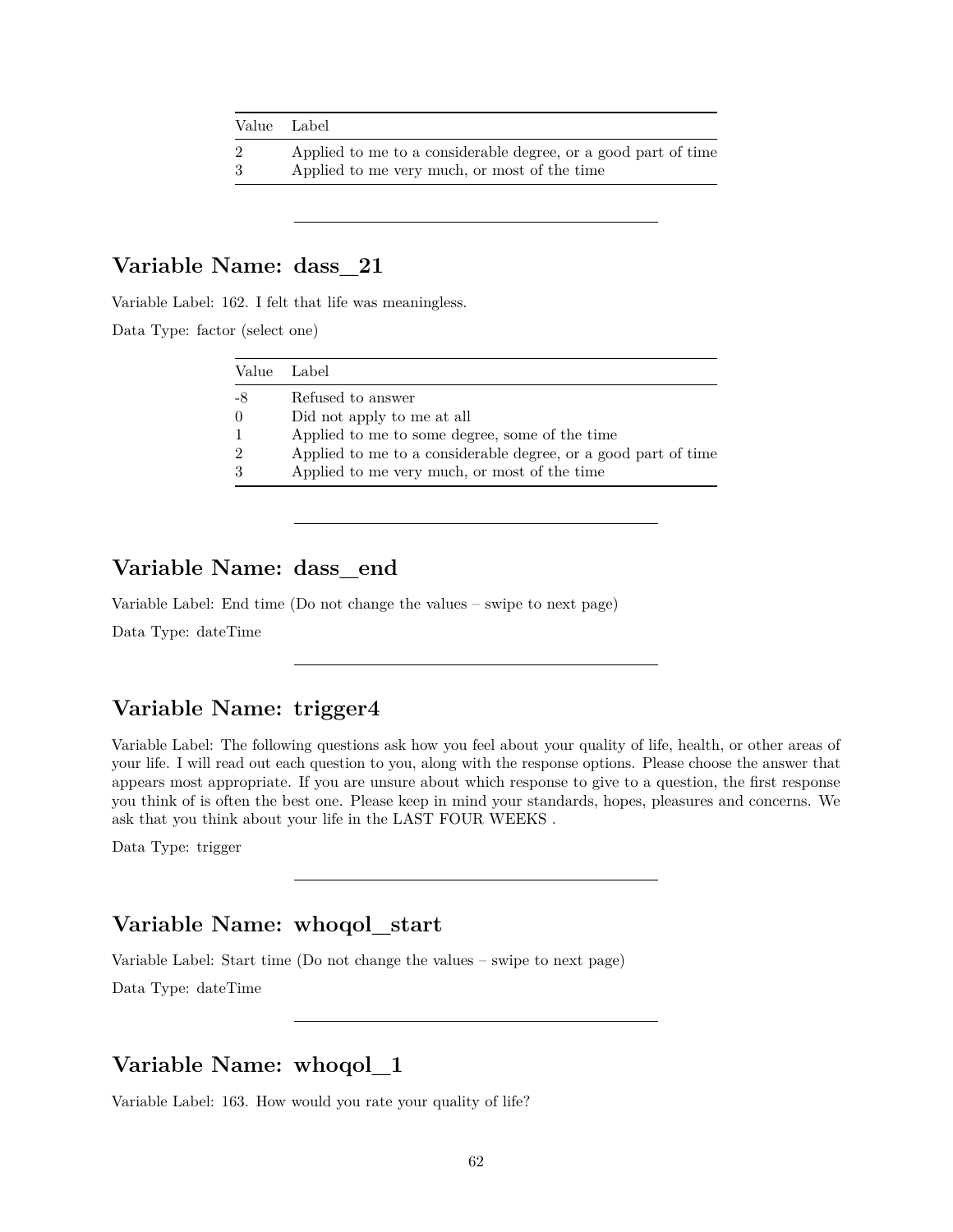Data Type: factor (select one)

|                | Value Label           |
|----------------|-----------------------|
| -8             | Refused to answer     |
| 1              | Very poor             |
| $\mathfrak{D}$ | Poor                  |
| 3              | Neither poor nor good |
| 4              | Good                  |
| 5              | Very Good             |

## **Variable Name: whoqol\_2**

Variable Label: 164. How satisfied are you with your health?

Data Type: factor (select one)

|                | Value Label                        |
|----------------|------------------------------------|
| -8             | Refused to answer                  |
| 1              | Very dissatisfied                  |
| $\mathfrak{D}$ | Dissatisfied                       |
| 3              | Neither satisfied nor dissatisfied |
|                | Satisfied                          |
| 5              | Very satisfied                     |

## **Variable Name: whoqol\_3**

Variable Label: 165. To what extent do you feel that physical pain prevents you from doing what you need to do?

Data Type: factor (select one)

| Value Label   |                   |
|---------------|-------------------|
| -8            | Refused to answer |
| $\mathbf{1}$  | An extreme amount |
| $\mathcal{D}$ | Very much         |
| 3             | A moderate amount |
| 4             | A little          |
| 5             | Not at all        |
|               |                   |

## **Variable Name: whoqol\_4**

Variable Label: 166. How much do you need any medical treatment to function in your daily life? Data Type: factor (select one)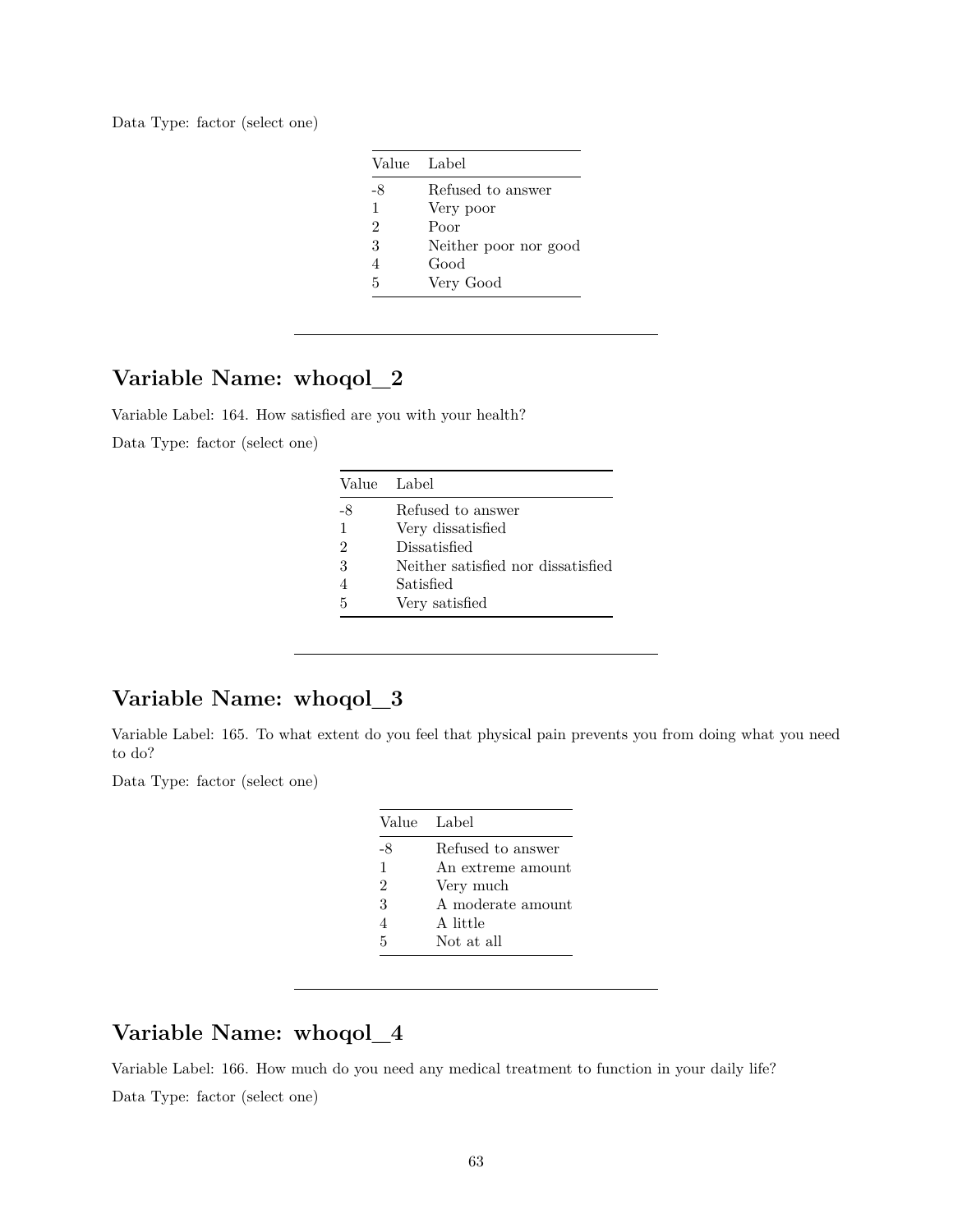| Value Label   |                   |
|---------------|-------------------|
| -8            | Refused to answer |
| $\mathbf{1}$  | An extreme amount |
| $\mathcal{D}$ | Very much         |
| 3             | A moderate amount |
|               | A little          |
| 5             | Not at all        |

Variable Label: 167. How much do you enjoy life? Data Type: factor (select one)

| Value Label    |                   |
|----------------|-------------------|
| -8             | Refused to answer |
| $\mathbf{1}$   | An extreme amount |
| $\mathfrak{D}$ | Very much         |
| 3              | A moderate amount |
| 4              | A little          |
| 5              | Not at all        |

## **Variable Name: whoqol\_6**

Variable Label: 168. To what extent do you feel your life to be meaningful? Data Type: factor (select one)

| Value Label    |                   |
|----------------|-------------------|
| -8             | Refused to answer |
| 1              | An extreme amount |
| $\overline{2}$ | Very much         |
| 3              | A moderate amount |
| 4              | A little          |
| 5              | Not at all        |

## **Variable Name: whoqol\_7**

Variable Label: 169. How well are you able to concentrate?

Data Type: factor (select one)

Value Label

-8 Refused to answer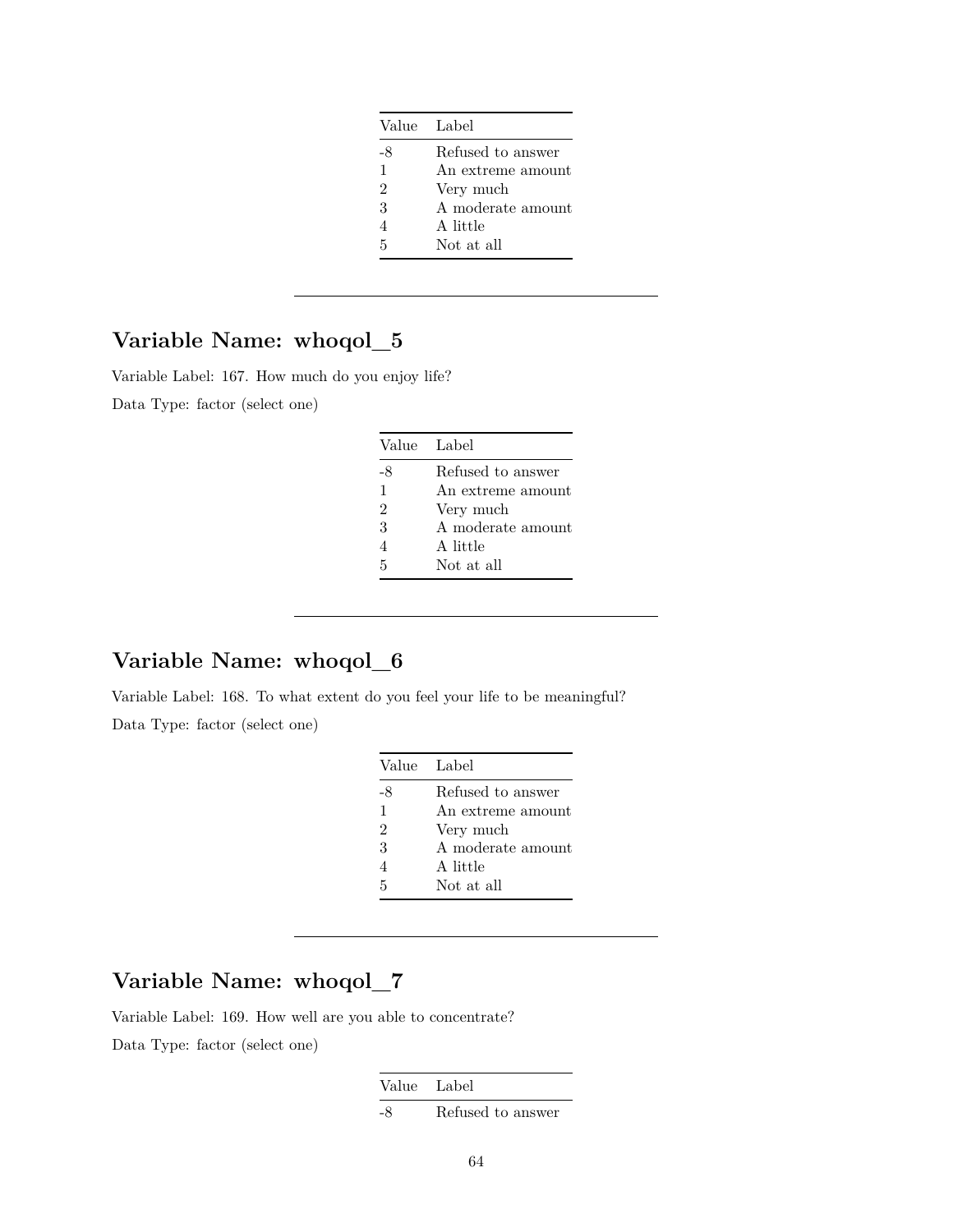| Value Label       |
|-------------------|
| Not at all        |
| A little          |
| A moderate amount |
| Very much         |
| Extremely         |
|                   |

Variable Label: 170. How safe do you feel in your daily life?

Data Type: factor (select one)

| Value Label    |                   |
|----------------|-------------------|
| -8             | Refused to answer |
| 1              | Not at all        |
| $\overline{2}$ | A little          |
| 3              | A moderate amount |
| $\overline{4}$ | Very much         |
| 5              | Extremely         |

## **Variable Name: whoqol\_9**

Variable Label: 171. How healthy is your physical environment? Data Type: factor (select one)

| Value Label    |                   |
|----------------|-------------------|
| -8             | Refused to answer |
| $\mathbf{1}$   | Not at all        |
| $\mathfrak{D}$ | A little          |
| 3              | A moderate amount |
| 4              | Very much         |
| 5              | Extremely         |

## **Variable Name: whoqol\_10**

Variable Label: 172. Do you have enough energy for everyday life? Data Type: factor (select one)

| Value Label |                   |
|-------------|-------------------|
| -8          | Refused to answer |
|             | Not at all        |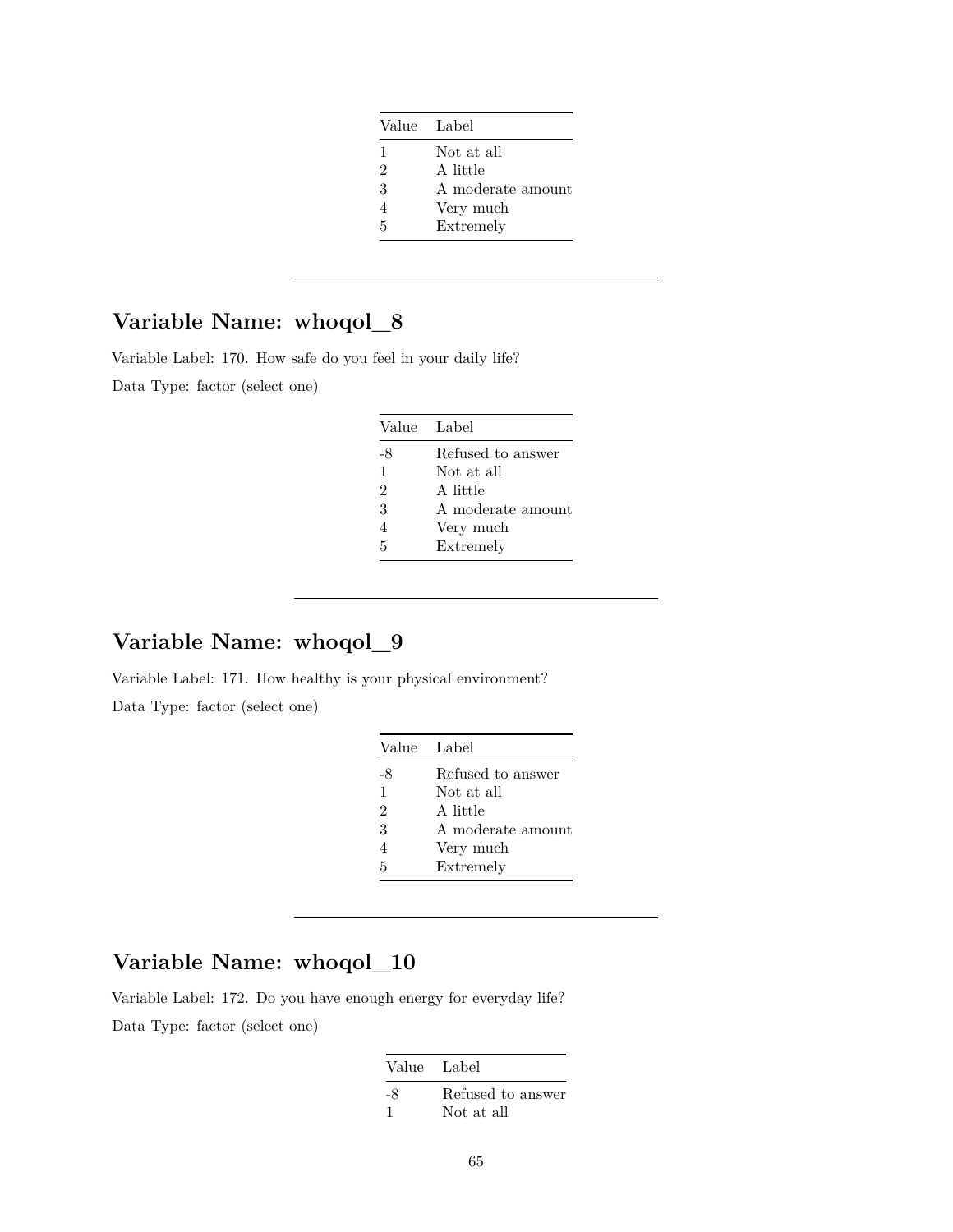| Value | Label      |
|-------|------------|
| 2     | A little   |
| 3     | Moderately |
| 4     | Mostly     |
| 5     | Completely |

Variable Label: 173. Are you able to accept your bodily appearance?

Data Type: factor (select one)

| Value          | Label             |
|----------------|-------------------|
| -8             | Refused to answer |
| $\mathbf{1}$   | Not at all        |
| $\overline{2}$ | A little          |
| 3              | Moderately        |
| $\overline{4}$ | Mostly            |
| 5              | Completely        |

# **Variable Name: whoqol\_12**

Variable Label: 174. Have you enough money to meet your needs? Data Type: factor (select one)

| Value          | Label             |
|----------------|-------------------|
| -8             | Refused to answer |
| 1              | Not at all        |
| $\overline{2}$ | A little          |
| 3              | Moderately        |
| 4              | Mostly            |
| 5              | Completely        |

## **Variable Name: whoqol\_13**

Variable Label: 175. How available to you is the information that you need in your day-to-day life? Data Type: factor (select one)

| Value Label |                   |
|-------------|-------------------|
| -8          | Refused to answer |
| -1          | Not at all        |
| $\cdot$     | A little          |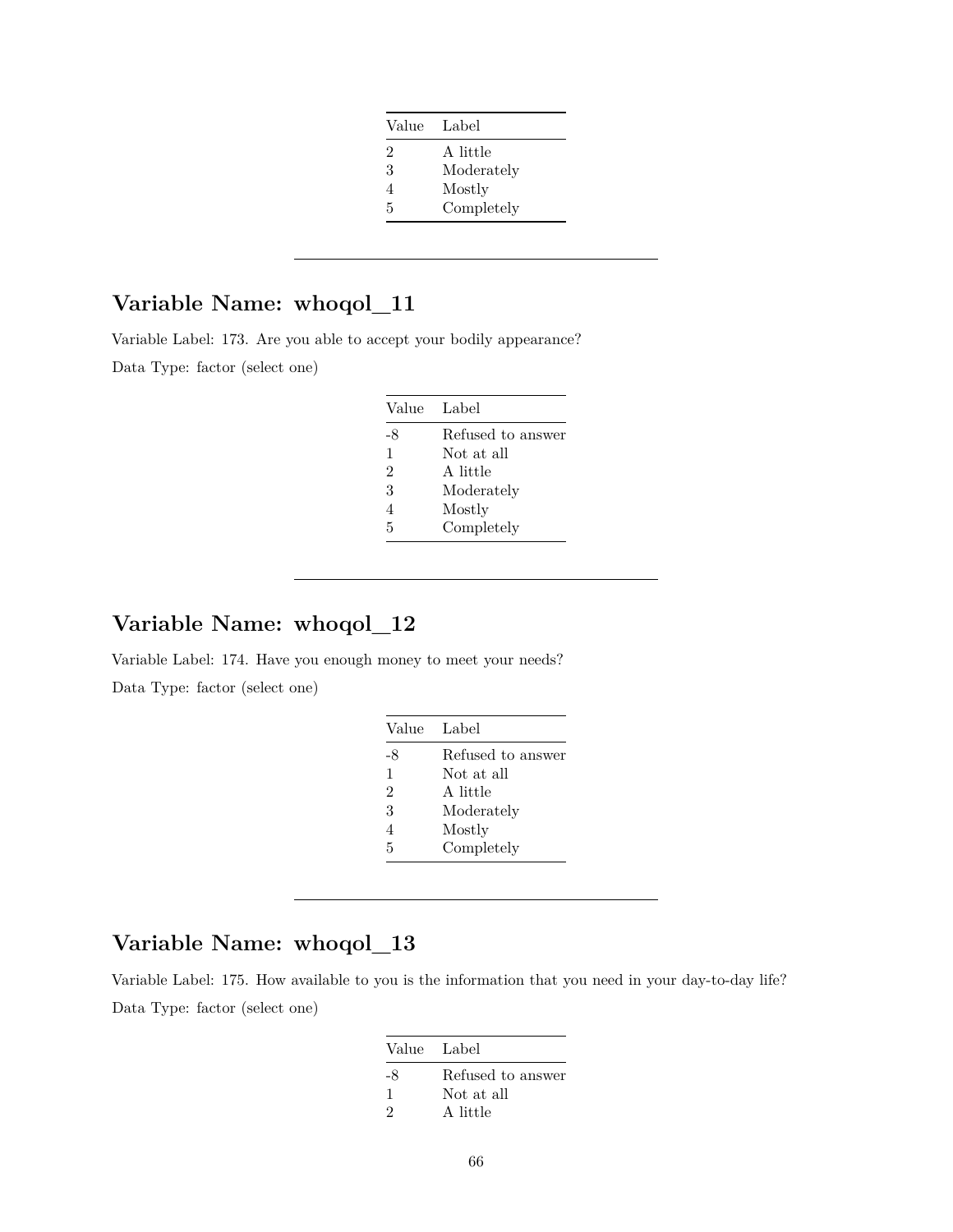| Value | Label      |
|-------|------------|
| 3     | Moderately |
| 4     | Mostly     |
| 5     | Completely |

Variable Label: 176. To what extent do you have the opportunity for leisure activities? Data Type: factor (select one)

| Value Label    |                   |
|----------------|-------------------|
| -8             | Refused to answer |
| 1              | Not at all        |
| $\overline{2}$ | A little          |
| 3              | Moderately        |
| 4              | Mostly            |
| 5              | Completely        |

#### **Variable Name: whoqol\_15**

Variable Label: 177. How well are you able to get around? Data Type: factor (select one)

| Value Label    |                       |
|----------------|-----------------------|
| -8             | Refused to answer     |
| $\mathbf{1}$   | Very poor             |
| $\mathfrak{D}$ | Poor                  |
| 3              | Neither poor nor good |
| Δ              | Good                  |
| 5              | Very Good             |

#### **Variable Name: whoqol\_16**

Variable Label: 178. How satisfied are you with your sleep?

|    | Value Label                        |
|----|------------------------------------|
| -8 | Refused to answer                  |
| 1  | Very dissatisfied                  |
| 9  | Dissatisfied                       |
| ર  | Neither satisfied nor dissatisfied |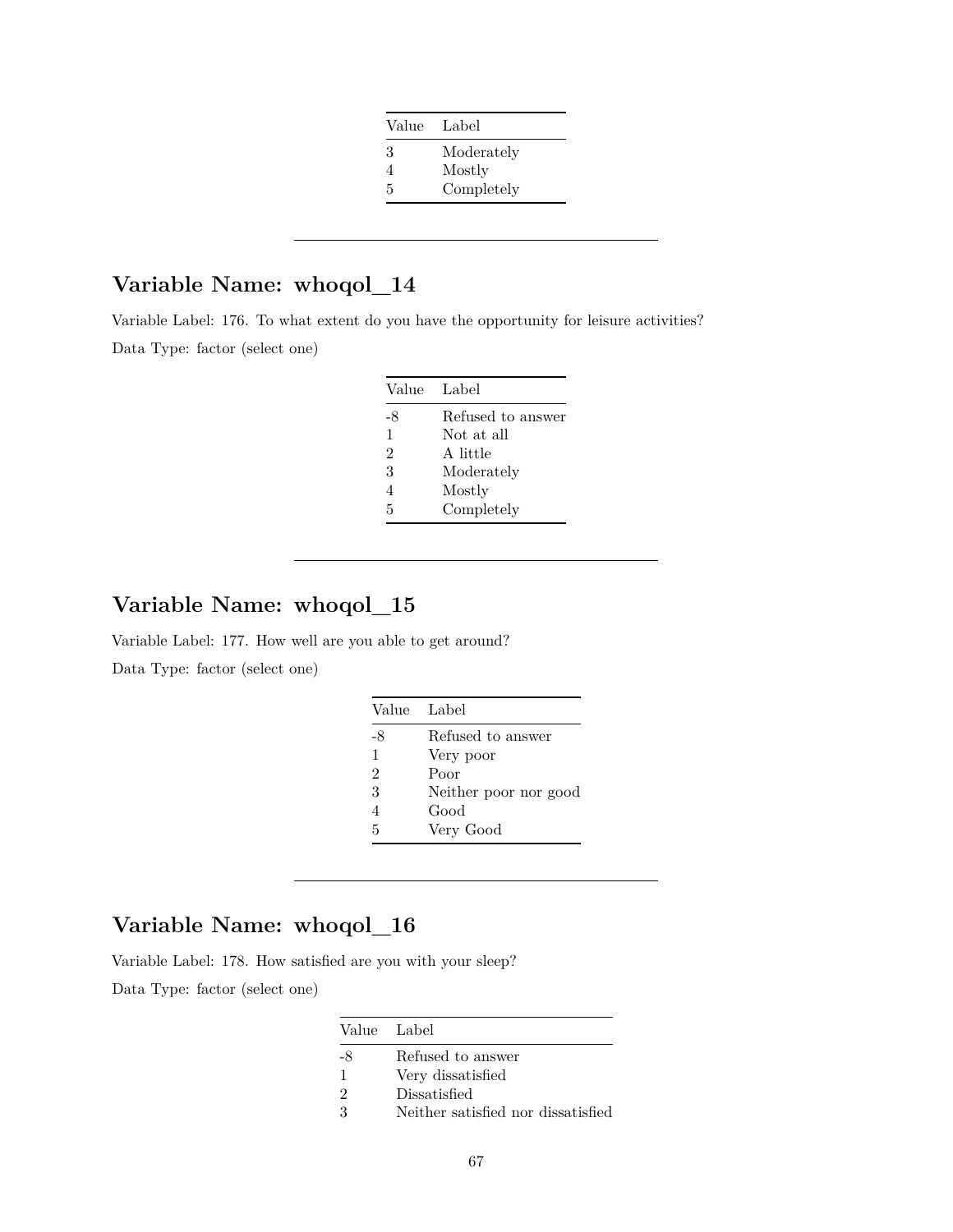4 Satisfied

5 Very satisfied

## **Variable Name: whoqol\_17**

Variable Label: 179. How satisfied are you with your ability to perform your daily living activities? Data Type: factor (select one)

|                | Value Label                        |
|----------------|------------------------------------|
| -8             | Refused to answer                  |
| 1              | Very dissatisfied                  |
| $\mathfrak{D}$ | Dissatisfied                       |
| 3              | Neither satisfied nor dissatisfied |
| 4              | Satisfied                          |
| 5              | Very satisfied                     |

## **Variable Name: whoqol\_18**

Variable Label: 180. How satisfied are you with your capacity for work? Data Type: factor (select one)

| Value Label                        |
|------------------------------------|
| Refused to answer                  |
| Very dissatisfied                  |
| Dissatisfied                       |
| Neither satisfied nor dissatisfied |
| Satisfied                          |
| Very satisfied                     |
|                                    |

### **Variable Name: whoqol\_19**

Variable Label: 181. How satisfied are you with yourself?

| Value Label |                                    |
|-------------|------------------------------------|
| -8          | Refused to answer                  |
| 1           | Very dissatisfied                  |
| 2           | Dissatisfied                       |
| 3           | Neither satisfied nor dissatisfied |
|             | Satisfied                          |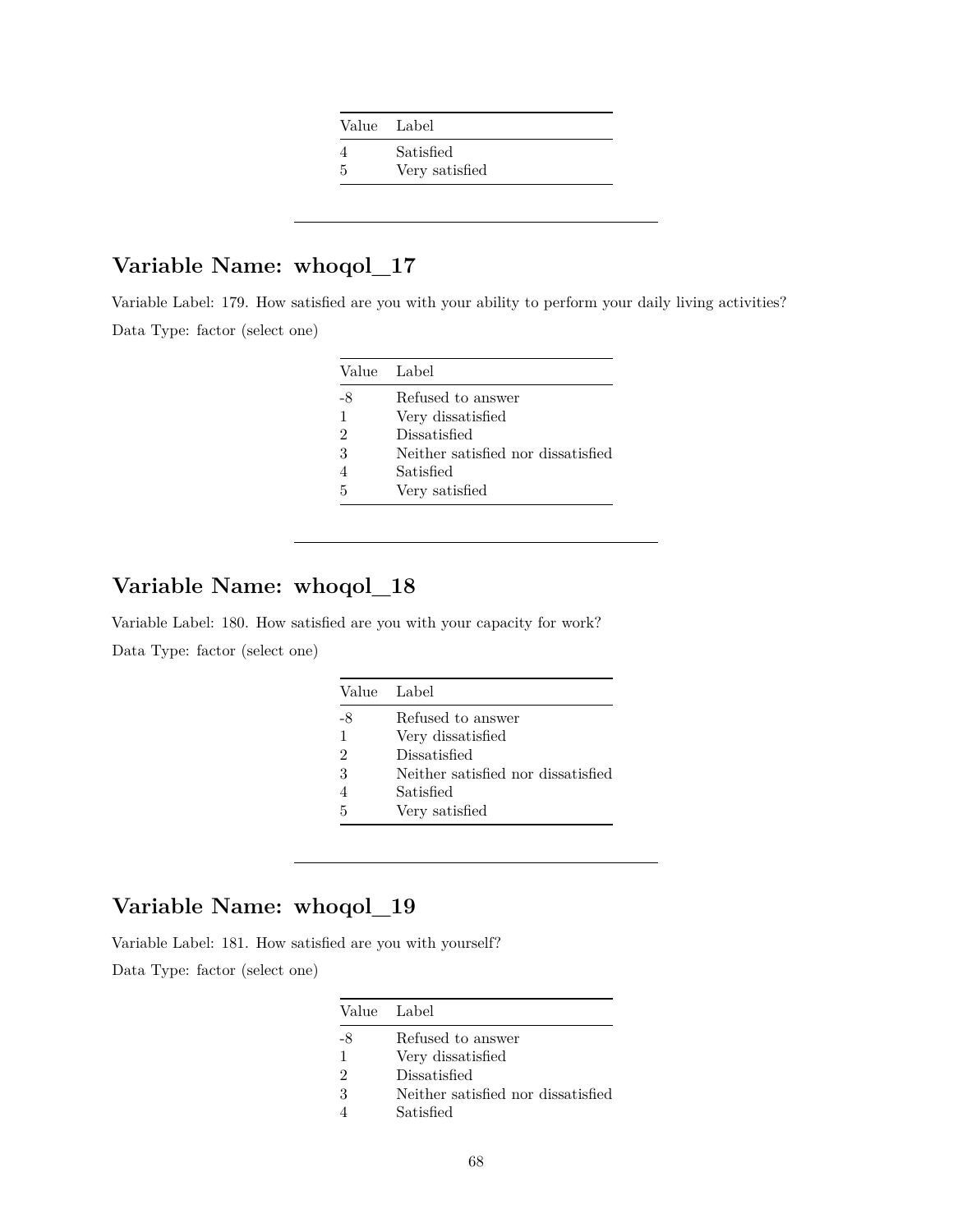Value Label

5 Very satisfied

# **Variable Name: whoqol\_20**

Variable Label: 182. How satisfied are you with your personal relationships? Data Type: factor (select one)

|                | Value Label                        |
|----------------|------------------------------------|
| -8             | Refused to answer                  |
| 1              | Very dissatisfied                  |
| $\mathfrak{D}$ | Dissatisfied                       |
| 3              | Neither satisfied nor dissatisfied |
| 4              | Satisfied                          |
| 5              | Very satisfied                     |

## **Variable Name: whoqol\_21**

Variable Label: 183. How satisfied are you with your sex life?

Data Type: factor (select one)

|    | Value Label                        |
|----|------------------------------------|
| -8 | Refused to answer                  |
| 1  | Very dissatisfied                  |
| 2  | Dissatisfied                       |
| 3  | Neither satisfied nor dissatisfied |
|    | Satisfied                          |
| 5  | Very satisfied                     |

# **Variable Name: whoqol\_22**

Variable Label: 184. How satisfied are you with the support you get from your friends? Data Type: factor (select one)

|    | Value Label                        |
|----|------------------------------------|
| -8 | Refused to answer                  |
| 1  | Very dissatisfied                  |
| 2  | Dissatisfied                       |
| 3  | Neither satisfied nor dissatisfied |
|    | Satisfied                          |
| 5  | Very satisfied                     |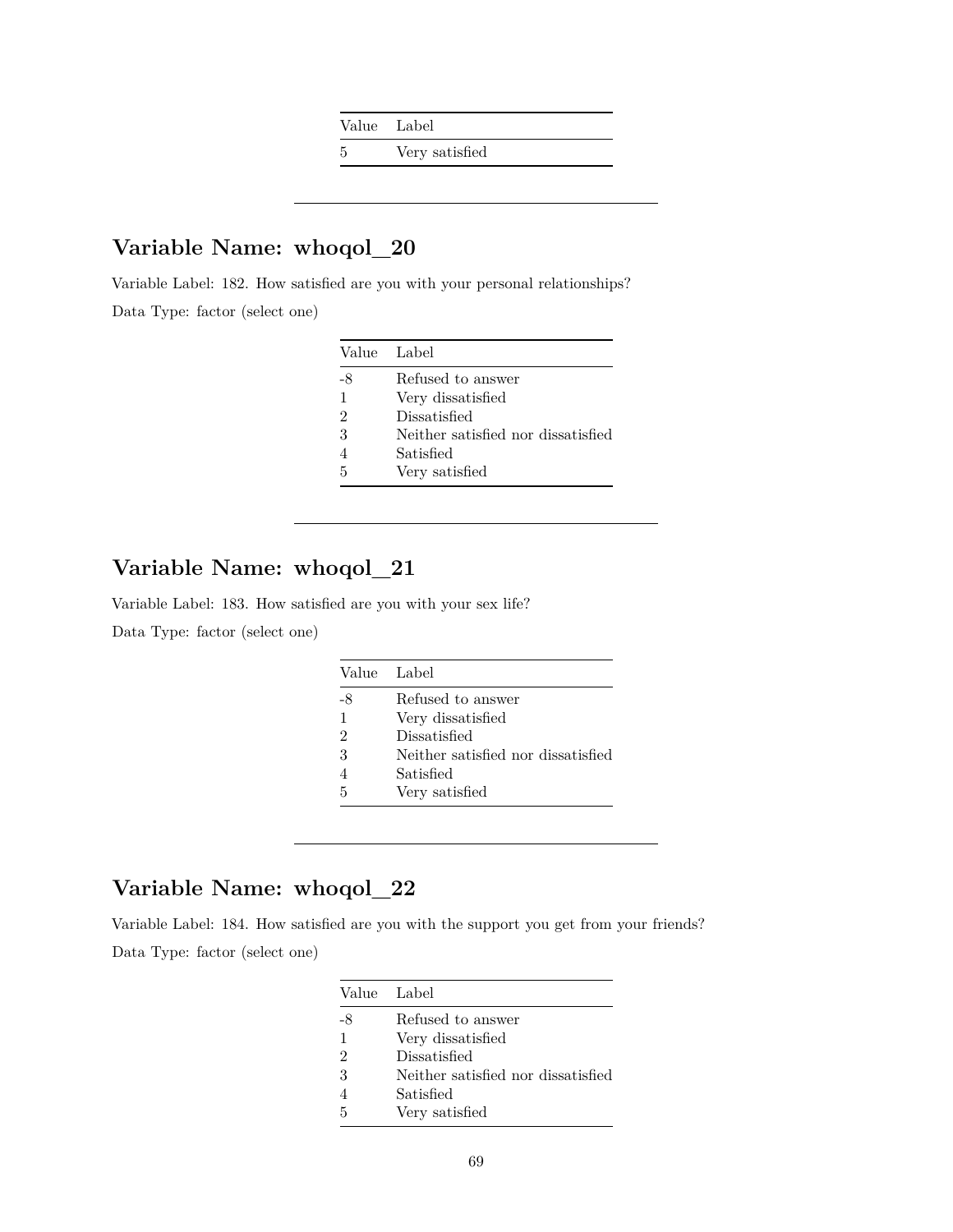Variable Label: 185. How satisfied are you with the conditions of your living place? Data Type: factor (select one)

| Value Label |                                    |
|-------------|------------------------------------|
| -8          | Refused to answer                  |
| 1           | Very dissatisfied                  |
| 2           | Dissatisfied                       |
| 3           | Neither satisfied nor dissatisfied |
| 4           | Satisfied                          |
| 5           | Very satisfied                     |

## **Variable Name: whoqol\_24**

Variable Label: 186. How satisfied are you with your access to health services?

Data Type: factor (select one)

|               | Value Label                        |
|---------------|------------------------------------|
| -8            | Refused to answer                  |
| 1             | Very dissatisfied                  |
| $\mathcal{D}$ | Dissatisfied                       |
| 3             | Neither satisfied nor dissatisfied |
|               | Satisfied                          |
| 5             | Very satisfied                     |

## **Variable Name: whoqol\_25**

Variable Label: 187. How satisfied are you with your transport?

|    | Value Label                        |
|----|------------------------------------|
| -8 | Refused to answer                  |
| 1  | Very dissatisfied                  |
| 2  | Dissatisfied                       |
| 3  | Neither satisfied nor dissatisfied |
|    | Satisfied                          |
| 5  | Very satisfied                     |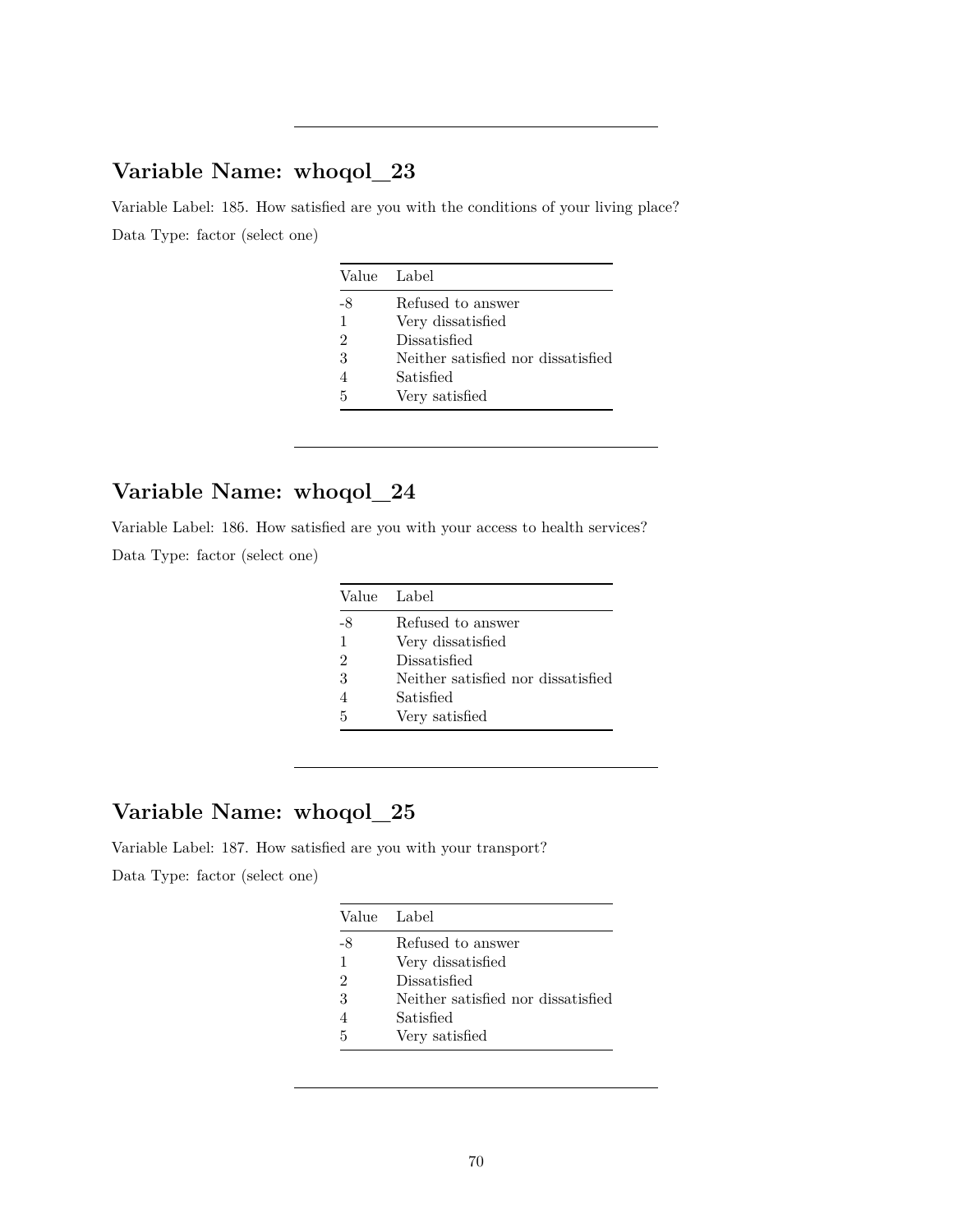Variable Label: 188. How often do you have negative feelings such as blue mood, despair, anxiety, depression? Data Type: factor (select one)

| Value          | Label             |
|----------------|-------------------|
| -8             | Refused to answer |
| 1              | Never             |
| $\overline{2}$ | Seldom            |
| 3              | Quite Often       |
| 4              | Very Often        |
| 5              | Always            |

#### **Variable Name: whoqol\_end**

Variable Label: End time (Do not change the values – swipe to next page)

Data Type: dateTime

### **Variable Name: smoking\_1**

Variable Label: 189. Have you ever smoked a whole cigarette

Data Type: factor (select one)

| Value Label |                   |
|-------------|-------------------|
| -8          | Refused to answer |
| 1           | Yes               |
| 9           | Nο                |

## **Variable Name: smoking\_1a**

Variable Label: 190. How old were you when you had your first whole cigarette Data Type: integer

## **Variable Name: smoking\_2**

Variable Label: 191. Currently do you smoke tobacco everyday, less than everyday, or not at all? Data Type: factor (select one)

| Value Label |                   |
|-------------|-------------------|
| -8          | Refused to answer |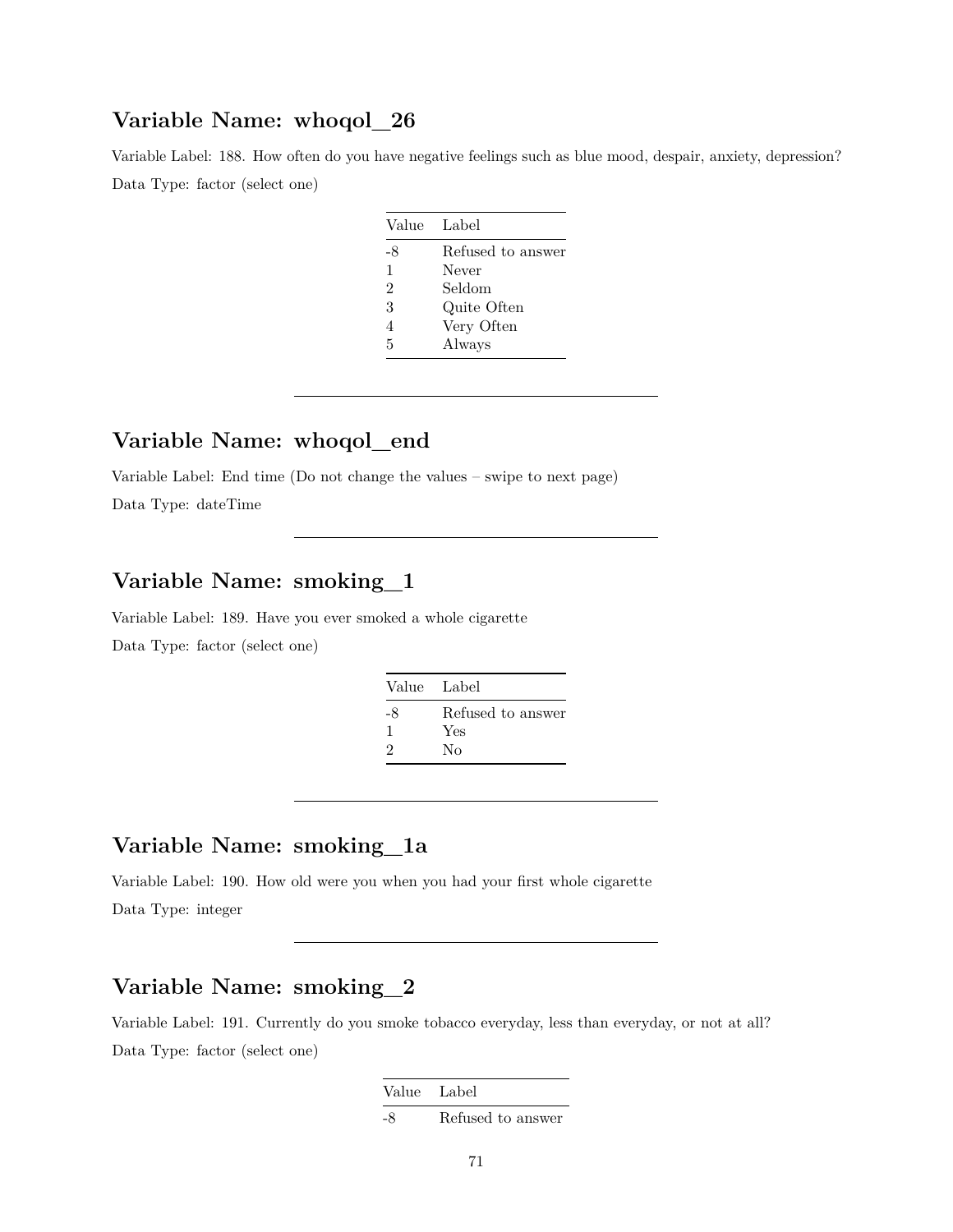| Value Label |                    |
|-------------|--------------------|
| ı           | Everyday           |
| 2           | Less than everyday |
| З           | Not at all         |

## **Variable Name: smoking\_3**

Variable Label: 192. In the past did you smoke tobacco everyday, less than everyday, or not at all? Data Type: factor (select one)

| Value Label   |                    |
|---------------|--------------------|
| -8            | Refused to answer  |
| 1             | Everyday           |
| $\mathcal{D}$ | Less than everyday |
| 3             | Not at all         |

## **Variable Name: smoking\_4\_year**

Variable Label: Years Data Type: string

## **Variable Name: smoking\_4\_month**

Variable Label: Months Data Type: string

## **Variable Name: smoking\_5**

Variable Label: 194. How old were you when you started smoking everyday

Data Type: integer

## **Variable Name: smoking\_6**

Variable Label: 195. Of the following tobacco products, which ones did you smoke in the past month (select all that apply)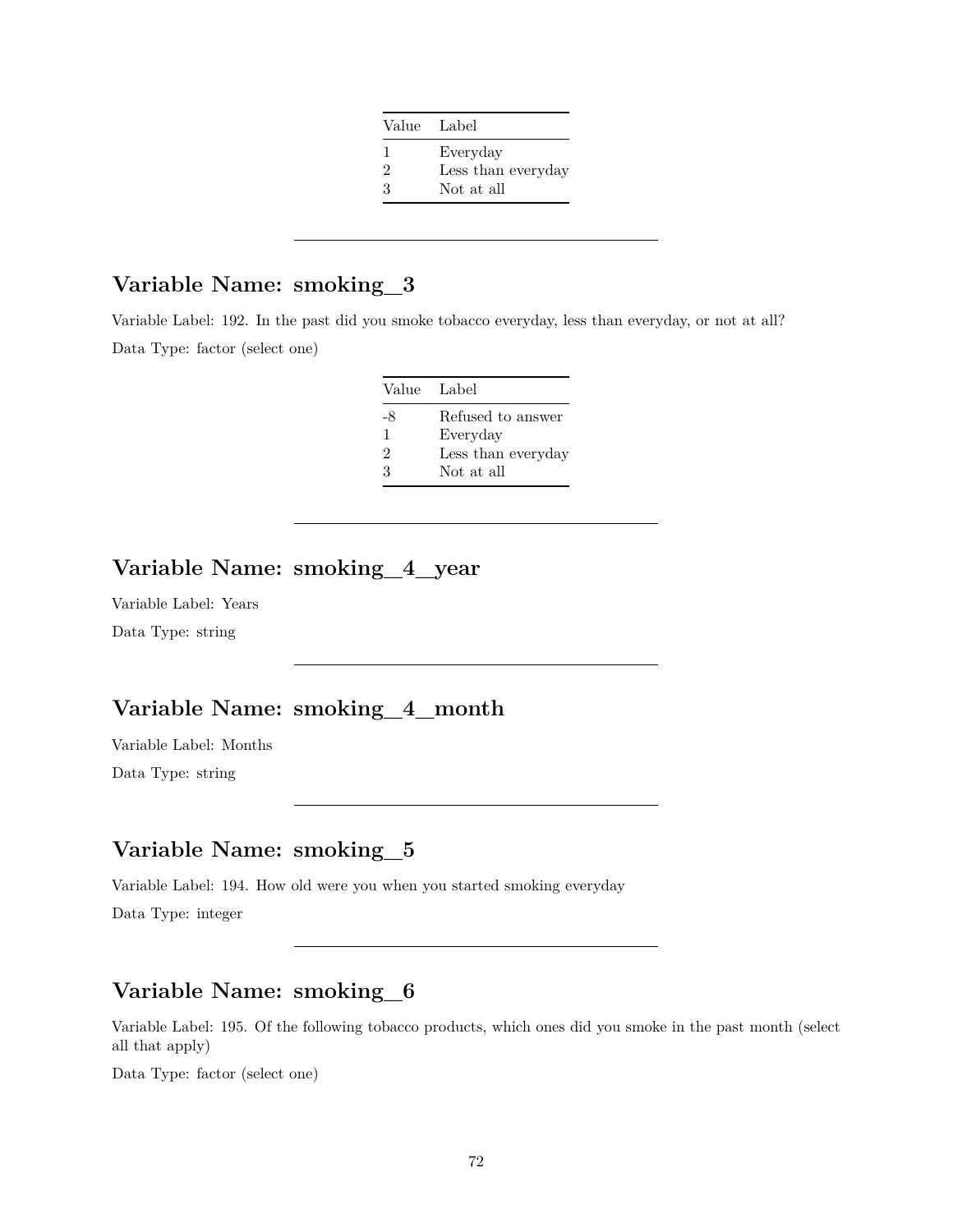| Value Label    |                                          |
|----------------|------------------------------------------|
| -9             | Do not Know                              |
| -8             | Refused to answer                        |
| $\mathbf{1}$   | Manufactured cigarettes excluding kretek |
| $\overline{2}$ | Hand rolled cigarettes                   |
| 3              | Kretek                                   |
| $\overline{4}$ | Other                                    |

### **Variable Name: smoking\_7**

Variable Label: 196. On average, how many manufactured cigarettes do you smoke a day Data Type: integer

# **Variable Name: smoking\_8**

Variable Label: 197. On average, how many hand rolled cigarettes do you smoke a day Data Type: integer

# **Variable Name: smoking\_9**

Variable Label: 198. On average, how many kretek do you smoke a day Data Type: integer

# **Variable Name: smoking\_10**

Variable Label: 199. Do you think you are addicted to cigarettes? Data Type: factor (select one)

|                             | Value Label       |
|-----------------------------|-------------------|
| -8                          | Refused to answer |
|                             | Yes               |
| $\mathcal{D}_{\mathcal{L}}$ | Nο                |

### **Variable Name: smoking\_11**

Variable Label: 200. How difficult would you find it to quit smoking Data Type: factor (select one)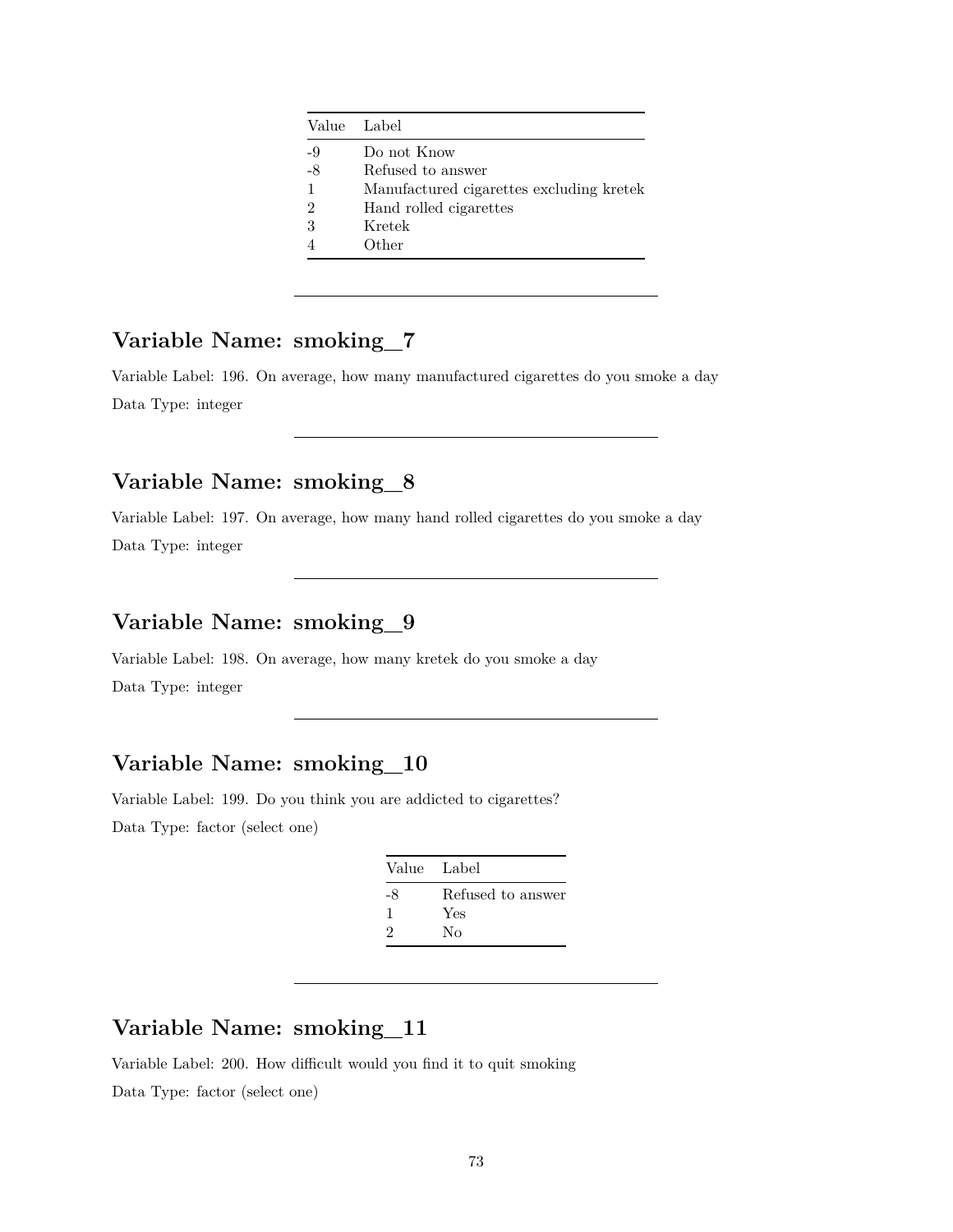| Label                 |
|-----------------------|
| Do not Know           |
| Refused to answer     |
| Very Easy             |
| Easy                  |
| Possible but not easy |
| Difficult             |
| Very Difficult        |
| Impossible            |
|                       |

## **Variable Name: smoking\_12**

Variable Label: 201. Have you ever tried to quit smoking? Data Type: factor (select one)

| Value Label |                   |
|-------------|-------------------|
| -8          | Refused to answer |
| ı           | Yes               |
| 2           | Nο                |

#### **Variable Name: smoking\_13**

Variable Label: 202. In the past 12 months, how many times did you try to quit smoking Data Type: factor (select one)

| Value Label    |                      |
|----------------|----------------------|
| -9             | Do not Know          |
| -8             | Refused to answer    |
| $\mathbf{1}$   | Once                 |
| $\overline{2}$ | Twice                |
| 3              | Three times          |
| 4              | More than three time |
| 5              | None                 |

## **Variable Name: drinking\_1**

Variable Label: 203. Have you consumed an alcoholic drink within the past 30 days? Data Type: factor (select one)

> Value Label -8 Refused to answer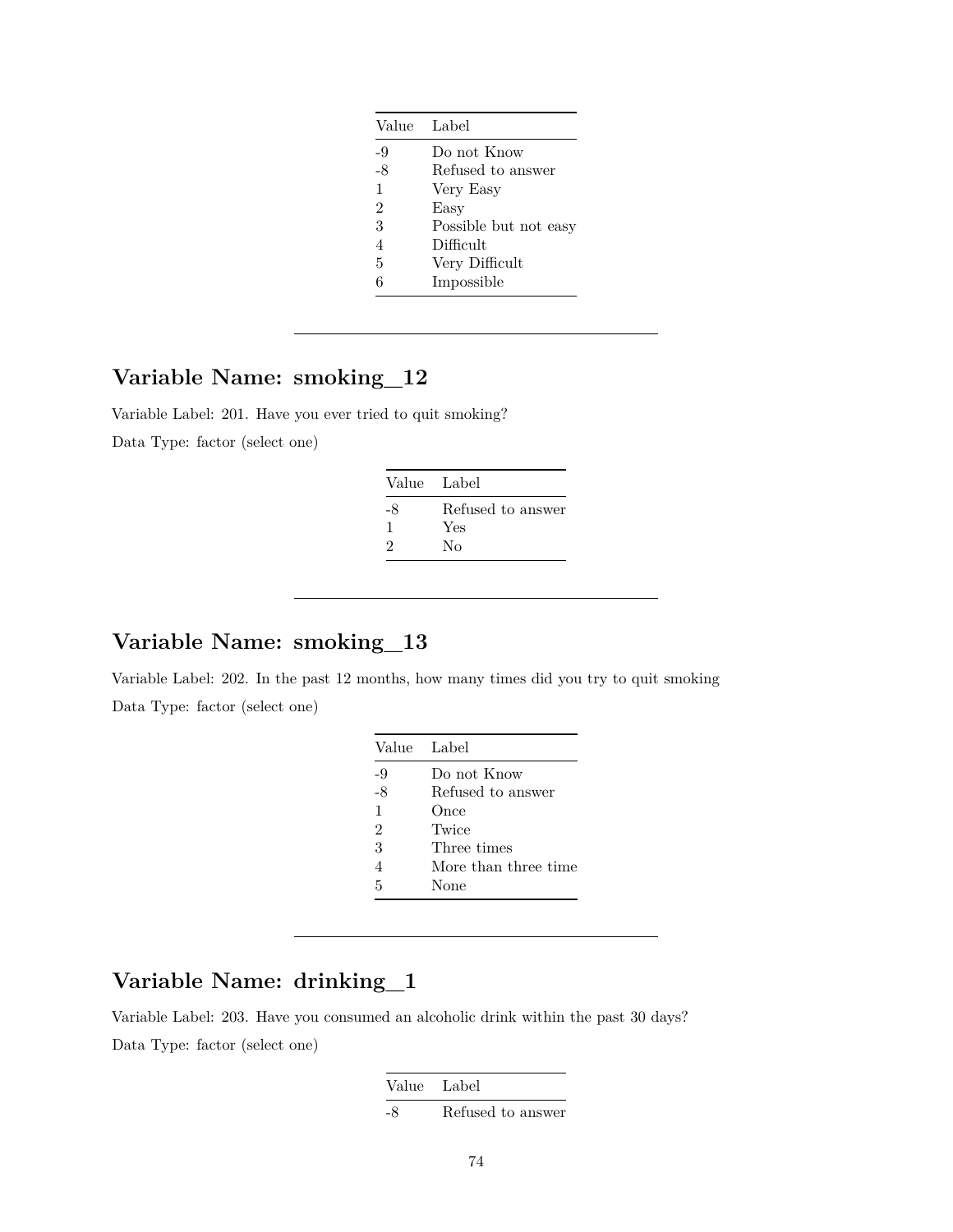|   | Value Label |
|---|-------------|
|   | Yes         |
| 2 | No          |

#### **Variable Name: drinking\_2**

Variable Label: 204. During the past 30 days, when you consumed an alcoholic drink, how often was it with meals? Please do not count snacks.

Data Type: factor (select one)

| Always with a meal        |
|---------------------------|
| Usually with a meal       |
| Half the time with a meal |
| Rarely with a meal        |
|                           |
|                           |

## **Variable Name: drinking\_3**

Variable Label: 205. During the past 30 days, have you drunk so much that you woke up somewhere without remembering how you got there?

Data Type: factor (select one)

| Refused to answer<br>-8<br>Yes |  |
|--------------------------------|--|
|                                |  |
|                                |  |
| No<br>2                        |  |

## **Variable Name: nutrition\_1**

Variable Label: 206. On average, how many meals (of the 21 meals in a week? breakfast, lunch and dinner) do you eat in a restaurant, food stall, mamak

Data Type: decimal

#### **Variable Name: nutrition\_2**

Variable Label: 207. How many servings of fruit do you eat on a typical day? (Banana, mango, apple, orange, papaya, pineapple, grapefruit, pear, dragon fruit, honeydew, guava, etc)

Data Type: decimal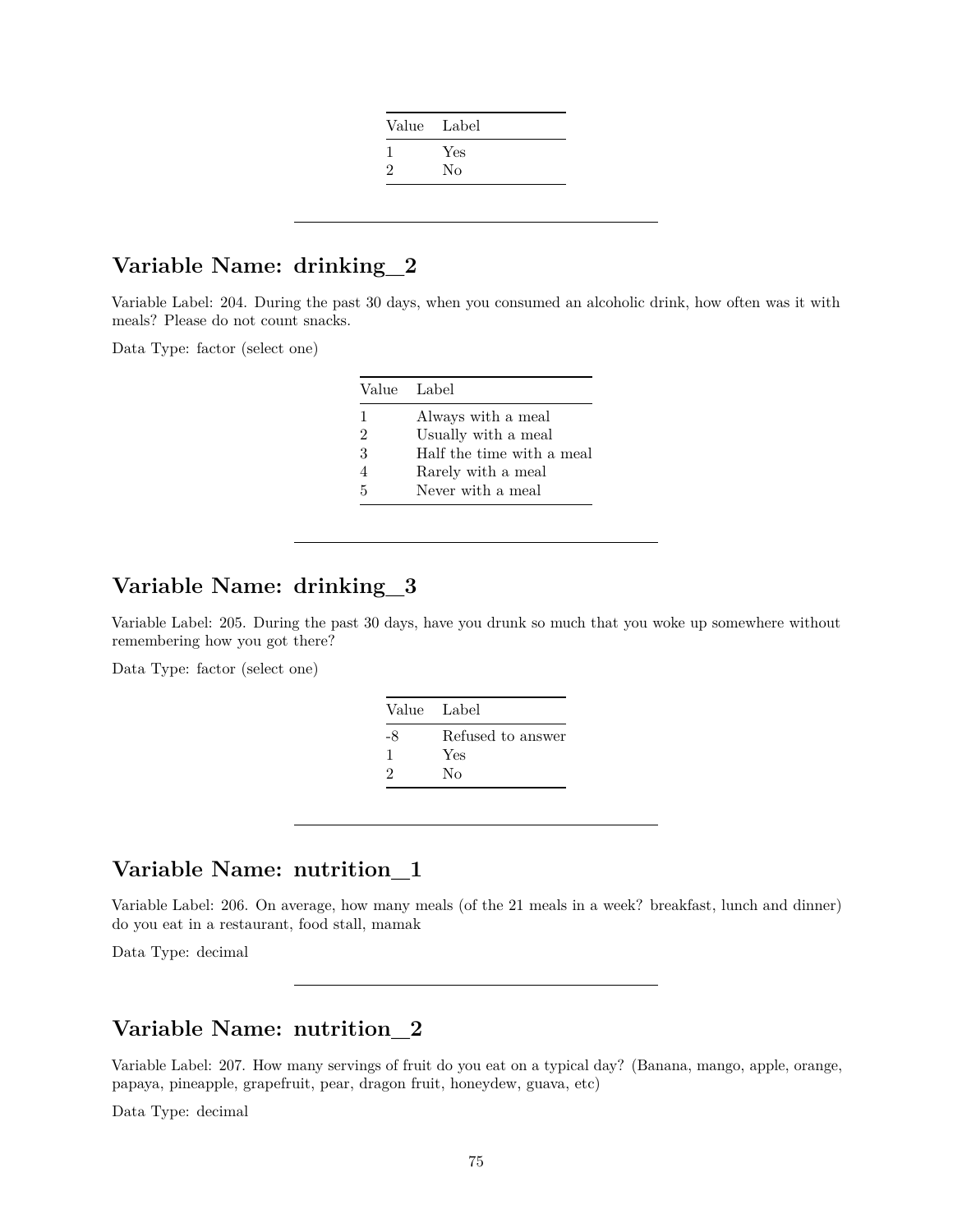#### **Variable Name: nutrition\_3**

Variable Label: 208. How many servings of vegetables do you eat on a typical day? (Tomato, cauliflower, potato, spinach, cucumber, kale, cabbage, mustard etc)

Data Type: decimal

#### **Variable Name: nutrition\_4**

Variable Label: 209. In the last 12 months, how often did you ever eat less than you felt you should because there wasn't enough food?

Data Type: factor (select one)

|   | Value Label                      |
|---|----------------------------------|
|   | Every month                      |
| 2 | Almost every month               |
| 3 | Some months, but not every month |
|   | Only in 1 or 2 months            |
| 5 | Never                            |

#### **Variable Name: nutrition\_5**

Variable Label: 210. In the last 12 months, were you ever hungry but didn't eat because you couldn't afford enough food?

Data Type: factor (select one)

| Value Label                      |
|----------------------------------|
| Every month                      |
| Almost every month               |
| Some months, but not every month |
| Only in 1 or 2 months            |
| Never                            |
|                                  |

## **Variable Name: physical\_1**

Variable Label: 211. Does your work involve VIRGOROUS-INTENSITY activities that causes large increases in breathing or heart rate like [carrying or lifting heavy loads, digging or construction work] for at least 10 minutes continuously?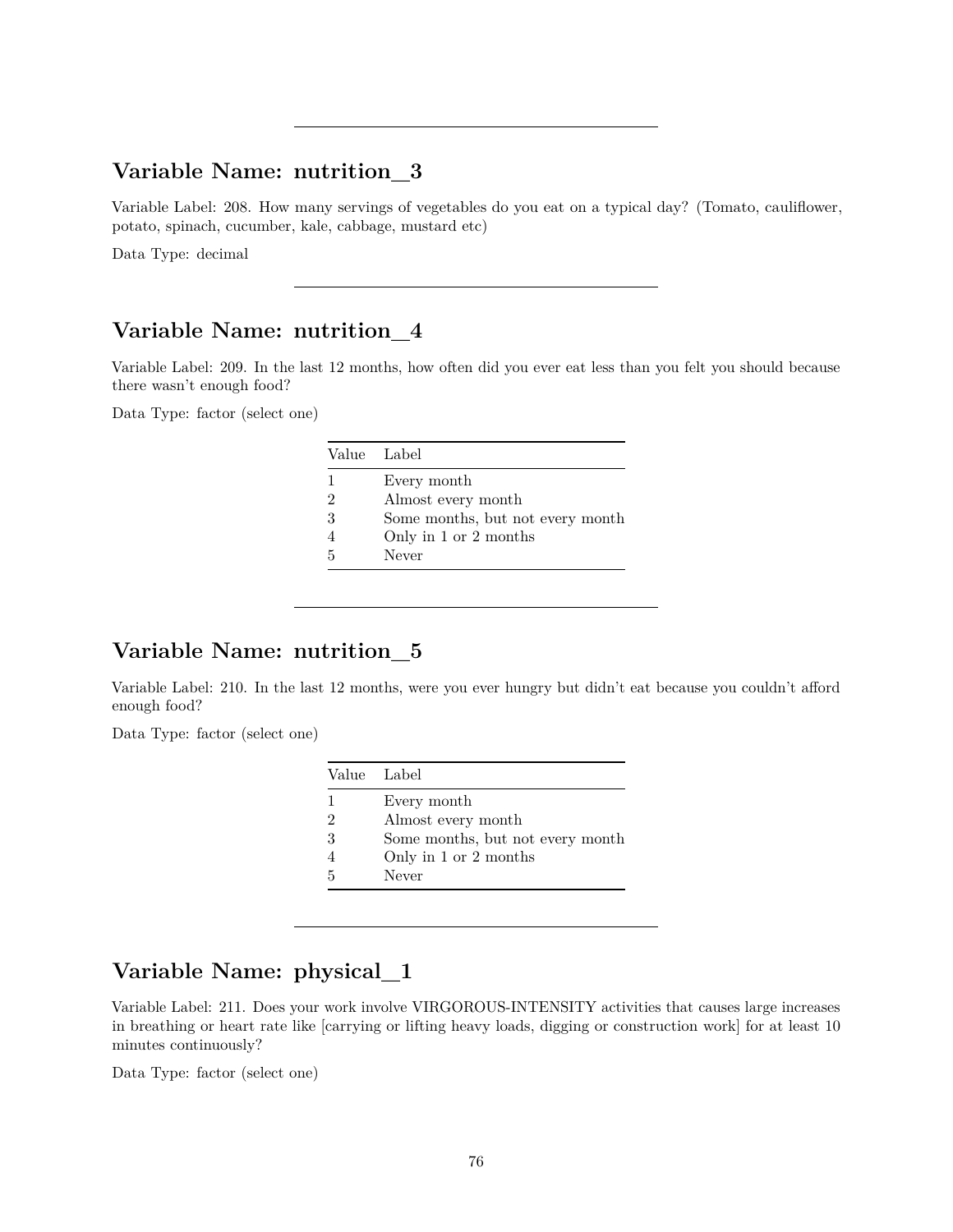| Value Label |                   |
|-------------|-------------------|
| -8          | Refused to answer |
| 1           | Yes               |
| 9           | Nο                |

# **Variable Name: physical\_2**

Variable Label: 212. In a typical week, on how many days do you do VIRGOROUS-INTENSITY activities as part of your work?

Data Type: string

## **Variable Name: physical\_3\_hour**

Variable Label: Hours Data Type: string

# **Variable Name: physical\_3\_minute**

Variable Label: Minutes

Data Type: string

# **Variable Name: physical\_4**

Variable Label: 214. Does your work involve MODERATE-INTENSITY activities, that causes small increases in breathing or heart rate such as brisk walking [or carrying light loads] for at least 10 minutes continuously?

[INSERT EXAMPLES] (USE SHOWCARD)

Data Type: factor (select one)

|    | Value Label       |
|----|-------------------|
| -8 | Refused to answer |
| ı  | Yes               |
| 9  | Nο                |

## **Variable Name: physical\_5**

Variable Label: 215. In a typical week, on how many days do you doMODERATE-INTENSITY activities as part of your work?

Data Type: string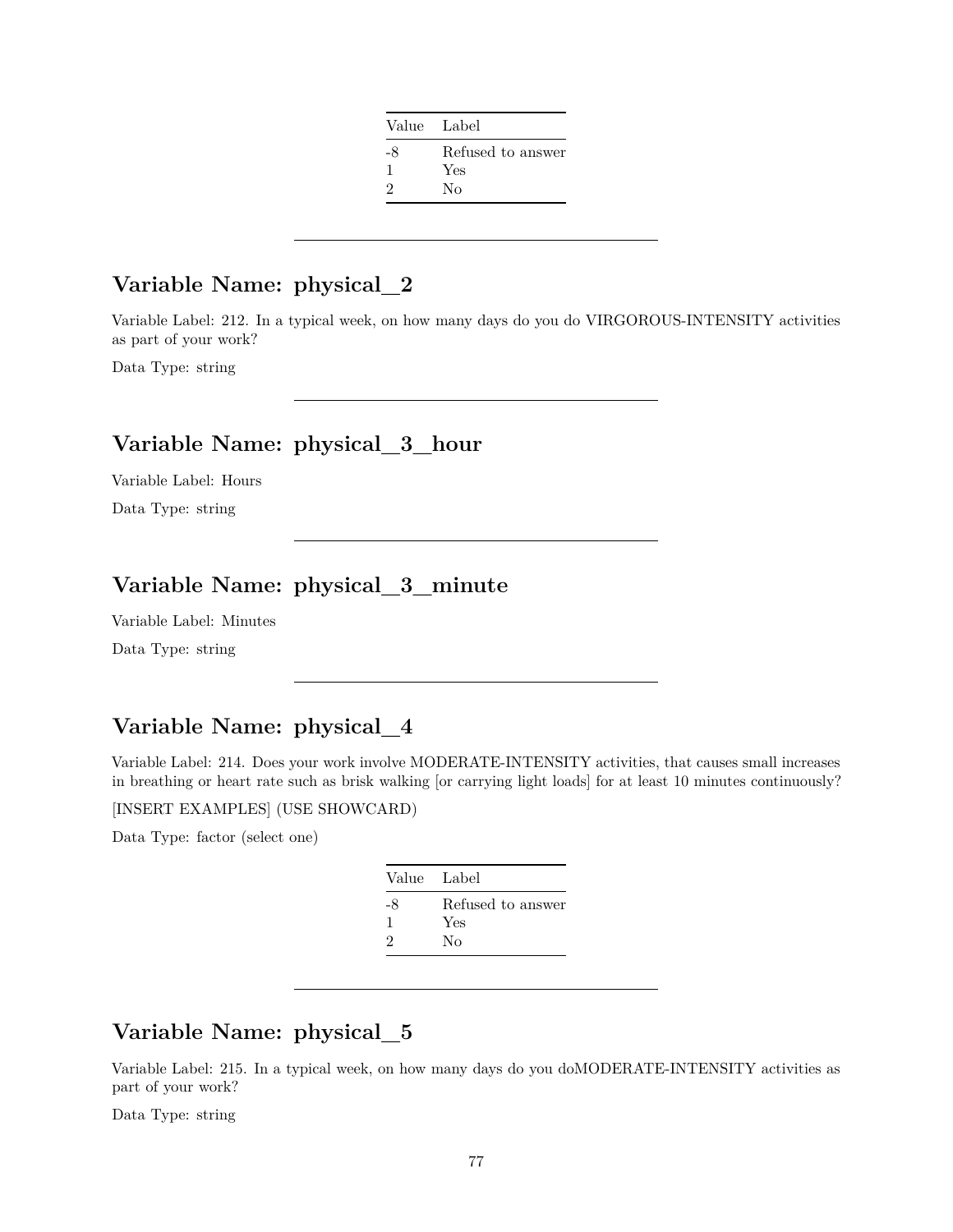#### **Variable Name: physical\_6\_hour**

Variable Label: Hours Data Type: string

## **Variable Name: physical\_6\_minute**

Variable Label: Minutes

Data Type: string

## **Variable Name: physical\_7**

Variable Label: 217. Do you walk or use a pedal bicycle for at least 10 CONTINUOUS minutes to get to and from places

Data Type: factor (select one)

| Value Label |                          |
|-------------|--------------------------|
| -8<br>1     | Refused to answer<br>Yes |
| 2           | Nο                       |

## **Variable Name: physical\_8**

Variable Label: 218. In a typical week, on how many days do you walk or bicycle for at least 10 CONTINUOUS minutes to get to and from places?

Data Type: string

## **Variable Name: physical\_9\_hour**

Variable Label: Hours Data Type: string

## **Variable Name: physical\_9\_minute**

Variable Label: Minutes

Data Type: string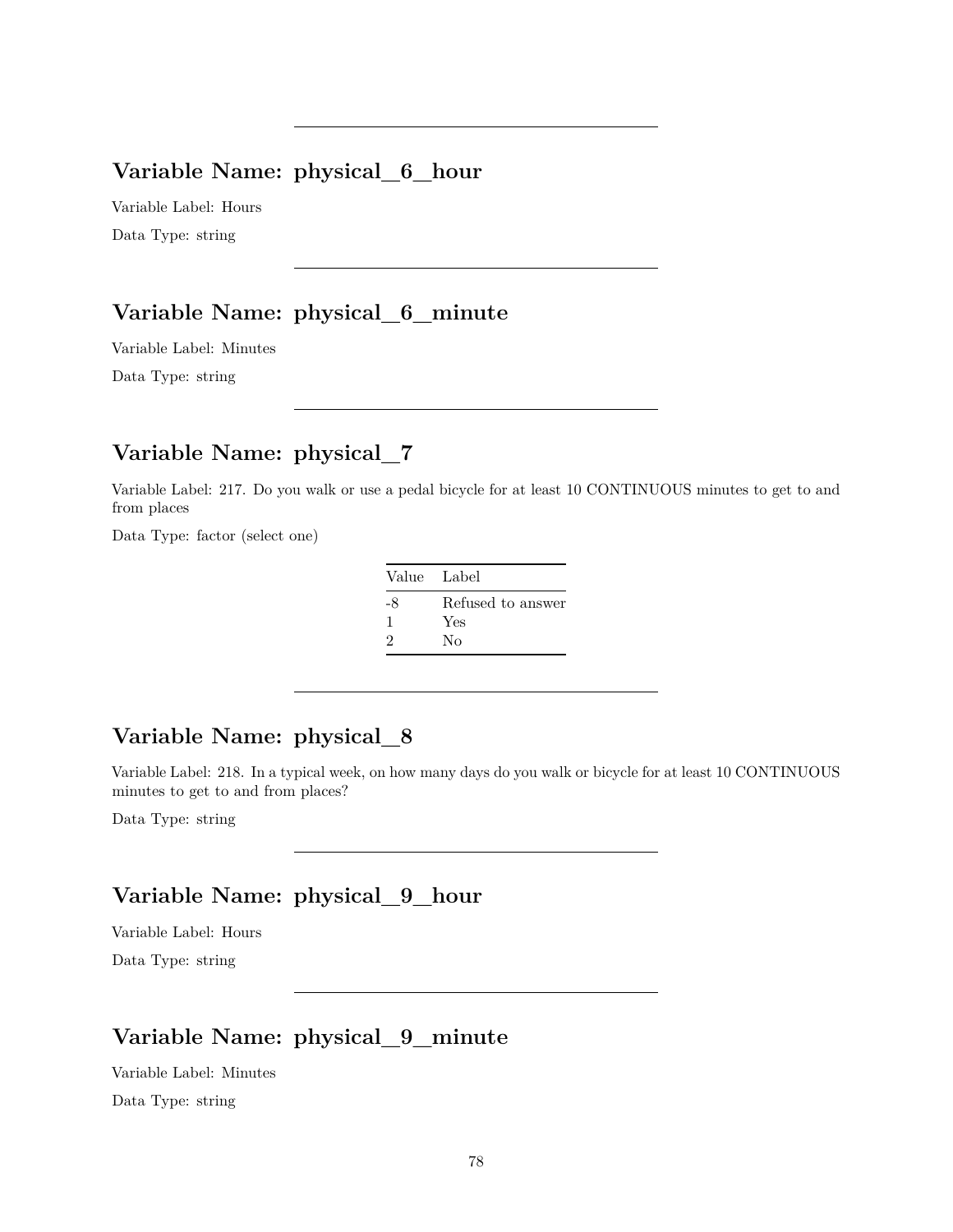#### **Variable Name: physical\_10**

Variable Label: 220. Do you do any VIRGOROUS-INTENSITY sports, fitness or recreational (leisure) activities that cause large increases in breathing or heart rate like [running or football] for at least 10 minutes continuously?

Data Type: factor (select one)

| Value Label |                   |
|-------------|-------------------|
| -8          | Refused to answer |
| ı           | Yes               |
| 9           | Nο                |

## **Variable Name: physical\_11**

Variable Label: 221. In a typical week, on how many days do you do VIRGOROUS-INTENSITY sports, fitness or recreational (leisure) activities?

Data Type: string

### **Variable Name: physical\_12\_hour**

Variable Label: Hours

Data Type: string

## **Variable Name: physical\_12\_minute**

Variable Label: Minutes

Data Type: string

#### **Variable Name: physical\_13**

Variable Label: 223. Do you do any MODERATE-INTENSITY sports, fitness or recreational (leisure) activities that cause small increases in breathing or heart rate like such as brisk walking, [cycling, swimming, volleyball] for at least 10 minutes continuously?

| Value Label |                   |
|-------------|-------------------|
| -8          | Refused to answer |
| 1           | Yes               |
| 2           | Nο                |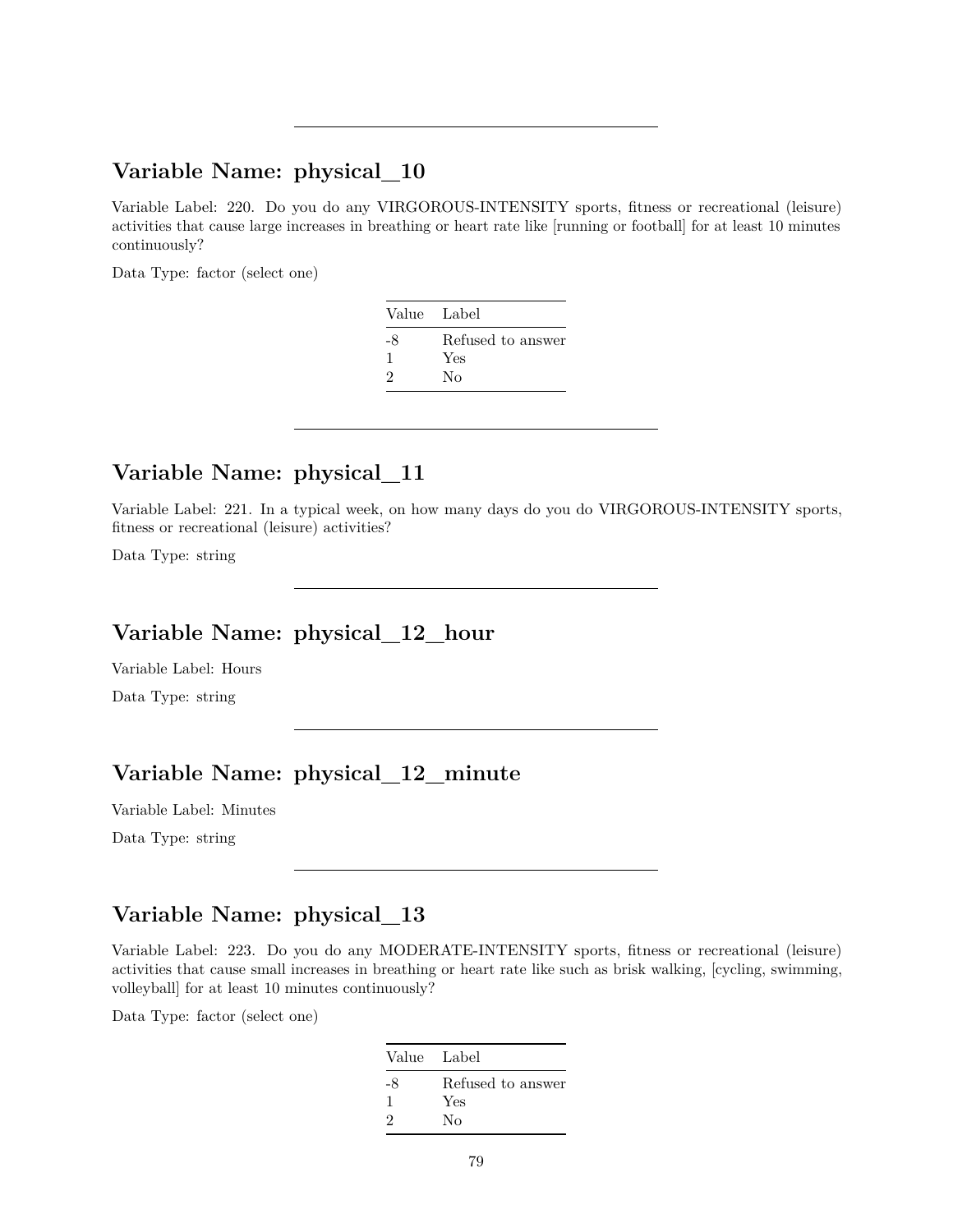#### **Variable Name: physical\_14**

Variable Label: 224. In a typical week, on how many days do you do MODERATE-INTENSITY sports, fitness or recreational (leisure) activities?

Data Type: string

## **Variable Name: physical\_15\_hour**

Variable Label: Hours Data Type: string

# **Variable Name: physical\_15\_minute**

Variable Label: Minutes Data Type: string

## **Variable Name: physical\_16\_hour**

Variable Label: Hours Data Type: string

## **Variable Name: physical\_16\_minute**

Variable Label: Minutes Data Type: string

## **Variable Name: hypertension\_1**

Variable Label: 227. Have you ever had your blood pressure measured by a doctor or other health worker Data Type: factor (select one)

> Value Label -8 Refused to answer 1 Yes 2 No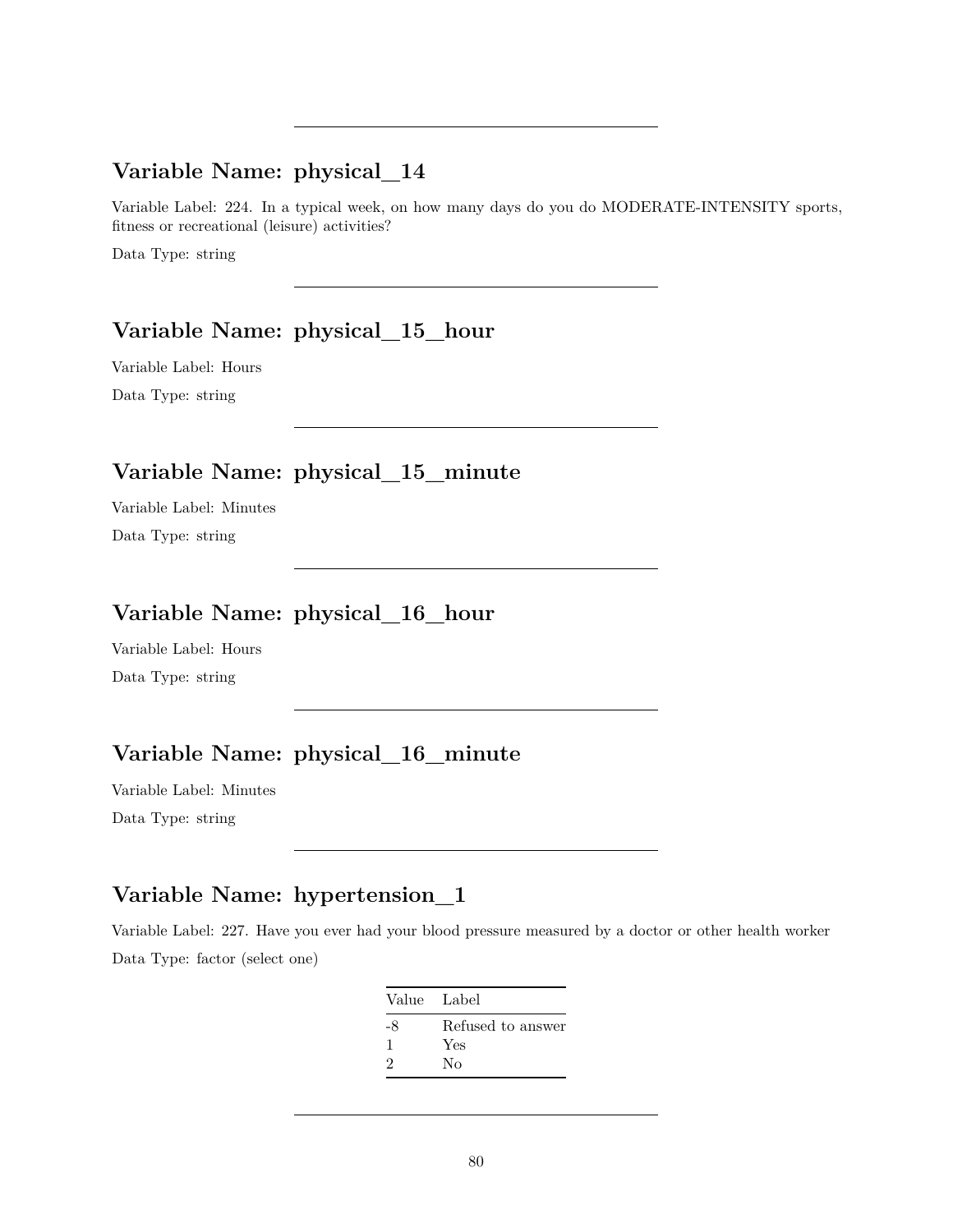#### **Variable Name: hypertension\_2**

Variable Label: 228. Have you ever been told by a doctor or other health worker that you have raised blood pressure or hypertension?

Data Type: factor (select one)

| Value Label       |
|-------------------|
| Refused to answer |
| Yes               |
| Nο                |
|                   |

## **Variable Name: hypertension\_3**

Variable Label: 229. Have you been told this in the past 12 months?

Data Type: factor (select one)

| Value Label |                   |
|-------------|-------------------|
| -8          | Refused to answer |
| ı           | Yes               |
| 2           | Nο                |
|             |                   |

#### **Variable Name: hypertension\_4**

Variable Label: 230. Have you taken any drugs (medication - not Traditional Chinese Medicine (TCM)) in the past 2 weeks for your blood pressure

Data Type: factor (select one)

| Value Label |                   |
|-------------|-------------------|
| -8          | Refused to answer |
|             | Yes               |
| 9           | Nο                |

### **Variable Name: hypertension\_5**

Variable Label: 231. In the past 12 months, have you seen a traditional healer or TCM practitioner for raised blood pressure or hypertension

| Value Label |                          |
|-------------|--------------------------|
| -8          | Refused to answer<br>Yes |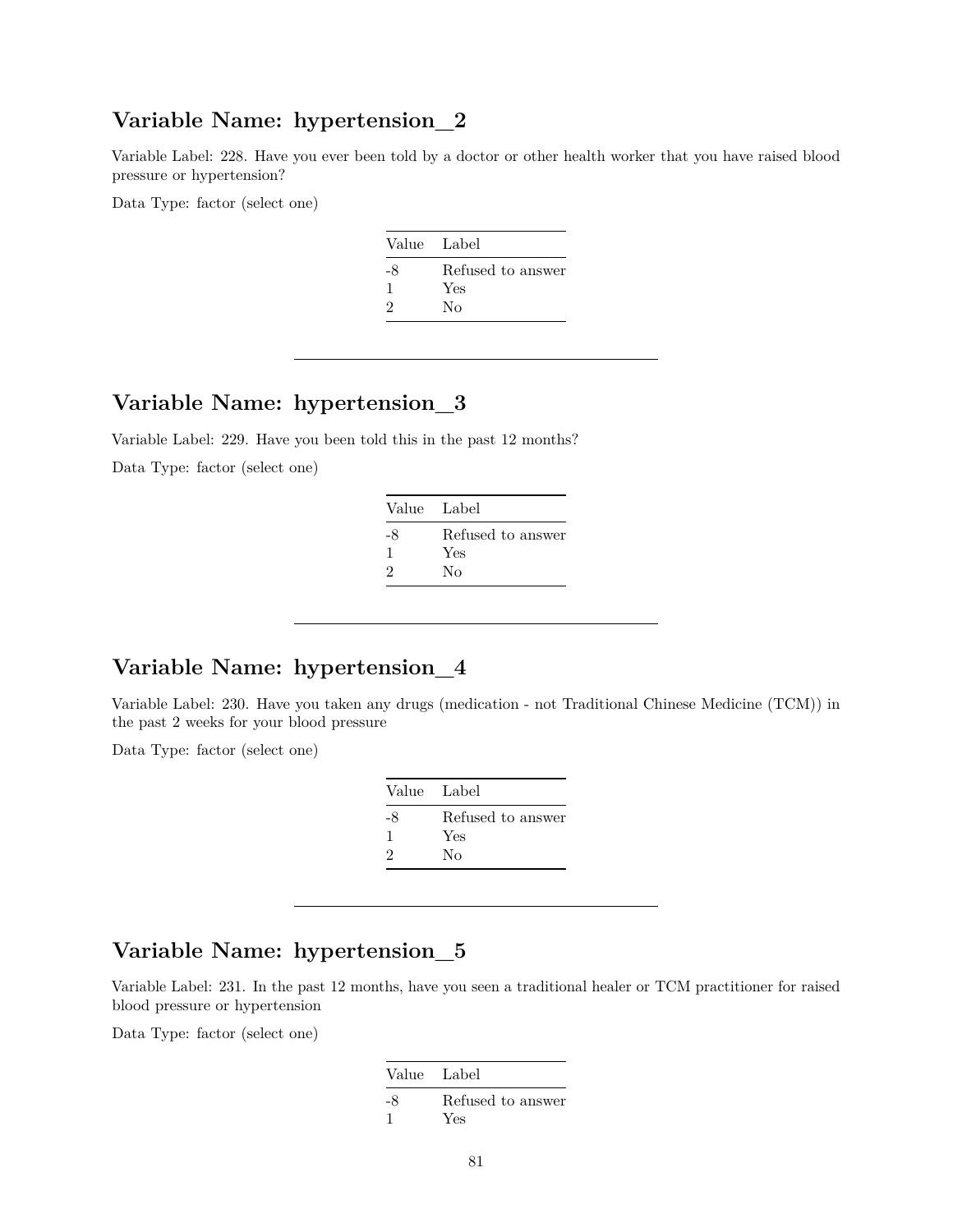| Value Label |    |
|-------------|----|
| ٠,          | Nο |

#### **Variable Name: hypertension\_6**

Variable Label: 232. In the past 12 are you currently taking any herbal or traditional remedy for raised blood pressure or hypertension

Data Type: factor (select one)

| Value Label       |
|-------------------|
| Refused to answer |
| Yes               |
| Nο                |
|                   |

#### **Variable Name: diabetes\_1**

Variable Label: 233. Have you ever had your blood sugar measured by a doctor or other health worker Data Type: factor (select one)

| Value Label |                   |
|-------------|-------------------|
| -8          | Refused to answer |
|             | Yes               |
| 9           | Nο                |

### **Variable Name: diabetes\_2**

Variable Label: 234. Have you ever been told by a doctor or other health worker that you have raised blood sugar or diabetes?

Data Type: factor (select one)

| Value Label |                   |
|-------------|-------------------|
| -8          | Refused to answer |
| J.          | Yes               |
| 2           | Nο                |
|             |                   |

### **Variable Name: diabetes\_3**

Variable Label: 235. Have you been told this in the past 12 months?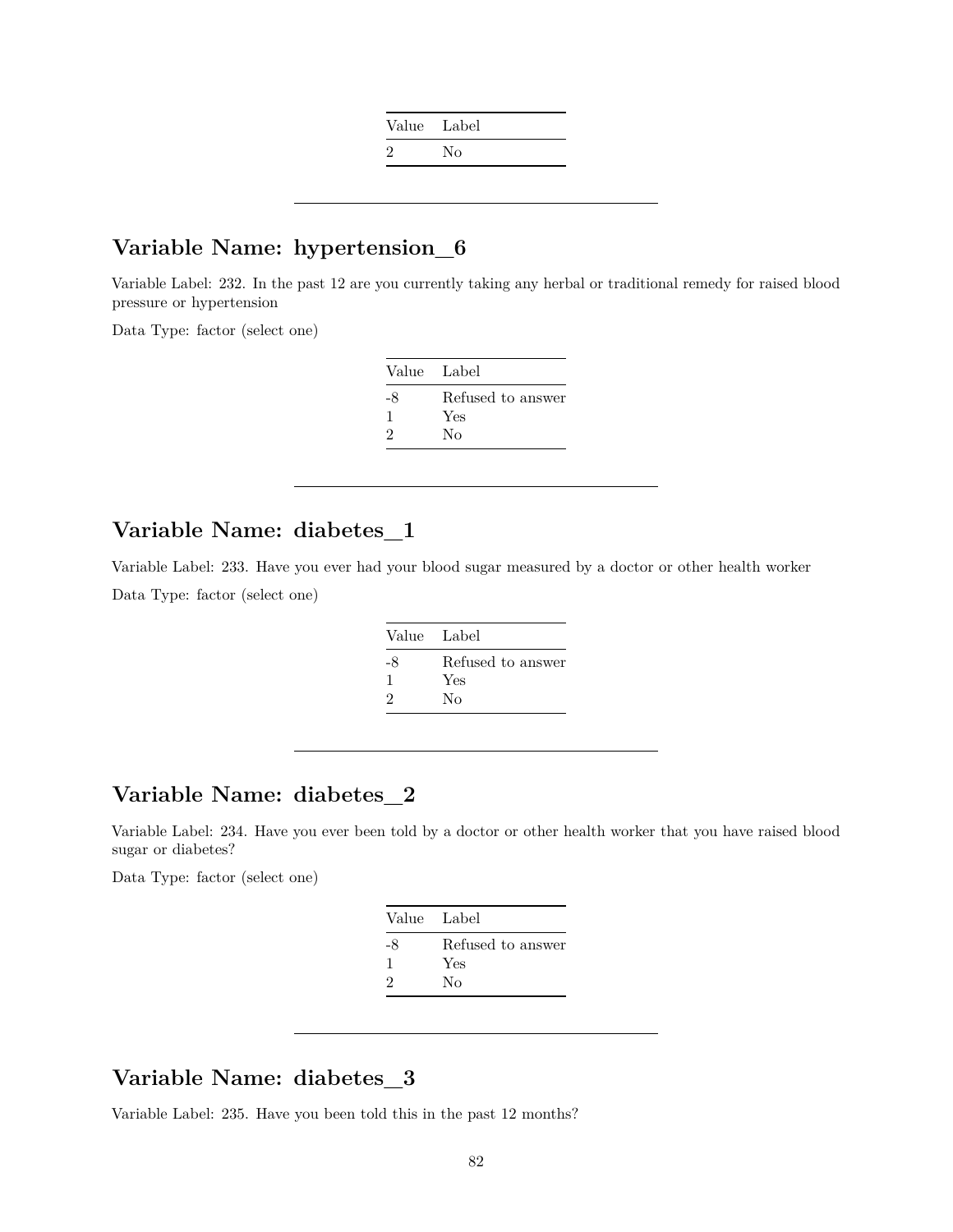Data Type: factor (select one)

| Value Label |                          |
|-------------|--------------------------|
| -8          | Refused to answer<br>Yes |
| 2           | Nο                       |

## **Variable Name: diabetes\_4**

Variable Label: 236. Are you currently receiving insulin for your diabetes or raised blood sugar Data Type: factor (select one)

| Value Label |                   |
|-------------|-------------------|
| -8          | Refused to answer |
| H           | Yes               |
| 2           | Nο                |

## **Variable Name: diabetes\_5**

Variable Label: 237. Have you taken any drugs (medication not TCM) in the past 2 weeks for your diabetes or raised blood sugar?

Data Type: factor (select one)

| Value Label |                   |
|-------------|-------------------|
| -8          | Refused to answer |
|             | Yes               |
| 2           | No                |
|             |                   |

### **Variable Name: diabetes\_6**

Variable Label: 238. In the past 12 months, have you seen a traditional healer or TCM practitioner for raised blood sugar or diabetes

| Value Label |                   |
|-------------|-------------------|
| -8          | Refused to answer |
| ı           | Yes               |
| $\Omega$    | Nο                |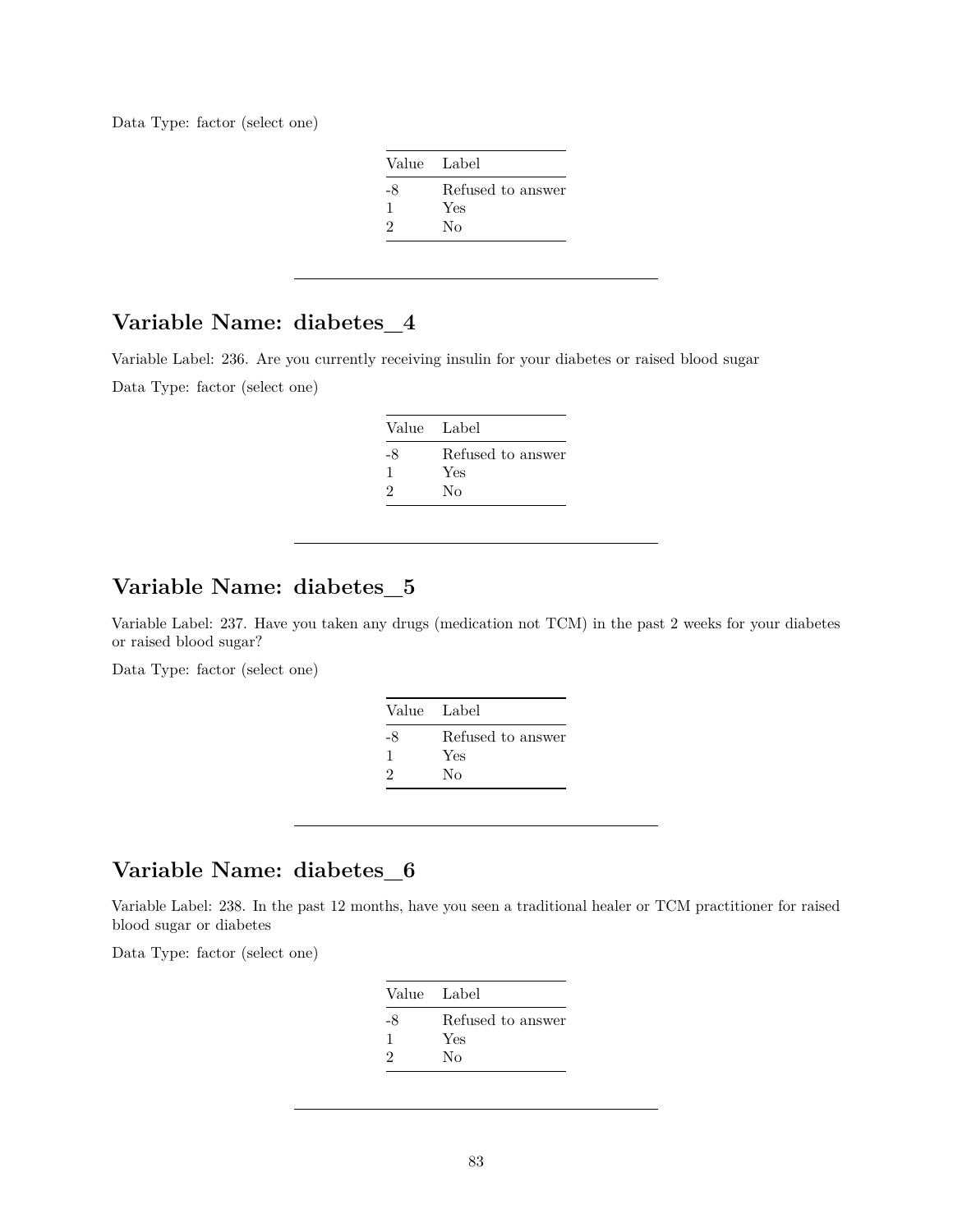## **Variable Name: diabetes\_7**

Variable Label: 239. In the past 12 months, are you currently taking any herbal or traditional remedy for raised blood sugar or diabetes?

Data Type: factor (select one)

| Value Label |                   |
|-------------|-------------------|
| -8          | Refused to answer |
| ı           | Yes               |
| 2           | Nο                |

### **Variable Name: tech\_1**

Variable Label: 240. Do you own a smartphone?

Data Type: factor (select one)

| Value Label |                   |
|-------------|-------------------|
| -8          | Refused to answer |
| 1           | Yes               |
| 2           | Nο                |

#### **Variable Name: tech\_1a**

Variable Label: 241. Do you have data access for your smartphone?

Data Type: factor (select one)

| Value Label |                   |
|-------------|-------------------|
| -8          | Refused to answer |
| ı           | Yes               |
| 2           | Nο                |

#### **Variable Name: tech\_2**

Variable Label: 242. Do you own a tablet?

| Value Label   |                   |
|---------------|-------------------|
| -8            | Refused to answer |
| -1            | Yes               |
| $\mathcal{D}$ | Nο                |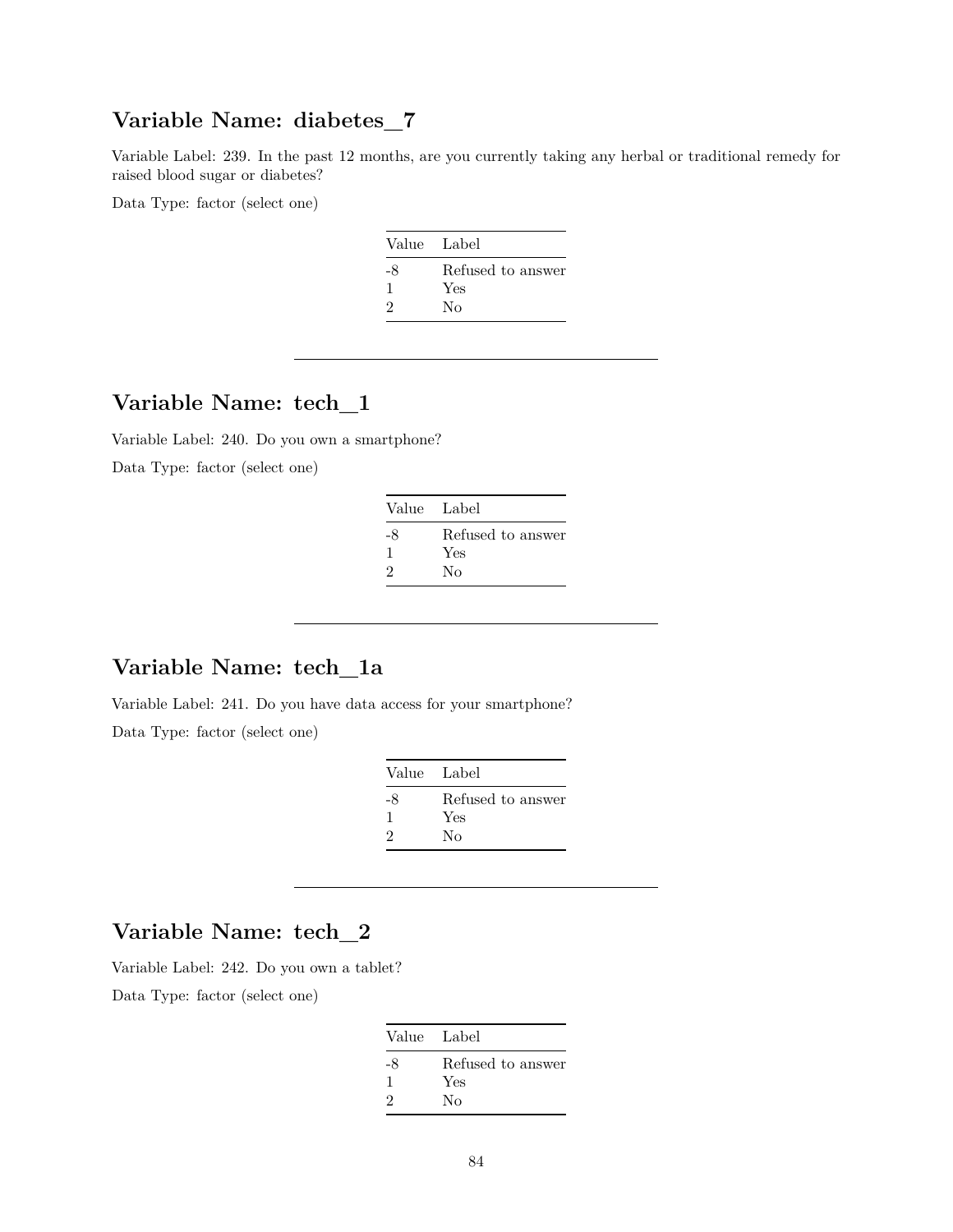### **Variable Name: tech\_2a**

Variable Label: 243. Do you have data access for your tablet? Data Type: factor (select one)

| Value Label |                   |
|-------------|-------------------|
| -8          | Refused to answer |
|             | Yes               |
| 9           | Nο                |

#### **Variable Name: tech\_3**

Variable Label: 244. Do you own a laptop computer? Data Type: factor (select one)

| Value Label |                   |
|-------------|-------------------|
| -8          | Refused to answer |
|             | Yes               |
| 9           | Nο                |

# **Variable Name: tech\_4**

Variable Label: 245. Do you have internet access from home? Data Type: factor (select one)

| Value Label   |                   |
|---------------|-------------------|
| -8            | Refused to answer |
|               | Yes               |
| $\mathcal{D}$ | Nο                |

### **Variable Name: tech\_5**

Variable Label: 246. On average how often would you access the internet each week? Data Type: factor (select one)

> Value Label -8 Refused to answer 1 More than once per day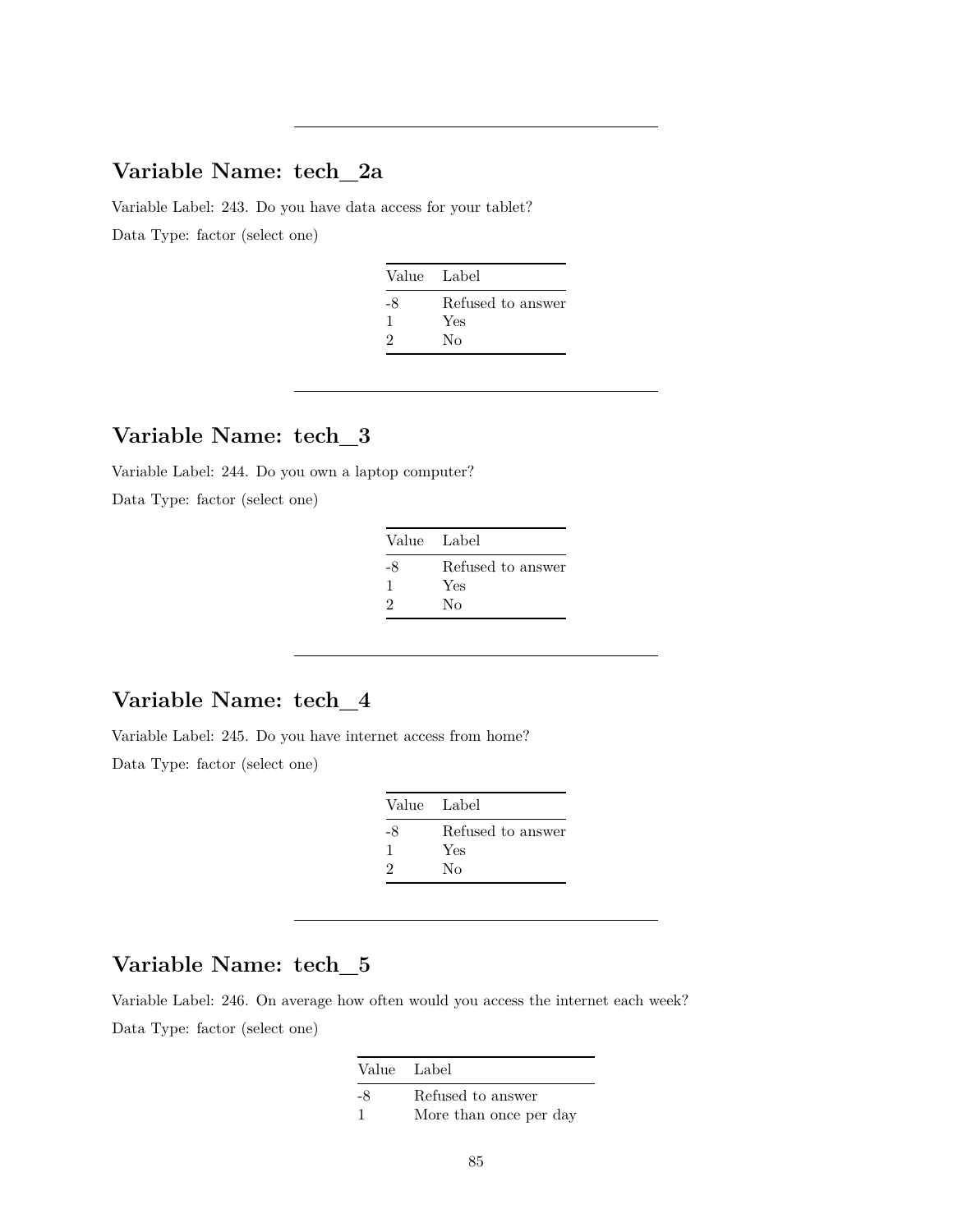|                | Value Label                 |
|----------------|-----------------------------|
| $\overline{2}$ | Once per day                |
| 3              | Once every two days         |
| 4              | At least twice a week       |
| 5              | At least once per week      |
| 6              | At least once per fortnight |
| 7              | At least once per month     |
| 8              | Less than once per month    |
|                | Never                       |

## **Variable Name: demographic\_8**

Variable Label: 247. Phone number Data Type: string

## **Variable Name: bp\_start**

Variable Label: Start time (Do not change the values – swipe to next page) Data Type: dateTime

## **Variable Name: bp\_1**

Variable Label: 248. Enter device ID for blood pressure Data Type: unknown (calculate)

## **Variable Name: bp\_1a**

Variable Label: 248. Enter device ID for blood pressure: \${bp\_1} Data Type: string

## **Variable Name: bp\_2**

Variable Label: 249. Which arm will you use for BP measurement, it should be the left Data Type: factor (select one)

| Label |
|-------|
| Left  |
| Right |
|       |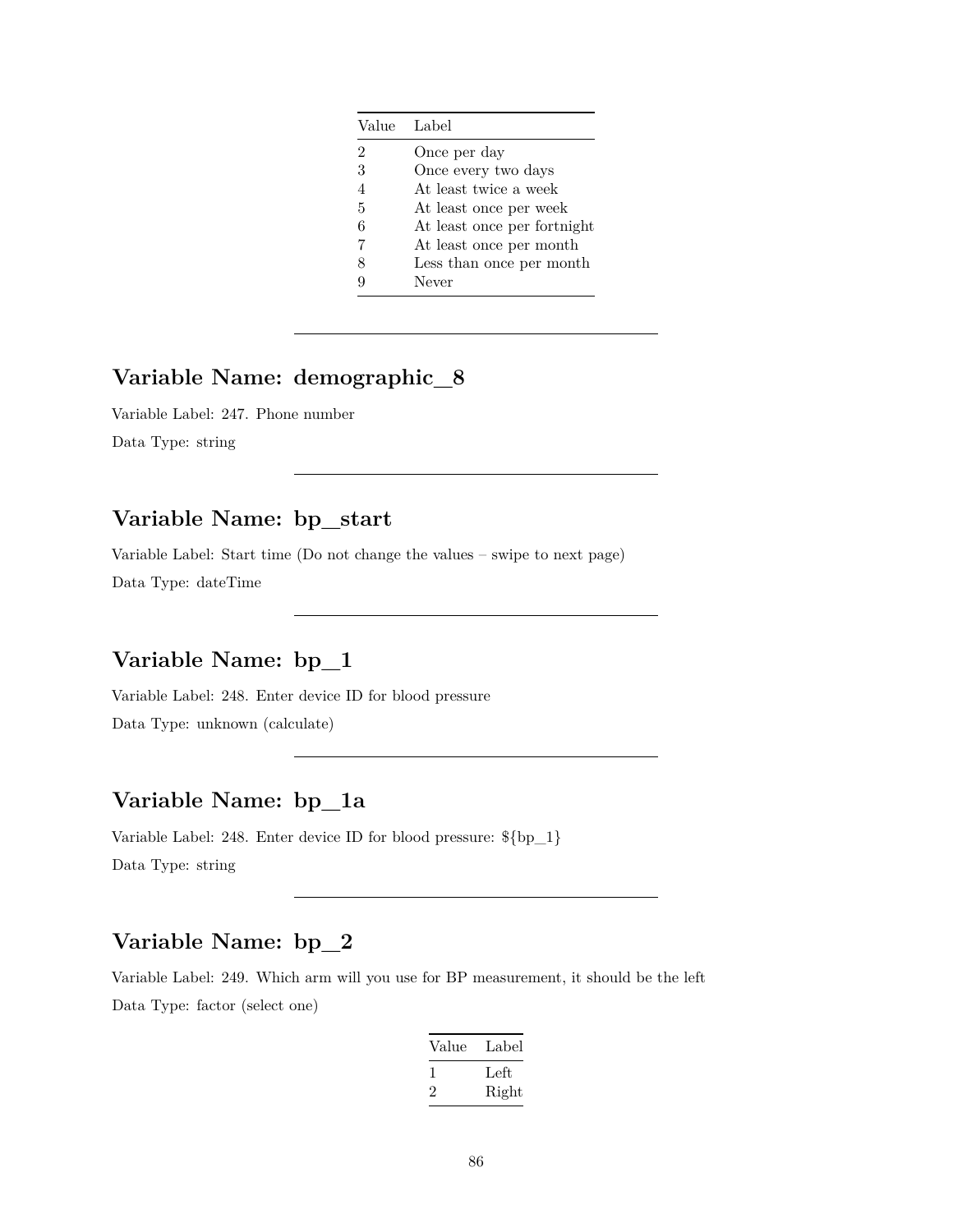#### **Variable Name: bp\_3**

Variable Label: 250. Arm circumference (cm) Data Type: decimal

# **Variable Name: bp\_4**

Variable Label: 251. Cuff Size

Data Type: factor (select one)

| Value Label    |                               |
|----------------|-------------------------------|
| -1             | Small $(16 - 22$ cm $)$       |
| $\overline{2}$ | Medium $(23 - 32 \text{ cm})$ |
| 3              | Large $(>32$ cm)              |

## **Variable Name: bp\_5**

Variable Label: 252. Systolic1 Data Type: integer

#### **Variable Name: bp\_6**

Variable Label: 253. Diastolic1 Data Type: integer

# **Variable Name: bp\_7**

Variable Label: 254. Heart Rate1 Data Type: integer

## **Variable Name: bp\_8**

Variable Label: 255. Any problems with BP measurement 1 (e.g., misplaced cuff)? Data Type: factor (select one)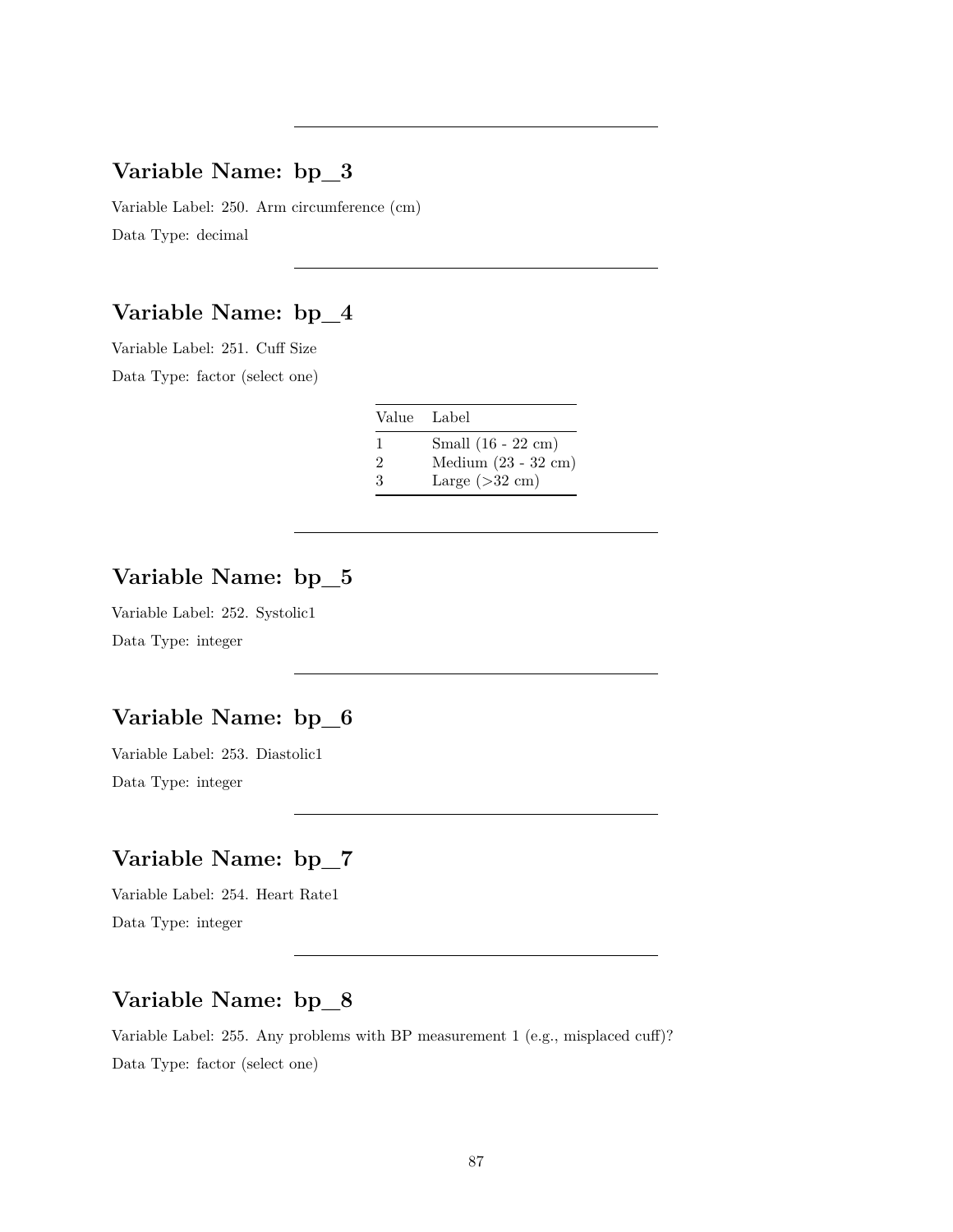| Value | Label |
|-------|-------|
|       |       |
| Value | Label |
| 1     | Yes   |
| '2    | Nο    |

## **Variable Name: bp\_9**

Variable Label: 256. Systolic2 Data Type: integer

# **Variable Name: bp\_10**

Variable Label: 257. Diastolic2 Data Type: integer

## **Variable Name: bp\_11**

Variable Label: 258. Heart Rate2 Data Type: integer

## **Variable Name: bp\_12**

Variable Label: 259. Any problems with BP measurement 2 (e.g., misplaced cuff)? Data Type: factor (select one)

| Value        | Label |
|--------------|-------|
| $\mathbf{I}$ | Yes   |
| '2           | Nο    |

### **Variable Name: bp\_13**

Variable Label: 260. Systolic3 Data Type: integer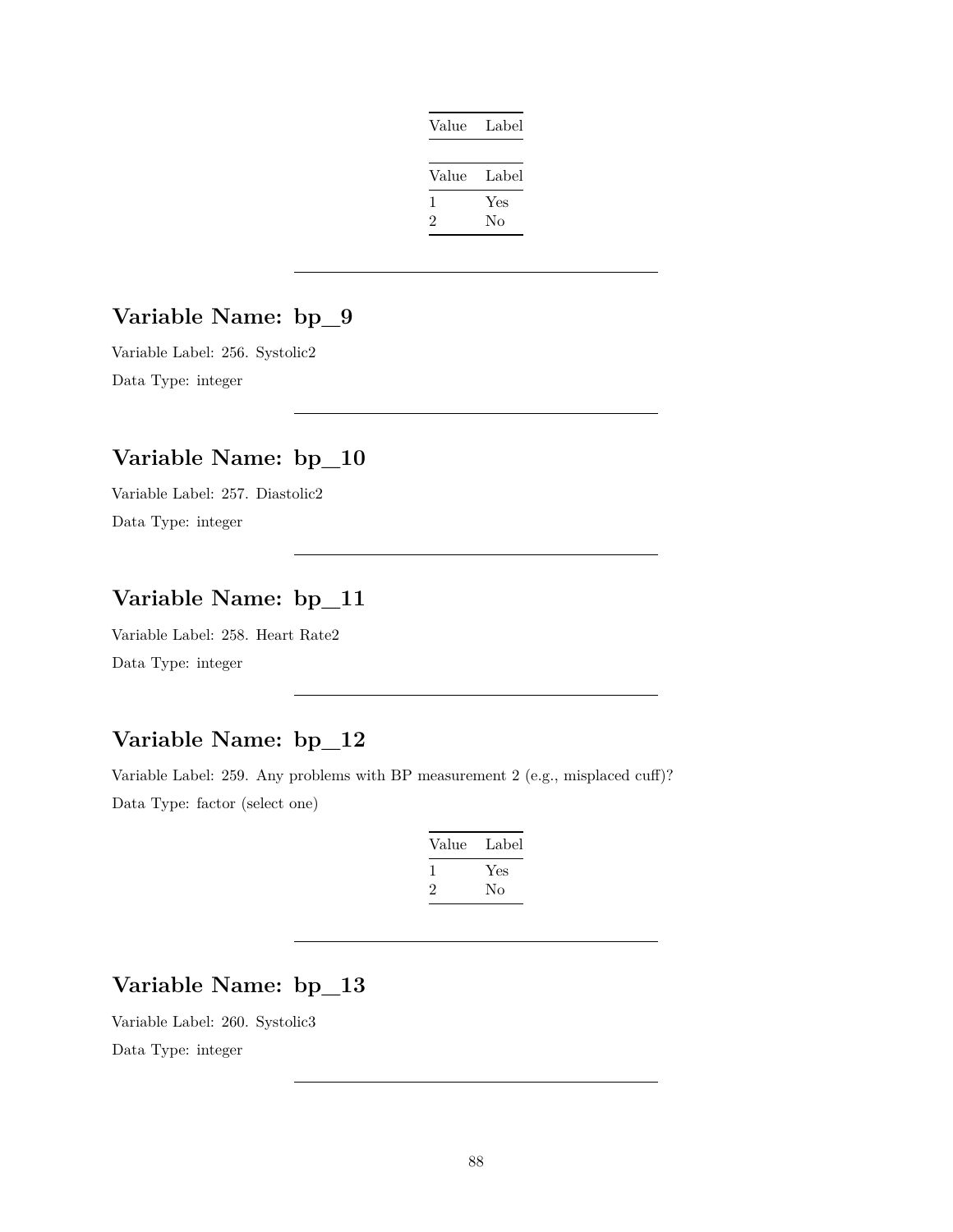#### **Variable Name: bp\_14**

Variable Label: 261. Diastolic3 Data Type: integer

## **Variable Name: bp\_15**

Variable Label: 262. Heart Rate3 Data Type: integer

## **Variable Name: bp\_16**

Variable Label: 263. Any problems with BP measurement 3 (e.g., misplaced cuff)? Data Type: factor (select one)

| Value | Label |
|-------|-------|
| 1     | Yes   |
| ۰,    | Nο    |

# **Variable Name: bp\_17**

Variable Label: 264. During the past 2 weeks have you been treated for raised blood pressure with drugs (medication) prescribed by a doctor or other health worker

Data Type: factor (select one)

| Value Label       |
|-------------------|
| Refused to answer |
| Yes               |
| No                |
|                   |

#### **Variable Name: bp\_end**

Variable Label: End time (Do not change the values – swipe to next page) Data Type: dateTime

#### **Variable Name: bg\_start**

Variable Label: Start time (Do not change the values – swipe to next page)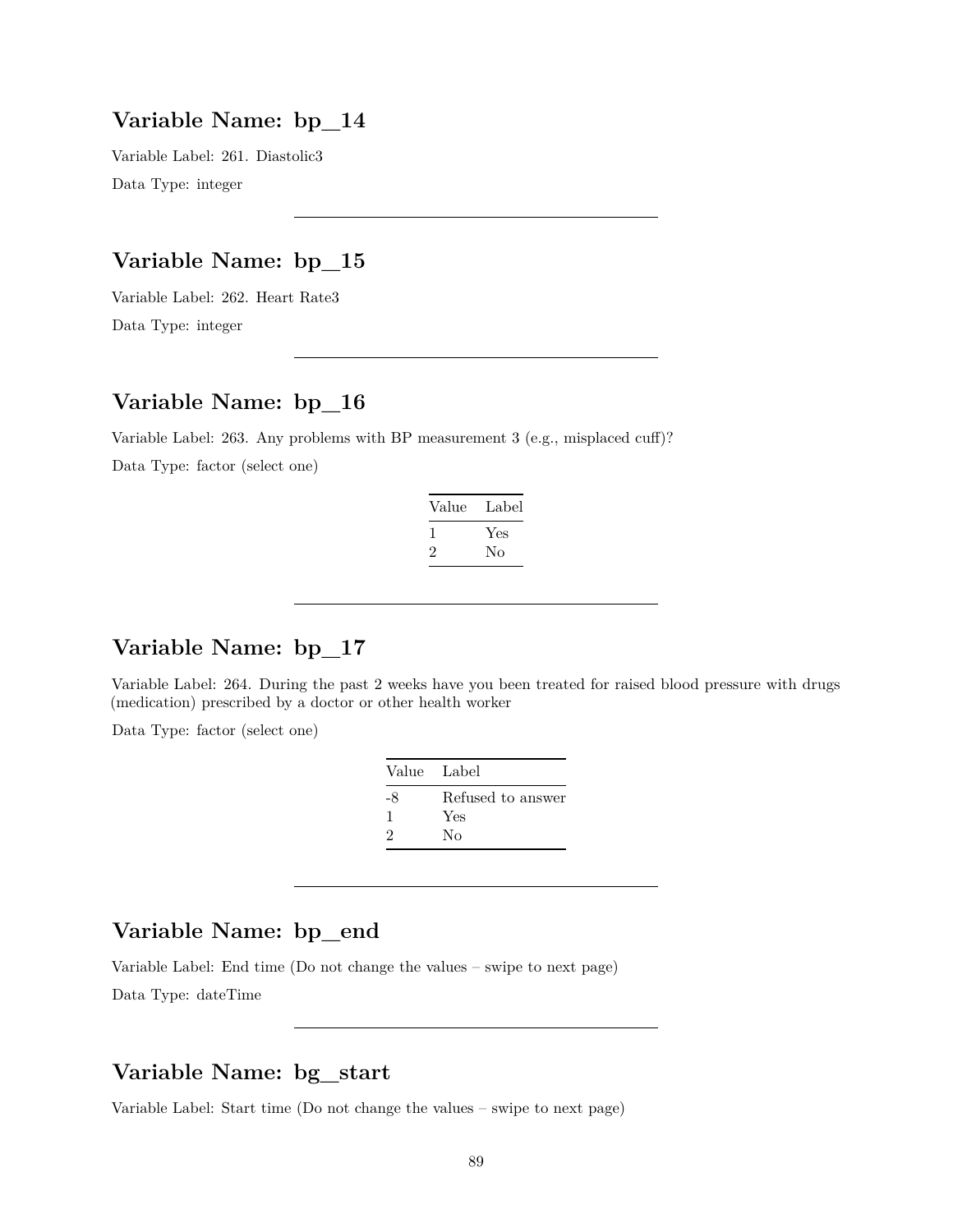#### **Variable Name: bg\_1\_hour**

Variable Label: Hours Data Type: string

# **Variable Name: bg\_1\_minute**

Variable Label: Minutes Data Type: string

## **Variable Name: bg\_2**

Variable Label: 267. Enter device id for blood glucose Data Type: unknown (calculate)

#### **Variable Name: bg\_2a**

Variable Label: 267. Enter device id for blood glucose: \${bg\_2} Data Type: string

# **Variable Name: bg\_4**

Variable Label: 268. Blood Glucose Data Type: decimal

## **Variable Name: bg\_5**

Variable Label: 269. Any problems with the blood glucose measurement Data Type: factor (select one)

| Label |
|-------|
| Yes   |
| Nο    |
|       |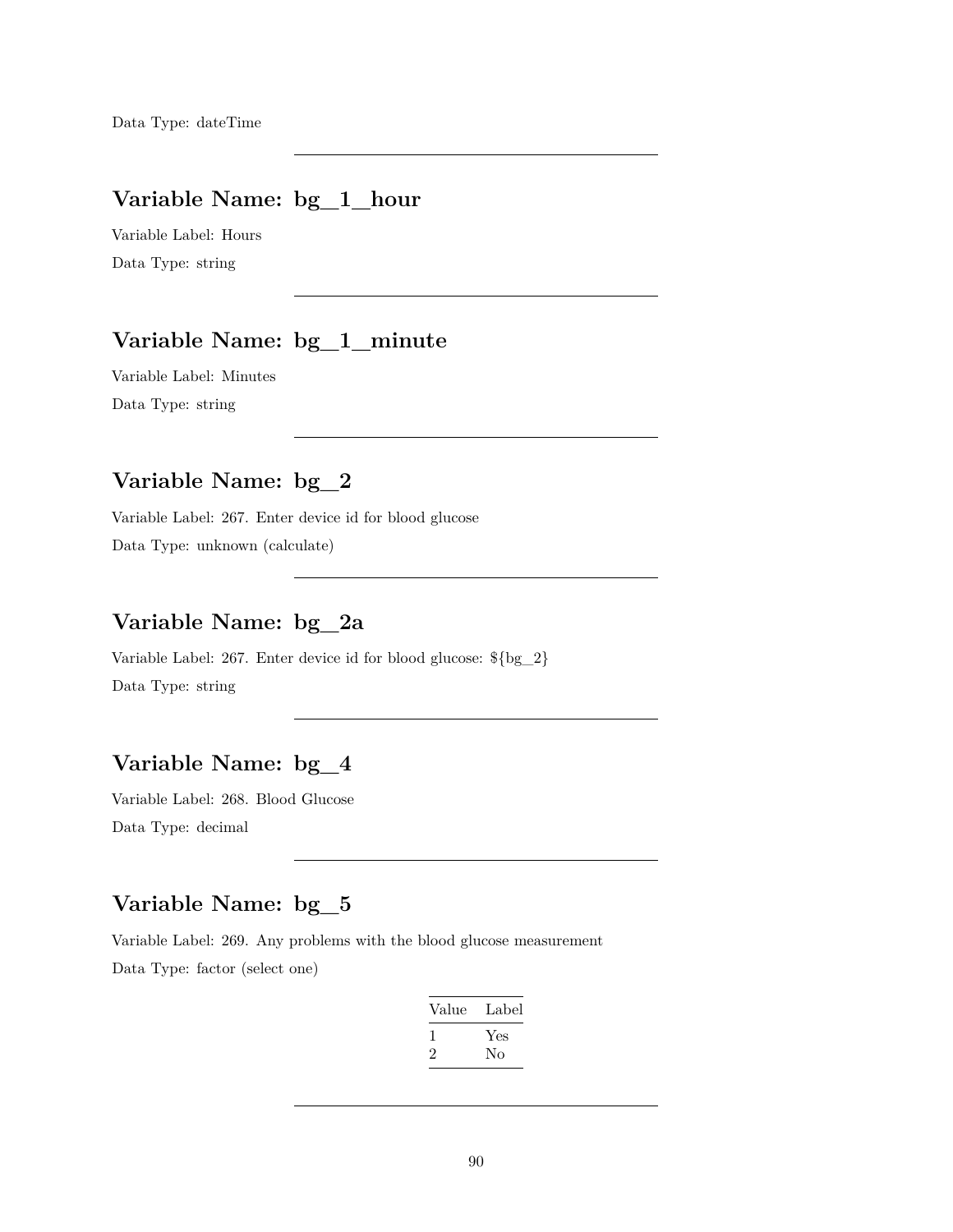#### **Variable Name: bg\_5\_yes**

Variable Label: 270. If yes, please specify the problem:

Data Type: string

# **Variable Name: bg\_6**

Variable Label: 271. During the past 2 weeks have you been treated for raised blood glucose or diabetes with insulin or other drugs (medication) prescribed by a doctor or other health worker

Data Type: factor (select one)

| Value Label |                   |
|-------------|-------------------|
| -8          | Refused to answer |
| 1           | Yes               |
| 9           | Nο                |

## **Variable Name: bg\_end**

Variable Label: End time (Do not change the values – swipe to next page) Data Type: dateTime

#### **Variable Name: hw\_start**

Variable Label: Start time (Do not change the values – swipe to next page) Data Type: datetime

#### **Variable Name: hw\_1**

Variable Label: 272. Can \_\_ stand straight Data Type: factor (select one)

| Value | Label |
|-------|-------|
|       | Yes   |
| ۰,    | No    |

#### **Variable Name: hw\_2**

Variable Label: 273. Can \_\_ move and stand on the weighing scales without assistance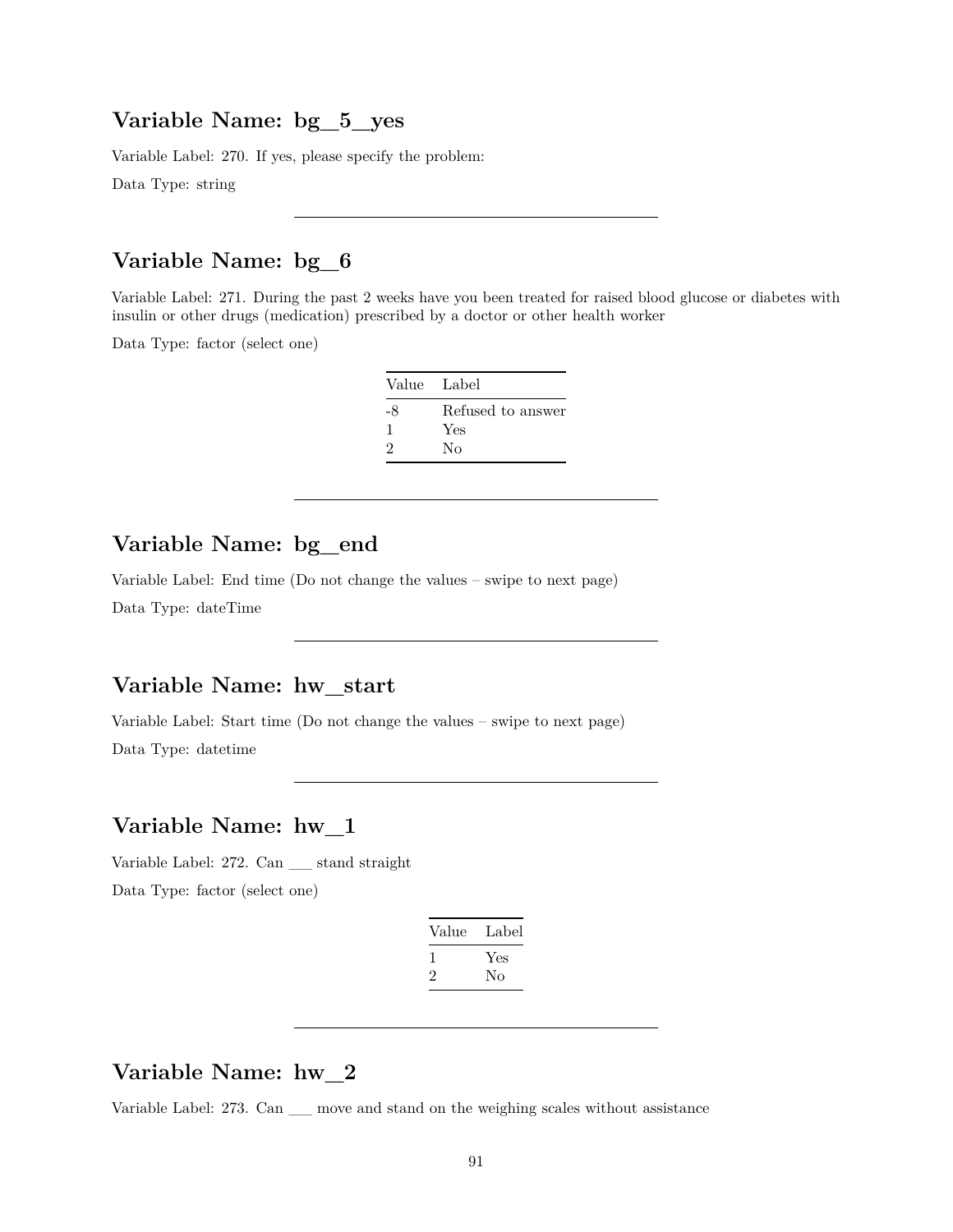Data Type: factor (select one)

| Value | Label |
|-------|-------|
| 1     | Yes   |
| 2     | Nο    |

### **Variable Name: hw\_3**

Variable Label: 274. Enter device ID for height and weight Data Type: unknown (calculate)

#### **Variable Name: hw\_3a**

Variable Label: 274. Enter device ID for height and weight: \${hw\_3} Data Type: string

### **Variable Name: hw\_4**

Variable Label: 275. Height (cm) Data Type: decimal

#### **Variable Name: hw\_5**

Variable Label: 276. Arm Span (cm) Data Type: decimal

#### **Variable Name: hw\_6**

Variable Label: 277. Weight (kg) Data Type: decimal

#### **Variable Name: hw\_7**

Variable Label: 278. Are you pregnant? Data Type: factor (select one)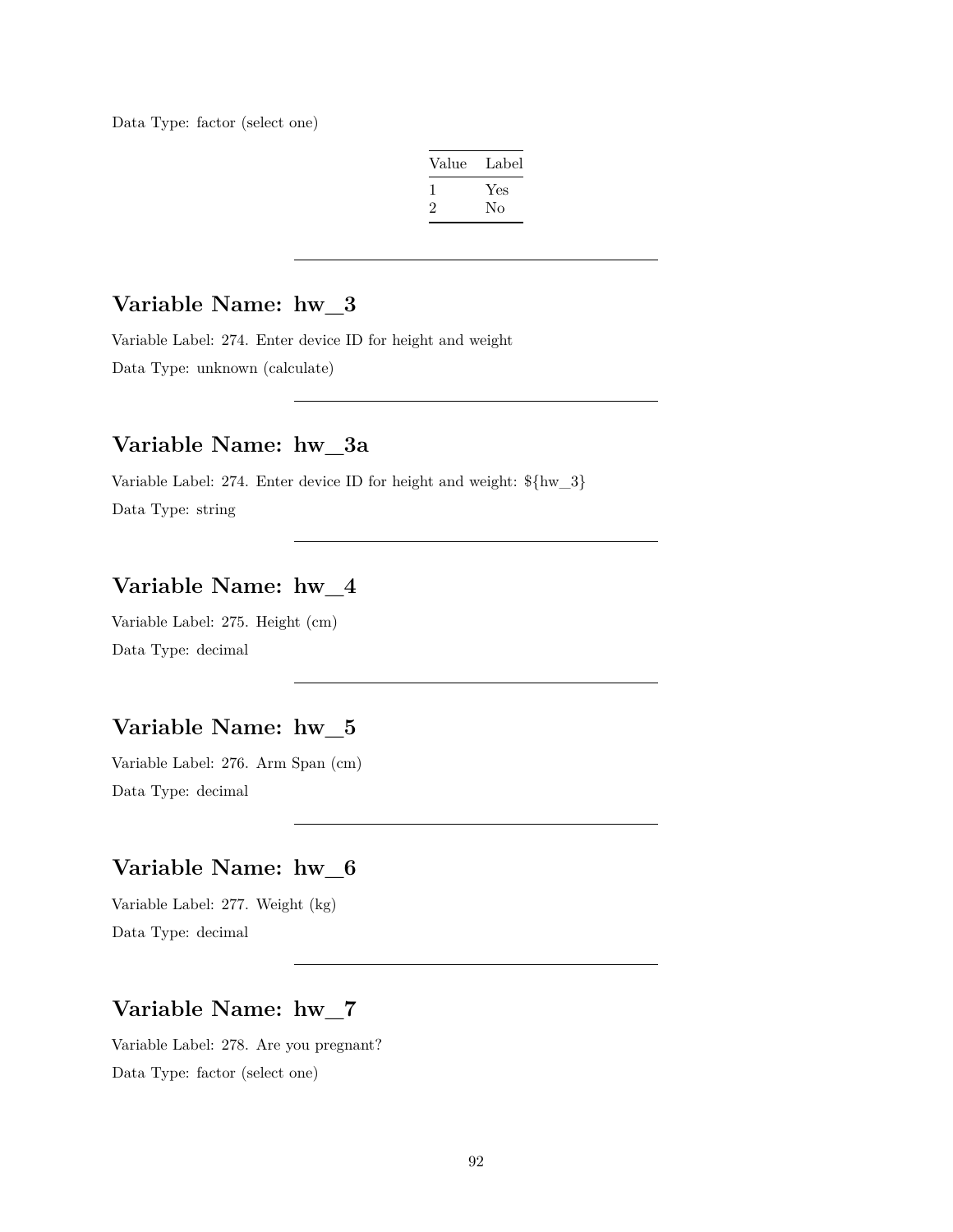| Value Label   |                   |
|---------------|-------------------|
| -8            | Refused to answer |
| 1             | Yes               |
| $\mathcal{D}$ | Nο                |

#### **Variable Name: hw\_8**

Variable Label: 279. Enter device ID for waist Data Type: unknown (calculate)

## **Variable Name: hw\_8a**

Variable Label: 279. Enter device ID for waist: \${hw\_8} Data Type: string

#### **Variable Name: hw\_9**

Variable Label: 280. Waist circumference (cm) Data Type: decimal

#### **Variable Name: hw\_10**

Variable Label: 281. Do you think the waist measurement was done correctly? Data Type: factor (select one)

| Value | Label |
|-------|-------|
|       | Yes   |
| ۰,    | Nο    |

### **Variable Name: hw\_end**

Variable Label: End time (Do not change the values – swipe to next page) Data Type: datetime